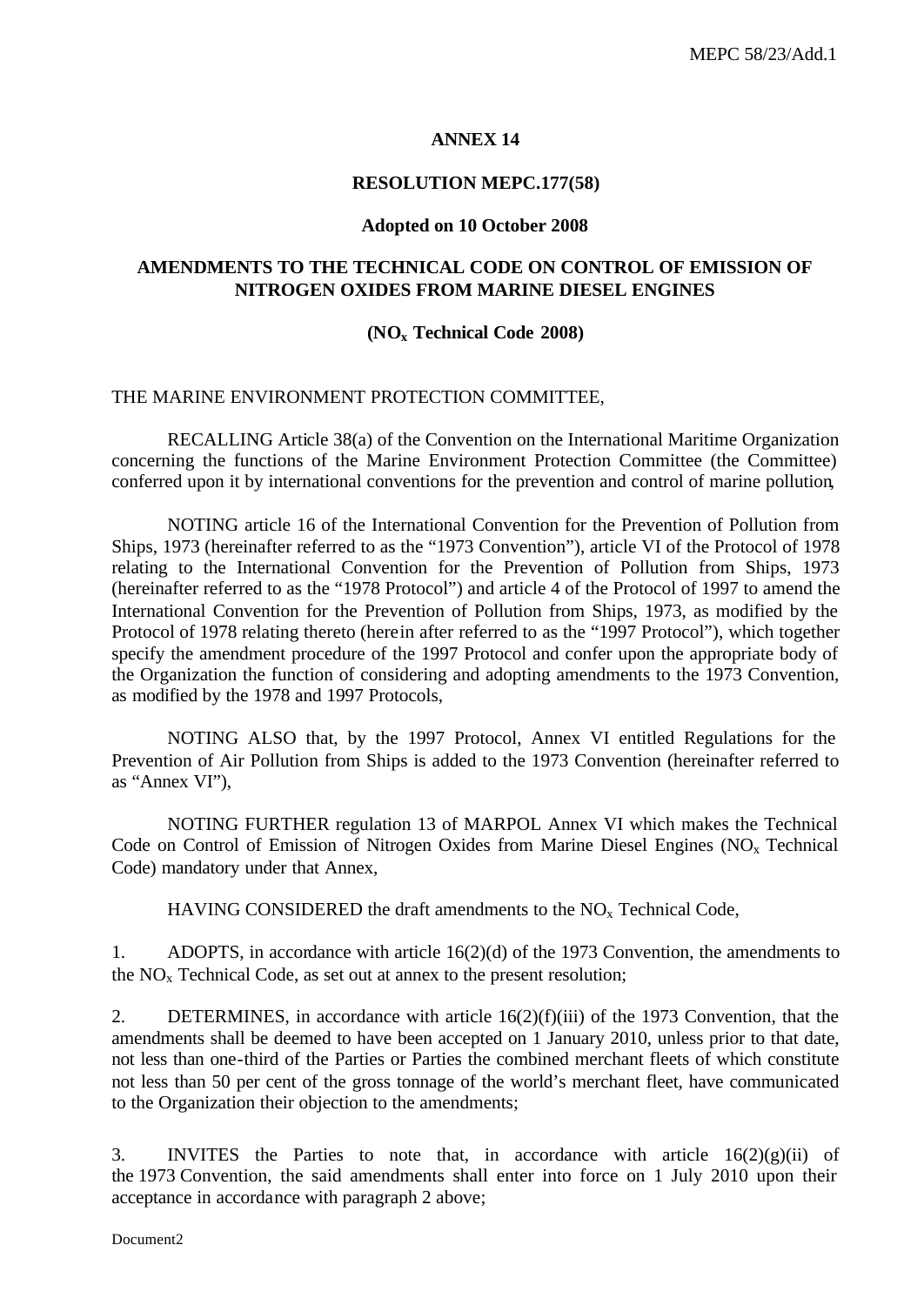4. REQUESTS the Secretary-General, in conformity with article 16(2)(e) of the 1973 Convention, to transmit to all Parties to the 1973 Convention, as modified by the 1978 and 1997 Protocols, certified copies of the present resolution and the text of the amendments contained in the Annex;

5. REQUESTS FURTHER the Secretary-General to transmit to the Members of the Organization which are not Parties to the 1973 Convention, as modified by the 1978 and 1997 Protocols, copies of the present resolution and its Annex;

6. INVITES the Parties to MARPOL Annex VI and other Member Governments to bring the amendments to the  $NO<sub>x</sub>$  Technical Code to the attention of shipowners, ship operators, shipbuilders, marine diesel engine manufacturers and any other interested groups.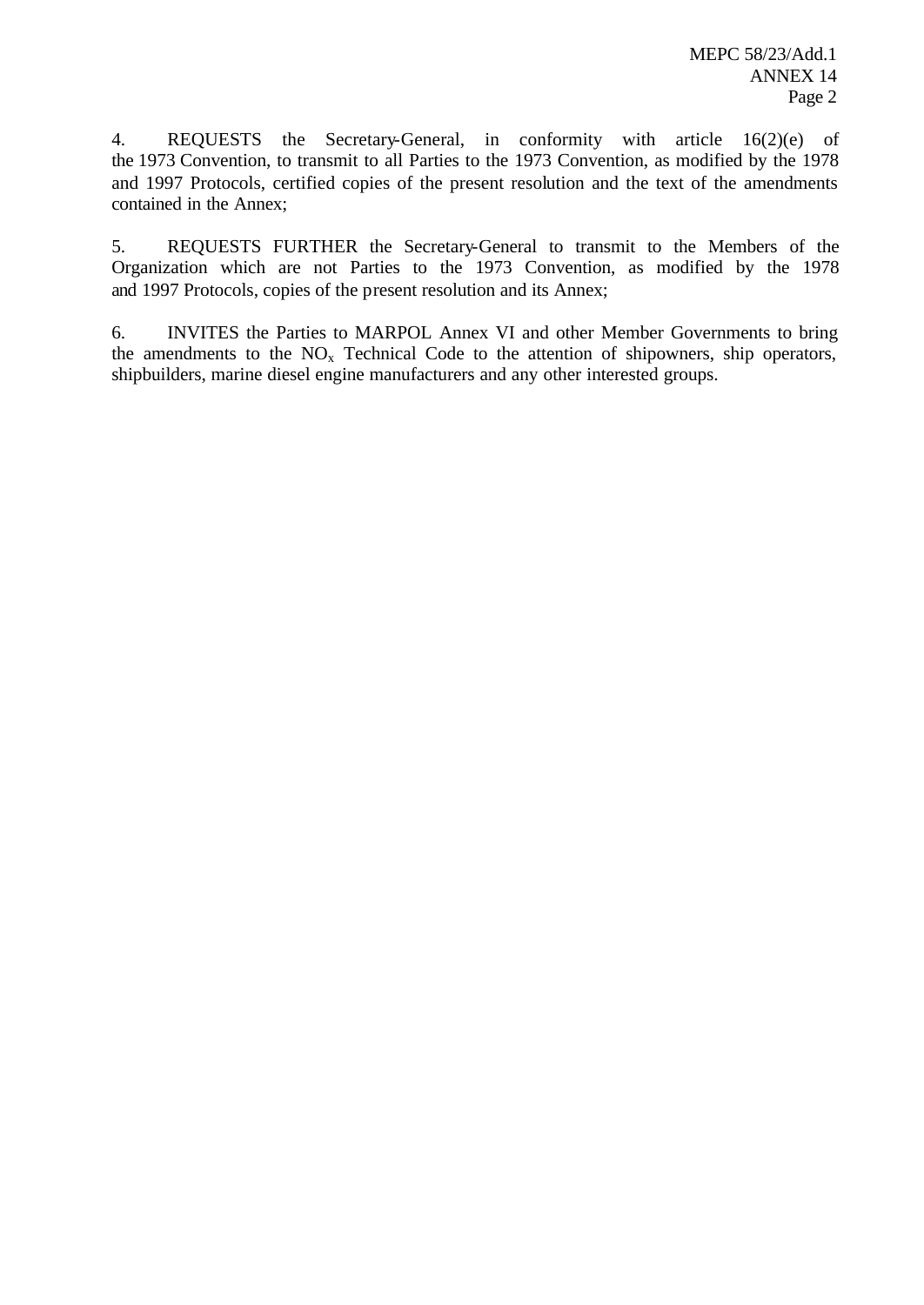#### **NOx TECHNICAL CODE (2008)**

#### **Technical Code on Control of Emission of Nitrogen Oxides from Marine Diesel Engines**

#### **Introduction**

#### **Foreword**

On 26 September 1997, the Conference of Parties to the International Convention for the Prevention of Pollution from Ships, 1973, as modified by the Protocol of 1978 relating thereto (MARPOL 73/78) adopted, by Conference resolution 2, the Technical Code on Control of Emission of Nitrogen Oxides from Marine Diesel Engines ( $NO<sub>x</sub>$  Technical Code). Following the entry into force, on 19 May 2005, of MARPOL Annex VI – Regulations for the Prevention of Air Pollution from Ships, each marine diesel engine to which regulation 13 of that Annex applies, must comply with the provisions of this Code. MEPC 53 in July 2005 agreed to the revision of MARPOL Annex VI and the  $NO<sub>x</sub>$  Technical Code. That review was concluded at MEPC 58 in October 2008 and this version of the  $NO<sub>x</sub>$  Technical Code, hereunder referred to as the Code, is an outcome of that process.

As general background information, the precursors to the formation of nitrogen oxides during the combustion process are nitrogen and oxygen. Together these compounds comprise 99% of the engine intake air. Oxygen will be consumed during the combustion process, with the amount of excess oxygen available being a function of the air/fuel ratio which the engine is operating under. The nitrogen remains largely unreacted in the combustion process; however, a small percentage will be oxidized to form various oxides of nitrogen. The nitrogen oxides  $(NO_x)$  which can be formed include nitric oxide (NO) and nitrogen dioxide (NO<sub>2</sub>), while the amounts are primarily a function of flame or combustion temperature and, if present, the amount of organic nitrogen available from the fuel,  $NO<sub>x</sub>$  formation is also a function of the time the nitrogen and the excess oxygen are exposed to the high temperatures associated with the diesel engine's combustion process. In other words, the higher the combustion temperature (e.g., high-peak pressure, high-compression ratio, high rate of fuel delivery, etc.), the greater the amount of  $NO<sub>x</sub>$  formation. A slow-speed diesel engine, in general, tends to have more  $NO<sub>x</sub>$  formation than a high speed engine.  $NO<sub>x</sub>$  has an adverse effect on the environment causing acidification, formation of tropospheric ozone, nutrient enrichment and contributes to adverse health effects globally.

The purpose of this Code is to provide mandatory procedures for the testing, survey and certification of marine diesel engines which will enable engine manufacturers, shipowners and Administrations to ensure that all applicable marine diesel engines comply with the relevant limiting emission values of  $NO<sub>x</sub>$  as specified within regulation 13 of Annex VI. The difficulties of establishing with precision, the actual weighted average  $NO<sub>x</sub>$  emission of marine diesel engines in service on ships have been recognized in formulating a simple, practical set of requirements in which the means to ensure compliance with the allowable  $NO<sub>x</sub>$  emissions, are defined.

Administrations are encouraged to assess the emissions performance of marine propulsion and auxiliary diesel engines on a test bed where accurate tests can be carried out under properly controlled conditions. Establishing compliance with regulation 13 of Annex VI at this initial stage is an essential feature of this Code. Subsequent testing on board the ship may inevitably be limited in scope and accuracy and its purpose shall be to infer or deduce the emission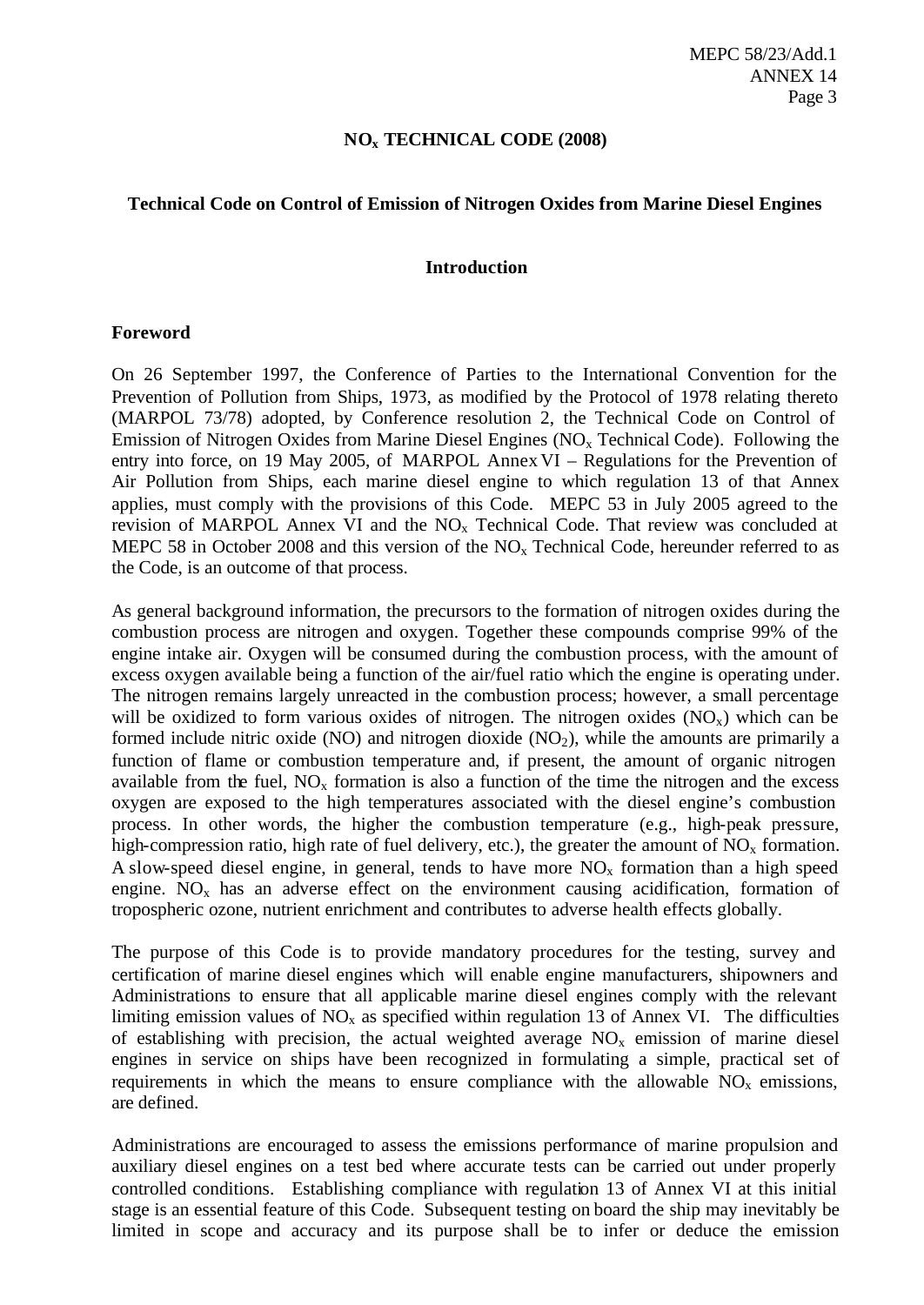performance and to confirm that engines are installed, operated and maintained in accordance with the manufacturer's specifications and that any adjustments or modifications do not detract from the emissions performance established by initial testing and certification by the manufacturer.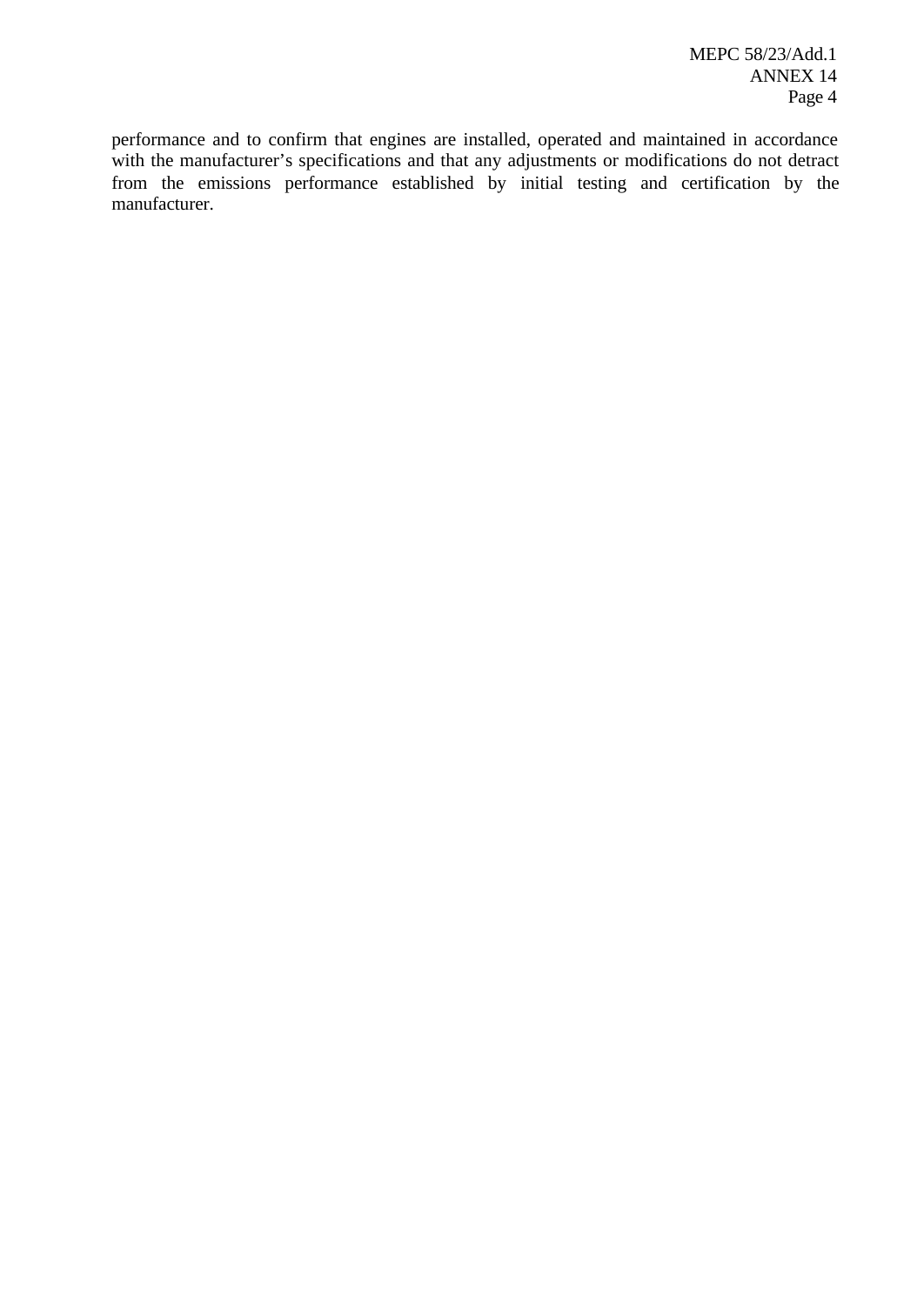# **Contents**

# **Page**

|                 | INTRODUCTION <b>WEIGHTER INTRODUCTION</b>               | 3              |
|-----------------|---------------------------------------------------------|----------------|
| <b>FOREWORD</b> |                                                         | 3              |
|                 |                                                         | $\overline{7}$ |
| Chapter $1-$    |                                                         | 10             |
| 1.1             |                                                         | 10             |
| 1.2             |                                                         | 10             |
| 1.3             |                                                         | 10             |
| Chapter $2-$    |                                                         | 13             |
| 2.1             |                                                         | 13             |
| 2.2             | PROCEDURES FOR PRE-CERTIFICATION OF AN ENGINE           | 14             |
| 2.3             |                                                         | 16             |
| 2.4             | TECHNICAL FILE AND ONBOARD NO <sub>x</sub> VERIFICATION |                |
|                 |                                                         | 17             |
| Chapter $3-$    |                                                         | 20             |
| 3.1             | MAXIMUM ALLOWABLE NO <sub>x</sub> EMISSION LIMITS       |                |
|                 |                                                         | 20             |
| 3.2             | TEST CYCLES AND WEIGHTING FACTORS TO BE APPLIED         | 20             |
| Chapter $4-$    | APPROVAL FOR SERIALLY MANUFACTURED ENGINES:             |                |
|                 | <b>ENGINE FAMILY AND ENGINE GROUP CONCEPTS </b>         | 23             |
| 4.1             |                                                         | 23             |
| 4.2             |                                                         | 23             |
| 4.3             |                                                         | 23             |
| 4.4             |                                                         | 27             |
| Chapter $5-$    | PROCEDURES FOR NO <sub>x</sub> EMISSION MEASUREMENTS ON |                |
|                 |                                                         | 30             |
| 5.1             |                                                         | 30             |
| 5.2             |                                                         | 30             |
| 5.3             |                                                         | 33             |
| 5.4             | MEASUREMENT EQUIPMENT AND DATA TO BE MEASURED           | 33             |
| 5.5             |                                                         | 34             |
| 5.6             | PERMISSIBLE DEVIATIONS OF INSTRUMENTS FOR               |                |
|                 | ENGINE-RELATED PARAMETERS AND OTHER                     |                |
|                 |                                                         | 35             |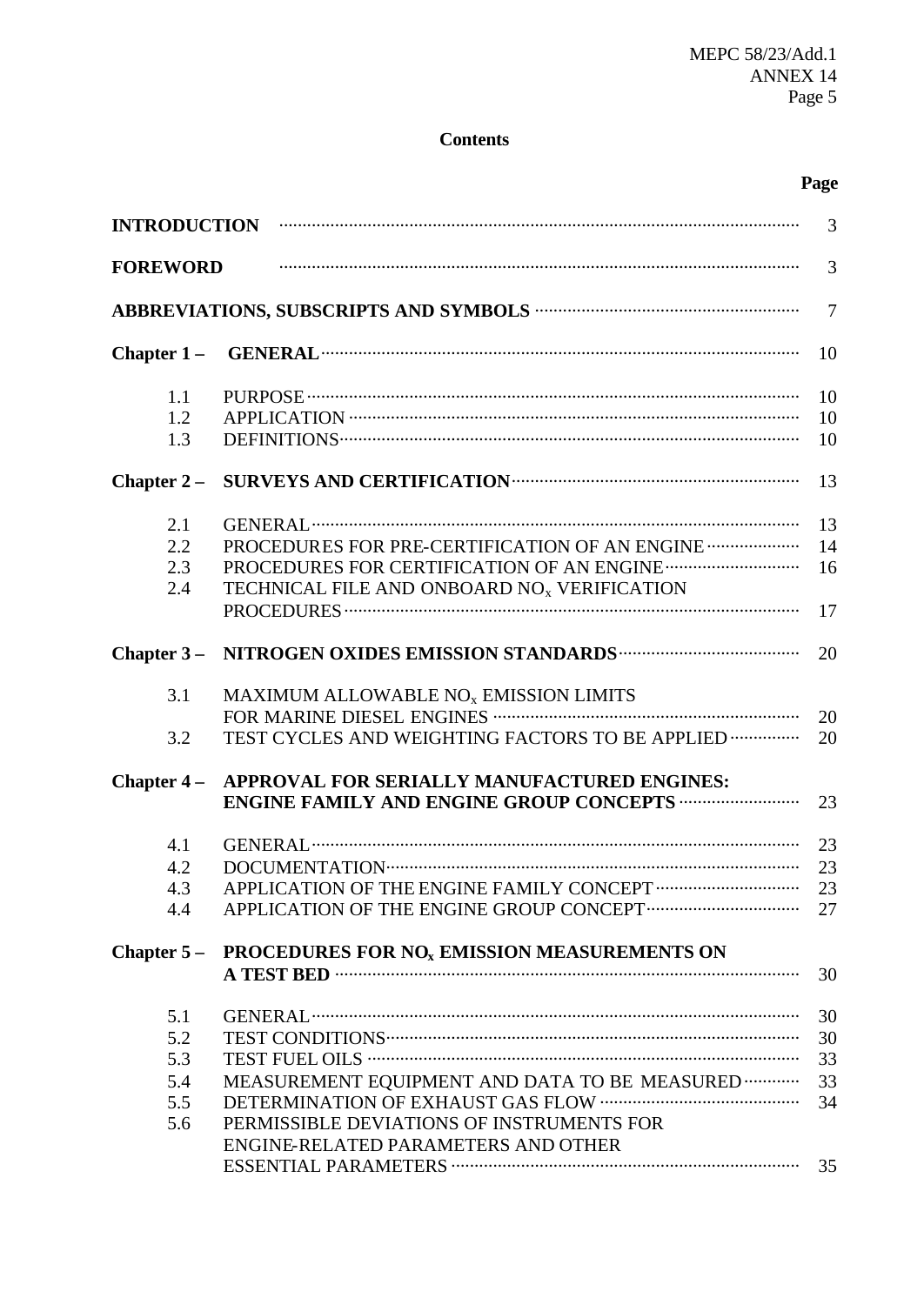| 5.7  | ANALYSERS FOR DETERMINATION OF THE GASEOUS                 |    |
|------|------------------------------------------------------------|----|
|      |                                                            | 35 |
| 5.8  |                                                            | 35 |
| 5.9  |                                                            | 35 |
| 5.10 |                                                            | 37 |
| 5.11 |                                                            | 38 |
| 5.12 |                                                            | 38 |
|      |                                                            |    |
|      | <b>Chapter 6 - PROCEDURES FOR DEMONSTRATING COMPLIANCE</b> |    |
|      |                                                            | 43 |
| 6.1  |                                                            | 43 |
| 6.2  |                                                            | 43 |
| 6.3  |                                                            | 46 |
| 6.4  |                                                            | 49 |
|      |                                                            |    |

# **APPENDICES**

| $APPENDIX 1 -$ |                                                                  | 56 |
|----------------|------------------------------------------------------------------|----|
| $APPENDIX 2 -$ | Flowcharts for survey and certification of marine diesel engines | 59 |
| $APPENDIX$ 3 – | Specifications for analysers to be used in the determination of  |    |
|                | gaseous components of marine diesel engine emissions             | 63 |
| $APPENDIX 4 -$ | Calibration of the analytical and measurement instruments        | 68 |
| APPENDIX $5-$  | Parent Engine test report and test data                          |    |
|                |                                                                  | 81 |
|                | - Section $2$ – Parent Engine test data to be included in the    |    |
|                |                                                                  | 89 |
| APPENDIX $6-$  | Calculation of exhaust gas mass flow (carbon-balance method)     | 92 |
| APPENDIX $7-$  |                                                                  | 94 |
| APPENDIX $8-$  | Implementation of the Direct Measurement and                     |    |
|                |                                                                  | 97 |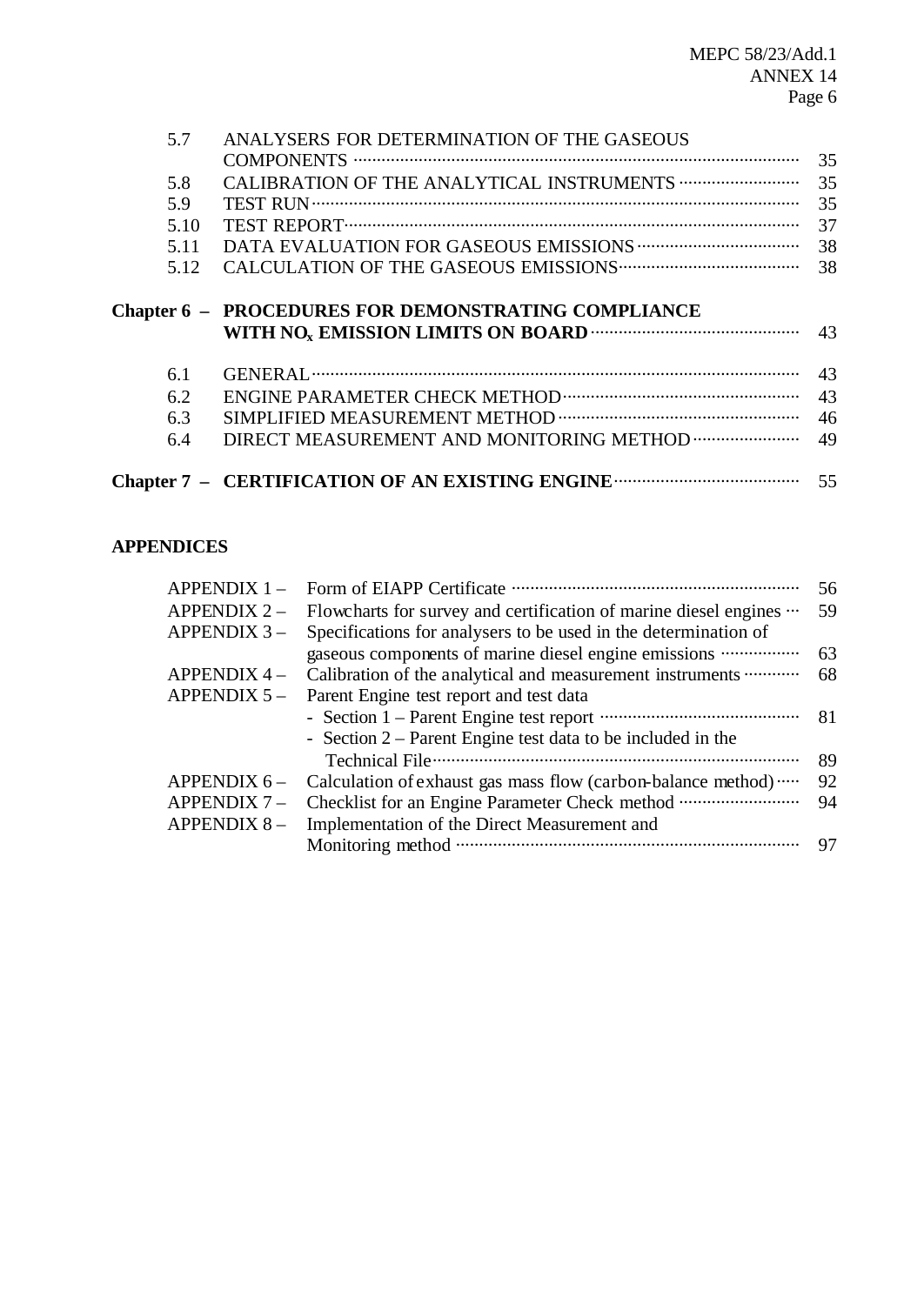#### **Abbreviations, Subscripts and Symbols**

Tables 1, 2, 3 and 4 below summarize the abbreviations, subscripts and symbols used throughout the Code, including specifications for the analytical instruments in appendix 3, calibration requirements for the analytic instruments contained in appendix 4, the formulae for calculation of gas mass flow as contained in chapter 5 and appendix 6 of this Code and the symbols used in respect of data for onboard verification surveys in chapter 6.

- .1 Table 1: symbols used to represent the chemical components of diesel engine gas emissions and calibration and span gases addressed throughout this Code;
- .2 Table 2: abbreviations for the analysers used in the measurement of gas emissions from diesel engines as specified in appendix 3 of this Code;
- .3 Table 3: symbols and subscripts of terms and variables used in chapter 5, chapter 6, appendix 4 and appendix 6 of this Code; and
- .4 Table 4: symbols for fuel composition used in chapter 5 and chapter 6 and appendix 6 of this Code.

| <b>Symbol</b>    | <b>Definition</b> |
|------------------|-------------------|
| CH <sub>4</sub>  | Methane           |
| $C_3H_8$         | Propane           |
| CO               | Carbon monoxide   |
| CO <sub>2</sub>  | Carbon dioxide    |
| HC               | Hydrocarbons      |
| H <sub>2</sub> O | Water             |
| N <sub>O</sub>   | Nitric oxide      |
| NO <sub>2</sub>  | Nitrogen dioxide  |
| NO <sub>x</sub>  | Nitrogen oxides   |
| ) 2              | Oxygen            |

| Table 1                                               |
|-------------------------------------------------------|
| Symbols and abbreviations for the chemical components |

#### *Table 2*

 *Abbreviations for Analysers for measurement of diesel engine gaseous emissions* (refer to appendix 3 of this Code)

| <b>CLD</b>  | Chemiluminescent detector                    |
|-------------|----------------------------------------------|
| <b>ECS</b>  | Electrochemical sensor                       |
|             | <b>HCLD</b> Heated chemiluminescent detector |
| <b>HFID</b> | Heated flame ionization detector             |
| <b>NDIR</b> | Non-dispersive infrared analyser             |
| <b>PMD</b>  | Paramagnetic detector                        |
| LZRDO       | Zirconium dioxide sensor                     |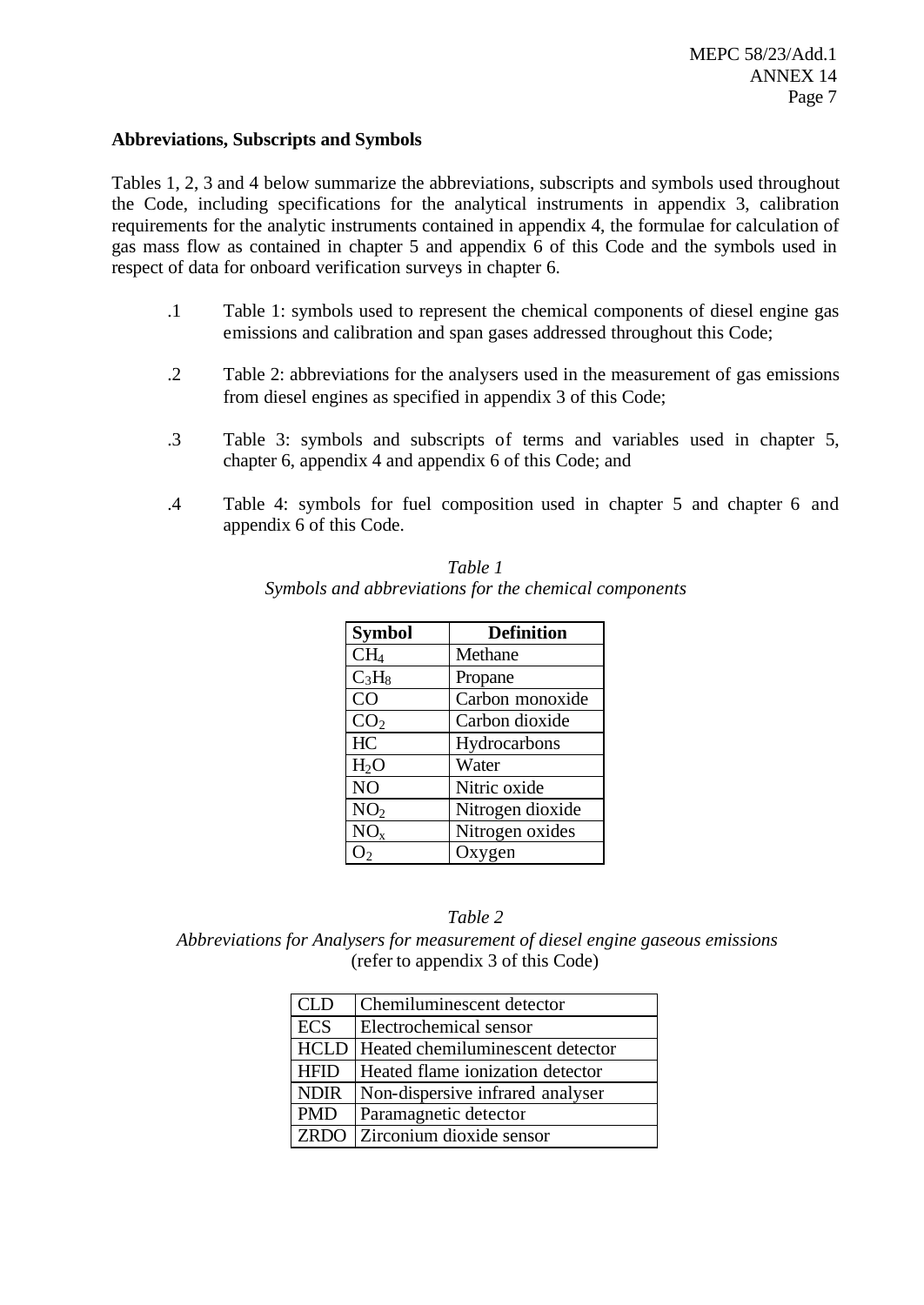# *Table 3*

*Symbols and subscripts for terms and variables* (refer to chapter 5, chapter 6, appendix 4 and appendix 6 of this Code)

| <b>Symbol</b>     | <b>Term</b>                                                                                     | Unit         |
|-------------------|-------------------------------------------------------------------------------------------------|--------------|
| $A/F_{st}$        | Stoichiometric air to fuel ratio                                                                | 1            |
|                   | Concentration in the exhaust (with suffix of the                                                | ppm/%        |
| $c_{\rm x}$       | component nominating, d=dry or w=wet)                                                           | (V/V)        |
| $E_{\text{CO2}}$  | $CO2$ quench of NO <sub>x</sub> analyser                                                        | $\%$         |
| $E_{H2O}$         | Water quench of $NOx$ analyser                                                                  | $\%$         |
| $E_{\text{NQx}}$  | Efficiency of $NOx$ converter                                                                   | $\%$         |
| $E_{\rm O2}$      | Oxygen analyser correction factor                                                               | $\mathbf{1}$ |
| 1                 | Excess air factor: kg dry air/(kg fuel $\cdot$ A/F <sub>st</sub> )                              | $\mathbf{1}$ |
| $f_{\rm a}$       | Test condition parameter                                                                        | 1            |
| $f_{\rm c}$       | Carbon factor                                                                                   | 1            |
|                   | Fuel specific factor for exhaust flow calculation                                               |              |
| $f_{\rm fd}$      | on dry basis                                                                                    | 1            |
|                   | Fuel specific factor for exhaust flow calculation                                               |              |
| $f_{\rm fw}$      | on wet basis                                                                                    | $\mathbf{1}$ |
|                   | Absolute humidity of the intake air (g water /                                                  |              |
| $H_{\rm a}$       | kg dry air)                                                                                     | g/kg         |
| $H_{\rm SC}$      | Humidity of the charge air                                                                      | g/kg         |
|                   | Subscript denoting an individual mode                                                           |              |
| $k_{\rm hd}$      | Humidity correction factor for $NOx$ for diesel                                                 | $\mathbf{1}$ |
|                   | engines                                                                                         |              |
| $k_{wa}$          | Dry to wet correction factor for the intake air                                                 | $\mathbf{1}$ |
| $k_{\rm wr}$      | Dry to wet correction factor for the raw exhaust                                                | 1            |
|                   | gas                                                                                             |              |
| $n_{\rm d}$       | Engine speed                                                                                    | min          |
| $n_{\text{turb}}$ | Turbocharger speed                                                                              | $min^{-1}$   |
| % $O_2I$          | HC analyser percentage oxygen interference                                                      | $\%$         |
|                   | Saturation vapour pressure of the engine intake                                                 |              |
| $p_{\rm a}$       | air determined using a temperature value for the<br>intake<br>air measured at the same physical | kPa          |
|                   | location as the measurements for $p_b$ and $R_a$                                                |              |
|                   | Total barometric pressure                                                                       | kPa          |
| $p_{\rm b}$       | Charge air pressure                                                                             | kPa          |
| $p_{\rm C}$       | Water vapour pressure after cooling bath of the                                                 |              |
| $p_{\rm r}$       | analysis system                                                                                 | kPa          |
|                   | Dry atmospheric pressure calculated by the                                                      |              |
| $p_{\rm s}$       | following formula: $p_s = p_b - R_a \cdot p_a / 100$                                            | kPa          |
| $p_{\rm SC}$      | Saturation vapour pressure of the charge air                                                    | kPa          |
| $\boldsymbol{P}$  | Uncorrected brake power                                                                         | kW           |
|                   | Declared total power absorbed by auxiliaries                                                    |              |
| $P_{\text{aux}}$  | fitted for the test and not required by ISO 14396                                               | kW           |
| $P_{\rm m}$       | Maximum measured or declared power at the                                                       |              |
|                   | test engine speed under test conditions                                                         | kW           |
| $q_{mad}$         | Intake air mass flow rate on dry basis                                                          | kg/h         |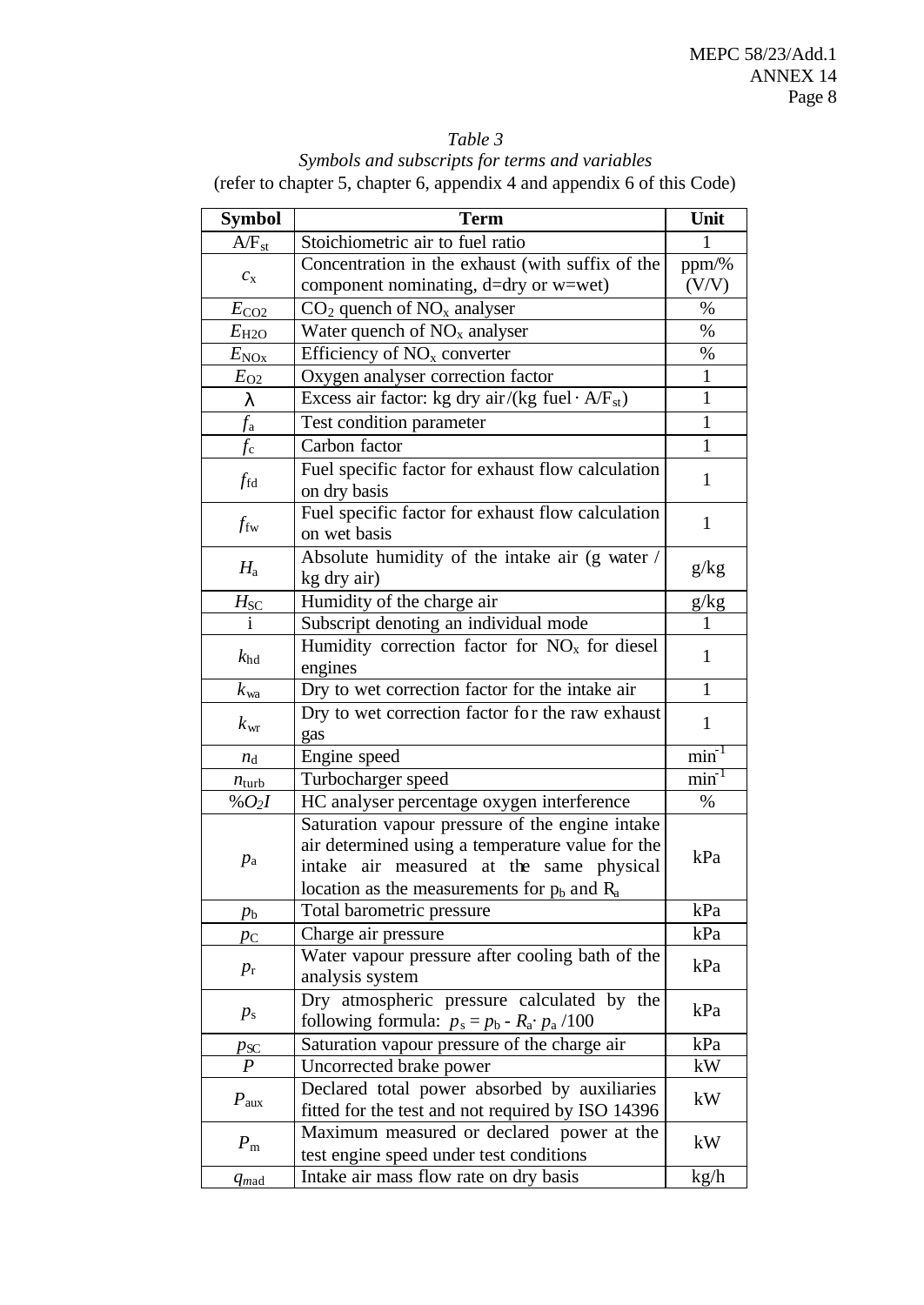| <b>Symbol</b>         | <b>Term</b>                                               | Unit              |
|-----------------------|-----------------------------------------------------------|-------------------|
| $q_{maw}$             | Intake air mass flow rate on wet basis                    | kg/h              |
| $q_{mew}$             | Exhaust gas mass flow rate on wet basis                   | kg/h              |
| $q_{m}$               | Fuel mass flow rate                                       | kg/h              |
| $q_{m\text{gas}}$     | Emission mass flow rate of individual gas                 | g/h               |
| $R_{\rm a}$           | Relative humidity of the intake air                       | $\%$              |
| $r_{\rm h}$           | Hydrocarbon response factor                               |                   |
| $\mathbf{r}$          | Density                                                   | kg/m <sup>3</sup> |
| S                     | Fuel rack position                                        |                   |
| $T_{\rm a}$           | Intake air temperature determined at the engine<br>intake | K                 |
| $T_{\text{cadin}}$    | Charge air cooler, coolant inlet temperature              | $\rm ^{\circ}C$   |
| $T_{\text{calclout}}$ | Charge air cooler, coolant outlet temperature             | $\rm ^{\circ}C$   |
| $T_{\rm{Exh}}$        | Exhaust gas temperature                                   | $\overline{C}$    |
| $T_{\rm{Fuel}}$       | Fuel oil temperature                                      | $\overline{C}$    |
| $T_{\rm Sea}$         | Seawater temperature                                      | $\rm ^{\circ}C$   |
| $T_{S C}$             | Charge air temperature                                    | K                 |
| $T_{\text{SCRef}}$    | Charge air reference temperature                          | K                 |
| $\boldsymbol{u}$      | Ratio of exhaust component and exhaust gas<br>densities   | 1                 |
| $W_{\rm F}$           | Weighting factor                                          |                   |

# *Table 4 Symbols for fuel composition*

| <b>Symbol</b>    | <b>Definition</b>           |
|------------------|-----------------------------|
| $W_{\text{ALF}}$ | H content of fuel, $\%$ m/m |
| $W$ BET          | C content of fuel, $\%$ m/m |
| $W$ GAM          | S content of fuel, % m/m    |
| $W$ DEL          | N content of fuel, % m/m    |
| W <sub>EPS</sub> | O content of fuel, $% m/m$  |
| a                | molar ratio $(H/C)$         |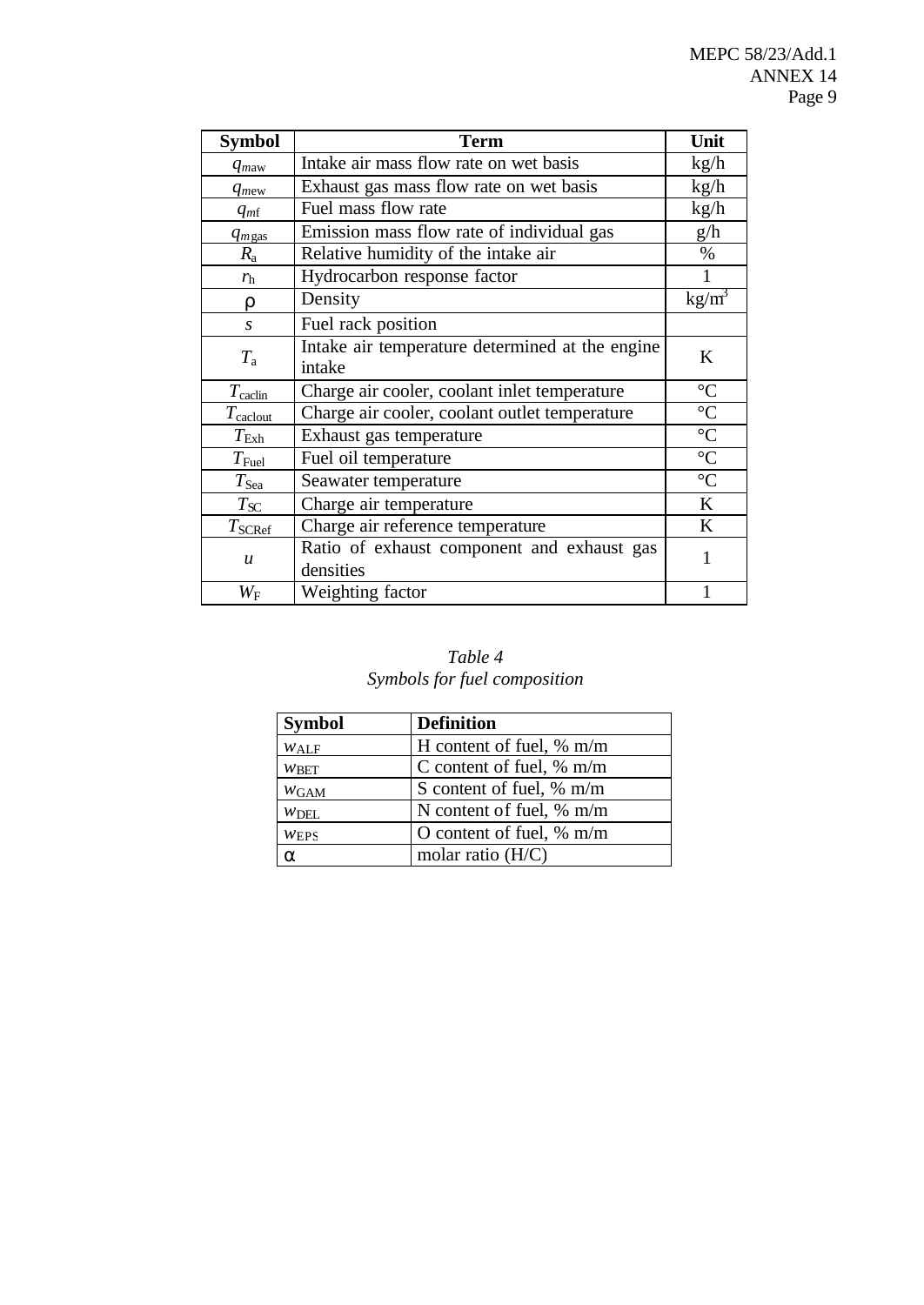## **Chapter 1**

## *General*

## **1.1 Purpose**

1.1.1 The purpose of this Technical Code on Control of Emission of Nitrogen Oxides from Marine Diesel Engines, hereunder referred to as the Code, is to specify the requirements for the testing, survey and certification of marine diesel engines to ensure they comply with the nitrogen oxides  $(NO<sub>x</sub>)$  emission limits of regulation 13 of Annex VI. All references to regulations within this Code refer to Annex VI.

## **1.2 Application**

1.2.1 This Code applies to all marine diesel engines with a power output of more than 130 kW which are installed, or are designed and intended for installation, on board any ship subject to Annex VI and to which regulation 13 applies. Regarding the requirements for survey and certification under regulation 5, this Code addresses only those requirements applicable to an engine's compliance with the applicable  $NO<sub>x</sub>$  emission limit.

1.2.2 For the purpose of the application of this Code, Administrations are entitled to delegate all functions required of an Administration by this Code to an organization authorized to act on behalf of the Administration<sup>1</sup>. In every case, the Administration assumes full responsibility for the survey and certificate.

1.2.3 For the purpose of this Code, an engine shall be considered to be operated in compliance with the applicable  $NO_x$  limit of regulation 13 if it can be demonstrated that the weighted  $NO_x$ emissions from the engine are within those limits at the initial certification, annual, intermediate and renewal surveys and such other surveys as are required.

## **1.3 Definitions**

l

1.3.1 *Nitrogen Oxide (NOx) emissions* means the total emission of nitrogen oxides, calculated as the total weighted emission of  $NO<sub>2</sub>$  and determined using the relevant test cycles and measurement methods as specified in this Code.

1.3.2 *Substantial modification* of a marine diesel engine means:

.1 For engines installed on ships constructed on or after 1 January 2000, *substantial modification* means any modification to an engine that could potentially cause the engine to exceed the applicable emission limit set out in regulation 13. Routine replacement of engine components by parts specified in the Technical File that do not alter emission characteristics shall not be considered a "substantial modification" regardless of whether one part or many parts are replaced.

<sup>1</sup> Refer to the Guidelines for the Authorization of Organizations Acting on Behalf of Administrations adopted by the Organization by resolution A.739(18) and to the Specifications on the Survey and Certification Functions of Recognized Organizations Acting on Behalf of the Administration adopted by the Organization by resolution A.789(19).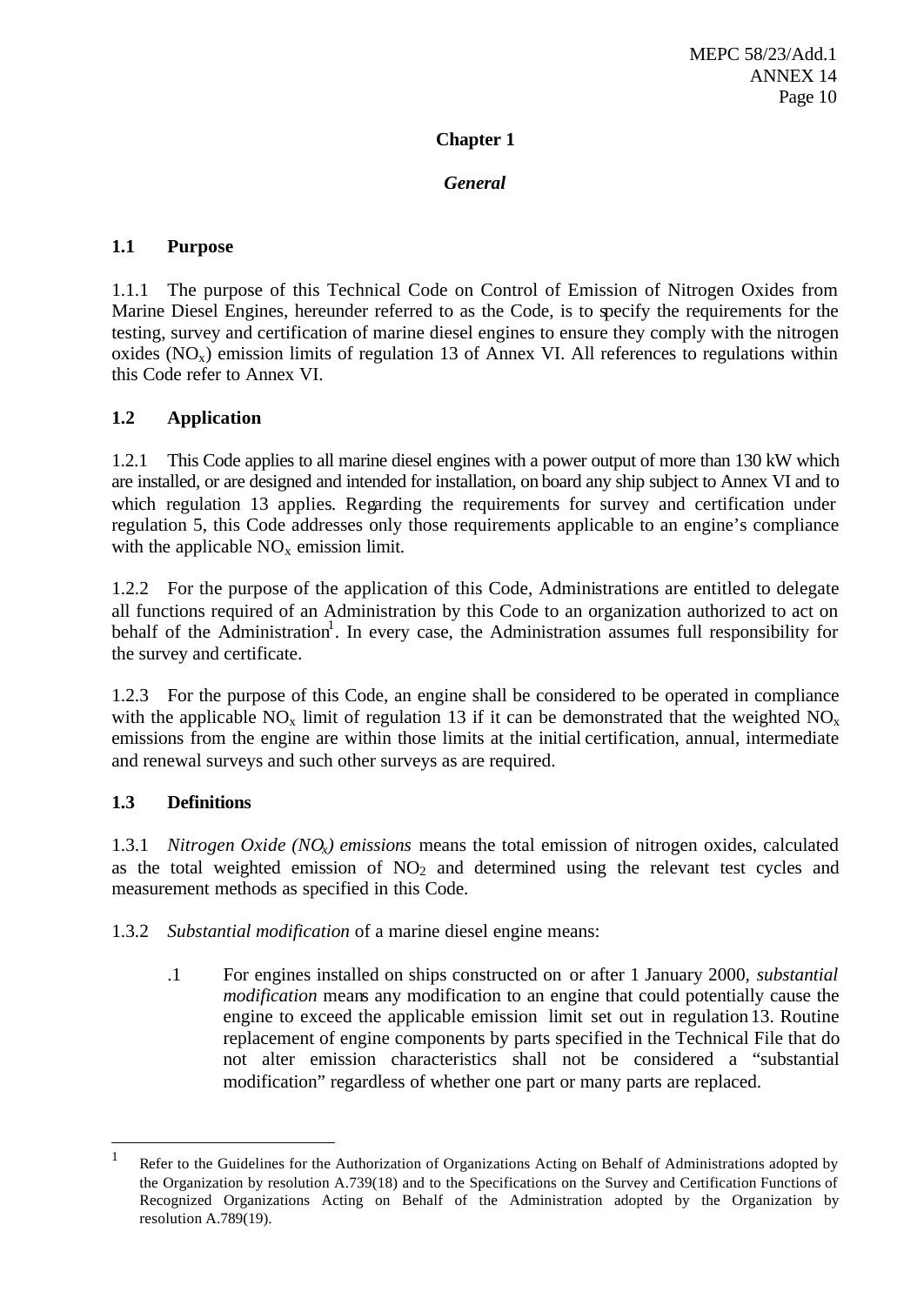.2 For engines installed on ships constructed before 1 January 2000, *substantial modification* means any modification made to an engine which increases its existing emission characteristics established by the Simplified Measurement method as described in 6.3 in excess of the allowances set out in 6.3.11. These changes include, but are not limited to, changes in its operations or in its technical parameters (e.g., changing camshafts, fuel injection systems, air systems, combustion chamber configuration, or timing calibration of the engine). The installation of a certified Approved Method pursuant to regulation 13.7.1.1 or certification pursuant to regulation 13.7.1.2 is not considered to be a substantial modification for the purpose of the application of regulation 13.2 of the Annex.

1.3.3 *Components* are those interchangeable parts which influence the  $NO<sub>x</sub>$  emissions performance, identified by their design/parts number.

1.3.4 *Setting* means adjustment of an adjustable feature influencing the  $NO<sub>x</sub>$  emissions performance of an engine.

1.3.5 *Operating values* are engine data, like cylinder peak pressure, exhaust gas temperature, etc., from the engine log which are related to the  $NO<sub>x</sub>$  emission performance. These data are load-dependent.

1.3.6 The *EIAPP Certificate* is the Engine International Air Pollution Prevention Certificate which relates to  $NO<sub>x</sub>$  emissions.

1.3.7 The *IAPP Certificate* is the International Air Pollution Prevention Certificate.

1.3.8 *Administration* has the same meaning as article 2, subparagraph (5) of MARPOL 73.

1.3.9 *Onboard NOx verification procedures* mean a procedure, which may include an equipment requirement, to be used on board at initial certification survey or at the renewal, annual or intermediate surveys, as required, to verify compliance with any of the requirements of this Code, as specified by the applicant for engine certification and approved by the Administration.

1.3.10 *Marine diesel engine* means any reciprocating internal combustion engine operating on liquid or dual fuel, to which regulation 13 applies, including booster/compound systems if applied.

Where an engine is intended to be operated normally in the gas mode, i.e. with the main fuel gas and only a small amount of liquid pilot fuel, the requirements of regulation 13 have to be met only for this operation mode. Operation on pure liquid fuel resulting from restricted gas supply in cases of failures shall be exempted for the voyage to the next appropriate port for the repair of the failure.

1.3.11 *Rated power* means the maximum continuous rated power output as specified on the nameplate and in the Technical File of the marine diesel engine to which regulation 13 and the Code apply.

1.3.12 *Rated speed* is the crankshaft revolutions per minute at which the rated power occurs as specified on the nameplate and in the Technical File of the marine diesel engine.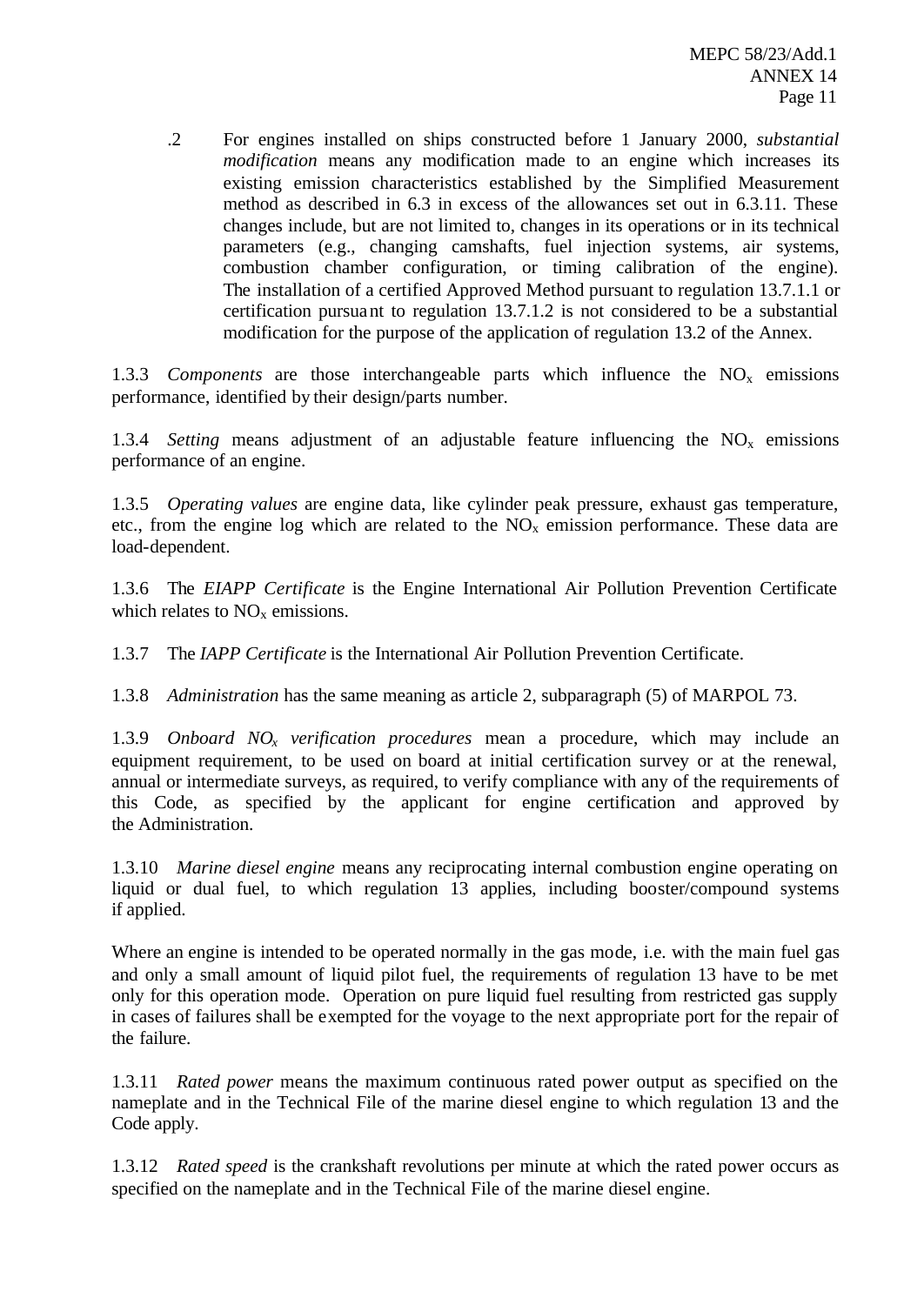1.3.13 *Brake power* is the observed power measured at the crankshaft or its equivalent, the engine being equipped only with the standard auxiliaries necessary for its operation on the test bed.

1.3.14 *Onboard conditions* mean that an engine is:

- .1 installed on board and coupled with the actual equipment which is driven by the engine; and
- .2 under operation to perform the purpose of the equipment.

1.3.15 A *Technical File* is a record containing all details of parameters, including components and settings of an engine, which may influence the  $NO<sub>x</sub>$  emission of the engine, in accordance with 2.4 of this Code.

1.3.16 A *Record Book of Engine Parameters* is the document used in connection with the Engine Parameter Check method for recording all parameter changes, including components and engine settings, which may influence  $NO<sub>x</sub>$  emission of the engine.

1.3.17 An *Approved Method* is a method for a particular engine, or a range of engines, which, when applied to the engine, will ensure that the engine complies with the applicable  $NO<sub>x</sub>$  limit as detailed in regulation 13.7.

1.3.18 An *Existing Engine* is an engine which is subject to regulation 13.7.

1.3.19 An *Approved Method File* is a document which describes an Approved Method and its means of survey.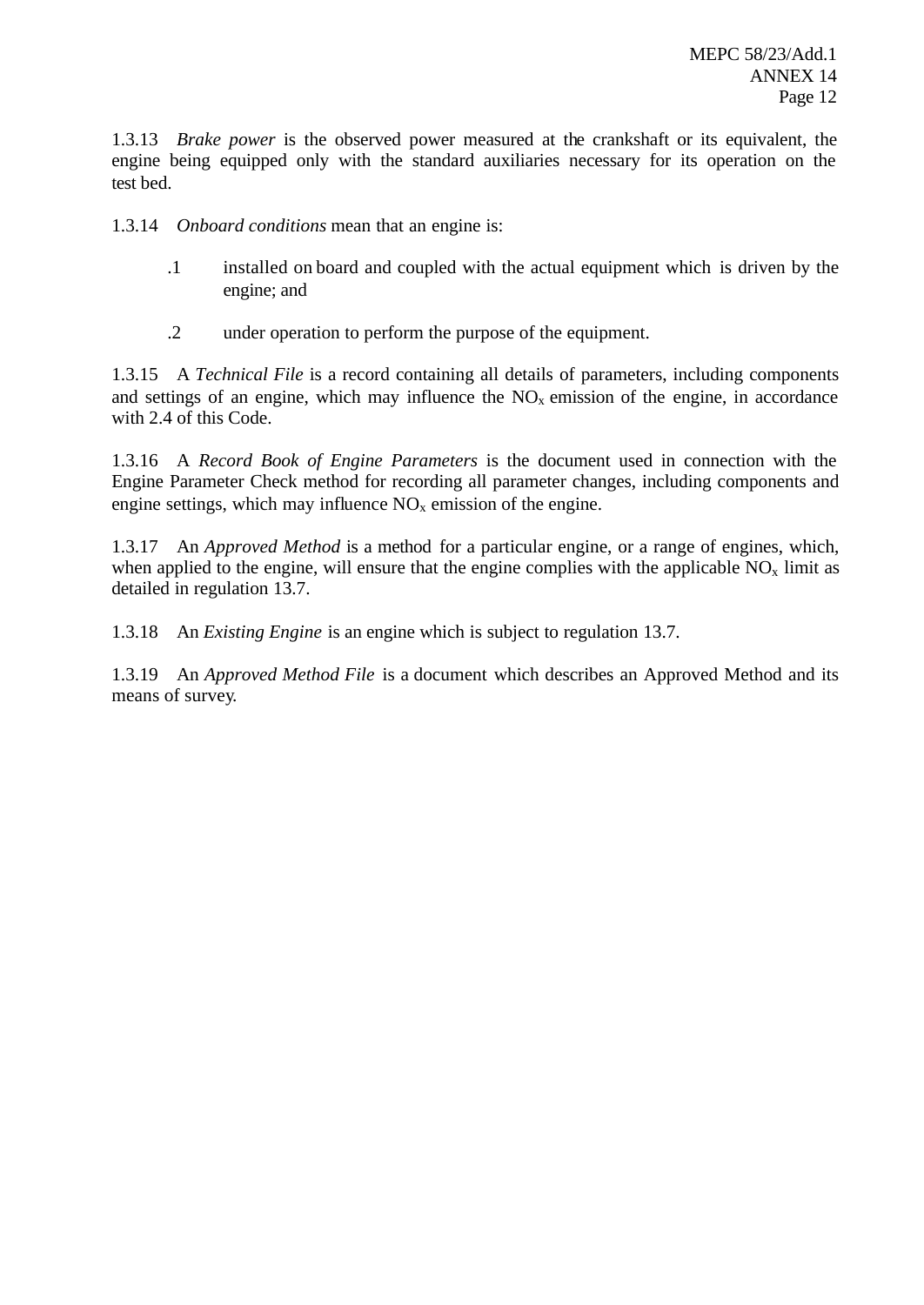## **Chapter 2**

## *Surveys and certification*

## **2.1 General**

2.1.1 Each marine diesel engine specified in 1.2, except as otherwise permitted by this Code, shall be subject to the following surveys:

- .1 A pre-certification survey which shall be such as to ensure that the engine, as designed and equipped, complies with the applicable  $NO<sub>x</sub>$  emission limit contained in regulation 13. If this survey confirms compliance, the Administration shall issue an Engine International Air Pollution Prevention (EIAPP) Certificate.
- .2 An initial certification survey which shall be conducted on board a ship after the engine is installed but before it is placed in service. This survey shall be such as to ensure that the engine, as installed on board the ship, including any modifications and/or adjustments since the pre-certification, if applicable, complies with the applicable  $NO<sub>x</sub>$  emission limit contained in regulation 13. This survey, as part of the ship's initial survey, may lead to either the issuance of a ship's initial International Air Pollution Prevention (IAPP) Certificate or an amendment of a ship's valid IAPP Certificate reflecting the installation of a new engine.
- .3 Renewal, annual and intermediate surveys, which shall be conducted as part of a ship's surveys required by regulation 5, to ensure the engine continues to fully comply with the provisions of this Code.
- .4 An initial engine certification survey which shall be conducted on board a ship every time a major conversion, as defined in regulation 13, is made to an engine to ensure that the engine complies with the applicable  $NO<sub>x</sub>$  emission limit contained in regulation 13. This will result in the issue, if applicable, of an EIAPP Certificate and the amendment of the IAPP Certificate.

2.1.2 To comply with the various survey and certification requirements described in 2.1.1, there are methods included in this Code from which the engine manufacturer, shipbuilder or shipowner, as applicable, can choose to measure, calculate, test or verify an engine for its NOx emissions, as follows:

- .1 test-bed testing for the pre-certification survey in accordance with chapter 5;
- .2 onboard testing for an engine not pre-certificated for a combined pre certification and initial certification survey in accordance with the full test-bed requirements of chapter 5;
- .3 onboard Engine Parameter Check method, using the component data, engine settings and engine performance data as specified in the Technical File*,* for confirmation of compliance at initial, renewal, annual and intermediate surveys for pre-certified engines or engines that have undergone modifications or adjustments to NOx critical components*,* settings and operating values, since they were last surveyed, in accordance with 6.2;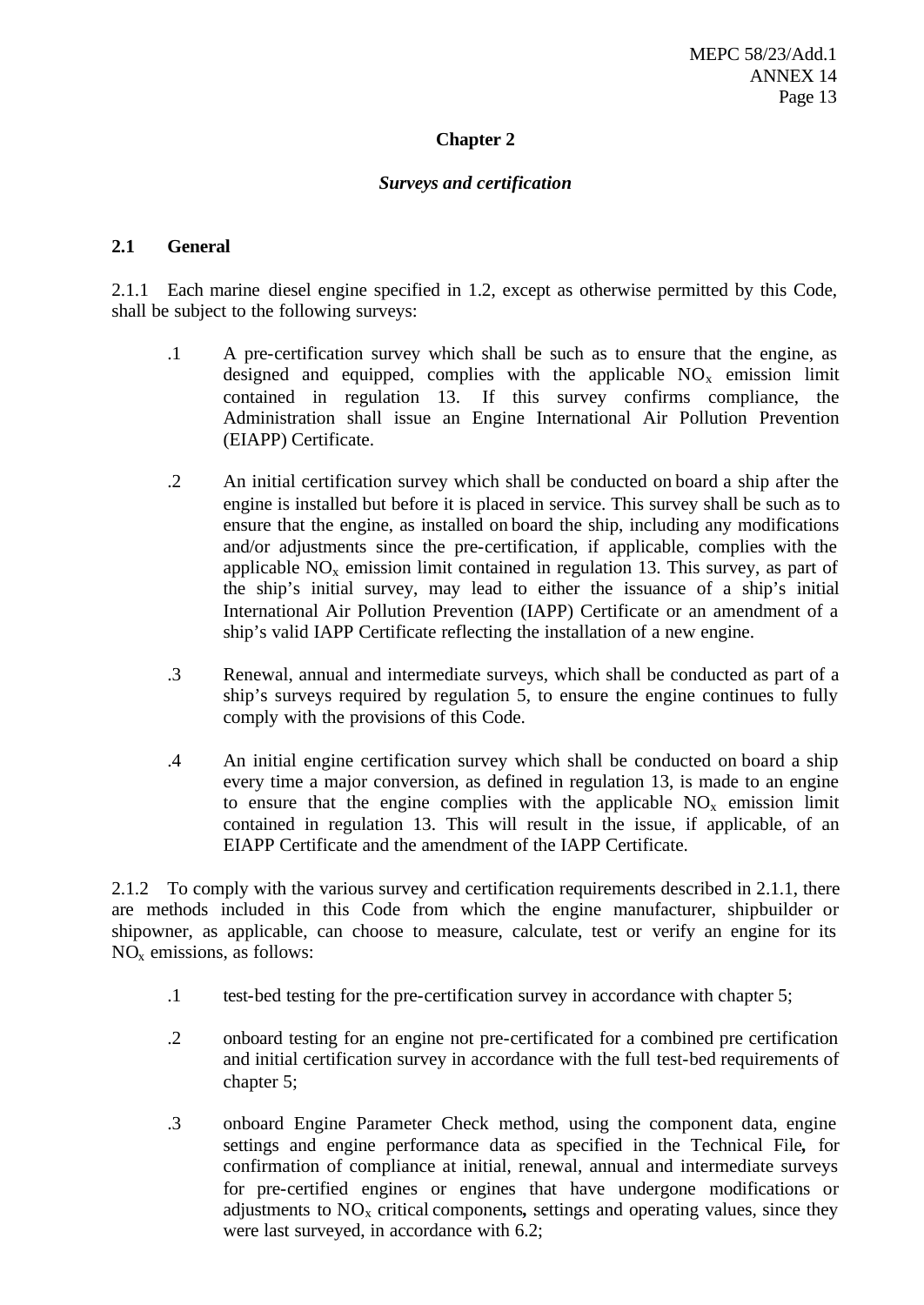- .4 onboard Simplified Measurement method for confirmation of compliance at renewal, annual and intermediate surveys or confirmation of pre-certified engines for initial certification surveys, in accordance with 6.3 when required; or
- .5 onboard Direct Measurement and Monitoring method for confirmation of compliance at renewal, annual and intermediate surveys only, in accordance with 6.4.

## **2.2 Procedures for pre -certification of an engine**

2.2.1 Prior to installation on board, every marine diesel engine (Individual Engine), except as allowed by 2.2.2 and 2.2.4, shall:

- .1 be adjusted to meet the applicable  $NO<sub>x</sub>$  emission limit,
- $1.2$  have its  $NO<sub>x</sub>$  emissions measured on a test bed in accordance with the procedures specified in chapter 5 of this Code, and
- .3 be pre-certified by the Administration, as documented by issuance of an EIAPP Certificate.

2.2.2 For the pre-certification of seria lly manufactured engines, depending on the approval of the Administration, the Engine Family or the Engine Group concept may be applied (see chapter 4). In such a case, the testing specified in 2.2.1.2 is required only for the Parent Engine(s) of an Engine Family or Engine Group.

2.2.3 The method of obtaining pre-certification for an engine is for the Administration to:

- .1 certify a test of the engine on a test bed;
- .2 verify that all engines tested, including, if applicable, those to be delivered within an Engine Family or Engine Group, meet the applicable  $NO<sub>x</sub>$  limit; and
- .3 if applicable, verify that the selected Parent Engine(s) is representative of an Engine Family or Engine Group.

2.2.4 There are engines which, due to their size, construction and delivery schedule, cannot be pre-certified on a test bed. In such cases, the engine manufacturer, shipowner or shipbuilder shall make application to the Administration requesting an onboard test (see 2.1.2.2). The applicant must demonstrate to the Administration that the onboard test fully meets all of the requirements of a test-bed procedure as specified in chapter 5 of this Code. Such a survey may be accepted for an Individual Engine or for an Engine Group represented by the Parent Engine only, but it sha ll not be accepted for an Engine Family certification. In no case shall an allowance be granted for possible deviations of measurements if an initial survey is carried out onboard a ship without any valid pre-certification test. For engines undergoing an onboard certification test, in order to be issued with an EIAPP Certificate, the same procedures apply as if the engine had been pre-certified on a test bed.

2.2.5  $NO<sub>x</sub>$  reducing devices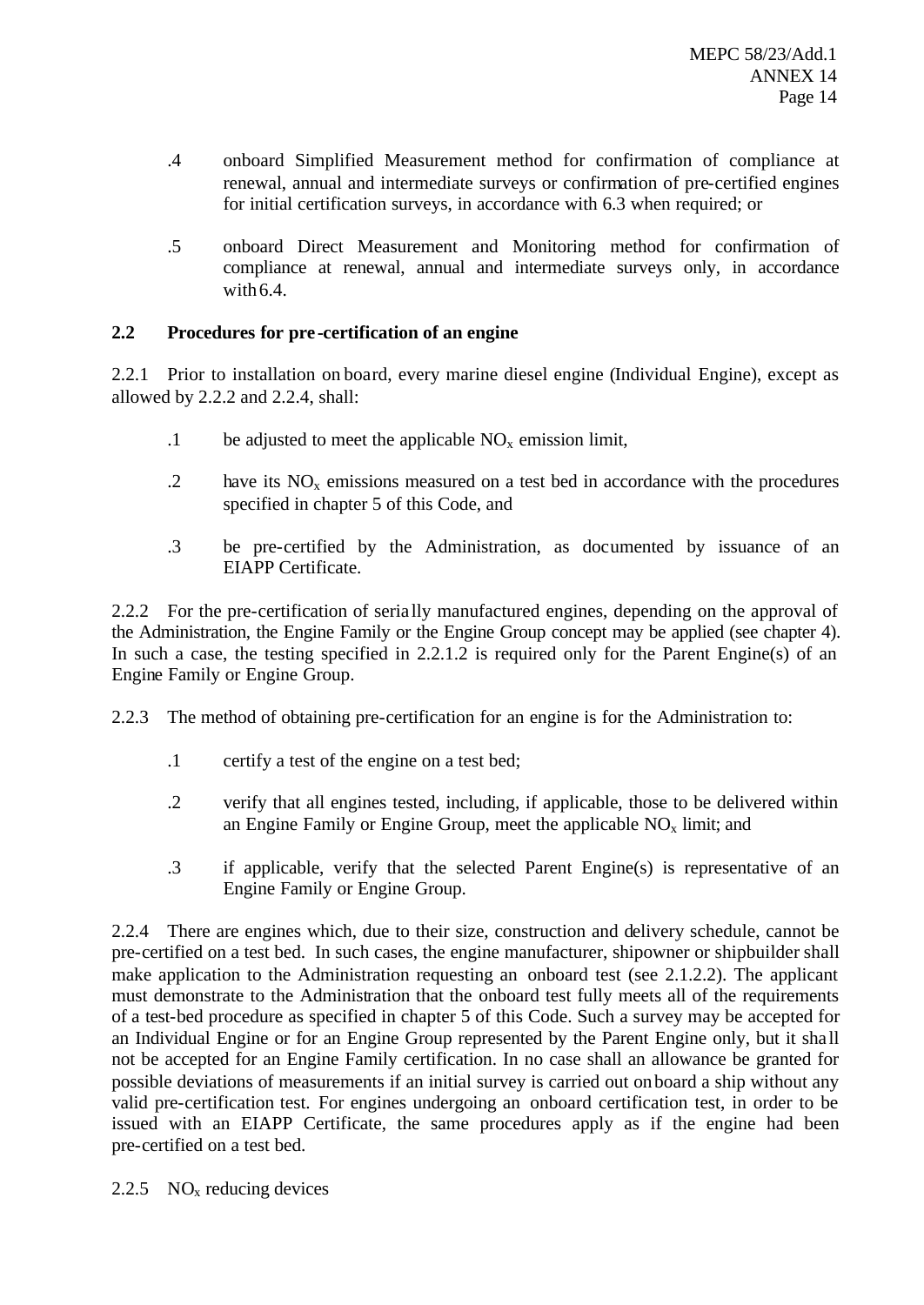- .1 Where a  $NO<sub>x</sub>$  reducing device is to be included within the EIAPP certification, it must be recognized as a component of the engine and its presence shall be recorded in the engine's Technical File. The engine shall be tested, at the pre-certification test, with the  $NO<sub>x</sub>$  reducing device fitted.
- .2 In those cases where a  $NO<sub>x</sub>$  reducing device has been fitted due to failure to meet the required emission value at the pre-certification test, in order to receive an EIAPP Certificate for this assembly, the engine, including the reducing device, as installed, must be re-tested to show compliance with the applicable  $NO<sub>x</sub>$  emission limit. However, in this case, the assembly may be re-tested in accordance with the Simplified Measurement method in accordance with 6.3. In no case shall the allowances given in 6.3.11 be granted.
- .3 Where, in accordance with 2.2.5.2, the effectiveness of the  $NO<sub>x</sub>$  reducing device is verified by use of the Simplified Measurement method, that test report shall be added as an adjunct to the pre-certification test report which demonstrated the failure of the engine alone to meet the required emission value. Both test reports shall be submitted to the Administration, and test report data, as detailed in 2.4.1.5, covering both tests shall be included in the engine's Technical File.
- .4 The Simplified Measurement method used as part of the process to demonstrate compliance in accordance with 2.2.5.2 may only be accepted in respect of the engine and  $NO<sub>x</sub>$  reducing device on which its effectiveness was demonstrated, and it shall not be accepted for Engine Family or Engine Group certification.
- .5 In both cases as given in 2.2.5.1 and 2.2.5.2, the  $NO_x$  reducing device shall be included on the EIAPP Certificate together with the emission value obtained with the device in operation and all other records as required by the Administration. The engine's Technical File shall also contain onboard  $NO<sub>x</sub>$  verification procedures for the device to ensure it is operating correctly.
- .6 Notwithstanding 2.2.5.3 and 2.2.5.4, a  $NO<sub>x</sub>$  reducing device may be approved by the Administration taking into account guidelines to be developed by the Organization.

2.2.6 Where, due to changes of component design, it is necessary to establish a new Engine Family or Engine Group but there is no available Parent Engine the engine builder may apply to the Administration to use the previously obtained Parent Engine test data modified at each specific mode of the applicable test cycle so as to allow for the resulting changes in  $NO<sub>x</sub>$  emission values. In such cases, the engine used to determine the modification emission data shall correspond in accordance with the requirements of 4.4.6.1, 4.4.6.2 and 4.4.6.3 to the previously used Parent Engine. Where more than one component is to be changed the combined effect resulting from those changes is to be demonstrated by a single set of test results.

2.2.7 For pre-certification of engines within an Engine Family or Engine Group, an EIAPP Certificate shall be issued in accordance with procedures established by the Administration to the Parent Engine(s) and to every Member Engine produced under this certification to accompany the engines throughout their life whilst installed on ships under the authority of that Administration.

2.2.8 Issue of certification by the Administration of the country in which the engine is built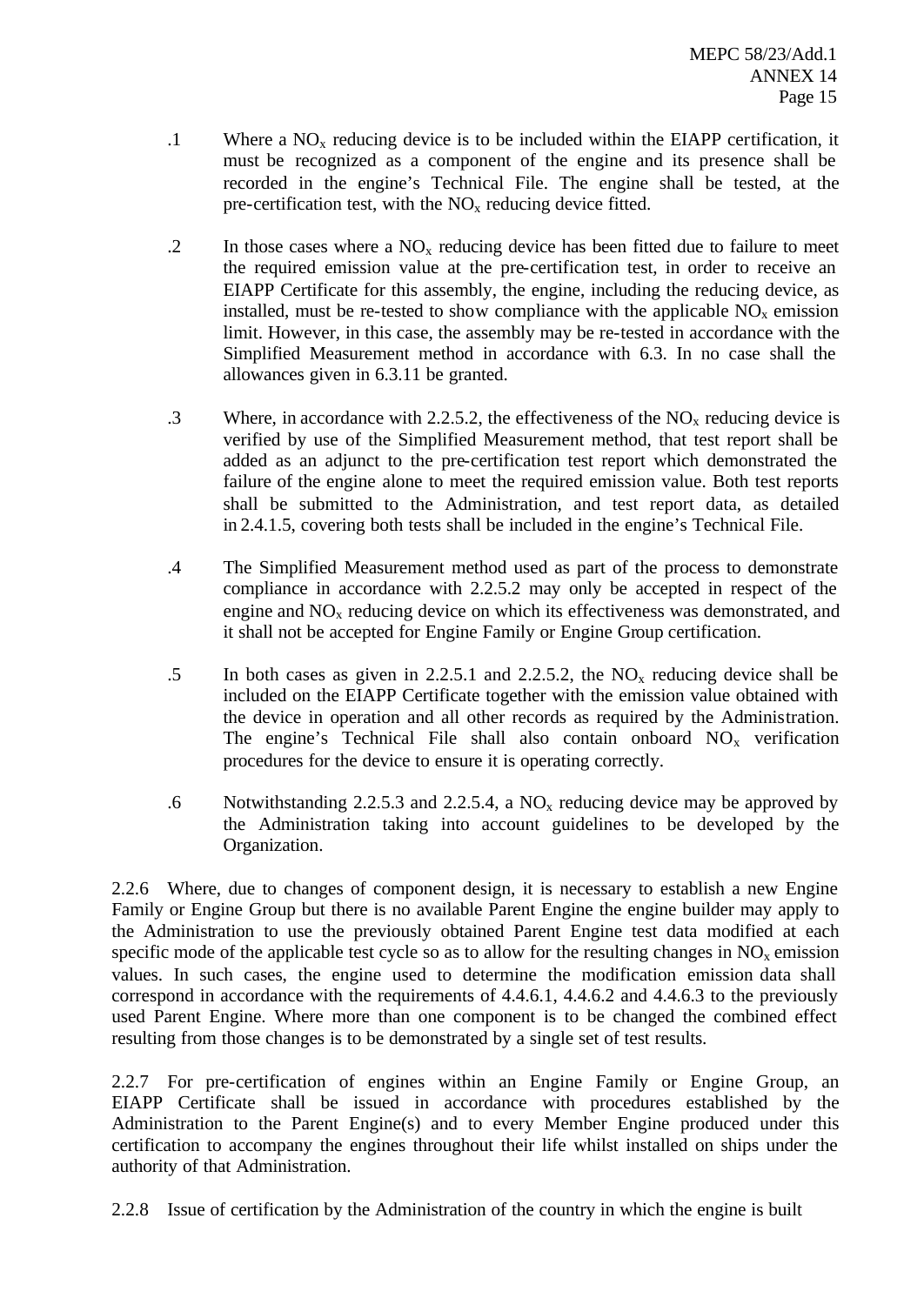- .1 When an engine is manufactured outside the country of the Administration of the ship on which it will be installed, the Administration of the ship may request the Administration of the country in which the engine is manufactured to survey the engine. Upon satisfaction that the applicable requirements of regulation 13 are complied with pursuant to this Code, the Administration of the country in which the engine is manufactured shall issue or authorize the issuance of the EIAPP Certificate.
- .2 A copy of the certificate(s) and a copy of the survey report shall be transmitted as soon as possible to the requesting Administration.
- .3 A certificate so issued shall contain a statement to the effect that it has been issued at the request of the Administration.

2.2.9 Guidance in respect of the pre-certification survey and certification of marine diesel engines, as described in chapter 2 of this Code, is given in the relevant flowchart in appendix 2 of this Code. Where discrepancies exist, the text of chapter 2 takes precedence.

2.2.10 A model form of an EIAPP Certificate is attached as appendix 1 to this Code.

## **2.3 Procedures for certification of an engine**

2.3.1 For those engines which have not been adjusted or modified relative to the original specification of the manufacturer, the provision of a valid EIAPP Certificate should suffice to demonstrate compliance with the applicable  $NO<sub>x</sub>$  limits.

2.3.2 After installation on board, it shall be determined to what extent an engine has been subjected to further adjustments and/or modifications which could affect the  $NO<sub>x</sub>$  emission. Therefore, the engine, after installation on board, but prior to issuance of the IAPP Certificate, shall be inspected for modifications and be approved using the onboard  $NO<sub>x</sub>$  verification procedures and one of the methods described in 2.1.2.

2.3.3 There are engines which, after pre-certification, need final adjustment or modification for performance. In such a case, the Engine Group concept could be used to ensure that the engine still complies with the applicable limit.

2.3.4 Every marine diesel engine installed on board a ship shall be provided with a Technical File. The Technical File shall be prepared by the applicant for engine certification and approved by the Administration, and is required to accompany an engine throughout its life on board ships. The Technical File shall contain the information as specified in 2.4.1.

2.3.5 Where a  $NO<sub>x</sub>$  reducing device is installed and needed to comply with the  $NO<sub>x</sub>$  limits, one of the options providing a ready means for verifying compliance with regulation 13 is the Direct Measurement and Monitoring method in accordance with 6.4. However, depending on the technical possibilities of the device used, subject to the approval of the Administration, other relevant parameters could be monitored.

2.3.6 Where, for the purpose of achieving  $NO<sub>x</sub>$  compliance, an additional substance is introduced, such as ammonia, urea, steam, water, fuel additives, etc., a means of monitoring the consumption of such substance shall be provided. The Technical File shall provide sufficient information to allow a ready means of demonstrating that the consumption of such additional substances is consistent with achieving compliance with the applicable  $\overline{NO_x}$  limit.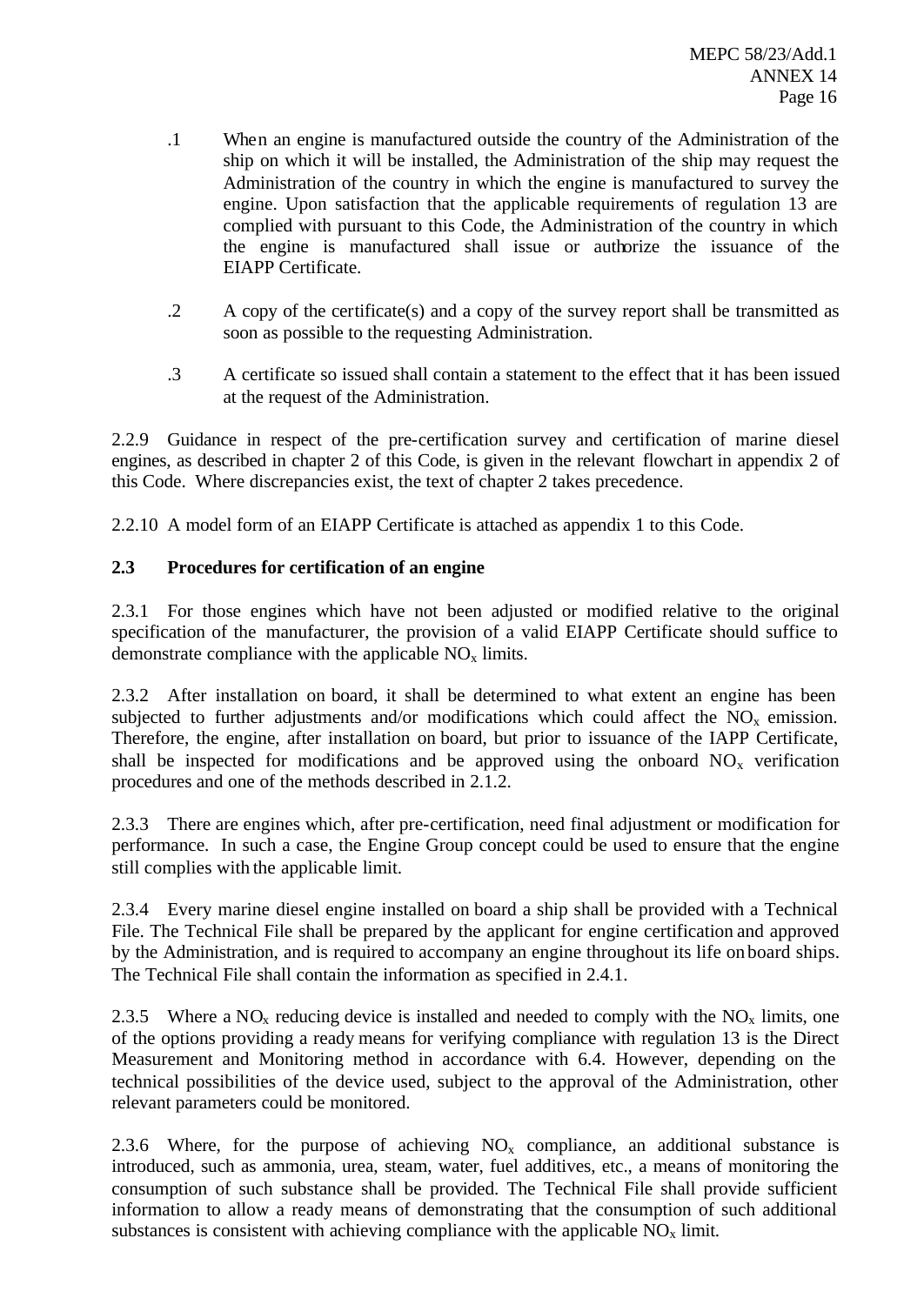2.3.7 Where the Engine Parameter Check method in accordance with 6.2 is used to verify compliance, if any adjustments or modifications are made to an engine after its pre-certification, a full record of such adjustments or modifications shall be recorded in the engine's Record Book of Engine Parameters.

2.3.8 If all of the engines installed on board are verified to remain within the parameters, components, and adjustable features recorded in the Technical File, the engines should be accepted as performing within the applicable  $NO<sub>x</sub>$  limit specified in regulation 13. In this case, provided all other applicable requirements of the Annex are complied with, an IAPP Certificate should then be issued to the ship.

2.3.9 If any adjustment or modification is made which is outside the approved limits documented in the Technical File, the IAPP Certificate may be issued only if the overall  $NO<sub>x</sub>$  emission performance is verified to be within the required limits by: onboard Simplified Measurement in accordance with 6.3; or, reference to the test-bed testing for the relevant Engine Group approval showing that the adjustments or modifications do not exceed the applicable NO<sup>x</sup> emission limit. At surveys after the initial engine survey, the Direct Measurement and Monitoring method in accordance with 6.4, as approved by the Administration, may alternatively be used.

2.3.10 The Administration may, at its own discretion, abbreviate or reduce all parts of the survey on board, in accordance with this Code, to an engine which has been issued an EIAPP Certificate. However, the entire survey on board must be completed for at least one cylinder and/or one engine in an Engine Family or Engine Group, if applicable, and the abbreviation may be made only if all the other cylinders and/or engines are expected to perform in the same manner as the surveyed engine and/or cylinder. As an alternative to the examination of fitted components, the Administration may conduct that part of the survey on spare parts carried on board provided they are representative of the components fitted.

2.3.11 Guidance in respect of the survey and certification of marine diesel engines at initial, renewal, annual and intermediate surveys, as described in chapter 2 of this Code, is given in the flowcharts in appendix 2 of this Code. Where discrepancie s exist, the text of chapter 2 takes precedence.

## **2.4 Technical File and onboard NOx verification procedures**

2.4.1 To enable an Administration to perform the engine surveys described in 2.1, the Technical File required by 2.3.4 shall, at a minimum, contain the following information:

- .1 identification of those components, settings and operating values of the engine which influences its  $NO<sub>x</sub>$  emissions including any  $NO<sub>x</sub>$  reducing device or system;
- .2 identification of the full range of allowable adjustments or alternatives for the components of the engine;
- .3 full record of the relevant engine's performance, including the engine's rated speed and rated power;
- .4 a system of onboard  $NO<sub>x</sub>$  verification procedures to verify compliance with the  $NO<sub>x</sub>$  emission limits during onboard verification surveys in accordance with chapter 6;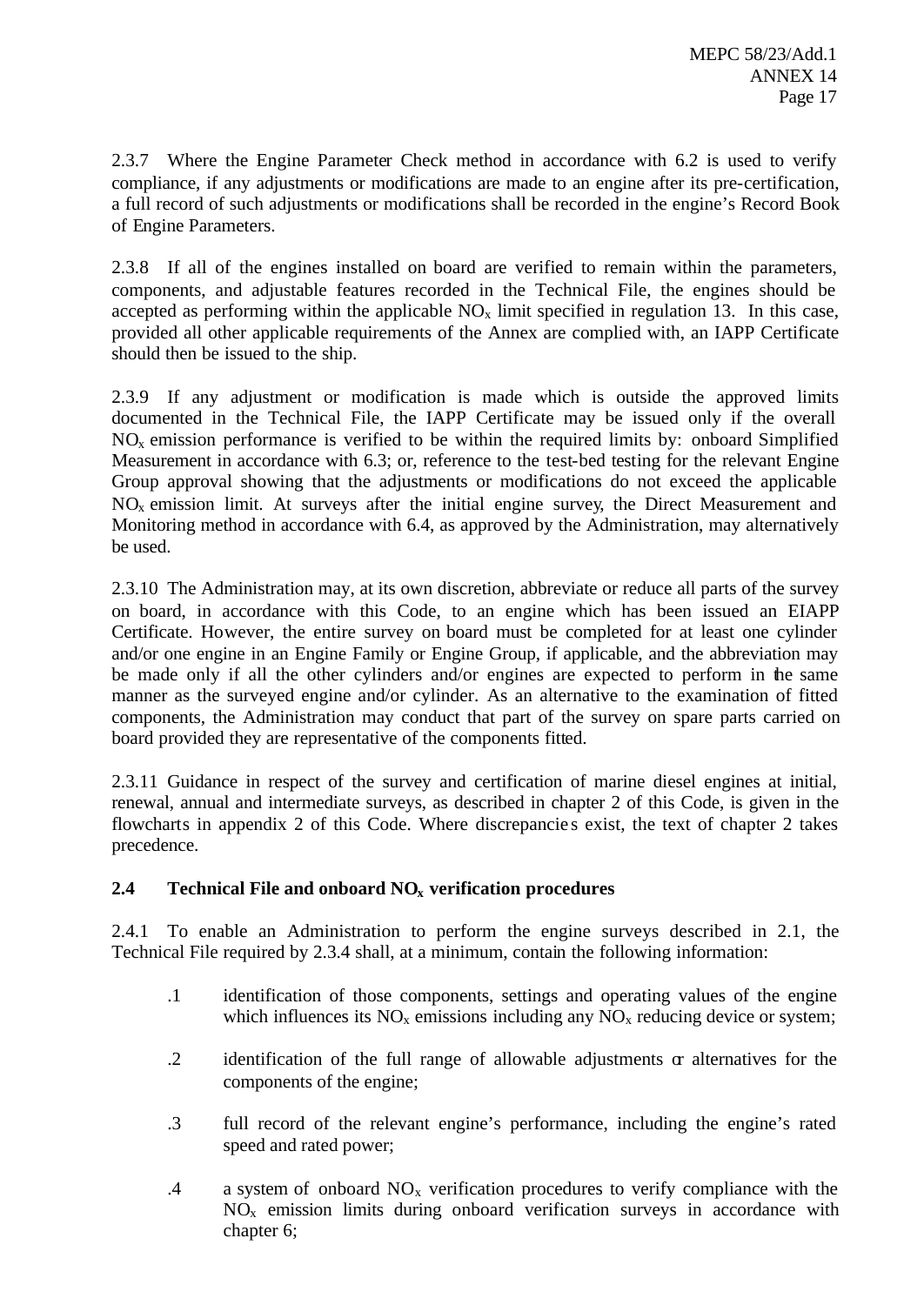- .5 a copy of the relevant Parent Engine test data, as given in section 2 of appendix 5 of this Code;
- .6 if applicable, the designation and restrictions for an engine which is an engine within an Engine Family or Engine Group;
- .7 specifications of those spare parts/components which, when used in the engine, according to those specifications, will result in continued compliance of the engine with the applicable  $NO<sub>x</sub>$  emission limit; and
- .8 the EIAPP Certificate, as applicable.

2.4.2 As a general principle, onboard  $NO<sub>x</sub>$  verification procedures shall enable a surveyor to easily determine if an engine has remained in compliance with the applicable requirements of regulation 13. At the same time, it shall not be so burdensome as to unduly delay the ship or to require in-depth knowledge of the characteristics of a particular engine or specialist measuring devices not available on board.

2.4.3 The onboard  $NO_x$  verification procedure shall be one of the following methods:

- .1 Engine Parameter Check method in accordance with 6.2 to verify that an engine 's component, setting and operating values have not deviated from the specifications in the engine's Technical File;
- .2 Simplified Measurement method in accordance with 6.3; or
- .3 Direct Measurement and Monitoring method in accordance with 6.4.

2.4.4 When considering which onboard  $NO<sub>x</sub>$  verification procedures should be included in an engine's Technical File to verify whether an engine complies with the applicable  $NO<sub>x</sub>$  emission limit during the required onboard verification surveys, other than at an engine's initial onboard survey, any of the three onboard  $NO<sub>x</sub>$  verification procedures as specified in 6.1 may be applied. However, the procedures associated with the method applied are to be approved by the Administration. If the method differs from the verification procedure method specified in the Technical File as originally approved, the procedure of the method needs to be either added as an amendment to the Technical File or appended as an alternative to the procedure given in the Technical File. Thereafter the shipowner may choose which of the methods approved in the Technical File is to be used to demonstrate compliance.

2.4.5 In addition to the method specified by the engine manufacturer and given in the Technical File, as approved by the Administration for the initial certification in the engine, the shipowner shall have the option of direct measurement of  $NO<sub>x</sub>$  emissions in accordance with 6.4. Such data may take the form of spot checks logged with other engine operating data on a regular basis and over the full range of engine operation or may result from continuous monitoring and data storage. Data must be current (taken within the last 30 days) and must have been acquired using the test procedures cited in this Code. These monitoring records shall be kept on board for three months for verification purposes by a Party in accordance with regulation 10. Data shall also be corrected for ambient conditions and fuel specification, and measuring equipment must be checked for correct calibration and operation, in accordance with the approved procedures given in the Onboard Operating Manual. Where exhaust gas after-treatment devices are fitted which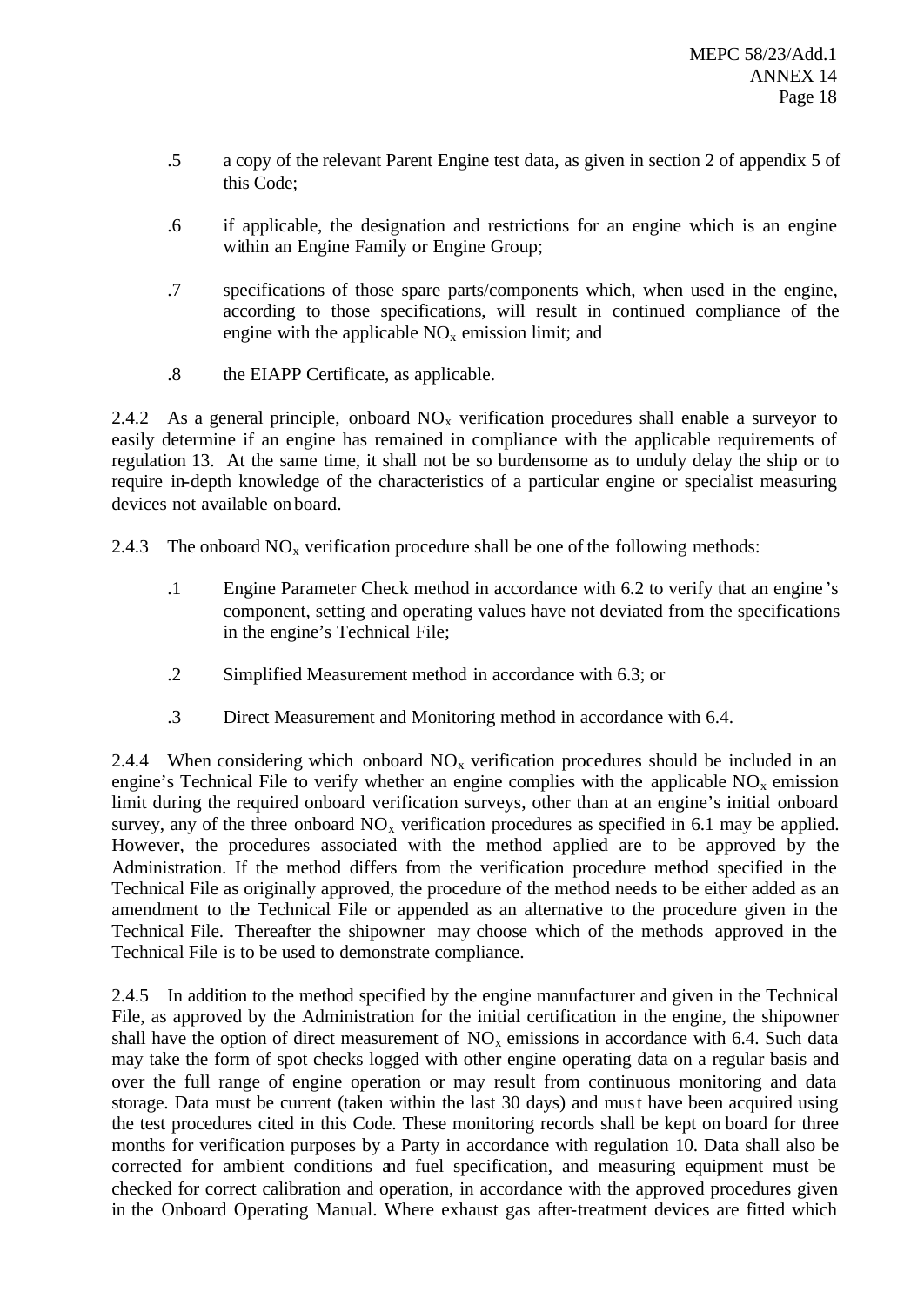influence the  $NO<sub>x</sub>$  emissions, the measuring point(s) must be located downstream of such devices.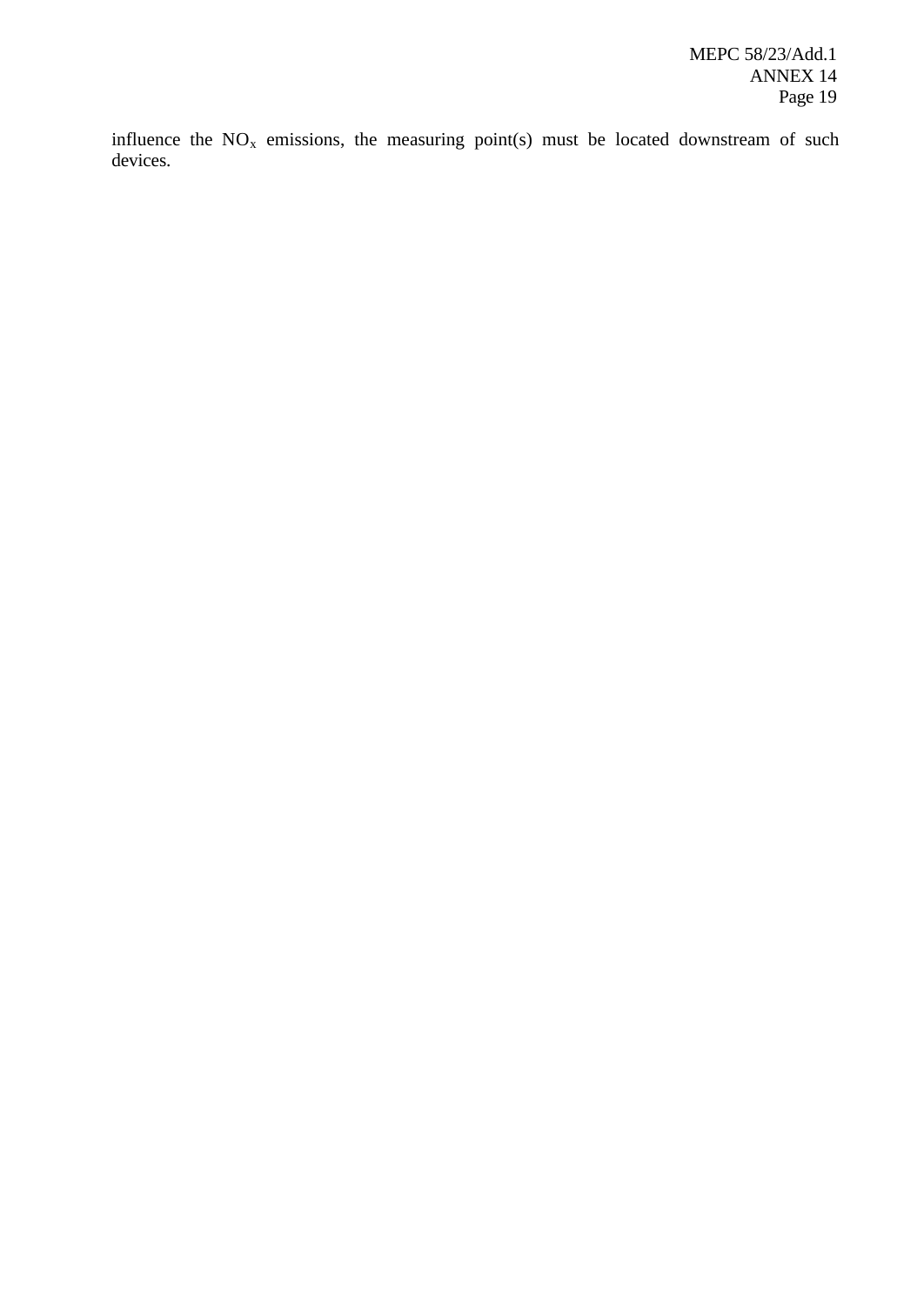## **Chapter 3**

#### *Nitrogen oxides emission standards*

#### **3.1 Maximum allowable NOx emission limits for marine diesel engines**

3.1.1 The maximum allowable  $NO<sub>x</sub>$  emission limit values are given by paragraphs 3, 4, 5.1.1 and 7.4 of regulation 13 as applicable. The total weighted  $NO<sub>x</sub>$  emissions, as measured and calculated, rounded to one decimal place, in accordance with the procedures in this Code, shall be equal to or less than the applicable calculated value corresponding to the rated speed of the engine.

3.1.2 When the engine operates on test fuel oils in accordance with 5.3, the total emission of nitrogen oxides (calculated as the total weighted emission of  $NO<sub>2</sub>$ ) shall be determined using the relevant test cycles and measurement methods as specified in this Code.

3.1.3 An engine's exhaust emissions limit value, given from the formulae included in paragraph 3, 4 or 5.1.1 of regulation 13 as applicable, and the actual calculated exhaust emissions value, rounded to one decimal place for the engine, shall be stated on the engine's EIAPP Certificate. If an engine is a Member Engine of an Engine Family or Engine Group, it is the relevant Parent Engine emission value that is compared to the applicable limit value for that Engine Family or Engine Group. The limit value given here shall be the limit value for the Engine Family or Engine Group based on the highest engine speed to be included in that Engine Family or Engine Group, in accordance with paragraph 3, 4 or 5.1.1 of regulation 13, irrespective of the rated speed of the Parent Engine or the rated speed of the particular engine as given on the engine's EIAPP certificate.

3.1.4 In the case of an engine to be certified in accordance with paragraph 5.1.1 of regulation 13 the specific emission at each individual mode point shall not exceed the applicable  $NO<sub>x</sub>$  emission limit value by more than 50% except as follows:

- .1 The 10% mode point in the D2 test cycle specified in 3.2.5.
- .2 The 10% mode point in the C1 test cycle specified in 3.2.6.
- .3 The idle mode point in the C1 test cycle specified in 3.2.6.

#### **3.2 Test cycles and weighting factors to be applied**

3.2.1 For every Individual Engine or Parent Engine of an Engine Family or Engine Group, one or more of the relevant test cycles specified in 3.2.2 to 3.2.6 shall be applied for verification of compliance with the applicable  $NO<sub>x</sub>$  emission limit contained in regulation 13.

3.2.2 For constant speed marine diesel engines for ship main propulsion, including diesel electric drive, test cycle E2 shall be applied in accordance with table 1.

3.2.3 For an engine connected to a controllable pitch propeller, irrespective of combinator curve, test cycle E2 shall be applied in accordance with table 1.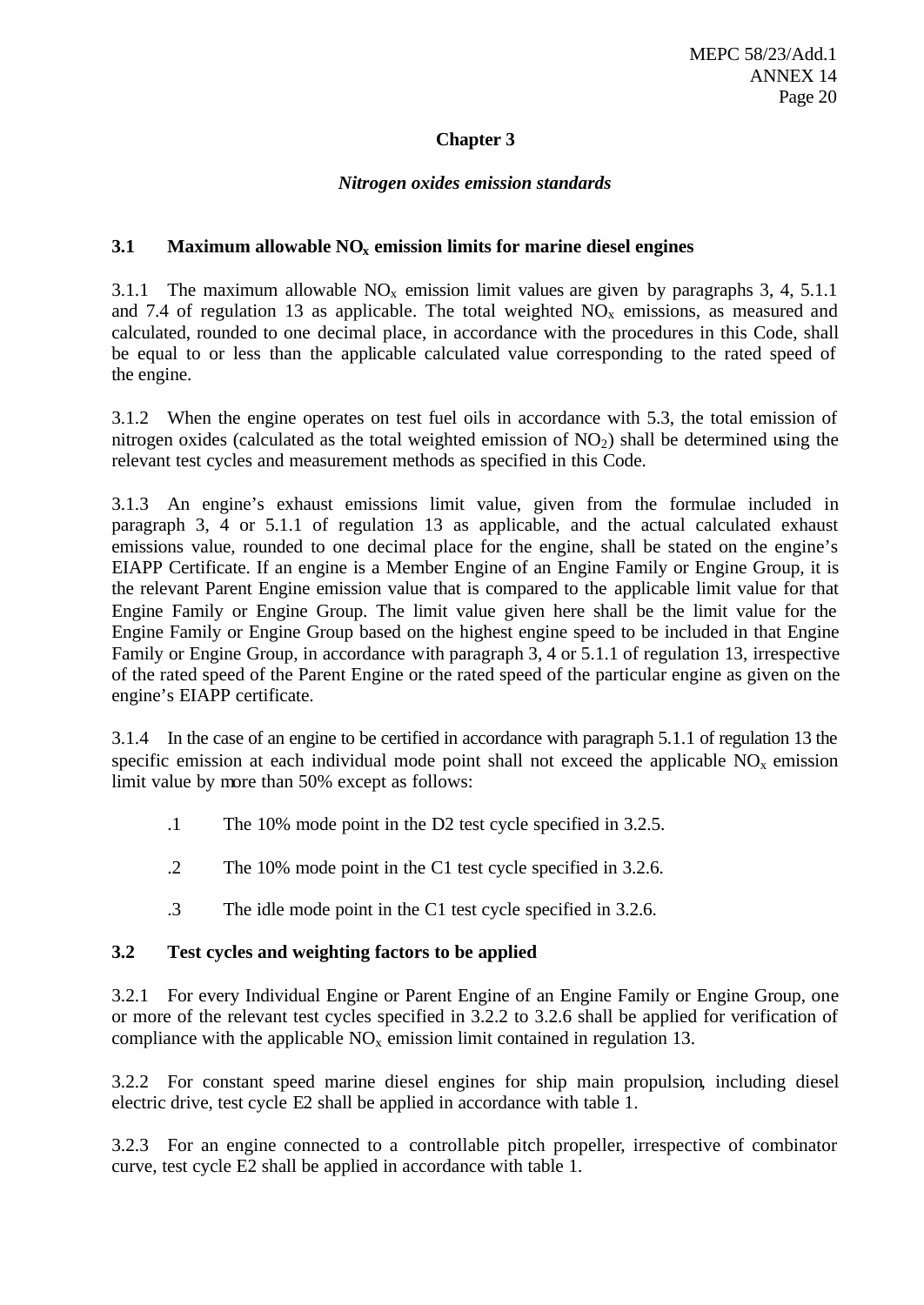#### *Table 1*

Test cycle for "Constant-speed main propulsion" application (including diesel-electric drive and all controllable-pitch propeller installations)

|            | Speed               | 100%    | $00\%$ | 100% | $100\%$ <sup>2</sup> |
|------------|---------------------|---------|--------|------|----------------------|
| Test cycle | Power               | 100%    | 75%    | 50%  | 25%                  |
| type E2    | Weighting<br>factor | $0.2\,$ | 0.5    | 0.15 | 0.15                 |

3.2.4 For propeller law operated main and propeller law operated auxiliary engines, test cycle E3 shall be applied in accordance with table 2.

## *Table 2*

Test cycle for "Propeller-law-operated main and propeller-law-operated auxiliary engine" application

|            | Speed               | $00\%$  | 91% | 80%  | 63%  |
|------------|---------------------|---------|-----|------|------|
| Test cycle | Power               | .00%    | 75% | 50%  | 25%  |
| type E3    | Weighting<br>factor | $0.2\,$ | 0.5 | 0.15 | 0.15 |

3.2.5 For constant speed auxiliary engines, test cycle D2 shall be applied in accordance with table 3.

|            | Speed               | 100% | 100% | 100% | 100% | 100%   |
|------------|---------------------|------|------|------|------|--------|
| Test cycle | Power               | 100% | 75%  | 50%  | 25%  | $10\%$ |
| type D2    | Weighting<br>factor | 0.05 | 0.25 | 0.3  | 0.3  | 0.1    |

*Table 3* Test cycle for "Constant-speed auxiliary engine " application

3.2.6 For variable speed, variable load auxiliary engines, not included above, test cycle C1 shall be applied in accordance with table 4.

 $\overline{2}$ <sup>2</sup> There are exceptional cases, including large bore engines intended for E2 applications, in which, due to their oscillating masses and construction, engines cannot be run at low load at nominal speed without the risk of damaging essential components. In such cases, the engine manufacturer shall make application to the Administration that the test cycle as given in table 1 above may be modified for the 25% power mode with regard to the engine speed. The adjusted engine speed at 25% power, however, shall be as close as possible to the rated engine speed, as recommended by the engine manufacturer and approved by the Administration. The applicable weighting factors for the test cycle shall remain unchanged.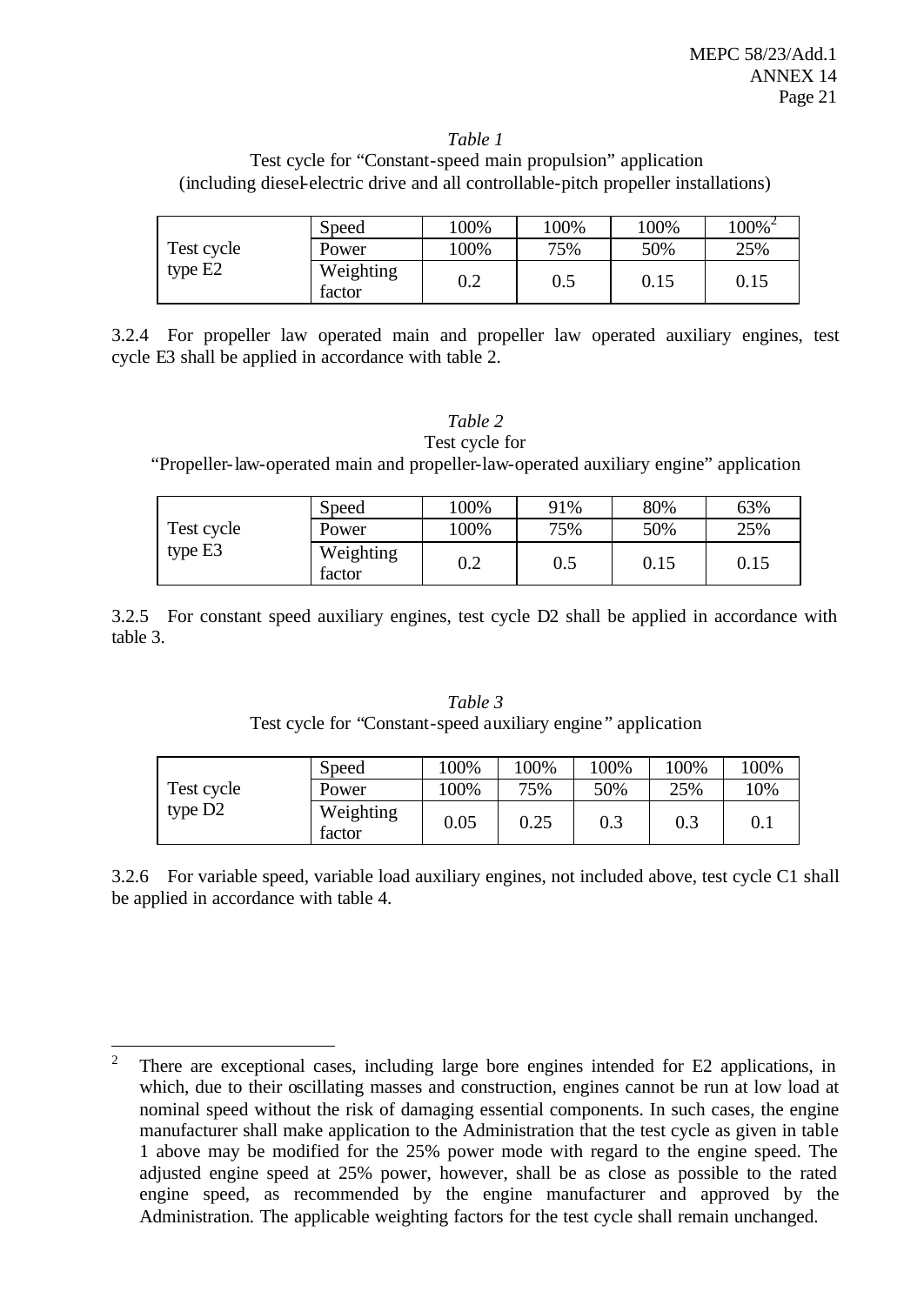*Table 4* Test cycle for "Variable-speed, variable-load auxiliary engine" application

|                         | Speed               | Rated |      |     |     | Intermediate |           |           | Idle |
|-------------------------|---------------------|-------|------|-----|-----|--------------|-----------|-----------|------|
| Test cycle<br>type $C1$ | Forque              | 100%  | 75%  | 50% | 10% | 100%         | 75%       | 50%       | 0%   |
|                         | Weighting<br>factor | 0.15  | 0.15 |     |     | 0.1          | $\rm 0.1$ | $\rm 0.1$ | 0.15 |

3.2.7 The torque figures given in test cycle C1 are percentage values which represent for a given test mode the ratio of the required torque to the maximum possible torque at this given speed.

3.2.8 The intermediate speed for test cycle C1 shall be declared by the manufacturer, taking into account the following requirements:

- .1 For engines which are designed to operate over a speed range on a full load torque curve, the intermediate speed shall be the declared maximum torque speed if it occurs between 60% and 75% of rated speed.
- .2 If the declared maximum torque speed is less than 60% of rated speed, then the intermediate speed shall be 60% of the rated speed.
- .3 If the declared maximum torque speed is greater than 75% of the rated speed, then the intermediate speed shall be 75% of rated speed.
- .4 For engines which are not designed to operate over a speed range on the full load torque curve at steady state conditions, the intermediate speed will typically be between 60% and 70% of the maximum rated speed.

3.2.9 If an engine manufacturer applies for a new test cycle application on an engine already certified under a different test cycle specified in 3.2.2 to 3.2.6, then it may not be necessary for that engine to undergo the full certification process for the new application. In this case, the engine manufacturer may demonstrate compliance by recalculation, by applying the measurement results from the specific modes of the first certification test to the calculation of the total weighted emissions for the new test cycle application, using the corresponding weighting factors from the new test cycle.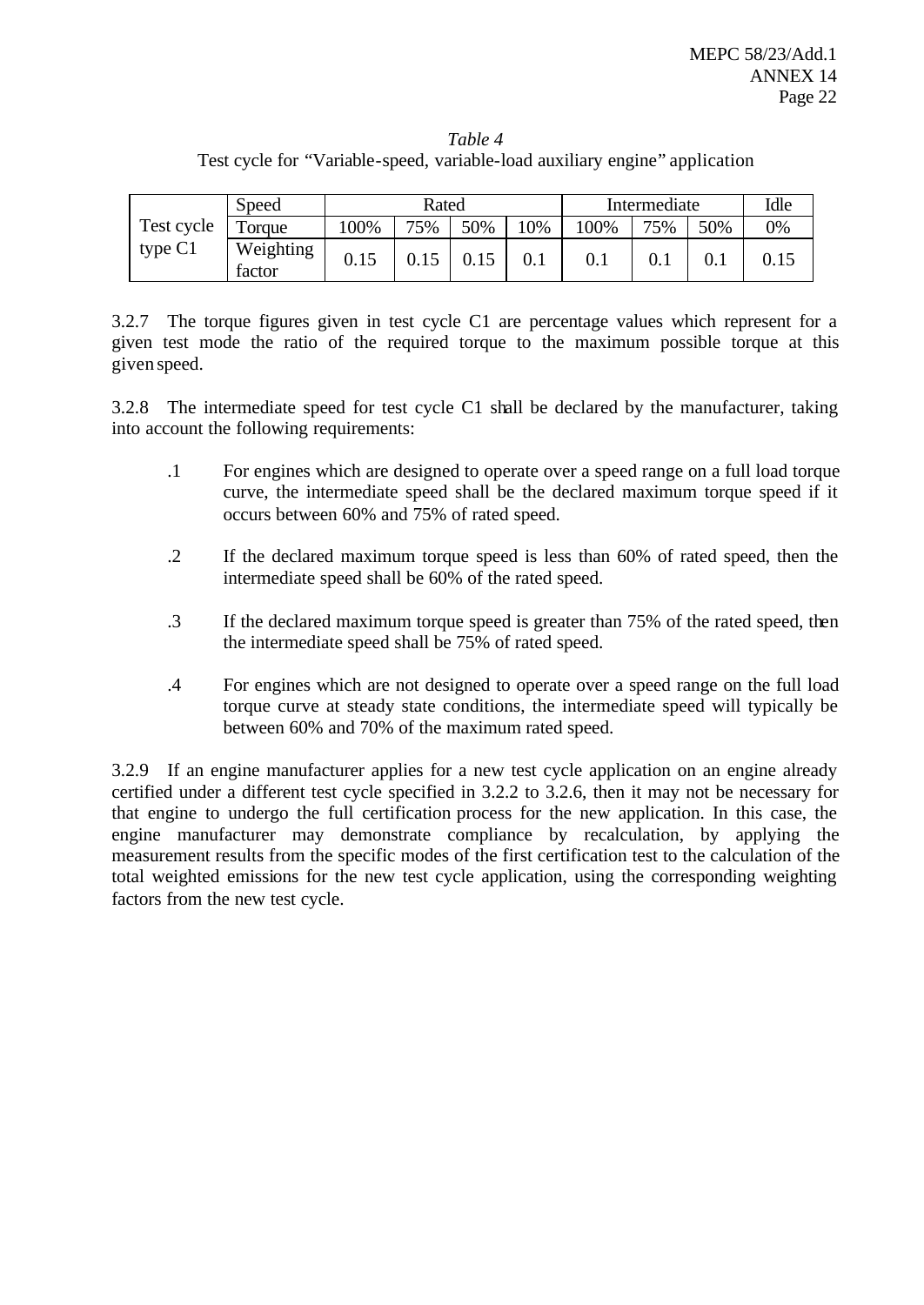## **Chapter 4**

## *Approval for serially manufactured engines: Engine Family and Engine Group concepts*

#### **4.1 General**

4.1.1 To avoid certification testing of every engine for compliance with the  $NO<sub>x</sub>$  emission limits, one of two approval concepts may be adopted, namely the Engine Family or the Engine Group concept.

4.1.2 The Engine Family concept may be applied to any series produced engines which, through their design are proven to have similar  $NO<sub>x</sub>$  emission characteristics, are used as produced, and, during installation on board, require no adjustments or modifications which could adversely affect the  $NO<sub>x</sub>$  emissions.

4.1.3 The Engine Group concept may be applied to a smaller series of engines produced for similar engine application and which require minor adjustments and modifications during installation or in service onboard.

4.1.4 Initially the engine manufacturer may, at its discretion, determine whether engines should be covered by the Engine Family or Engine Group concept. In general, the type of application shall be based on whether the engines will be modified, and to what extent, after testing on a test bed.

#### **4.2 Documentation**

4.2.1 All documentation for certification must be completed and suitably stamped by the duly authorized Authority as appropriate. This documentation shall also include all terms and conditions, including replacement of spare parts, to ensure that an engine is maintained in compliance with the applicable  $NO<sub>x</sub>$  emission limit.

4.2.2 For an engine within an Engine Family or Engine Group, the required documentation for the Engine Parameter Check method is specified in 6.2.2.

## **4.3 Application of the Engine Family concept**

4.3.1 The Engine Family concept provides the possibility of reducing the number of engines which must be submitted for approval testing, while providing safeguards that all engines within the Engine Family comply with the approval requirements. In the Engine Family concept, engines with similar emission characteristics and design are represented by a Parent Engine.

4.3.2 Engines that are series produced and not intended to be modified may be covered by the Engine Family concept.

4.3.3 The selection procedure for the Parent Engine is such that the selected engine incorporates those features which will most adversely affect the  $NO<sub>x</sub>$  emission level. This engine, in general, shall have the highest  $NO<sub>x</sub>$  emission level among all of the engines in the Engine Family.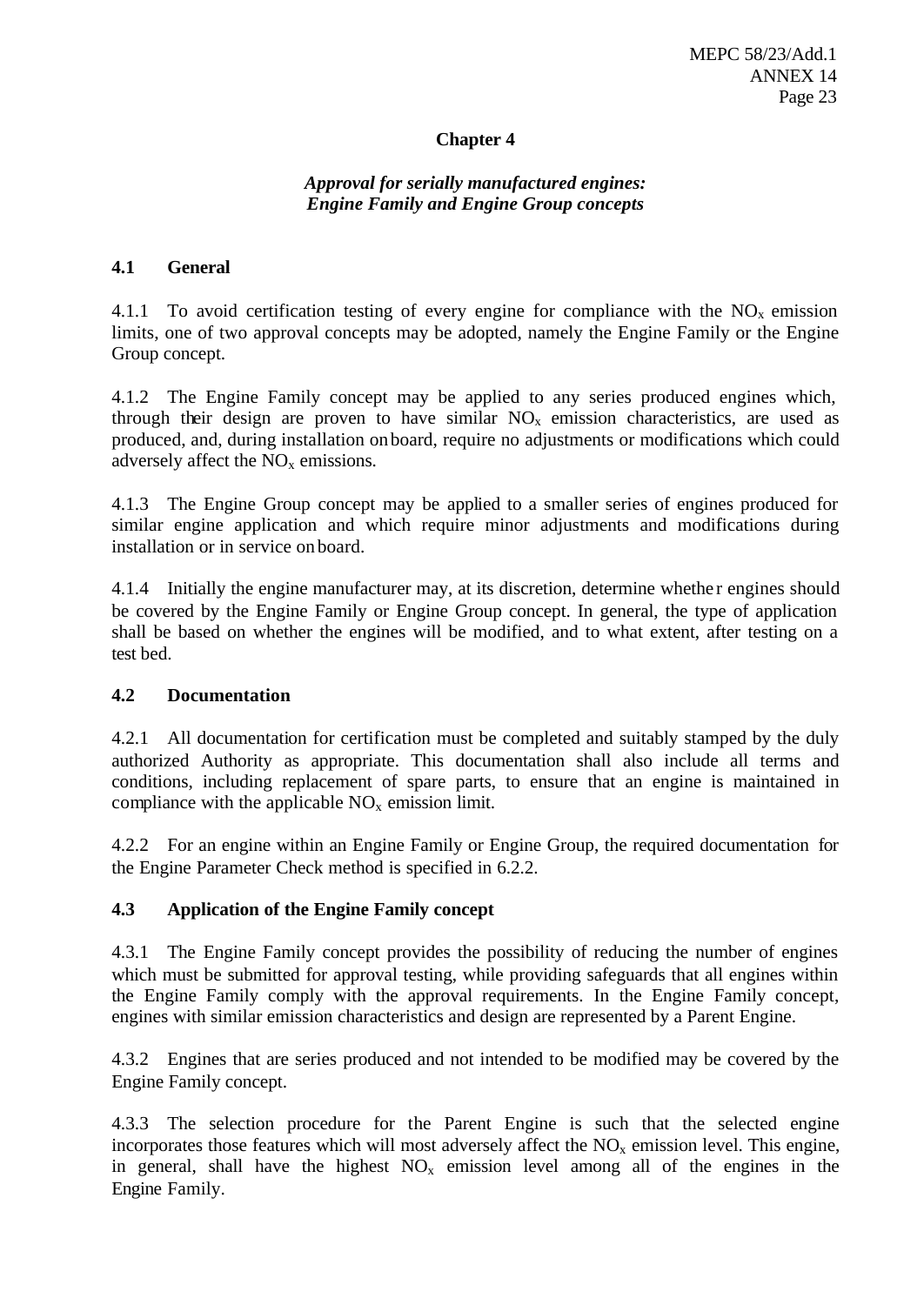4.3.4 On the basis of tests and engineering judgement, the manufacturer shall propose which engines belong to an Engine Family, which engine(s) produce the highest  $NO<sub>x</sub>$  emissions, and which engine(s) should be selected for certification testing.

4.3.5 The Administration shall review for certification approval the selection of the Parent Engine within the Engine Family and shall have the option of selecting a different engine, either for approval or production conformity testing, in order to have confidence that all engines within the Engine Family comply with the applicable  $NO<sub>x</sub>$  emission limit.

4.3.6 The Engine Family concept does allow minor adjustments to the engines through adjustable features. Marine diesel engines equipped with adjustable features must comply with all requirements for any adjustment within the physically available range. A feature is not considered adjustable if it is permanently sealed or otherwise not normally accessible. The Administration may require that adjustable features be set to any specification within its adjustable range for certification or in-use testing to determine compliance with the requirements.

4.3.7 Before granting an Engine Family approval, the Administration shall take the necessary measures to verify that adequate arrangements have been made to ensure effective control of the conformity of production. This may include, but is not limited to:

- .1 the connection between the  $NO<sub>x</sub>$  critical component part or identification numbers as proposed for the Engine Family and the drawing numbers (and revision status if applicable) defining those components;
- .2 the means by which the Administration will be able, at the time of a survey, to verify that the drawings used for the production of the  $NO<sub>x</sub>$  critical components correspond to the drawings established as defining the Engine Family;
- .3 drawing revision control arrangements. Where it is proposed by a manufacturer that revisions to the  $NO<sub>x</sub>$  critical component drawings defining an Engine Family may be undertaken through the life of an engine, then the conformity of production scheme would need to demonstrate the procedures to be adopted to cover the cases where revisions will, or will not, affect  $NO<sub>x</sub>$  emissions. These procedures shall cover drawing number allocation, effect on the identification markings on the  $NO<sub>x</sub>$  critical components and the provision for providing the revised drawings to the Administration responsible for the original Engine Family approval, where these revisions may affect the  $NO<sub>x</sub>$  emissions the means to be adopted to assess or verify performance against the Parent Engine performance are to be stated together with the subsequent actions to be taken regarding advising the Administration and, where necessary, the declaration of a new Parent Engine prior to the introduction of those modifications into service;
- .4 the implemented procedures that ensure any  $NO<sub>x</sub>$  critical component spare parts supplied to a certified engine will be identified as given in the approved Technical File and hence will be produced in accordance with the drawings as defining the Engine Family; or
- .5 equivalent arrangements as approved by the Administration.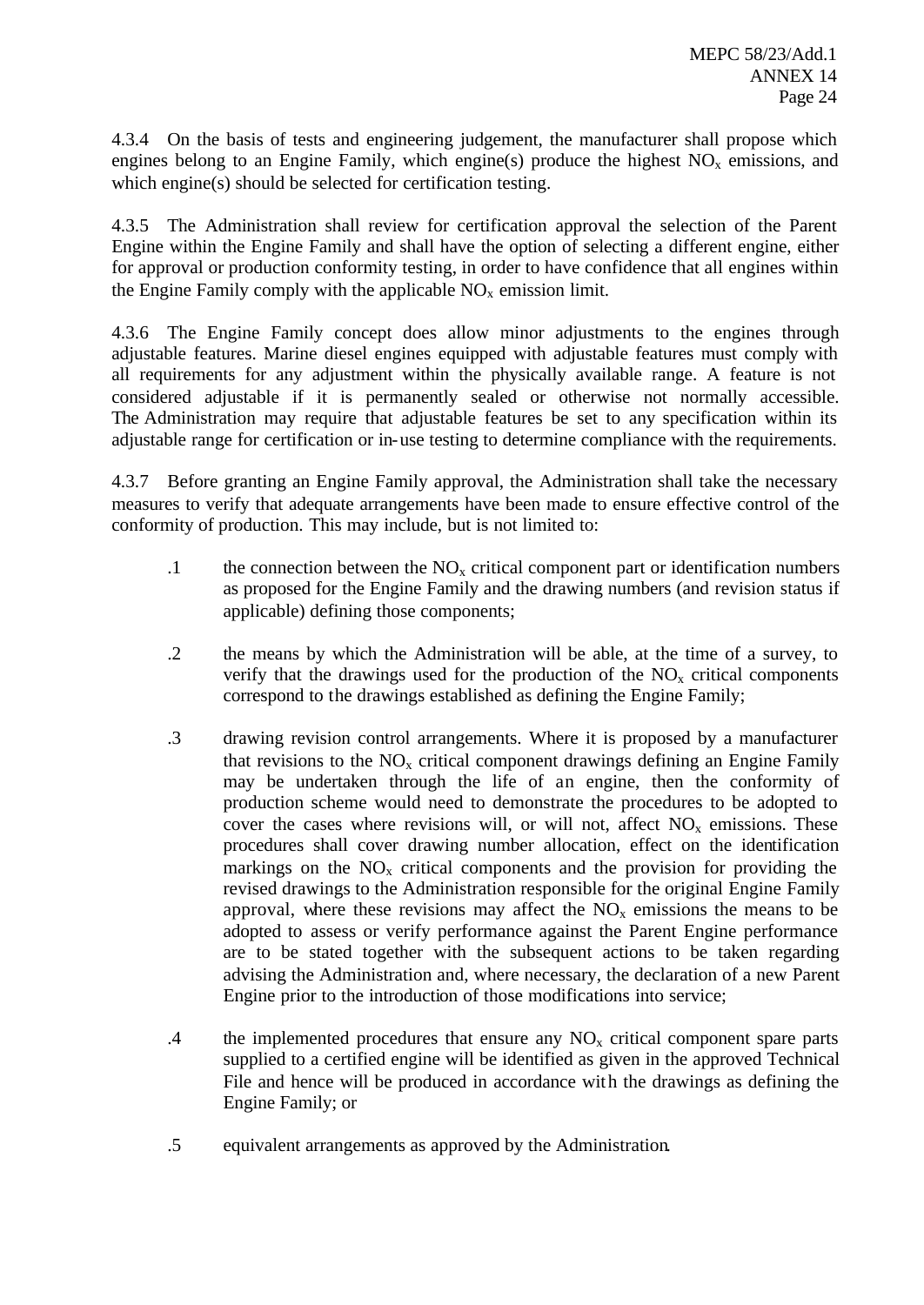## 4.3.8 *Guidance for the selection of an Engine Family*

4.3.8.1 The Engine Family shall be defined by basic characteristics which must be common to all engines within the Engine Family. In some cases there may be interaction of parameters; these effects must also be taken into consideration to ensure that only engines with similar exhaust emission characteristics are included within an Engine Family, e.g., the number of cylinders may become a relevant parameter on some engines due to the charge air or fuel system used, but with other designs, exhaust emissions characteristics may be independent of the number of cylinders or configuration.

4.3.8.2 The engine manufacturer is responsible for selecting those engines from their different models of engines that are to be included in an Engine Family. The following basic characteristics, but not specifications, shall be common among all engines within an Engine Family:

- .1 combustion cycle :
	- 2-stroke cycle
	- 4-stroke cycle
- .2 cooling medium:
	- air
	- water
	- oil
- .3 individual cylinder displacement: - to be within a total spread of 15%
- .4 number of cylinders and cylinder configuration: - applicable in certain cases only, e.g., in combination with exhaust gas cleaning devices
- .5 method of air aspiration:
	- naturally aspirated
	- pressure charged
- .6 fuel type:
	- distillate/residual fuel oil
	- dual fuel
- .7 combustion chamber
	- open chamber
	- divided chamber
- .8 valve and porting, configuration, size and number:
	- cylinder head
	- cylinder wall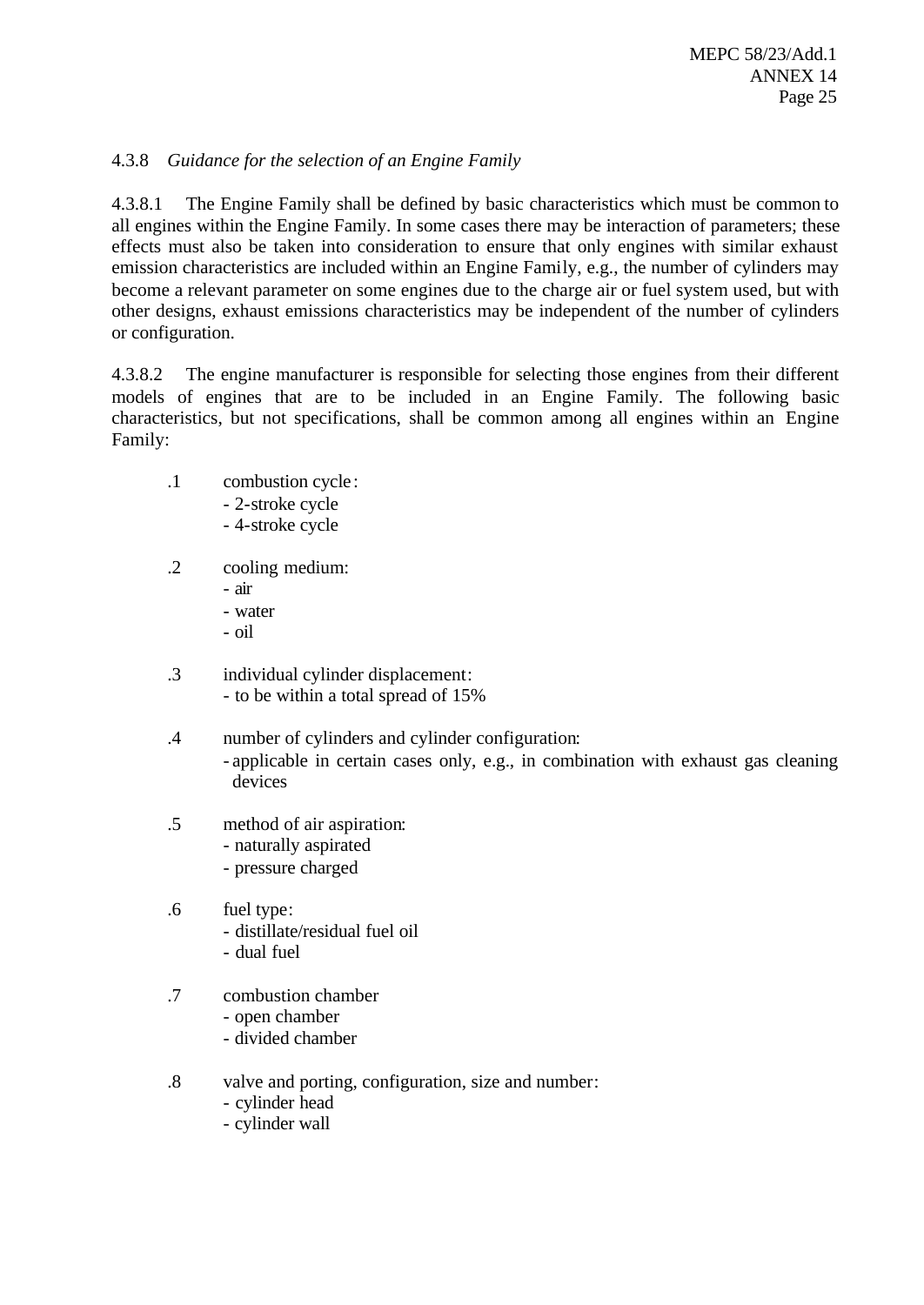- .9 fuel system type:
	- pump-line-injector
	- in-line
	- distributor
	- single element
	- unit injector
	- gas valve
- .10 miscellaneous features:
	- exhaust gas re-circulation
	- water/emulsion injection
	- air injection
	- charge cooling system
	- exhaust after-treatment
	- reduction catalyst
	- oxidation catalyst
	- thermal reactor
	- particulates trap.

4.3.8.3 If there are engines which incorporate other features which could be considered to affect  $NO<sub>x</sub>$  exhaust emissions, these features must be identified and taken into account in the selection of the engines to be included in the Engine Family.

## 4.3.9 *Guidance for selecting the Parent Engine of an Engine Family*

4.3.9.1 The method of selection of the Parent Engine for  $NO<sub>x</sub>$  measurement shall be agreed to and approved by the Administration. The method shall be based upon selecting an engine which incorporates engine features and characteristics which, from experience, are known to produce the highest  $NO<sub>x</sub>$  emissions expressed in grams per kilowatt hour (g/kWh). This requires detailed knowledge of the engines within the Engine Family. Under certain circumstances, the Administration may conclude that the worst case  $NO<sub>x</sub>$  emission rate of the Engine Family can best be characterized by testing a second engine. Thus, the Administration may select an additional engine for test based upon features which indicate that it may have the highest  $NO<sub>x</sub>$  emission levels of the engines within that Engine Family. If the range of engines within the Engine Family incorporate other variable features which could be considered to affect  $NO<sub>x</sub>$  emissions, these features must also be identified and taken into account in the selection of the Parent Engine.

4.3.9.2 The Parent Engine shall have the highest emission value for the applicable test cycle.

## 4.3.10 *Certification of an Engine Family*

4.3.10.1 The certification shall include a list, to be prepared and maintained by the engine manufacturer and approved by the Administration, of all engines and their specifications accepted under the same Engine Family, the limits of their operating conditions and the details and limits of engine adjustments that may be permitted.

4.3.10.2 A pre-certificate, or EIAPP Certificate, shall be issued for a Member Engine of an Engine Family in accordance with this Code which certifies that the Parent Engine meets the applicable  $NO<sub>x</sub>$  limit specified in regulation 13. Where Member Engine pre-certification requires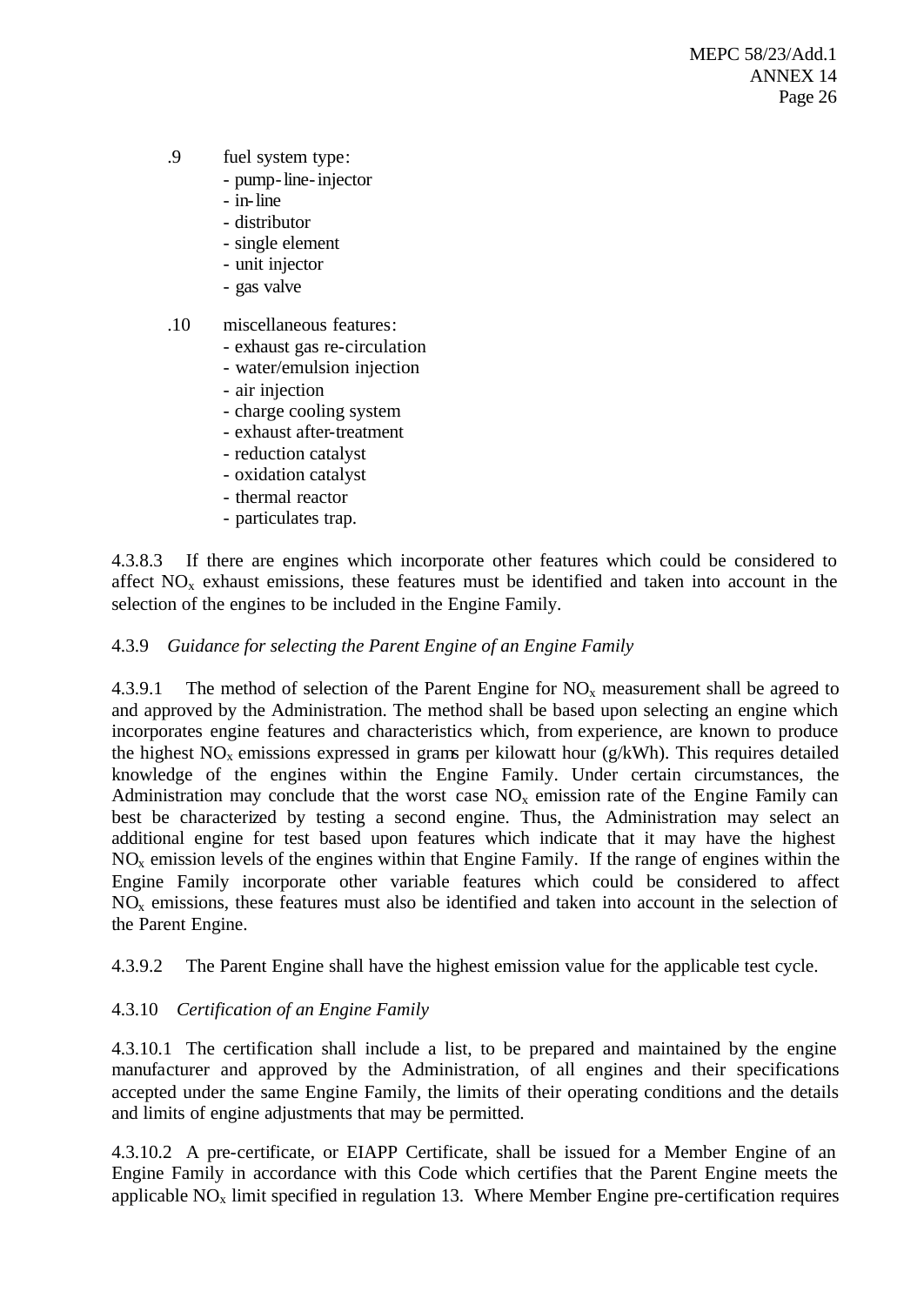the measurement of some performance values, the calibration of the equipment used for those measurements shall be in accordance with the requirements of 1.3 of appendix 4 of this Code.

4.3.10.3 When the Parent Engine of an Engine Family is tested and gaseous emissions measured under the most adverse conditions specified within this Code and confirmed as complying with the applicable maximum allowable emission limits as given in 3.1, the results of the test and  $NO<sub>x</sub>$ measurement shall be recorded in the EIAPP Certificate issued for the particular Parent Engine and for all Member Engines of the Engine Family.

4.3.10.4 If two or more Administrations agree to accept each other's EIAPP Certificates, then an entire Engine Family, certified by one of these Administrations, shall be accepted by the other Administrations which entered into that agreement with the original certifying Administration, unless the agreement specified otherwise. Certificates issued under such agreements shall be acceptable as *prima facie* evidence that all engines included in the certification of the Engine Family comply with the specific  $NO<sub>x</sub>$  emission requirements. There is no need for further evidence of compliance with regulation 13 if it is verified that the installed engine has not been modified and the engine adjustment is within the range permitted in the Engine Family certification.

4.3.10.5 If the Parent Engine of an Engine Family is to be certified in accordance with an alternative standard or a different test cycle than allowed by this Code, the manufacturer must prove to the Administration that the weighted average  $NO<sub>x</sub>$  emissions for the appropriate test cycles fall within the relevant limit values under regulation 13 and this Code before the Administration may issue an EIAPP Certificate.

## **4.4 Application of the Engine Group concept**

4.4.1 Engine Group engines normally require adjustment or modification to suit the onboard operating conditions but these adjustments or modifications shall not result in  $NO<sub>x</sub>$  emissions exceeding the applicable limits in regulation 13.

4.4.2 The Engine Group concept also provides the possibility for a reduction in approval testing for modifications to engines in production or in service.

4.4.3 In general, the Engine Group concept may be applied to any engine type having the same design features as specified in 4.4.6, but individual engine adjustment or modification after test-bed measurement is allowed. The range of engines in an Engine Group and choice of Parent Engine shall be agreed to and approved by the Administration.

4.4.4 The application for the Engine Group concept, if requested by the engine manufacturer or another party, shall be considered for certification approval by the Administration. If the engine owner, with or without technical support from the engine manufacturer, decides to perform modifications on a number of similar engines in the owner's fleet, the owner may apply for an Engine Group certification. The Engine Group may be based on a Parent Engine which is a test engine on the test bench. Typical applications are similar modifications of similar engines in similar operational conditions. If a party other than the engine manufacturer applies for engine certification, the applicant for the engine certification takes on the responsibilities of the engine manufacturer as elsewhere given within this Code.

4.4.5 Before granting an initial Engine Group approval for serially produced engines, the Administration shall take the necessary measures to verify that adequate arrangements have been made to ensure effective control of the conformity of production. The requirements of 4.3.7 apply *mutatis mutandis* to this section. This requirement may not be necessary for Engine Groups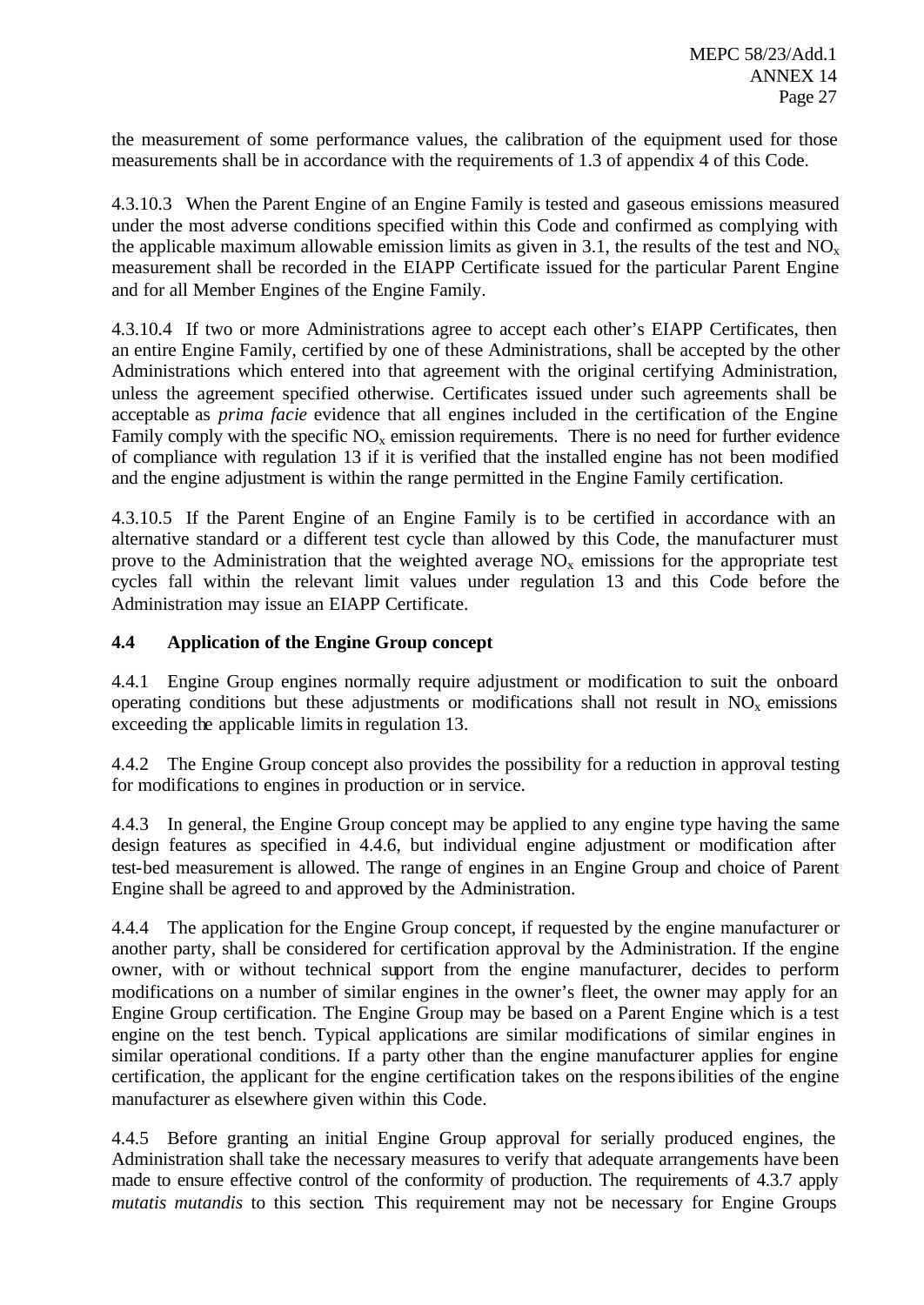established for the purpose of engine modification on board after an EIAPP Certificate has been issued.

## 4.4.6 *Guidance for the selection of an Engine Group*

4.4.6.1 The Engine Group may be defined by basic characteristics and specifications in addition to the parameters defined in 4.3.8 for an Engine Family.

4.4.6.2 The following parameters and specifications shall be common to engines within an Engine Group:

- .1 bore and stroke dimensions;
- .2 method and design features of pressure charging and exhaust gas system: - constant pressure;
	- pulsating system;
- .3 method of charge air cooling system: - with/without charge air cooler;
- .4 design features of the combustion chamber that effect  $NO<sub>x</sub>$  emission;
- .5 design features of the fuel injection system, plunger and injection cam which may profile basic characteristics that effect  $NO<sub>x</sub>$  emission; and
- .6 rated power at rated speed. The permitted ranges of engine power (kW/cylinder) and/or rated speed are to be declared by the manufacturer and approved by the Administration.

4.4.6.3 Generally, if the criteria required by 4.4.6.2 are not common to all engines within a prospective Engine Group, then those engines may not be considered as an Engine Group. However, an Engine Group may be accepted if only one of those criteria is not common for all of the engines within a prospective Engine Group.

## 4.4.7 G*uidance for allowable adjustment or modification within an Engine Group*

4.4.7.1 Minor adjustments and modifications in accordance with the Engine Group concept are allowed after pre-certification or final test-bed measurement within an Engine Group upon agreement of the parties concerned and approval of the Administration, if:

- .1 an inspection of emission-relevant engine parameters and/or provisions of the onboard  $NO<sub>x</sub>$  verification procedures of the engine and/or data provided by the engine manufacturer confirm that the adjusted or modified engine complies with the applicable  $NO<sub>x</sub>$  emission limit. The engine test-bed results in respect of  $NO<sub>x</sub>$  emissions may be accepted as an option for verifying onboard adjustments or modifications to an engine within an Engine Group; or
- .2 onboard measurement confirms that the adjusted or modified engine complies with the applicable  $NO<sub>x</sub>$  emission limit.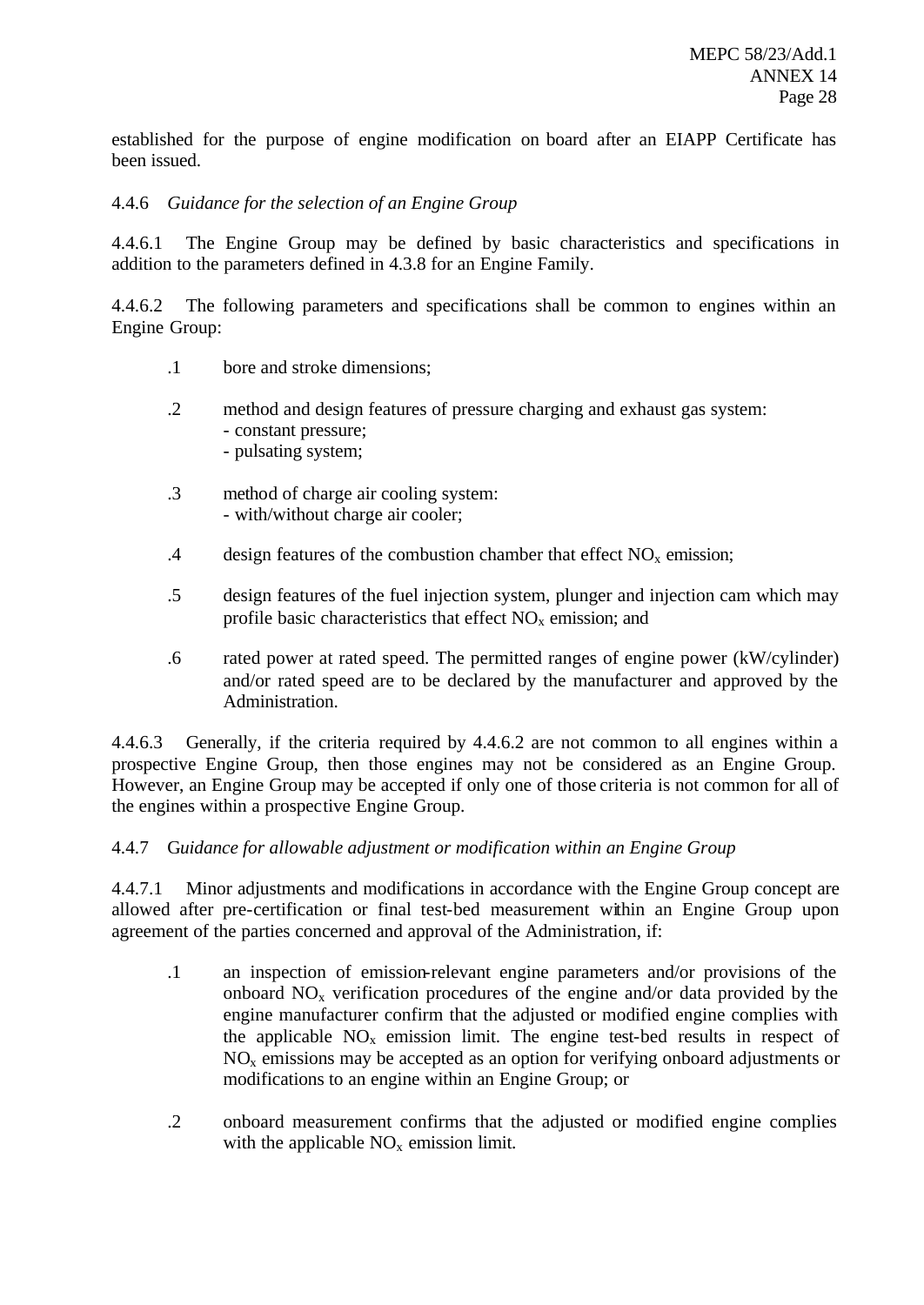4.4.7.2 Examples of adjustments and modifications within an Engine Group that may be permitted, but are not limited to those described below:

- .1 For onboard conditions, adjustment of:
	- injection timing for compensation of fuel property differences,
	- injection timing for maximum cylinder pressure,
	- fuel delivery differences between cylinders.
- .2 For performance, modification of:
	- turbocharger,
	- injection pump components,
	- plunger specification,
	- delivery valve specification,
	- injection nozzles,
	- cam profiles,
	- intake and/or exhaust valve,
	- injection cam,
	- combustion chamber.

4.4.7.3 The above examples of modifications after a test-bed trial concern essential improvements of components or engine performance during the life of an engine. This is one of the main reasons for the existence of the Engine Group concept. The Administration, upon application, may accept the results from a demonstration test carried out on one engine, possibly a test engine, indicating the effects of the modifications on  $NO<sub>x</sub>$  emissions which may be accepted for all engines within that Engine Group without requiring certification measurements on each Member Engine of the Engine Group.

#### 4.4.8 *Guidance for the selection of the Parent Engine of an Engine Group*

4.4.8.1 The selection of the Parent Engine shall be in accordance with the criteria in 4.3.9, as applicable. It is not always possible to select a Parent Engine from small-volume production engines in the same way as the mass-produced engines (Engine Family). The first engine ordered may be registered as the Parent Engine. Furthermore at the pre-certification test where a Parent Engine is not adjusted to the engine builder defined reference or maximum tolerance operating conditions (which may include, but not limited to, maximum combustion pressure, compression pressure, exhaust back pressure, charge air temperature) for the Engine Group, the measured  $NO<sub>x</sub>$ emission values shall be corrected to the defined reference and maximum tolerance conditions on the basis of emission sensitivity tests on other representative engines. The resulting corrected average weighted  $NO<sub>x</sub>$  emission value under reference conditions is to be stated in 1.9.6 of the Supplement to the EIAPP Certificate. In no case is the effect of the reference condition tolerances to result in an emission value which would exceed the applicable  $NO<sub>x</sub>$  emission limit as required by regulation 13. The method used to select the Parent Engine to represent the Engine Group, the reference values and the applied tolerances shall be agreed to and approved by the Administration.

## 4.4.9 *Certification of an Engine Group*

4.4.9.1 The requirements of 4.3.10 apply *mutatis mutandis* to this section.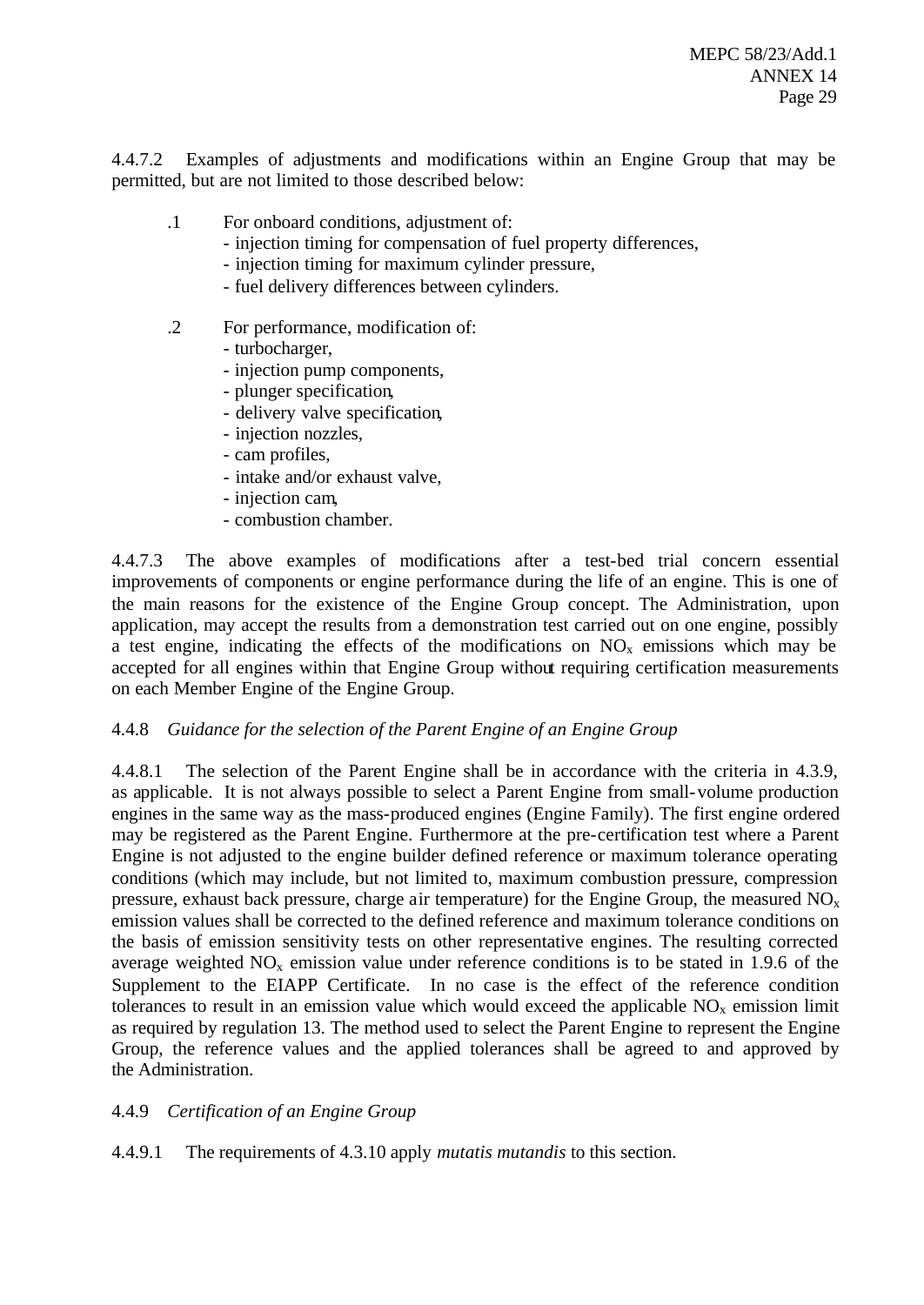## **Chapter 5**

## *Procedures for NOx emission measurements on a test bed*

## **5.1 General**

5.1.1 This procedure shall be applied to every initial approval testing of a marine diesel engine regardless of the location of that testing (the methods described in 2.1.2.1 and 2.1.2.2).

5.1.2 This chapter specifies the measurement and calculation methods for gaseous exhaust emissions from reciprocating internal-combustion engines under steady-state conditions, necessary for determining the average weighted value for the  $NO<sub>x</sub>$  exhaust gas emission.

5.1.3 Many of the procedures described below are detailed accounts of laboratory methods, since determining an emissions value requires performing a complex set of individual measurements, rather than obtaining a single measured value. Thus, the results obtained depend as much on the process of performing the measurements as they depend on the engine and test method.

5.1.4 This chapter includes the test and measurement methods, test run and test report as a procedure for a test-bed measurement.

5.1.5 In principle, during emission tests, an engine shall be equipped with its auxiliaries in the same manner as it would be used onboard.

5.1.6 For many engine types within the scope of this Code, the auxiliaries which may be fitted to the engine in service may not be known at the time of manufacture or certification. It is for this reason that the emissions are expressed on the basis of brake power as defined in 1.3.13.

5.1.7 When it is not appropriate to test the engine under the conditions as defined in 5.2.3, e.g., if the engine and transmission form a single integral unit, the engine may only be tested with other auxiliaries fitted. In this case the dynamometer settings shall be determined in accordance with 5.2.3 and 5.9. The auxiliary losses shall not exceed 5% of the maximum observed power. Losses exceeding 5% shall be approved by the Administration involved prior to the test.

5.1.8 All volumes and volumetric flow rates shall be related to 273 K (0°C) and 101.3 kPa.

5.1.9 Except as otherwise specified, all results of measurements, test data or calculations required by this chapter shall be recorded in the engine's test report in accordance with 5.10.

5.1.10 References in this Code to the term "charge air " apply equally to scavenge air.

## **5.2 Test conditions**

## 5.2.1 *Test condition parameter and test validity for Engine Family approval*

5.2.1.1 The absolute temperature  $T_a$  of the engine intake air expressed in Kelvin shall be measured, and the dry atmospheric pressure *p*s, expressed in kPa, shall be measured or calculated as follows:

 $p_s = p_b - 0.01 \cdot R_a \cdot p_a$ 

*p*a according to formula (10)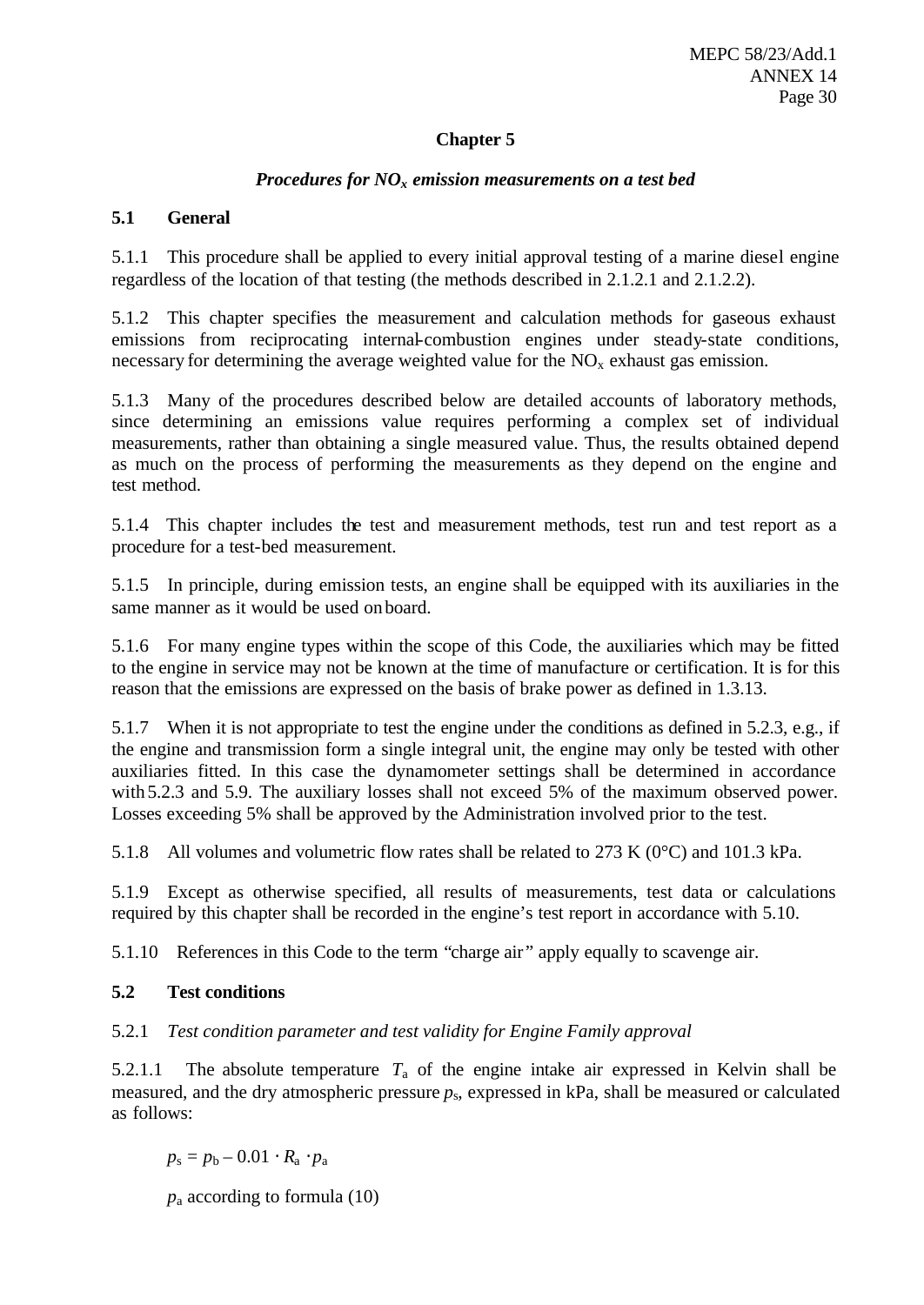5.2.1.2 For naturally aspirated and mechanically pressure charged engines the parameter *f*<sup>a</sup> shall be determined according to the following:

$$
f_{\rm a} = \left(\frac{99}{p_{\rm s}}\right) \left(\frac{T_{\rm a}}{298}\right)^{0.7} \tag{1}
$$

5.2.1.3 For turbocharged engines with or without cooling of the intake air the parameter *f*<sup>a</sup> shall be determined according to the following:

$$
f_{\rm a} = \left(\frac{99}{P_{\rm s}}\right)^{0.7} \cdot \left(\frac{T_{\rm a}}{298}\right)^{1.5} \tag{2}
$$

5.2.1.4 For a test to be recognized as valid for Engine Family approval, the parameter  $f_a$  shall be such that:

$$
0.93 = f_a = 1.07 \tag{3}
$$

#### 5.2.2 *Engines with charge air cooling*

5.2.2.1 The temperature of the cooling medium and the charge air temperature shall be recorded.

5.2.2.2 All engines when equipped as intended for installation on board ships must be capable of operating within the applicable  $NO<sub>x</sub>$  emission limit of regulation 13 at an ambient seawater temperature of 25°C. This reference temperature shall be considered in accordance with the charge air cooling arrangement applicable to the individual installation as follows:

- .1 Direct seawater cooling to engine charge air coolers. Compliance with the applicable  $NO<sub>x</sub>$  limit shall be demonstrated with a charge air cooler coolant inlet temperature of 25°C.
- .2 Intermediate freshwater cooling to engine charge air coolers. Compliance with the applicable  $NO_x$  limit shall be demonstrated with the charge air cooling system operating with the designed in service coolant inlet temperature regime corresponding to an ambient seawater temperature of 25°C.
- *Note:* Demonstration of compliance at a Parent Engine test for a direct seawater cooled system, as given by (.1) above, does not demonstrate compliance in accordance with the higher charge air temperature regime inherent with an intermediate freshwater cooling arrangement as required by this section.
- .3 For those installations incorporating no seawater cooling, either direct or indirect, to the charge air coolers, e.g., radiator cooled freshwater systems, air/air charge air coolers, compliance with the applicable  $NO<sub>x</sub>$  limit shall be demonstrated with the engine and charge air cooling systems operating as specified by the manufacturer with 25°C air temperature.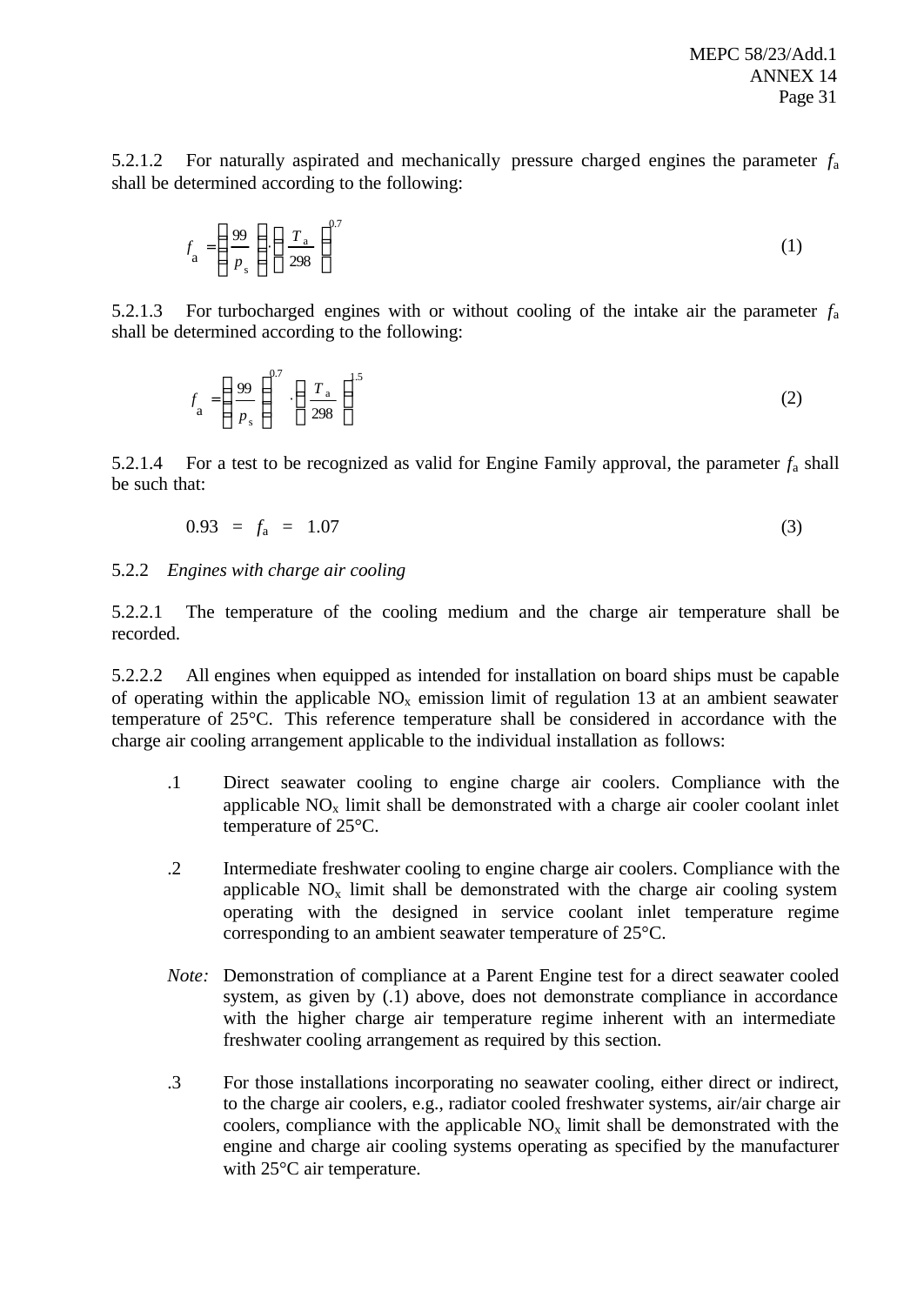5.2.2.3 Compliance with the applicable  $NO<sub>x</sub>$  emission limit as defined by regulation 13 shall be demonstrated either by testing or by calculation using the charge air reference temperatures (*T*SCRef) specified and justified by the manufacturer, if applicable.

## 5.2.3 *Power*

5.2.3.1 The basis of specific emissions measurement is uncorrected brake power as defined in 1.3.11 and 1.3.13. The engine shall be submitted with auxiliaries needed for operating the engine (e.g., fan, water pump, etc.). If it is impossible or inappropriate to install the auxiliaries on the test bench, the power absorbed by them shall be determined and subtracted from the measured engine power.

5.2.3.2 Auxiliaries not necessary for the operation of the engine and which may be mounted on the engine may be removed for the test. See also 5.1.5 and 5.1.6.

5.2.3.3 Where auxiliaries have not been removed, the power absorbed by them at the test speeds shall be determined in order to calculate the dynamometer settings, except for engines where such auxiliaries form an integral part of the engine (e.g., cooling fans for air cooled engines).

## 5.2.4 *Engine air inlet system*

5.2.4.1 An engine air intake system or a test shop system shall be used presenting an air intake restriction within  $\pm 300$  Pa of the maximum value specified by the manufacturer for a clean air cleaner at the speed of rated power and full-load.

5.2.4.2 If the engine is equipped with an integral air inlet system, it shall be used for testing.

## 5.2.5 *Engine exhaust system*

5.2.5.1 An engine exhaust system or a test shop system shall be used which presents an exhaust backpressure within  $\pm 650$  Pa of the maximum value specified by the manufacturer at the speed of rated power and full load. The exhaust system shall conform to the requirements for exhaust gas sampling, as set out in 5.9.3.

5.2.5.2 If the engine is equipped with an integral exhaust system, it shall be used for testing.

5.2.5.3 If the engine is equipped with an exhaust after-treatment device, the exhaust pipe shall have the same diameter as found in-use for at least 4 pipe diameters upstream to the inlet of the beginning of the expansion section containing the after-treatment device. The distance from the exhaust manifold flange or turbocharger outlet to the exhaust after-treatment device shall be the same as in the onboard configuration or within the distance specifications of the manufacturer. The exhaust backpressure or restriction shall follow the same criteria as above, and may be set with a valve.

5.2.5.4 Where test-bed installation prevents adjustment to the exhaust gas backpressure as required, the effect on the  $NO<sub>x</sub>$  emissions shall be demonstrated by the engine builder and, with the approval of the Administration, the emission value duly corrected as necessary.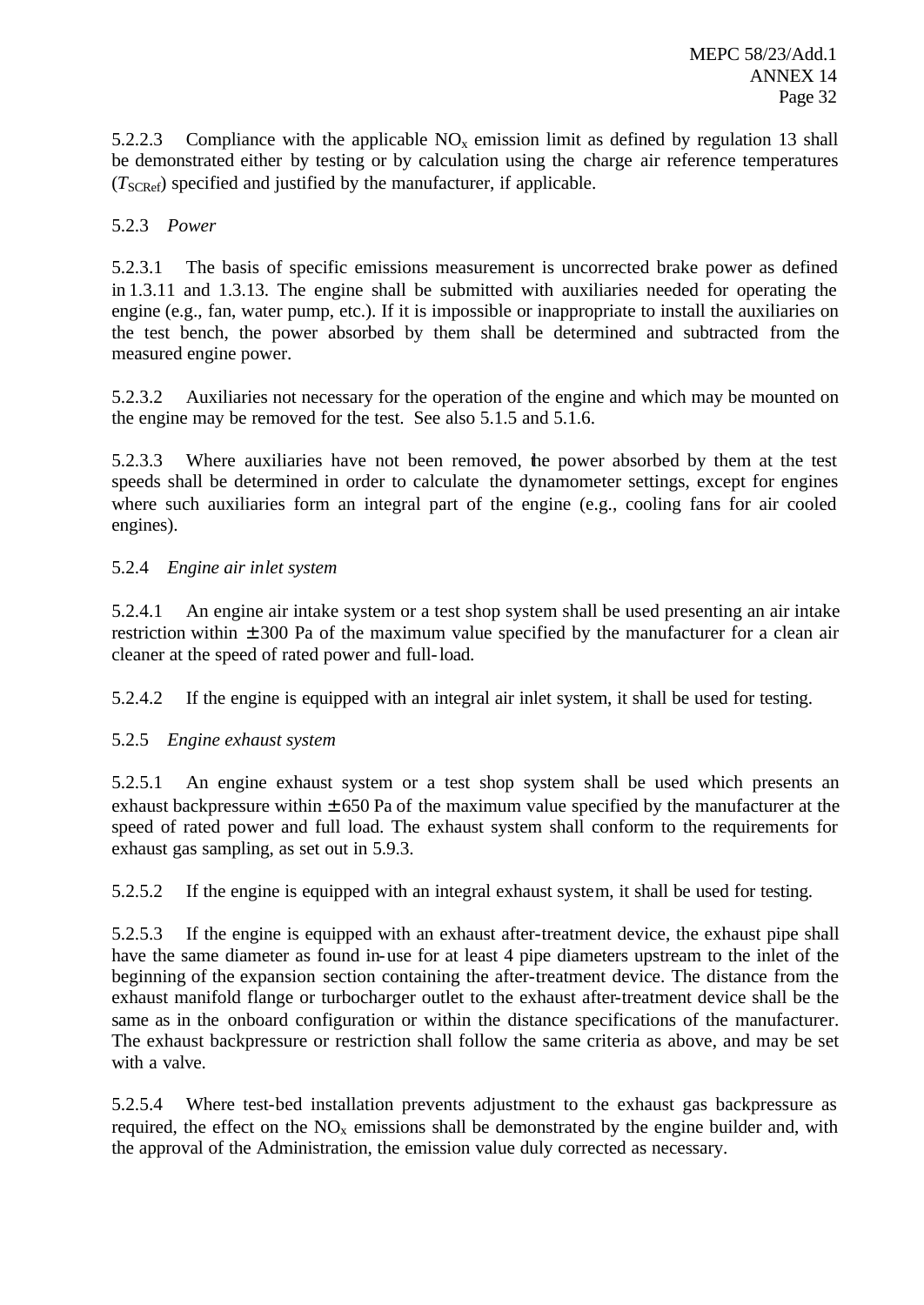## 5.2.6 *Cooling system*

5.2.6.1 An engine cooling system with sufficient capacity to maintain the engine at normal operating temperatures prescribed by the manufacturer shall be used.

## **5.3 Test fuel oils**

5.3.1 Fuel oil characteristics may influence the engine exhaust gas emission; in particular, some fuel bound nitrogen can be converted to  $NO<sub>x</sub>$  during combustion. Therefore, the characteristics of the fuel oil used for the test are to be determined and recorded. Where a reference fuel oil is used, the reference code or specifications and the analysis of the fuel oil shall be provided.

5.3.2 The selection of the fuel oil for the test depends on the purpose of the test. If a suitable reference fuel oil is not available, it is recommended to use a DM-grade marine fuel specified in ISO 8217:2005, with properties suitable for the engine type. In case a DM-grade fuel oil is not available, a RM-grade fuel oil according to ISO 8217:2005 shall be used. The fuel oil shall be analysed for its composition of all components necessary for a clear specification and determination of DM- or RM-grade. The nitrogen content shall also be determined. The fuel oil used during the Parent Engine test shall be sampled during the test.

5.3.3 The fuel oil temperature shall be in accordance with the manufacturer's recommendations. The fuel oil temperature shall be measured at the inlet to the fuel injection pump, or as specified by the manufacturer, and the temperature and location of measurement recorded.

5.3.4 Dual fuel engines using liquid fuel as pilot fuel shall be tested using maximum liquid to gas fuel ratio. The liquid fraction of the fuel shall comply with 5.3.1, 5.3.2 and 5.3.3.

## **5.4 Measurement equipment and data to be measured**

5.4.1 The emission of gaseous components by the engine submitted for testing shall be measured by the methods described in appendix 3 of this Code which describe the recommended analytical systems for the gaseous emissions.

5.4.2 Other systems or analysers may, subject to the approval of the Administration, be accepted if they yield equivalent results to that of the equipment referenced in 5.4.1. In establishing equivalency it shall be demonstrated that the proposed alternative systems or analysers would, as qualified by using recognized national or international standards, yield equivalent results when used to measure diesel engine exhaust emission concentrations in terms of the requirements referenced in 5.4.1.

5.4.3 For introduction of a new system the determination of equivalency shall be based upon the calculation of repeatability and reproducibility, as described in ISO 5725-1 and ISO 5725-2, or any other comparable recognized standard.

5.4.4 This Code does not contain details of flow, pressure, and temperature measuring equipment. Instead, only the accuracy requirements of such equipment necessary for conducting an emissions test are given in 1.3.1 of appendix 4 of this Code.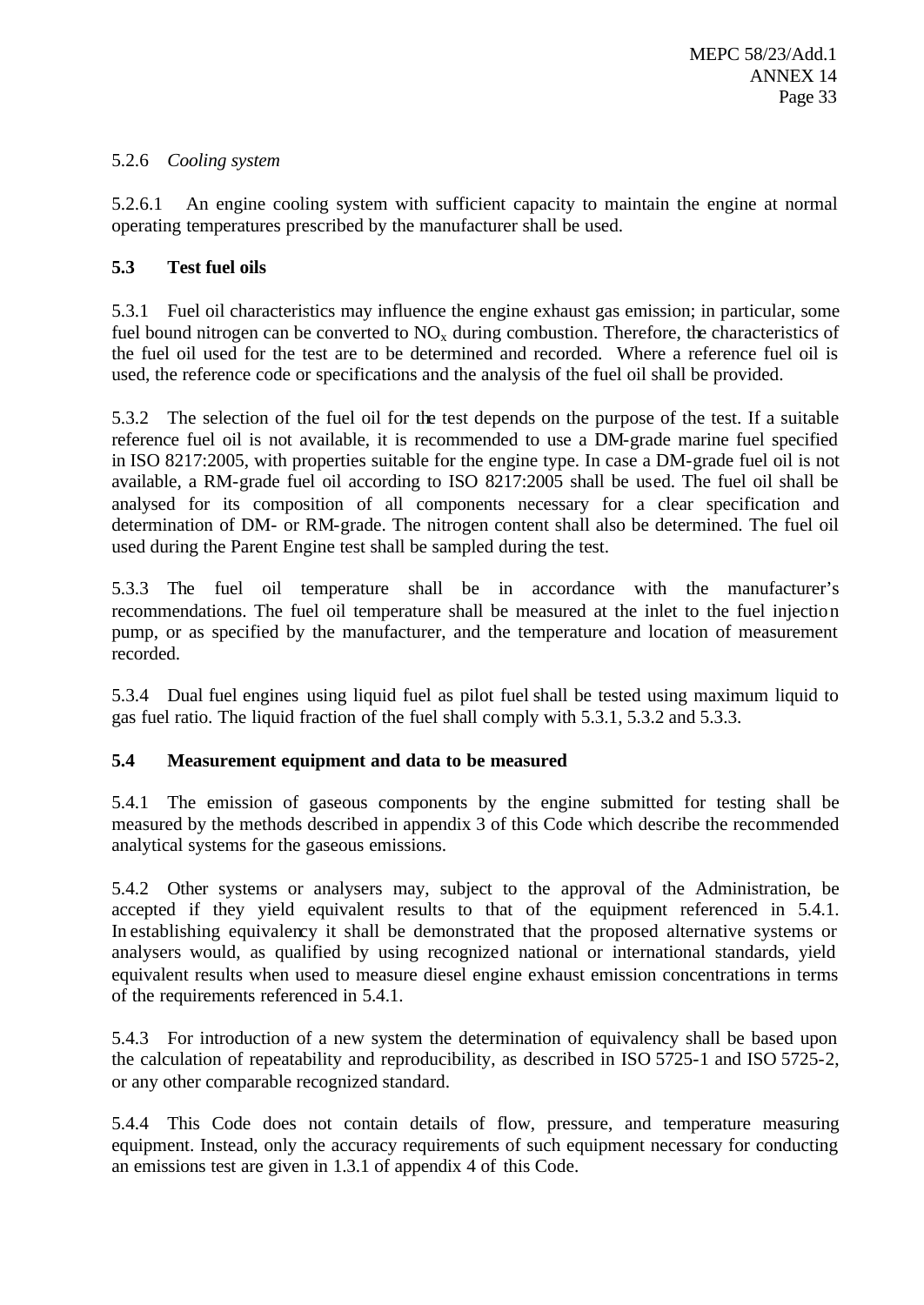## 5.4.5 *Dynamometer specification*

5.4.5.1 An engine dynamometer with adequate characteristics to perform the appropriate test cycle described in 3.2 shall be used.

5.4.5.2 The instrumentation for torque and speed measurement shall allow the measurement accuracy of the shaft power within the given limits. Additional calculations may be necessary.

5.4.5.3 The accuracy of the measuring equipment shall be such that the maximum permissible deviations given in 1.3.1 of appendix 4 of this Code are not exceeded.

## **5.5 Determination of exhaust gas flow**

5.5.1 The exhaust gas flow shall be determined by one of the methods specified in 5.5.2, 5.5.3 or 5.5.4.

## 5.5.2 *Direct measurement method*

5.5.2.1 This method involves the direct measurement of the exhaust flow by flow nozzle or equivalent metering system and shall be in accordance with a recognized international standard.

*Note:* Direct gaseous flow measurement is a difficult task. Precautions shall be taken to avoid measurement errors which will result in emission value errors.

## 5.5.3 *Air and fuel measurement method*

5.5.3.1 The method for determining exhaust emission flow using the air and fuel measurement method shall be conducted in accordance with a recognized international standard.

5.5.3.2 This involves measurement of the air flow and the fuel flow. Air flow-meters and fuel flow-meters with an accuracy defined in 1.3.1 of appendix 4 of this Code shall be used.

5.5.3.3 The exhaust gas flow shall be calculated as follows:

$$
q_{mew} = q_{maw} + q_{m0} \tag{4}
$$

5.5.3.4 The air flow-meter shall meet the accuracy specifications of appendix 4 of this Code, the  $CO<sub>2</sub>$  analyser used shall meet the specifications of appendix 3 of this Code, and the total system shall meet the accuracy specifications for the exhaust gas flow as given in appendix 4 of this Code.

#### 5.5.4 *Fuel flow and carbon balance method*

5.5.4.1 This involves exhaust mass flow rate calculation from fuel consumption, fuel composition and exhaust gas concentrations using the carbon balance method, as specified in appendix 6 of this Code.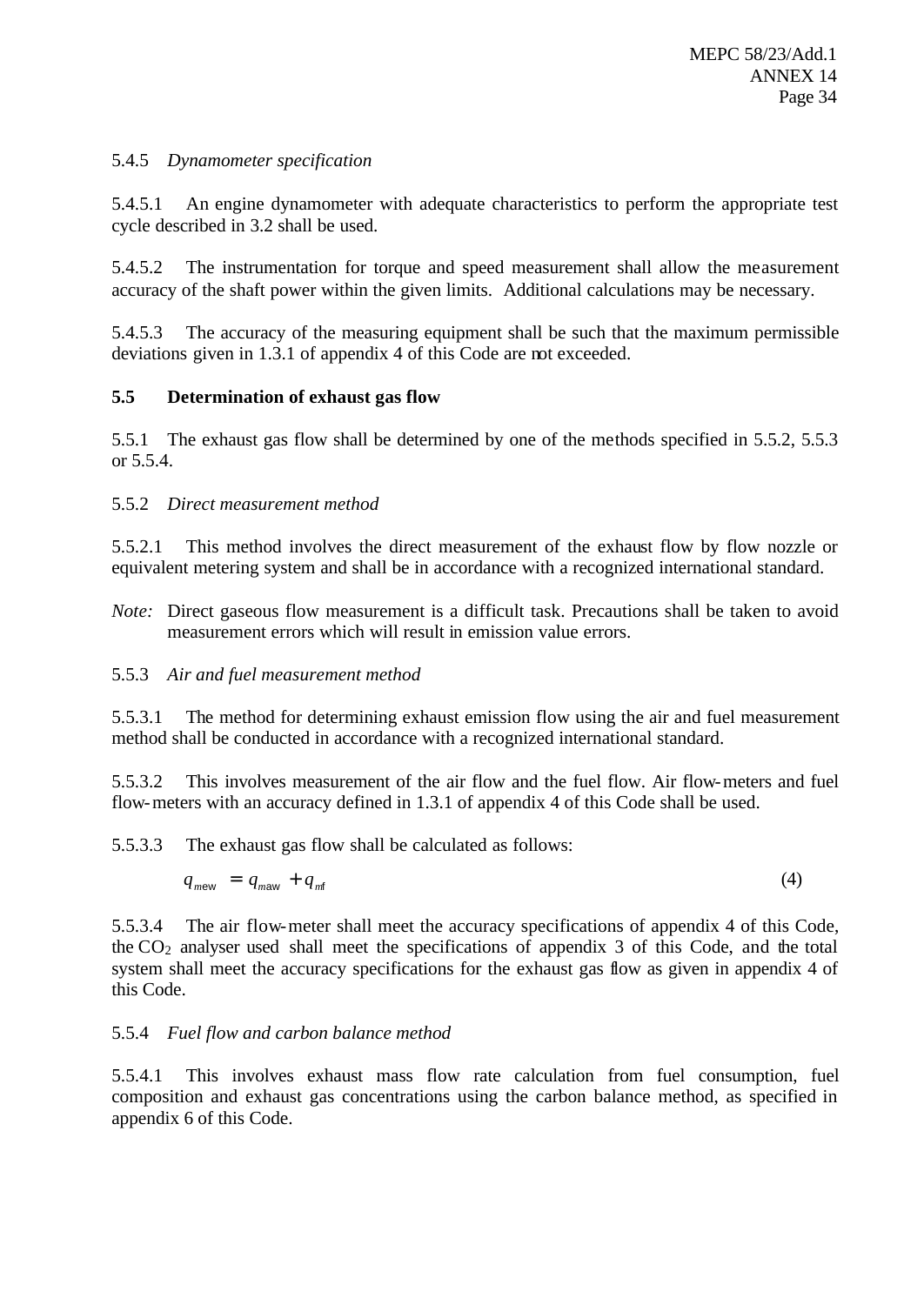## **5.6 Permissible deviations of instruments for engine -related parameters and other essential parameters**

5.6.1 The calibration of all measuring instruments including both the measuring instruments as detailed under appendix 4 of this Code and additional measuring instruments required in order to define an engine's  $NO<sub>x</sub>$  emission performance, for example the measurement of peak cylinder or charge air pressures, shall be traceable to standards recognized by the Administration and shall comply with the requirements as set out in 1.3.1 of appendix 4 of this Code.

## **5.7 Analysers for determination of the gaseous components**

5.7.1 The analysers to determine the gaseous emissions shall meet the specifications as set out in appendix 3 of this Code.

# **5.8 Calibration of the analytical instruments**

5.8.1 Each analyser used for the measurement of an engine's gaseous emissions shall be calibrated in accordance with the requirements of appendix 4 of this Code.

# **5.9 Test run**

# 5.9.1 *General*

5.9.1.1 Detailed descriptions of the recommended sampling and analysing systems are contained in 5.9.2 to 5.9.4 and appendix 3 of this Code. Since various configurations may produce equivalent results, exact conformance with these figures is not required. Additional components, such as instruments, valves, solenoids, pumps, and switches, may be used to provide additional information and coordinate the functions of the component systems. Other components which are not needed to maintain the accuracy on some systems may, with the agreement of the Administration, be excluded if their exclusion is based upon good engineering judgement.

5.9.1.2 The treatment of inlet restriction (naturally aspirated engines) or charge air pressure (turbo-charged engines) and exhaust back pressure shall be in accordance with 5.2.4 and 5.2.5 respectively.

5.9.1.3 In the case of a pressure charged engine, the inlet restriction conditions shall be taken as the condition with a clean air inlet filter and the pressure charging system working within the bounds as declared, or to be established, for the Engine Family or Engine Group to be represented by the Parent Engine test result.

# 5.9.2 *Main exhaust components: CO, CO2, HC, NOx and O<sup>2</sup>*

5.9.2.1 An analytical system for the determination of the gaseous emissions in the raw exhaust gas shall be based on the use of analysers given in 5.4.

5.9.2.2 For the raw exhaust gas, the sample for all components may be taken with one sampling probe or with two sampling probes located in close proximity and internally split to the different analysers. Care must be taken that no condensation of exhaust components (including water and sulphuric acid) occurs at any point of the analytical system.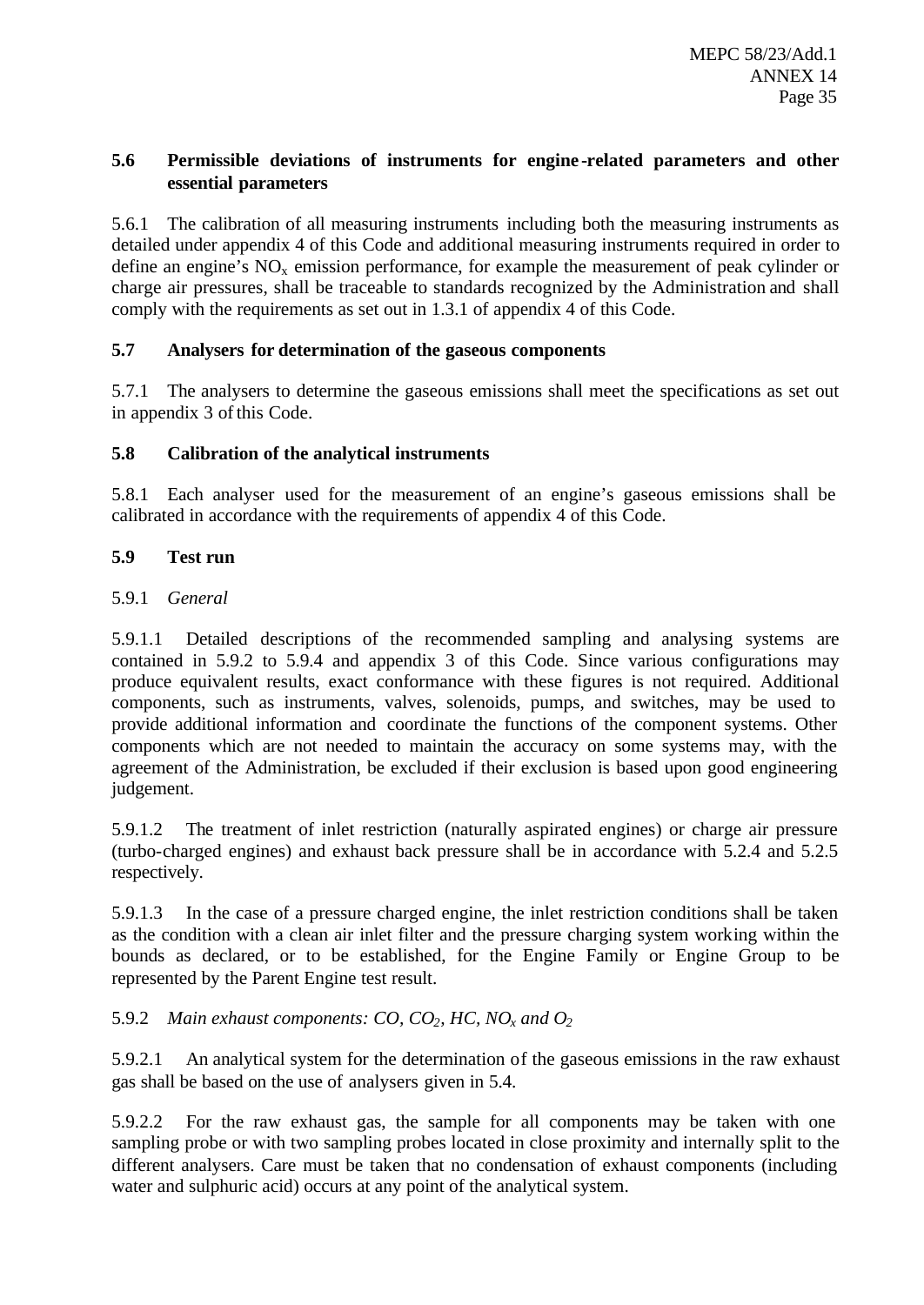5.9.2.3 Specifications and calibration of these analysers shall be as set out in appendices 3 and 4 of this Code, respectively.

## 5.9.3 *Sampling for gaseous emissions*

5.9.3.1 The sampling probes for the gaseous emissions shall be fitted at least 10 pipe diameters after the outlet of the engine, turbocharger, or last after-treatment device, whichever is furthest downstream, but also at least 0.5 m or 3 pipe diameters upstream of the exit of the exhaust gas system, whichever is greater. For a short exhaust system that does not have a location that meets both of these specifications, an alternative sample probe location shall be subject to approval by the Administration.

5.9.3.2 The exhaust gas temperature shall be at least 190°C at the HC sample probe, and at least 70°C at the sample probes for other measured gas species where they are separate from the HC sample probe.

5.9.3.3 In the case of a multi-cylinder engine with a branched exhaust manifold, the inlet of the probe shall be located sufficiently far downstream so as to ensure that the sample is representative of the average exhaust emissions from all cylinders. In the case of a multi-cylinder engine having distinct groups of manifolds, it is permissible to acquire a sample from each group individually and calculate an average exhaust emission. Alternatively, it would also be permissible to acquire a sample from a single group to represent the average exhaust emission provided that it can be justified to the Administration that the emissions from other groups are identical. Other methods, subject to the approval of the Administration, which have been shown to correlate with the above methods may be used. For exhaust emission calculation, the total exhaust mass flow shall be used.

5.9.3.4 The exhaust gas sampling system shall be leakage tested in accordance with section 4 of appendix 4 of this Code.

5.9.3.5 If the composition of the exhaust gas is influenced by any exhaust after-treatment system, the exhaust gas sample shall be taken downstream of that device.

5.9.3.6 The inlet of the probe shall be located as to avoid ingestion of water which is injected into the exhaust system for the purpose of cooling, tuning or noise reduction.

## 5.9.4 *Checking of the analysers*

5.9.4.1 The emission analysers shall be set at zero and spanned in accordance with section 6 of appendix 4 of this Code.

#### 5.9.5 *Test cycles*

5.9.5.1 An engine shall be tested in accordance with the test cycles as defined in 3.2. This takes into account the variations in engine application.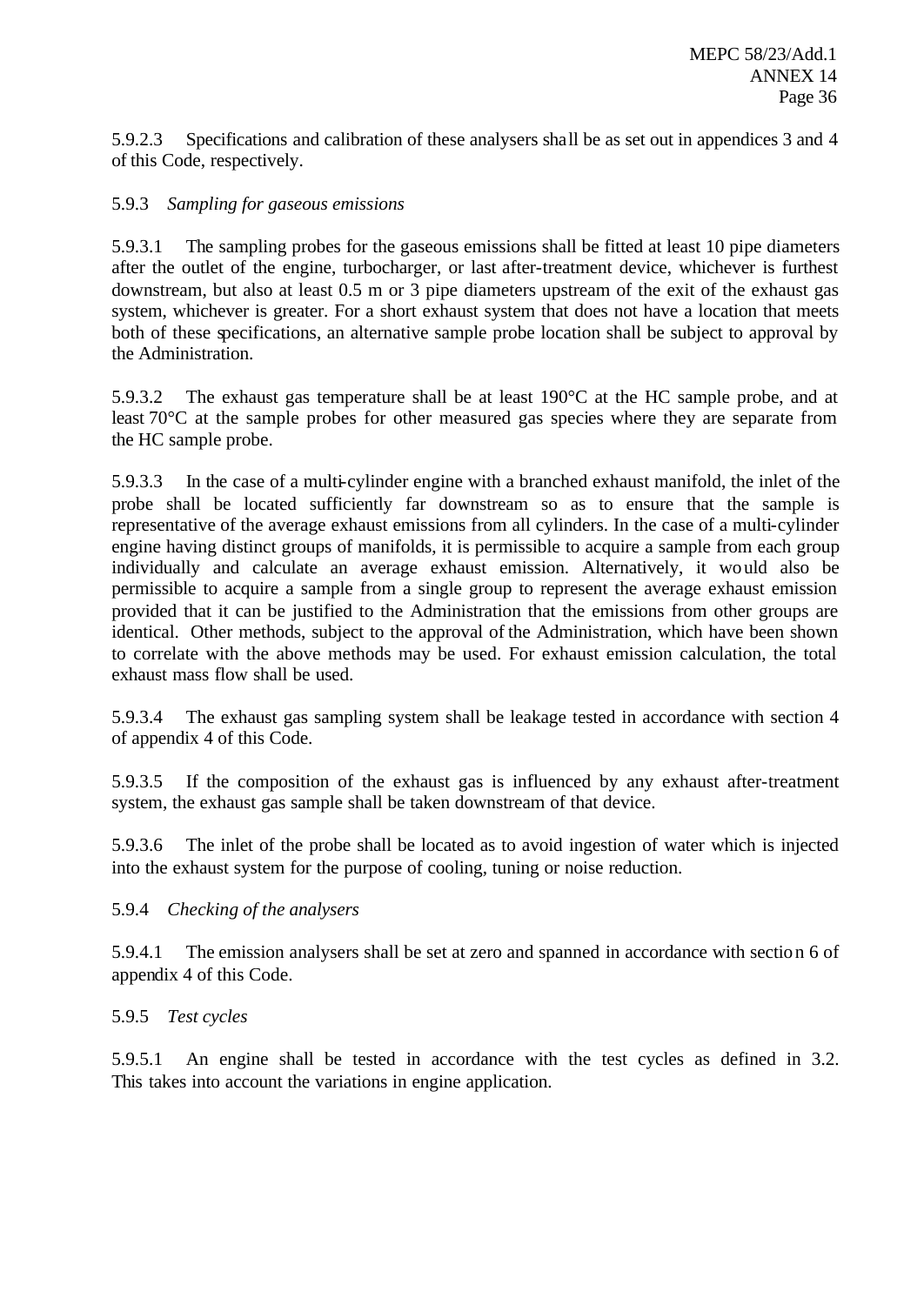# 5.9.6 *Test sequence*

5.9.6.1 After the procedures in 5.9.1 to 5.9.5 have been completed, the test sequence shall be started. The engine shall be operated in each mode, in any order, in accordance with the appropriate test cycles defined in 3.2.

5.9.6.2 During each mode of the test cycle after the initial transition period, the specified speed shall be held within  $\pm 1\%$  of the rated speed or  $\pm 3$  min<sup>-1</sup> whichever is greater except for low idle which shall be within the tolerances declared by the manufacturer. The specified torque shall be held so that the average over the period during which the measurements are being taken is within  $\pm 2\%$  of the rated torque at the engine's rated speed.

# 5.9.7 *Analyser response*

5.9.7.1 When stabilized, the output of the analysers shall be recorded both during the test and during all zero and span response checks, using a data acquisition system or a strip chart recorder. The recording period shall not be less than 10 minutes when analysing exhaust gas or not less than 3 minutes for each zero and span response check. For data acquisition systems, a minimum sampling frequency of 3 per minute shall be used. Measured concentrations of CO, HC and  $NO<sub>x</sub>$  are to be recorded in terms of, or equivalent to, ppm to at least the nearest whole number. Measured concentrations of  $CO<sub>2</sub>$  and  $O<sub>2</sub>$  are to be recorded in terms of, or equivalent to, % to not less than two decimal places.

## 5.9.8 *Engine conditions*

5.9.8.1 The engine speed, load and other essential parameters shall be measured at each mode point only after the engine has been stabilized. The exhaust gas flow shall be measured or calculated and recorded.

# 5.9.9 *Re-checking the analysers*

5.9.9.1 After the emission test, the zero and span responses of the analysers shall be re-checked using a zero gas and the same span gas as used prior to the measurements. The test shall be considered acceptable if:

- .1 the difference between the responses to the zero gas before and after the test is less than 2% of the initial span gas concentration; and
- .2 the difference between the responses to the span gas before and after the test is less than 2% of the initial span gas concentration.

5.9.9.2 Zero and span drift correction shall not be applied to the analyser responses recorded in accordance with 5.9.7.

# **5.10 Test report**

5.10.1 For every Individual Engine or Parent Engine tested to establish an Engine Family or Engine Group, the engine manufacturer shall prepare a test report which shall contain the necessary data to fully define the engine performance and enable calculation of the gaseous emissions including the data as set out in section 1 of appendix 5 of this Code. The original of the test report shall be maintained on file with the engine manufacturer and a certified true copy shall be maintained on file by the Administration.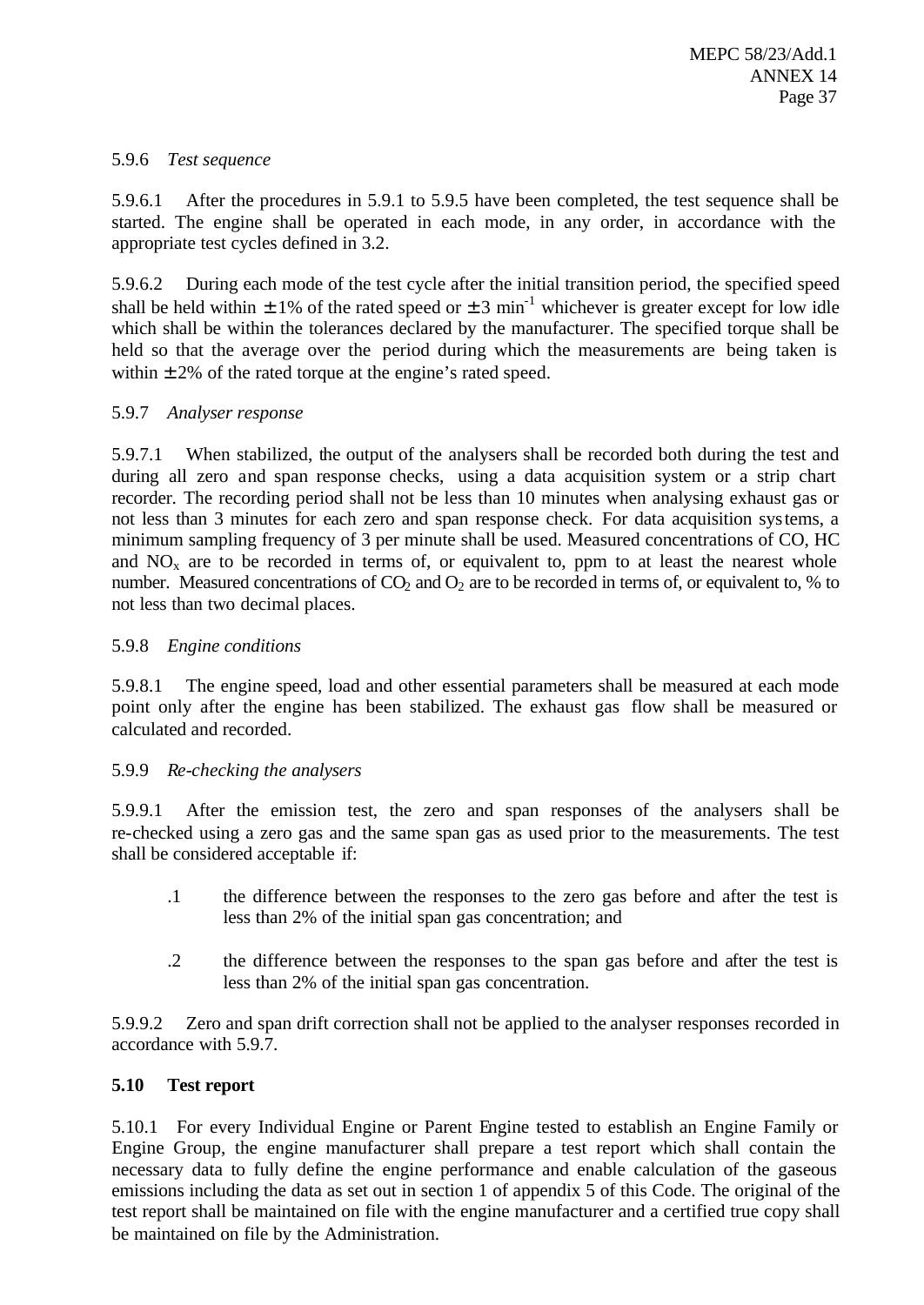#### **5.11 Data evaluation for gaseous emissions**

5.11.1 For the evaluation of the gaseous emissions, the data recorded for at least the last 60 seconds of each mode shall be averaged, and the concentrations of CO,  $CO_2$ , HC,  $NO_x$ , and  $O_2$  during each mode shall be determined from the averaged recorded data and the corresponding zero and span check data. The averaged results shall be given in terms of % to not less than two decimal places for  $CO<sub>2</sub>$  and  $O<sub>2</sub>$  species and in terms of ppm to at least the nearest whole number for CO, HC and  $NO<sub>x</sub>$  species.

### **5.12 Calculation of the gaseous emissions**

5.12.1 The final results for the test report shall be determined by following the steps in 5.12.2 to 5.12.6.

### 5.12.2 *Determination of the exhaust gas flow*

5.12.2.1 The exhaust gas flow rate (*qm*ew) shall be determined for each mode in accordance with one of the methods described in 5.5.2 to 5.5.4.

5.12.3 *Dry/wet correction*

5.12.3.1 If the emissions are not measured on a wet basis, the measured concentration shall be converted to a wet basis according to either of the following formulae:

$$
c_{\rm w} = k_{\rm w} \cdot c_{\rm d} \tag{5}
$$

5.12.3.2 For the raw exhaust gas:

.1 Complete combustion where exhaust gas flow is to be determined in accordance with direct measurement method in 5.5.2 or air and fuel measurement method in 5.5.3 either of the following formulae shall be used:

$$
k_{\text{wr1}} = \left( 1 - \frac{1.2442 \cdot H_a + 111.19 \cdot w_{\text{ALF}} \cdot \frac{q_{\text{mf}}}{q_{\text{mad}}}}{773.4 + 1.2442 \cdot H_a + \frac{q_{\text{mf}}}{q_{\text{mad}}} \cdot f_{\text{fw}} \cdot 1000} \right) \cdot 1.008 \tag{6}
$$

or

$$
k_{\text{wr1}} = \left(1 - \frac{1.2442 \cdot H_{\text{a}} + 111.19 \cdot w_{\text{ALF}} \cdot \frac{q_{\text{mf}}}{q_{\text{mad}}}}{773.4 + 1.2442 \cdot H_{\text{a}} + \frac{q_{\text{mf}}}{q_{\text{mad}}}} \cdot f_{\text{fw}} \cdot 1000\right) / \left(1 - \frac{p_{\text{r}}}{p_{\text{b}}}\right) \tag{7}
$$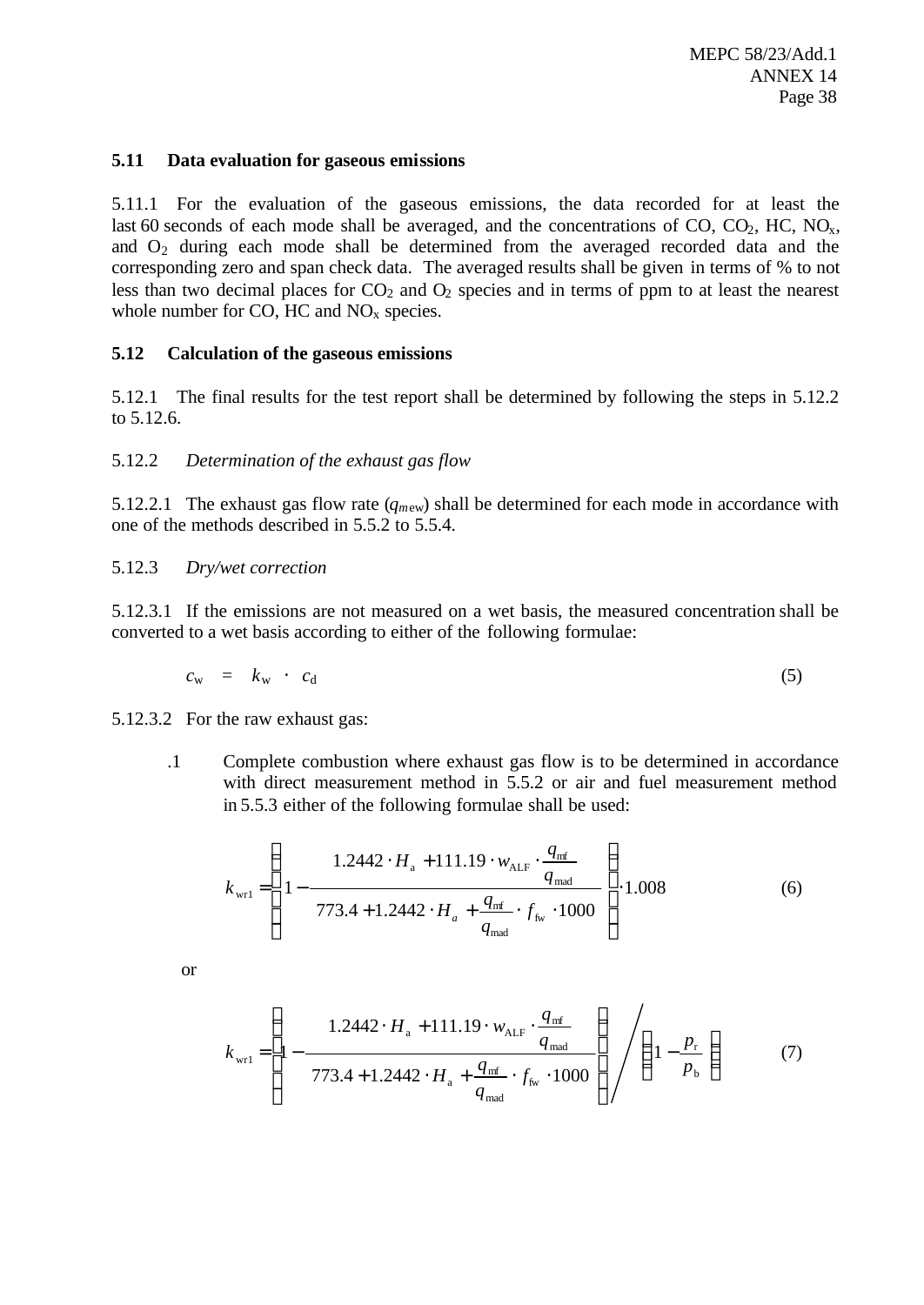with:

$$
f_{\text{fw}} = 0.055594 \cdot w_{\text{ALF}} + 0.0080021 \cdot w_{\text{DEL}} + 0.0070046 \cdot w_{\text{EPS}} \quad (8)
$$
  

$$
H_a \quad \text{is the absolute humidity of intake air, in g water per kg dry air}
$$

*Note*: *H*a may be derived from relative humidity measurement, dewpoint measurement, vapour pressure measurement or dry/wet bulb measurement using the generally accepted formulae.

$$
H_a = 6.22 \cdot p_a \times R_a / (p_b - 0.01 \cdot R_a \cdot p_a)
$$
\n
$$
(9)
$$

where:

 $p_a$  = saturation vapour pressure of the intake air, kPa  $p_{\text{a}}\,=\,(4.856884 + 0.2660089\cdot t_{\text{a}} + 0.01688919\cdot t_{\text{a}}^{\;2} - 7.477123\cdot 10^{-5}\cdot t_{\text{a}}^{\;3}$  $+8.10525 \cdot 10^{-6} \cdot t_a^4 - 3.115221 \cdot 10^{-8} \cdot t_a^5$ )  $\cdot (101.32 / 760)$  (10)

with:

- $t_a$  = temperature of the intake air,  $^{\circ}C$ ;  $t_a = T_a 273.15$  $p<sub>b</sub>$  = total barometric pressure, kPa  $p_r$  = water vapour pressure after cooling bath of the analysis system, kPa  $p_r = 0.76$  kPa for cooling bath temperature 3<sup>o</sup>C
- .2 Incomplete combustion, CO more than 100 ppm or HC more than 100 ppmC at one or more mode points, where exhaust gas flow is determined in accordance with direct measurement method 5.5.2, air and fuel measurement method 5.5.3 and in all cases where the carbon-balance method 5.5.4 is used the following equation shall be used:

*Note:* The unit for the CO and  $CO_2$  concentrations in (11) and (13) is %.

$$
k_{\text{wr2}} = \frac{1}{1 + \mathbf{a} \cdot 0.005 \cdot (c_{\text{CO2d}} + c_{\text{COd}}) - 0.01 \cdot c_{\text{H2d}} + k_{\text{w2}} - \frac{P_r}{P_b}}
$$
(11)

with:

$$
\mathbf{a} = 11.9164 \cdot \frac{w_{\text{ALF}}}{w_{\text{BET}}} \tag{12}
$$

$$
c_{\text{H2d}} = \frac{0.5 \cdot \mathbf{a} \cdot c_{\text{COd}} \cdot (c_{\text{COd}} + c_{\text{CO2d}})}{c_{\text{COd}} + 3 \cdot c_{\text{CO2d}}}
$$
(13)

$$
k_{w2} = \frac{1.608 \cdot H_{\rm a}}{1000 + (1.608 \cdot H_{\rm a})}
$$
(14)

5.12.3.3 For the intake air:

$$
k_{\text{wa}} = 1 - k_{\text{w2}} \tag{15}
$$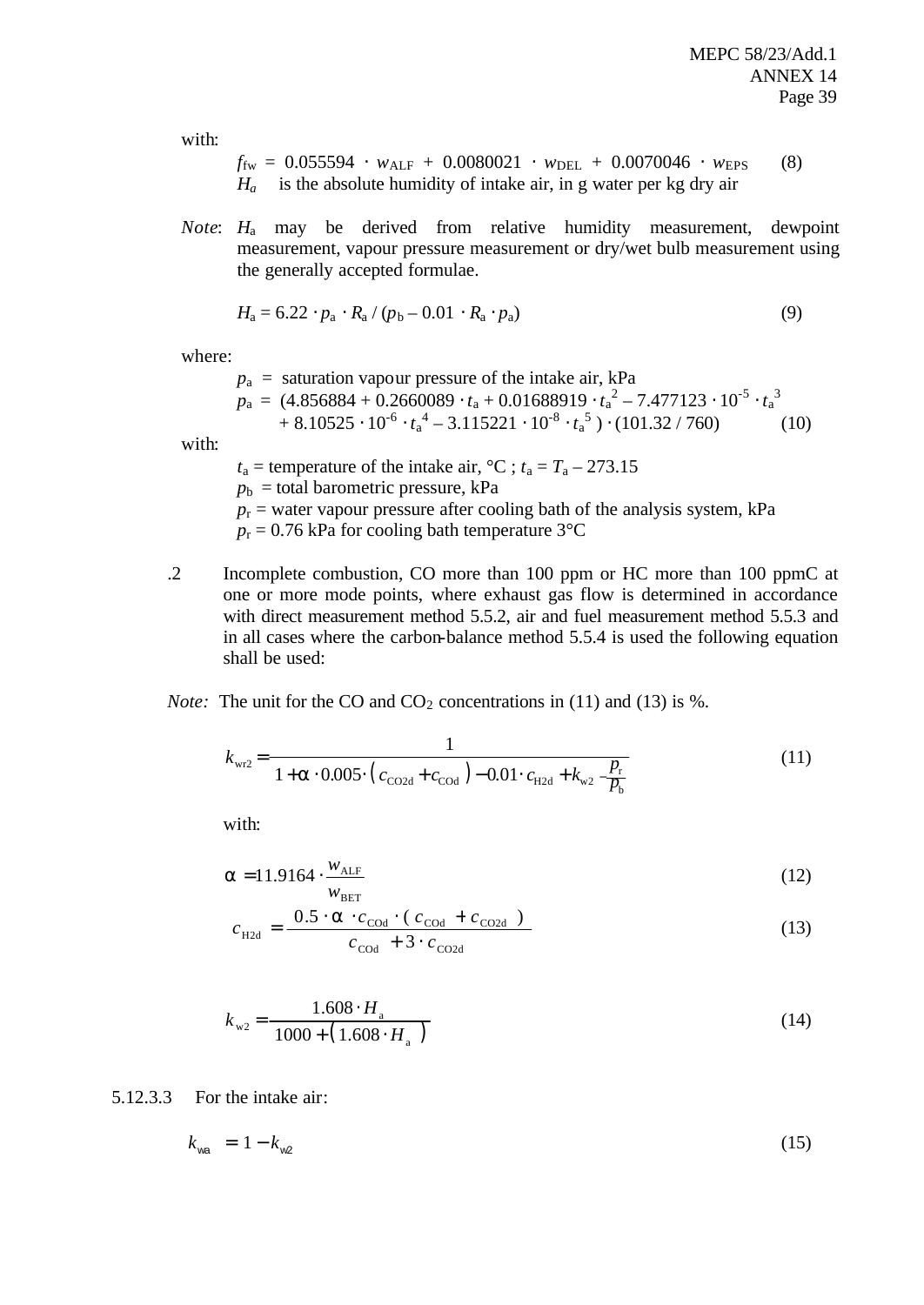## 5.12.4 *NOx correction for humidity and temperature*

5.12.4.1 As the  $NO_x$  emission depends on ambient air conditions, the  $NO_x$  concentration shall be corrected for ambient air temperature and humidity with the factors in accordance with 5.12.4.5 or 5.12.4.6 as applicable.

5.12.4.2 Other reference values for humidity instead of 10.71  $g/kg$  at the reference temperature of 25°C shall not be used.

5.12.4.3 Other correction formulae may be used if they can be justified, validated and are approved by the Administration.

5.12.4.4 Water or steam injected into the charge air (air humidification) is considered an emission control device and shall therefore not be taken into account for humidity correction. Water that condensates in the charge cooler will change the humidity of the charge air and therefore shall be taken into account for humidity correction.

5.12.4.5 For compression ignition engines:

$$
k_{\text{hd}} = \frac{1}{1 - 0.0182 \cdot (H_{\text{a}} - 10.71) + 0.0045 \cdot (T_{\text{a}} - 298)}
$$
(16)

where:

 $T_a$  = is the temperature of the air at the inlet to the air filter in K;

 $H_a$  = is the humidity of the intake air at the inlet to the air filter in g water per kg dry air.

5.12.4.6 For compression ignition engines with intermediate air cooler the following alternative equation shall be used:

$$
k_{\text{hd}} = \frac{1}{1 - 0.012 \cdot (H_a - 10.71) - 0.00275 \cdot (T_a - 298) + 0.00285 \cdot (T_{\text{SC}} - T_{\text{SCRef}})}\tag{17}
$$

where:

 $T_{\rm SC}$  is the temperature of the charge air;

*T*<sub>SCRef</sub> is the temperature of the charge air at each mode point corresponding to a seawater temperature of  $25^{\circ}$ C as specified in 5.2.2.  $T_{SCRef}$  is to be specified by the manufacturer.

To take the humidity in the charge air into account, the following consideration is added:

 $H_{SC}$  = humidity of the charge air, g water per kg dry air in which:  $H_{\text{SC}} = 6.22 \cdot p_{\text{SC}} \cdot 100 / (p_{\text{C}} - p_{\text{SC}})$ 

where:

 $p_{SC}$  = saturation vapour pressure of the charge air, kPa  $p_C$  = charge air pressure, kPa

However if  $H_a \ge H_{\text{SC}}$ , then  $H_{\text{SC}}$  shall be used in place of  $H_a$  in formula (17).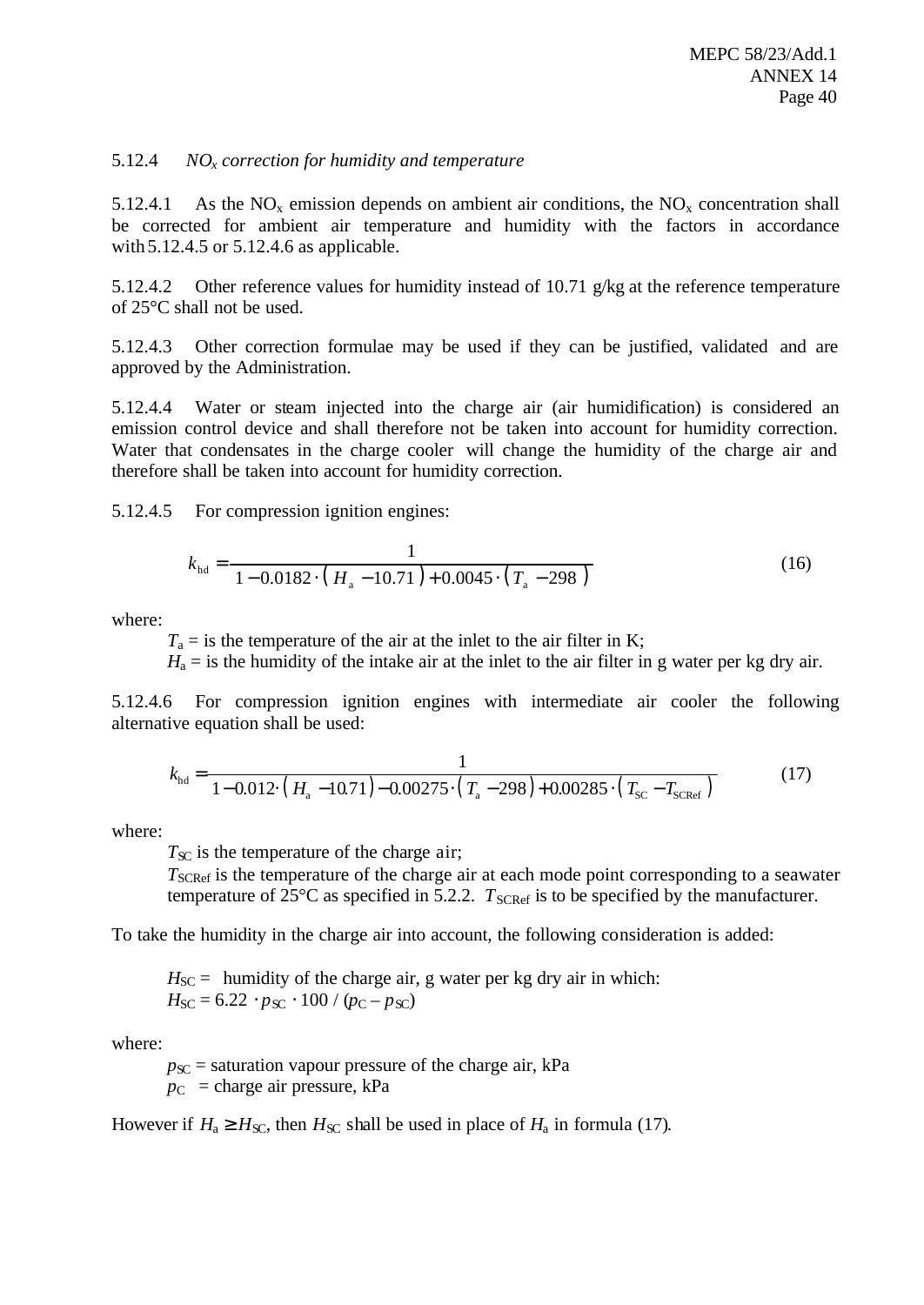### 5.12.5 *Calculation of the emission mass flow rates*

5.12.5.1 The emission mass flow rate of the respective component in the raw exhaust gas for each mode shall be calculated in accordance with 5.12.5.2 from the measured concentration as obtained in accordance with 5.11.1, the applicable  $u_{\text{gas}}$  value from table 5 and the exhaust gas mass flow rate in accordance with 5.5.

| Table 5                                                                       |
|-------------------------------------------------------------------------------|
| Coefficient $u_{\text{gas}}$ and fuel specific parameters for raw exhaust gas |

| Gas         |       | $NO_{x}$ |          | HС                                     | $\mathbf{U}$ |                     |
|-------------|-------|----------|----------|----------------------------------------|--------------|---------------------|
| kg/m<br>gas |       | 2.053    | .250     | a                                      | 1.9636       | $.427$ <sup>-</sup> |
|             | ÷е    |          |          | Coefficient $u_{\rm gas}$ <sup>1</sup> |              |                     |
| Fuel oil    | .2943 | .001586  | 0.000966 | 0.000479                               |              |                     |

(a) depending on fuel

(b) at *?* = 2, wet air, 273 K, 101.3 kPa

Values for *u* given in table 5 are based on ideal gas properties.

5.12.5.2 The following formulae shall be applied:

$$
q_{mgas} = u_{gas} \cdot c_{gas} \cdot q_{mew} \cdot k_{hd} \text{ (for NOx)}\tag{18}
$$

$$
q_{mgas} = u_{gas} \cdot c_{gas} \cdot q_{mew} \text{ (for other gases)}
$$
 (18a)

where:

 $q_{mgas}$  = emission mass flow rate of individual gas,  $g/h$ 

- $u_{\text{gas}}$  = ratio between density of exhaust component and density of exhaust gas, see table 5
- $c_{\text{gas}}$  = concentration of the respective component in the raw exhaust gas, ppm, wet

 $q_{\text{mew}} =$  exhaust mass flow, kg/h, wet

 $k_{\text{hd}}$  = NO<sub>x</sub> humidity correction factor

*Note:* In the case of  $CO_2$  and  $O_2$  measurement, the concentration will normally be reported in terms of %. With regard to the application of formula 18a, these concentrations will need to be expressed in ppm.  $1.0 \% = 10000$  ppm.

5.12.5.3 For the calculation of  $NO_x$ , the humidity correction factor  $k_{hd}$  as determined according to 5.12.4 shall be used.

5.12.5.4 The measured concentration shall be converted to a wet basis according to 5.12.3 if not already measured on a wet basis.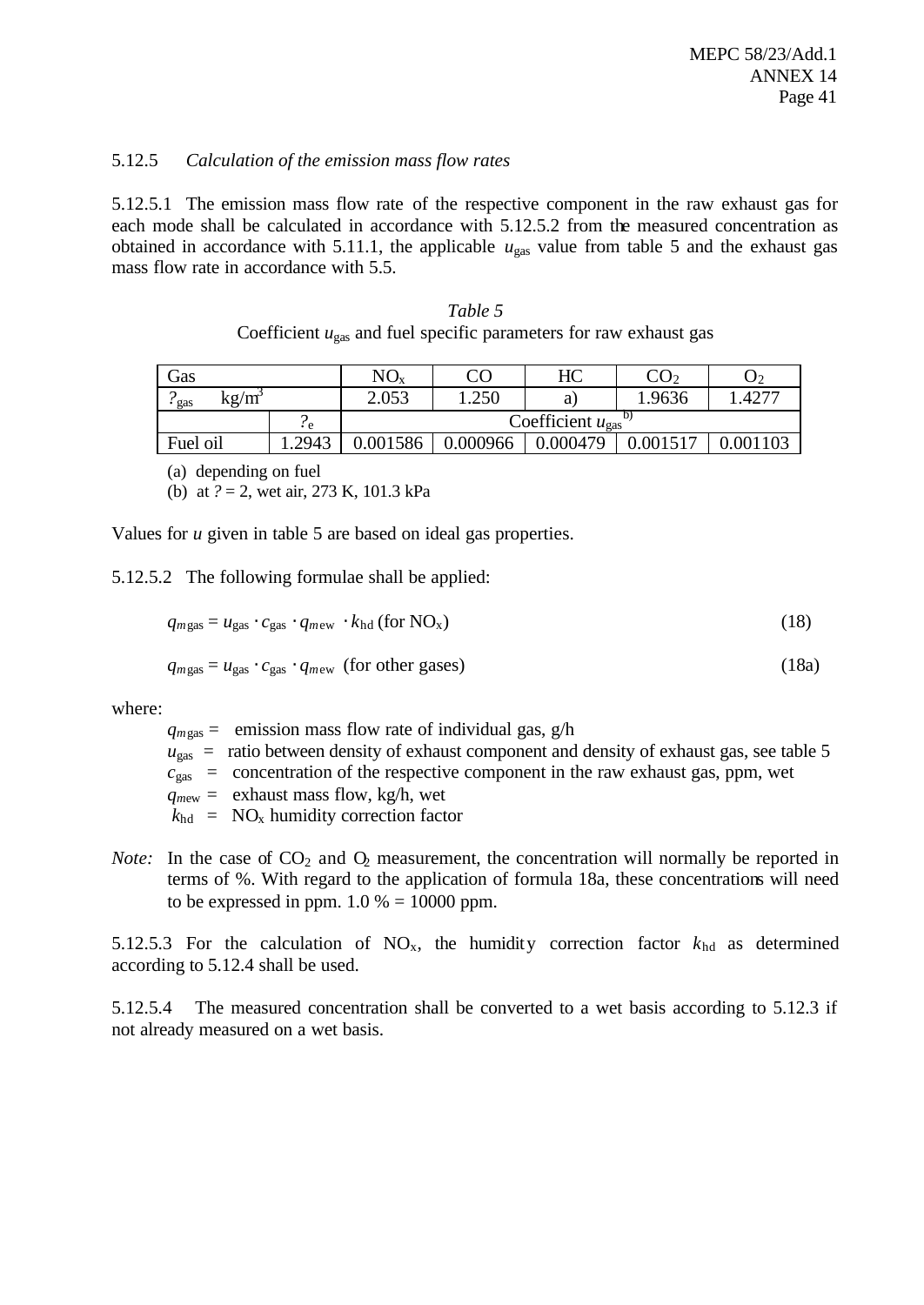#### 5.12.6 *Calculation of the specific emission*

5.12.6.1 The emission shall be calculated for all individual components in accordance with the following:

1. 
$$
gas_x = \frac{\sum_{i=1}^{i=n} (q_{mgasi} \cdot W_{Fi})}{\sum_{i=1}^{i=n} (P_i \cdot W_{Fi})}
$$
 (19)

where:

$$
P = P_{\rm m} + P_{\rm aux} \tag{20}
$$

and

*q*mgas is the mass flow of individual gas;  $\overrightarrow{P_m}$  is the measured power of the individual mode; *P*<sub>aux</sub> is the power of the auxiliaries fitted to the engine of the individual mode.

5.12.6.2 The weighting factors and the number of modes (n) used in the above calculation shall be according to the provisions of 3.2.

5.12.6.3 The resulting average weighted  $NO<sub>x</sub>$  emission value for the engine as determined by formula (19) shall then be compared to the applicable emission limit given in regulation 13 to determine if the engine is in compliance.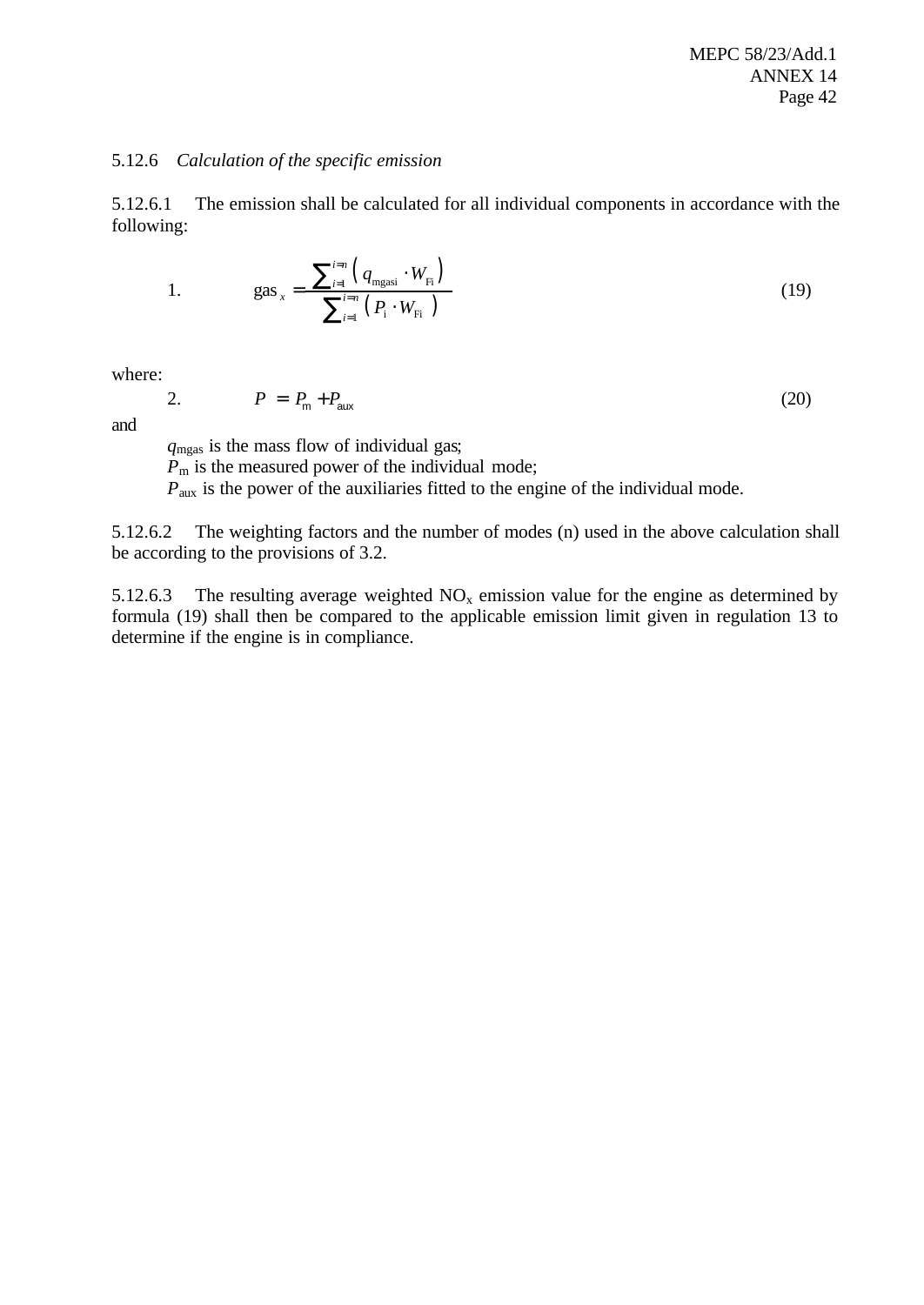# **Chapter 6**

## *Procedures for demonstrating compliance with NOx emission limits on board*

## **6.1 General**

6.1.1 After installation of a pre-certificated engine on board a ship, every marine diesel engine shall have an onboard verification survey conducted as specified in 2.1.1.2 to 2.1.1.4 to verify that the engine continues to comply with the applicable  $NO<sub>x</sub>$  emission limit contained in regulation 13. Such verification of compliance shall be determined by using one of the following methods:

- .1 Engine Parameter Check method in accordance with 6.2 to verify that an engine's component, settings and operating values have not deviated from the specifications in the engine's Technical File;
- .2 Simplified Measurement method in accordance with 6.3; or
- .3 Direct Measurement and Monitoring method in accordance with 6.4.

# **6.2 Engine Parameter Check method**

## 6.2.1 *General*

6.2.1.1 Engines that meet the following conditions shall be eligible for an Engine Parameter Check method:

- .1 engines that have received a pre-certificate (EIAPP Certificate) on the test bed and those that received a certificate (EIAPP Certificate) following an initial certification survey in accordance with 2.2.4; and
- .2 engines that have undergone modifications or adjustments to the designated engine components and adjustable features since they were last surveyed.

6.2.1.2 When a diesel engine is designed to run within the applicable  $NO<sub>x</sub>$  emission limit, it is most likely that within the marine life of the engine, the  $NO<sub>x</sub>$  emission limit may be adhered to. The applicable  $NO<sub>x</sub>$  emission limit may, however, be contravened by adjustments or modification to the engine. Therefore, an Engine Parameter Check method shall be used to verify whether the engine is still within the applicable  $NO<sub>x</sub>$  emission limit.

6.2.1.3 Engine component checks, including checks of settings and an engine's operating values, are intended to provide an easy means of deducing the emissions performance of the engine for the purpose of verification that an engine with no, or minor, adjustments or modifications complies with the applicable  $NO<sub>x</sub>$  emission limit. Where the measurement of some operating values is required, the calibration of the equipment used for those measurements shall be in accordance with the requirements of appendix 4 of this Code.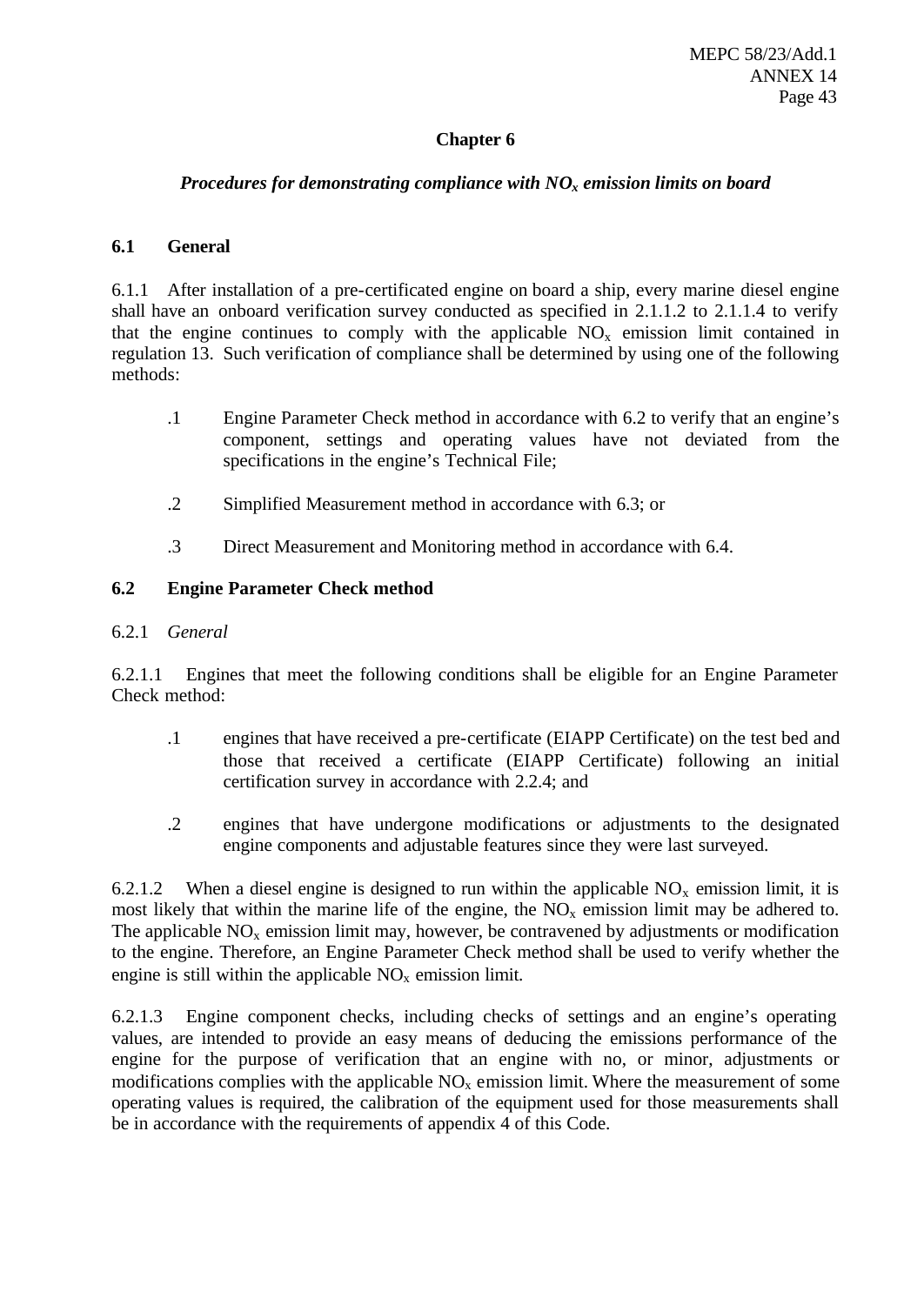6.2.1.4 The purpose of such checks is to provide a ready means of determining that an engine is correctly adjusted in accordance with the manufacturer's specification and remains in a condition of adjustment consistent with the initial certification by the Administration as being in compliance with regulation 13 as applicable.

6.2.1.5 If an electronic engine management system is employed, this shall be evaluated against the original settings to ensure that appropriate parameters are operating within "as-built" limits.

6.2.1.6 For the purpose of assessing compliance with regulation 13, it is not always necessary to measure the  $NO<sub>x</sub>$  emissions to know that an engine, not equipped with an after-treatment device, is likely to comply with the applicable  $NO<sub>x</sub>$  emission limit. It may be sufficient to know that the present state of the engine corresponds to the specified components, calibration or parameter adjustment state at the time of initial certification. If the results of an Engine Parameter Check method indicate the likelihood that the engine complies with the applicable  $NO<sub>x</sub>$  emission limit, the engine may be re-certified without direct  $NO<sub>x</sub>$  measurement.

6.2.1.7 For an engine equipped with a  $NO<sub>x</sub>$  reducing device, it will be necessary to check the operation of the device as part of the Engine Parameter Check method.

# 6.2.2 *Documentation for an Engine Parameter Check method*

6.2.2.1 Every marine diesel engine shall have a Technical File as required in 2.3.4 which identifies the engine's components, settings or operating values which influence exhaust emissions and must be checked to ensure compliance.

6.2.2.2 An engine's Technical File shall contain all applicable information, relevant to the  $NO<sub>x</sub>$  emission performance of the engine, on the designated engines components, adjustable features and parameters at the time of the engine's pre-certification or onboard certification, whichever occurred first.

6.2.2.3 Dependent on the specific design of the particular engine, different onboard  $NO<sub>x</sub>$  influencing modifications and adjustments are possible and usual. These include the engine parameters as follows:

- .1 injection timing,
- .2 injection nozzle,
- .3 injection pump,
- .4 fuel cam,
- .5 injection pressure for common rail systems,
- .6 combustion chamber,
- .7 compression ratio,
- .8 turbocharger type and build,
- .9 charge air cooler, charge air pre-heater,
- .10 valve timing,
- .11 NOx abatement equipment "water injection",
- $.12$  NO<sub>x</sub> abatement equipment "emulsified fuel" (fuel water emulsion),
- $.13$  NO<sub>x</sub> abatement equipment "exhaust gas recirculation",
- $14$  NO<sub>x</sub> abatement equipment "selective catalytic reduction", or
- .15 other parameter(s) specified by the Administration.

6.2.2.4 The actual Technical File of an engine may, based on the recommendations of the applicant for engine certification and the approval of the Administration, include less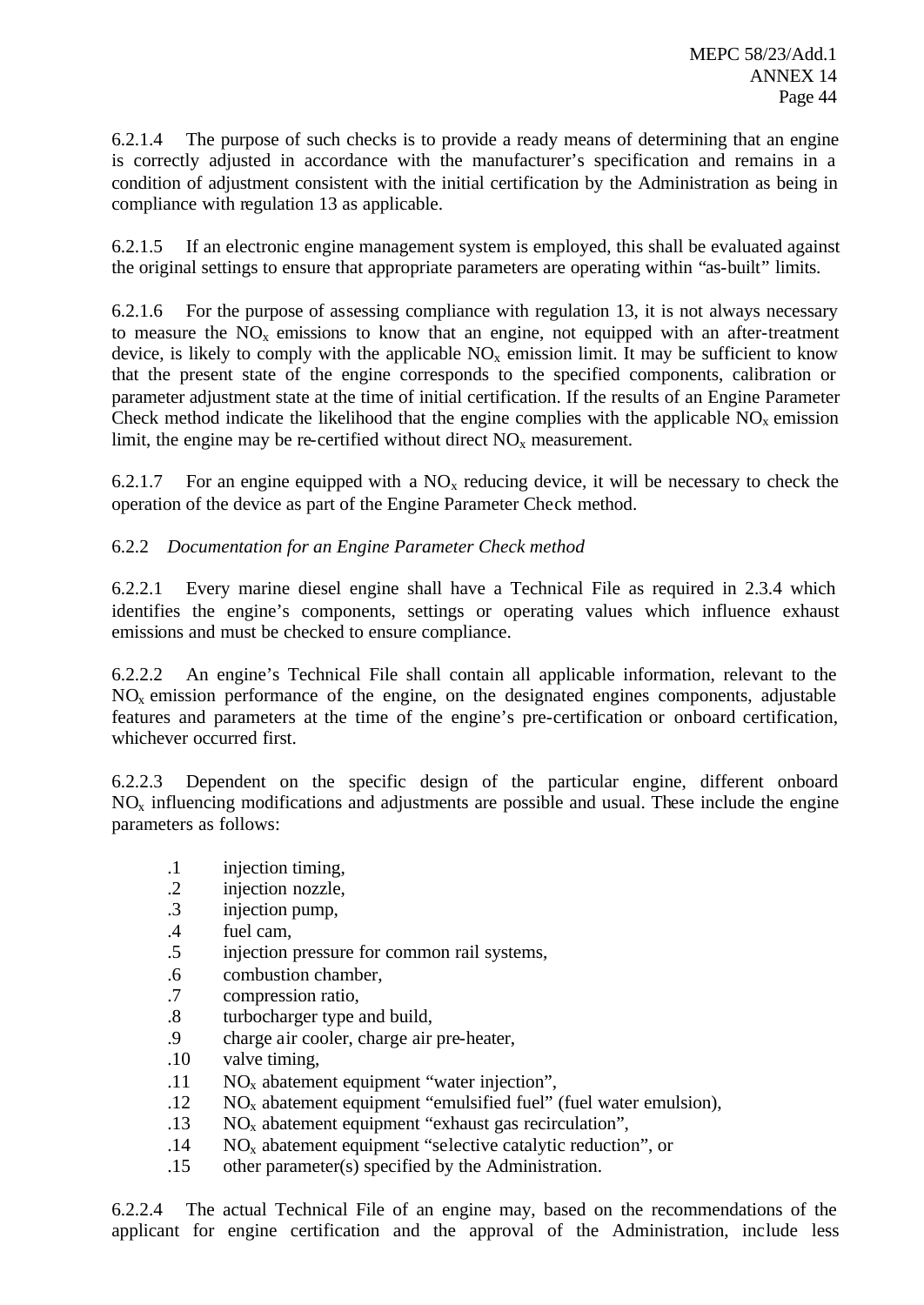components and/or parameters than discussed in section 6.2.2.3 depending on the particular engine and the specific design.

6.2.2.5 For some parameters, different survey possibilities exist. As approved by the Administration, the shipowner, supported by the applicant for engine certification, may choose what method is applicable. Any one of, or a combination of, the methods listed in the check list for the Engine Parameter Check method given in appendix 7 of this Code may be sufficient to show compliance.

6.2.2.6 Technical documentation in respect of engine component modification for inclusion in an engine's Technical File shall include details of that modification and its influence on  $NO<sub>x</sub>$  emissions, and it shall be supplied at the time when the modification is carried out. Test-bed data obtained from a later engine, which is within the applicable range of the Engine Group concept, may be accepted.

6.2.2.7 The shipowner or person responsible for a ship equipped with a marine diesel engine required to undergo an Engine Parameter Check method shall maintain on board the following documentation in relation to the onboard  $NO<sub>x</sub>$  verification procedures:

- .1 a Record Book of Engine Parameters for recording all changes, including like for like replacements, and adjustments within the approved ranges made relative to an engine's components and settings;
- .2 an engine parameter list of an engine's designated components and settings and/or the documentation of an engine's load-dependent operating values submitted by an applicant for engine certification and approved by the Administration; and
- .3 technical documentation of an engine component modification when such a modification is made to any of the engine's designated engine components.

6.2.2.8 Descriptions of any changes affecting the designated engine parameters, including adjustments, parts replacements and modifications to engine parts, shall be recorded chronologically in the Record Book of Engine Parameters. These descriptions shall be supplemented with any other applicable data used for the assessment of the engine's NO<sup>x</sup> emissions.

# 6.2.3 *Procedures for an Engine Parameter Check method*

6.2.3.1 An Engine Parameter Check method shall be carried out using the two procedures as follows:

- .1 a documentation inspection of engine parameter(s) shall be carried out in addition to other inspections and include inspection of the Record Book of Engine Parameters and verification that engine parameters are within the allowable range specified in the engine's Technical File; and
- .2 an actual inspection of engine components and adjustable features shall be carried out as necessary. It shall then be verified, also referring to the results of the documentation inspection, that the engine's adjustable features are within the allowable range specified in the engine's Technical File.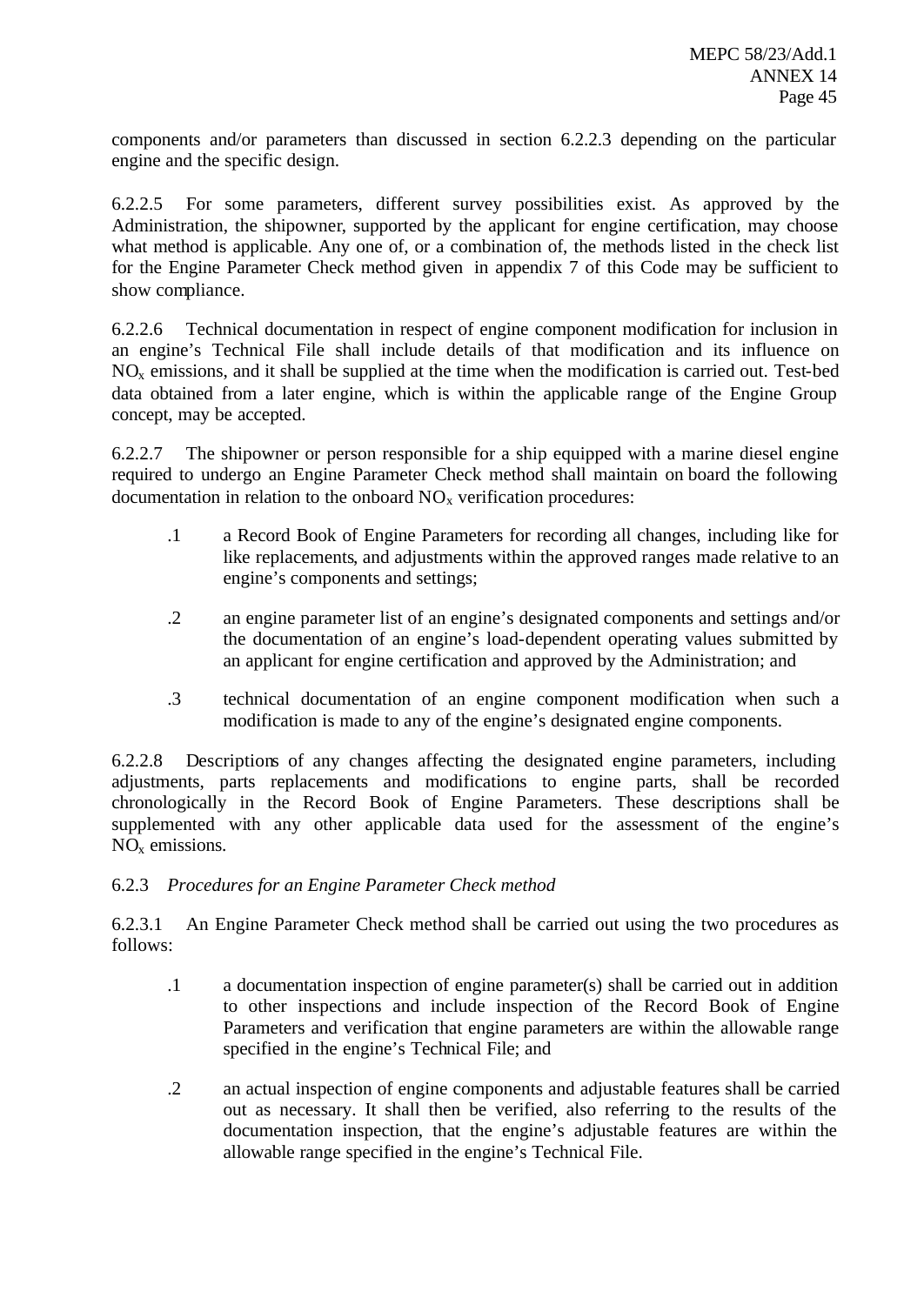6.2.3.2 The surveyor shall have the option of checking one or all of the identified components, settings or operating values to ensure that the engine with no, or minor, adjustments or modifications complies with the applicable  $NO<sub>x</sub>$  emission limit and that only components of the approved specification, as given by 2.4.1.7, are being used. Where adjustments and/or modifications in a specification are referenced in the Technical File, they must fall within the range recommended by the applicant for engine certification and approved by the Administration.

# **6.3 Simplified Measurement method**

## 6.3.1 *General*

6.3.1.1 The following simplified test and measurement procedure specified in this section shall be applied only for onboard confirmation tests and renewal, annual and intermediate surveys when required. Every first engine testing on a test bed shall be carried out in accordance with the procedure specified in chapter 5. Corrections for ambient air temperature and humidity in accordance with 5.12.4 are essential as ships are sailing in cold/hot and dry/humid climates, which may cause a difference in  $NO<sub>x</sub>$  emissions.

6.3.1.2 To gain meaningful results for onboard confirmation tests and onboard renewal, annual and intermediate surveys, as an absolute minimum, the gaseous emission concentrations of  $NO<sub>x</sub>$ and  $CO<sub>2</sub>$  shall be measured in accordance with the appropriate test cycle. The weighting factors ( $W_F$ ) and the number of modes (n) used in the calculation shall be in accordance with 3.2.

6.3.1.3 The engine torque and engine speed shall be measured but, to simplify the procedure, the permissible deviations of instruments (see 6.3.7) for measurement of engine-related parameters for onboard verification purposes is different than from those permissible deviations allowed under the test-bed testing method. If it is difficult to measure the torque directly, the brake power may be estimated by any other means recommended by the applicant for engine certification and approved by the Administration.

6.3.1.4 In practical cases, it is often impossible to measure the fuel oil consumption once an engine has been installed on board a ship. To simplify the procedure on board, the results of the measurement of the fuel oil consumption from an engine's pre-certification test-bed testing may be accepted. In such cases, especially concerning residual fuel oil operation (RM-grade fuel oil according to ISO 8217:2005), an estimation with a corresponding estimated error shall be made. Since the fuel oil flow rate used in the calculation  $(q_{m}f)$  must relate to the fuel oil composition determined in respect of the fuel sample drawn during the test, the measurement of  $q_{m}$  from the test-bed testing shall be corrected for any difference in net calorific values between the test bed and test fuel oils. The consequences of such an error on the final emissions shall be calculated and reported with the results of the emission measurement.

6.3.1.5 Except as otherwise specified, all results of measurements, test data or calculations required by this chapter shall be recorded in the engine's test report in accordance with 5.10.

### 6.3.2 *Engine parameters to be measured and recorded*

6.3.2.1 Table 6 lists the engine parameters that shall be measured and recorded during onboard verification procedures.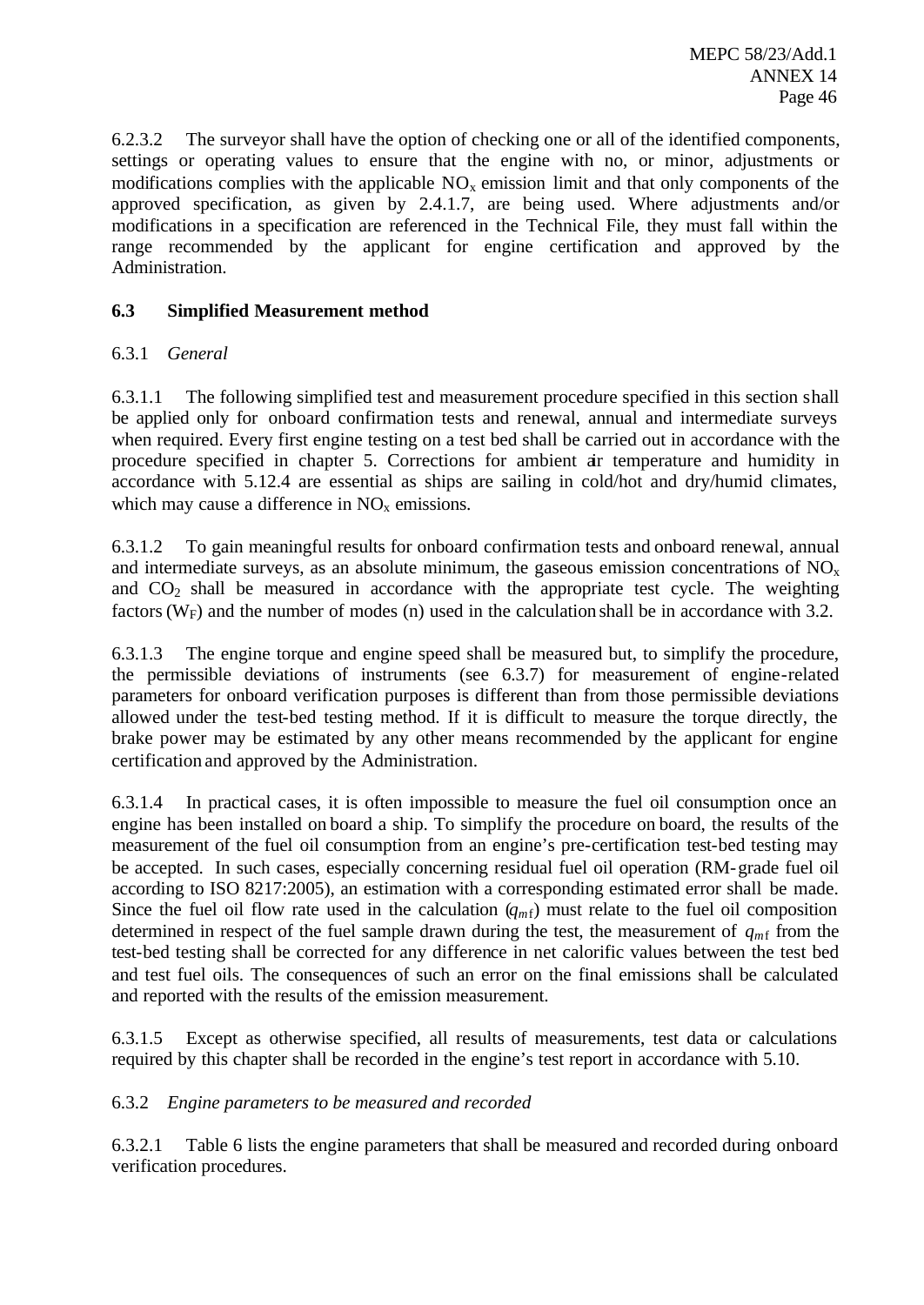|                                               | Table 6 |  |  |
|-----------------------------------------------|---------|--|--|
| Engine parameters to be measured and recorded |         |  |  |

| <b>Symbol</b>       | <b>Parameter</b>                                                                                                          | <b>Dimension</b> |
|---------------------|---------------------------------------------------------------------------------------------------------------------------|------------------|
| $H_{\rm a}$         | Absolute humidity (mass of engine intake air water<br>content related to mass of dry air)                                 | g/kg             |
| $n_{\rm d,i}$       | Engine speed (at the $i^{\text{th}}$ mode during the cycle)                                                               | $min-1$          |
| $n_{\text{turb,i}}$ | Turbocharger speed (if applicable) (at the $ith$ mode<br>during the cycle)                                                | $min^{-1}$       |
| $p_{\rm b}$         | Total barometric pressure (in ISO 3046-1, 1995: $p_x$ )<br>$= Px = site$ ambient total pressure)                          | kPa              |
| $p_{\rm C,i}$       | Charge air pressure after the charge air cooler<br>(at the $i^h$ mode during the cycle)                                   | kPa              |
| $P_i$               | Brake power (at the $i^{\text{th}}$ mode during the cycle)                                                                | kW               |
| $q_{mf, i}$         | Fuel oil flow (at the $i^{\text{th}}$ mode during the cycle)                                                              | kg/h             |
| $S_1$               | Fuel rack position (of each cylinder, if applicable)<br>(at the $i^{\text{th}}$ mode during the cycle)                    |                  |
| $T_{\rm a}$         | Intake air temperature at air inlet (in ISO 3046-1,<br>1995: $T_x = TTx =$ site ambient thermodynamic air<br>temperature) | K                |
| $T_{\rm SC,i}$      | Charge air temperature after the charge air cooler<br>(if applicable) (at the $i^{\text{th}}$ mode during the cycle)      | K                |
| $T_{\rm{calclin}}$  | Charge air cooler, coolant inlet temperature                                                                              | $\rm ^{\circ}C$  |
| $T_{\text{calout}}$ | Charge air cooler, coolant outlet temperature                                                                             | $\rm ^{\circ}C$  |
| $T_{\rm Exh,i}$     | Exhaust gas temperature at the sampling point<br>(at the $i^{\text{th}}$ mode during the cycle)                           | $\rm ^{\circ}C$  |
| $T_{\rm{Fuel}}$     | Fuel oil temperature before the engine                                                                                    | $\overline{C}$   |
| $T_{\rm Sea}$       | Seawater temperature                                                                                                      | $\rm ^{\circ}C$  |

# 6.3.3 *Brake power*

6.3.3.1 The point regarding the ability to obtain the required data during onboard  $NO<sub>x</sub>$  testing is particularly relevant to brake power. Although the case of directly coupled gearboxes is considered in chapter 5, an engine, as may be presented on board, could in many applications, be arranged such that the measurements of torque (as obtained from a specially installed strain gauge) may not be possible due to the absence of a clear shaft. Principal in this group would be generators, but engines may also be coupled to pumps, hydraulic units, compressors, etc.

6.3.3.2 The engines driving the machinery given in 6.3.3.1 would typically have been tested against a water brake at the manufacture stage prior to the permanent connection of the power consuming unit when installed on board. For generators this should not pose a problem to use voltage and amperage measurements together with a manufacturer's declared generator efficiency. For propeller law governed equipment, a declared speed power curve may be applied together with ensured capability to measure engine speed, either from the free end or by ratio of, for example, the camshaft speed.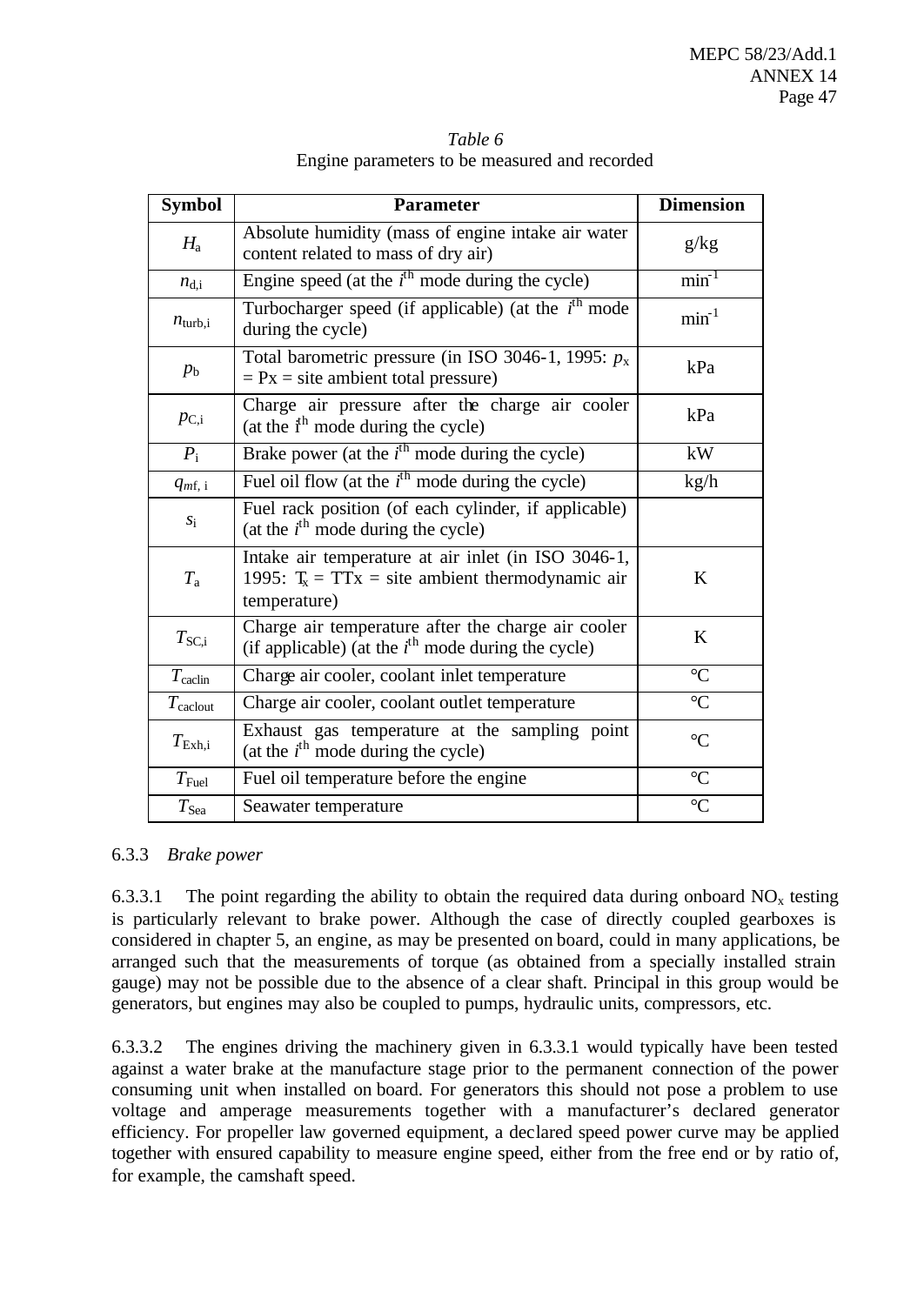# 6.3.4 *Test fuel oils*

6.3.4.1 Generally all emission measurements shall be carried out with the engine running on marine diesel fuel oil of an ISO 8217:2005, DM-grade.

6.3.4.2 To avoid an unacceptable burden to the shipowner, the measurements for confirmation tests or re-surveys may, based on the recommendation of the applicant for engine certification and the approval of the Administration, be allowed with an engine running on residual fuel oil of an ISO 8217:2005, RM-grade. In such a case the fuel bound nitrogen and the ignition quality of the fuel oil may have an influence on the  $NO<sub>x</sub>$  emissions of the engine.

# 6.3.5 *Sampling for gaseous emissions*

6.3.5.1 The general requirements described in 5.9.3 shall be also applied for onboard measurements.

6.3.5.2 The installation on board of all engines shall be such that these tests may be performed safely and with minimal interference to the engine. Adequate arrangements for the sampling of the exhaust gas and the ability to obtain the required data shall be provided on board a ship. The uptakes of all engines shall be fitted with an accessible standard sampling point. An example of a sample point connecting flange is given in section 5 of appendix 8 of this Code.

# 6.3.6 *Measurement equipment and data to be measured*

6.3.6.1 The emission of gaseous pollutants shall be measured by the methods described in chapter 5.

6.3.7 *Permissible deviation of instruments for engine related parameters and other essential parameters*

6.3.7.1 Tables 3 and 4 contained in section 1.3 of appendix 4 of this Code list the permissible deviation of instruments to be used in the measurement of engine-related parameters and other essential parameters during onboard verification procedures.

6.3.8 *Determination of the gaseous components*

6.3.8.1 The analytical measuring equipment and the methods described in chapter 5 shall be applied.

### 6.3.9 *Test cycles*

6.3.9.1 Test cycles used on board shall conform to the applicable test cycles specified in 3.2.

6.3.9.2 Engine operation on board under a test cycle specified in 3.2 may not always be possible, but the test procedure shall, based on the recommendation of the engine manufacturer and approval by the Administration, be as close as possible to the procedure defined in 3.2. Therefore, values measured in this case may not be directly comparable with test-bed results because measured values are very much dependent on the test cycles.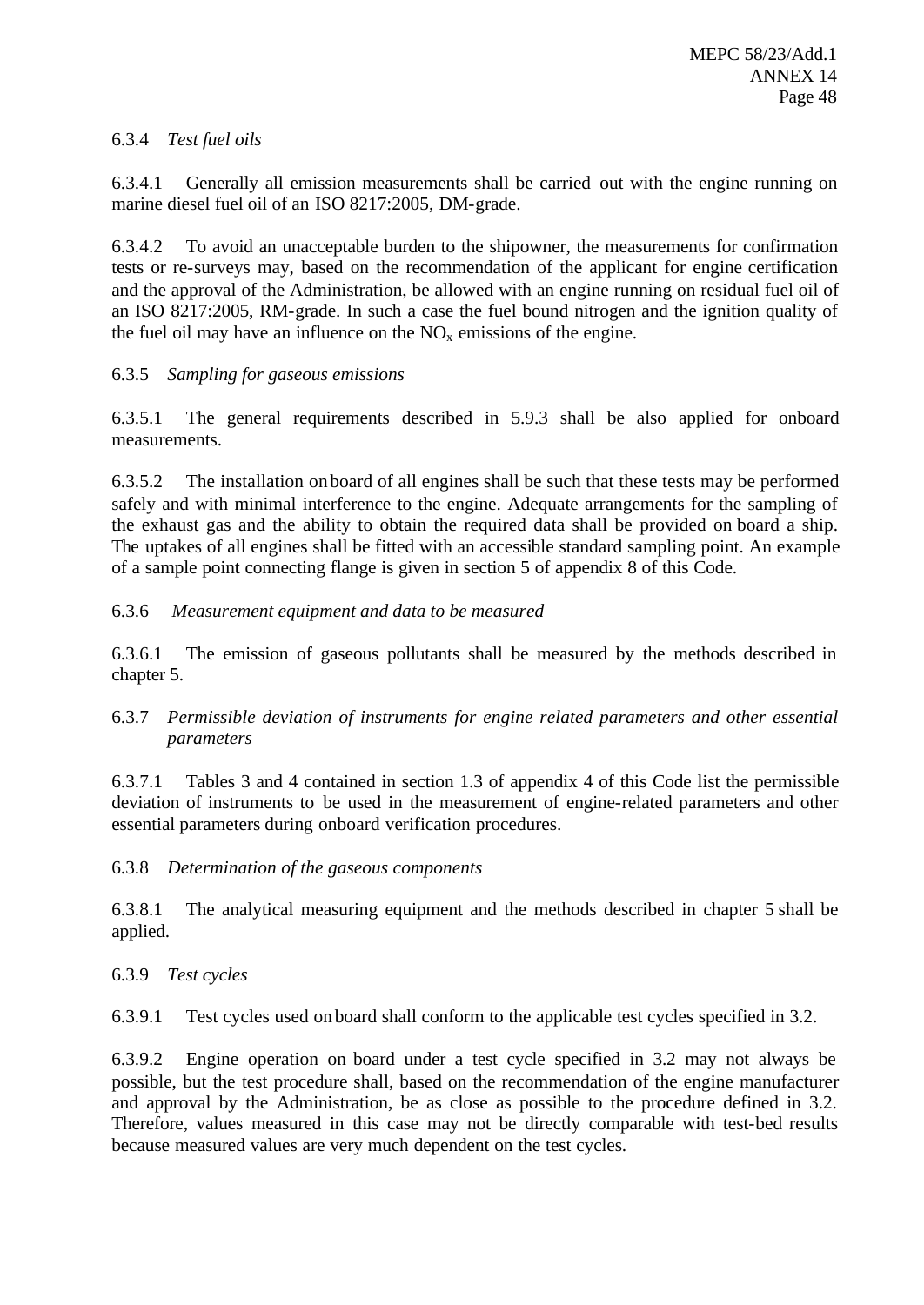6.3.9.3 If the number of measuring points on board is different than those on the test bed, the measuring points and the weighting factors shall be in accordance with the recommendations of the applicant for engine certification and approved by the Administration taking into account the provisions of 6.4.6.

# 6.3.10 *Calculation of gaseous emissions*

6.3.10.1 The calculation procedure specified in chapter 5 shall be applied, taking into account the special requirements of this Simplified Measurement procedure.

## 6.3.11 *Allowances*

6.3.11.1 Due to the possible deviations when applying the simplified measurement procedures of this chapter on board a ship, an allowance of 10% of the applicable limit value may be accepted for confirmation tests and renewal, annual and intermediate surveys only.

6.3.11.2 The  $NO<sub>x</sub>$  emission of an engine may vary depending on the ignition quality of the fuel oil and the fuel bound nitrogen. If there is insufficient information available on the influence of the ignition quality on the  $NO<sub>x</sub>$  formation during the combustion process and the fuel bound nitrogen conversion rate also depends on the engine efficiency, an allowance of 10% may be granted for an onboard test run carried out on a RM-grade fuel oil (ISO 8217:2005) except that there will be no allowance for the pre-certification test on board. The fuel oil used shall be analysed for its composition of carbon, hydrogen, nitrogen, sulphur and, to the extent given in ISO 8217:2005, any additional components necessary for a clear specification of the fuel oil.

6.3.11.3 In no case shall the total granted allowance for both the simplification of measurements on board and the use of residual fuel oil of an ISO 8217:2005, RM-grade fuel oil, exceed 15% of the applicable limit value.

# **6.4 Direct Measurement and Monitoring method**

# 6.4.1 *General*

6.4.1.1 The following Direct Measurement and Monitoring procedure may be applied for onboard verification at renewal, annual and intermediate surveys.

6.4.1.2 Due attention is to be given to the safety implications related to the handling and proximity of exhaust gases, the measurement equipment and the storage and use of cylindered pure and calibration gases. Sampling positions and access staging shall be such that this monitoring may be performed safely and will not interfere with the engine.

# 6.4.2 *Emission species measurement*

6.4.2.1 Onboard  $NO_x$  monitoring includes, as an absolute minimum, the measurement of gaseous emission concentrations of  $NO<sub>x</sub>$  (as  $NO + NO<sub>2</sub>$ ).

6.4.2.2 If exhaust gas mass flow is to be determined in accordance with the carbon balance method in accordance with appendix 6 of this Code, then  $CO<sub>2</sub>$  shall also be measured. Additionally CO, HC and  $O_2$  may be measured.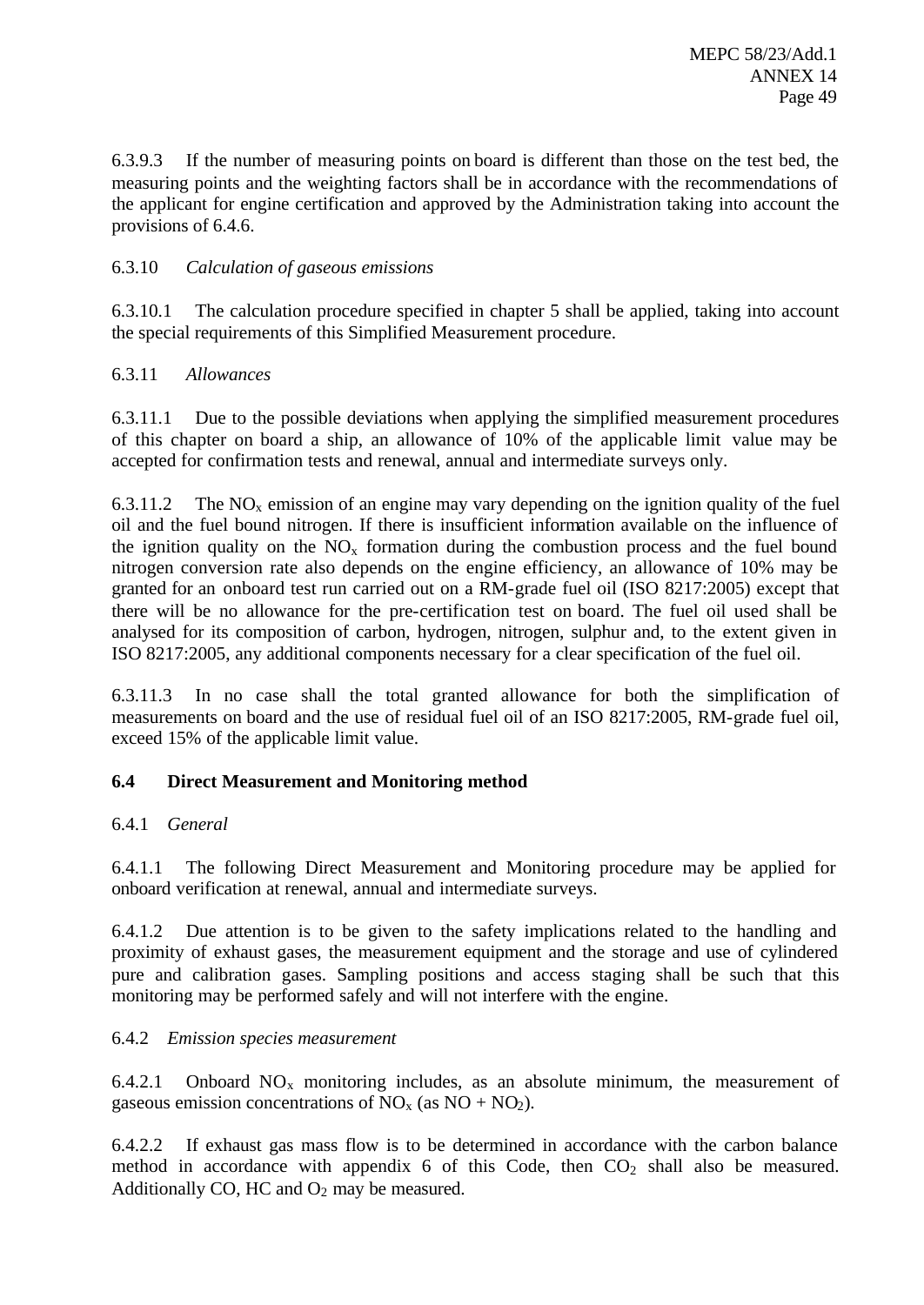## 6.4.3 *Engine performance measurements*

6.4.3.1 Table 7 lists the engine performance parameters that shall be measured, or calculated, and recorded at each mode point during onboard  $NO<sub>x</sub>$  monitoring.

| <b>Symbol</b>        | <b>Parameter</b>                                                 | <b>Dimension</b> |
|----------------------|------------------------------------------------------------------|------------------|
| $n_{\rm d}$          | Engine speed                                                     | $min^{-1}$       |
| $p_{\rm C}$          | Charge air pressure at receiver                                  | kPa              |
| P                    | Brake power (as specified below)                                 | kW               |
| $P_{\text{aux}}$     | Auxiliary power (if relevant)                                    | kW               |
| $T_{\rm sc}$         | Charge air temperature at receiver (if applicable)               | $\bf K$          |
| $T_{\rm{calclin}}$   | Charge air cooler, coolant inlet temperature<br>(if applicable)  | $\rm ^{\circ}C$  |
| $T_{\text{caclout}}$ | Charge air cooler, coolant outlet temperature<br>(if applicable) | $\rm ^{\circ}C$  |
| $T_{\rm Sea}$        | Seawater temperature (if applicable)                             | $\rm ^{\circ}C$  |
| $q_{m}$              | Fuel oil flow (as specified below)                               | kg/h             |

### *Table 7* Engine parameters to be measured and recorded

6.4.3.2 Other engine settings necessary to define engine-operating conditions, e.g., waste-gate, charge air bypass, turbocharger status, shall be determined and recorded.

6.4.3.3 The settings and operating conditions of any  $NO<sub>x</sub>$  reducing devices shall be determined and recorded.

6.4.3.4 If it is difficult to measure power directly, uncorrected brake power may be estimated by any other means as approved by the Administration. Possible methods to determine brake power include, but are not limited to:

- .1 indirect measurement in accordance with 6.3.3; or
- .2 by estimation from nomographs.
- 6.4.3.5 The fuel oil flow (actual consumption rate) shall be determined by:
	- .1 direct measurement; or
	- .2 test-bed data in accordance with 6.3.1.4

# 6.4.4 *Ambient condition measurements*

6.4.4.1 Table 8 lists the ambient condition parameters that shall be measured, or calculated, and recorded at each mode point during onboard  $NO<sub>x</sub>$  monitoring.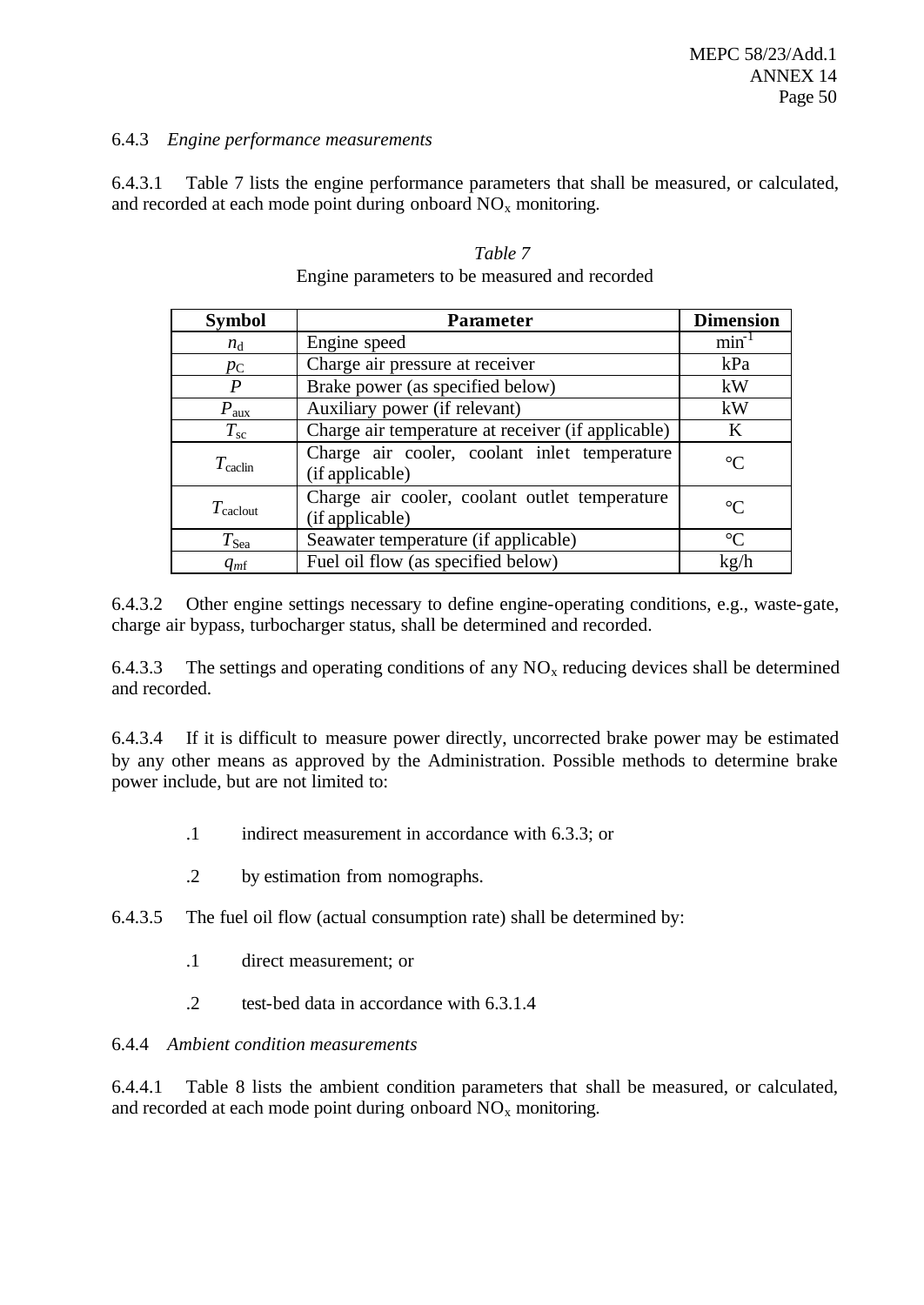| <b>Symbol</b> | <b>Parameter</b>                                                                                              | <b>Dimension</b> |
|---------------|---------------------------------------------------------------------------------------------------------------|------------------|
| $H_{\rm a}$   | absolute humidity (mass of engine intake air<br>water content related to mass of dry air)                     | g/kg             |
| $p_{\rm b}$   | total barometric pressure (in ISO 3046-1,<br>1995: $p_x = P_x$ = site ambient total pressure)                 | kPa              |
| $T_{\rm a}$   | temperature at air inlet (in ISO 3046-1,<br>1995: $T_x = TT_x$ site ambient thermodynamic<br>air temperature) | K                |

#### *Table 8* Ambient condition parameters to be measured and recorded

# 6.4.5 *Engine performance and ambient condition monitoring equipment*

6.4.5.1 The engine performance and ambient condition monitoring equipment shall be installed and maintained in accordance with manufacturers' recommendations such that requirements of section 1.3 and tables 3 and 4 of appendix 4 of this Code are met in respect of the permissible deviations.

# 6.4.6 *Test cycles*

6.4.6.1 Engine operation on board under a specified test cycle may not always be possible, but the test procedure, as approved by the Administration, shall be as close as possible to the procedure defined in 3.2. Therefore, values measured in this case may not be directly comparable with test-bed results because measured values are very much dependant on the test cycle.

6.4.6.2 In the case of the E3 test cycle, if the actual propeller curve differs from the E3 curve, the load point used shall be set using the engine speed, or the corresponding mean effective pressure (MEP) or mean indicated pressure (MIP), given for the relevant mode of that cycle.

6.4.6.3 Where the number of measuring points on board is different from those on the test bed, the number of measurement points and the associated revised weighting factors shall be approved by the Administration.

6.4.6.4 Further to 6.4.6.3 where the E2, E3 or D2 test cycles are applied, a minimum of load points shall be used of which the combined nominal weighting factor, as given in 3.2, is greater than 0.50.

6.4.6.5 Further to 6.4.6.3 where the C1 test cycle is applied, a minimum of one load point shall be used from each of the rated, intermediate and idle speed sections. If the number of measuring points on board is different from those on the test bed, the nominal weighting factors at each load point shall be increased proportionally in order to sum to unity (1.0).

6.4.6.6 With regard to the application of 6.4.6.3 guidance in respect of the selection of load points and revised weighting factors is given in section 6 of appendix 8 of this Code.

6.4.6.7 The actual load points used to demonstrate compliance shall be within  $\pm$  5% of the rated power at the modal point except in the case of 100% load where the range shall be +0 to –10%. For example, at the 75% load point the acceptable range shall be 70% – 80% of rated power.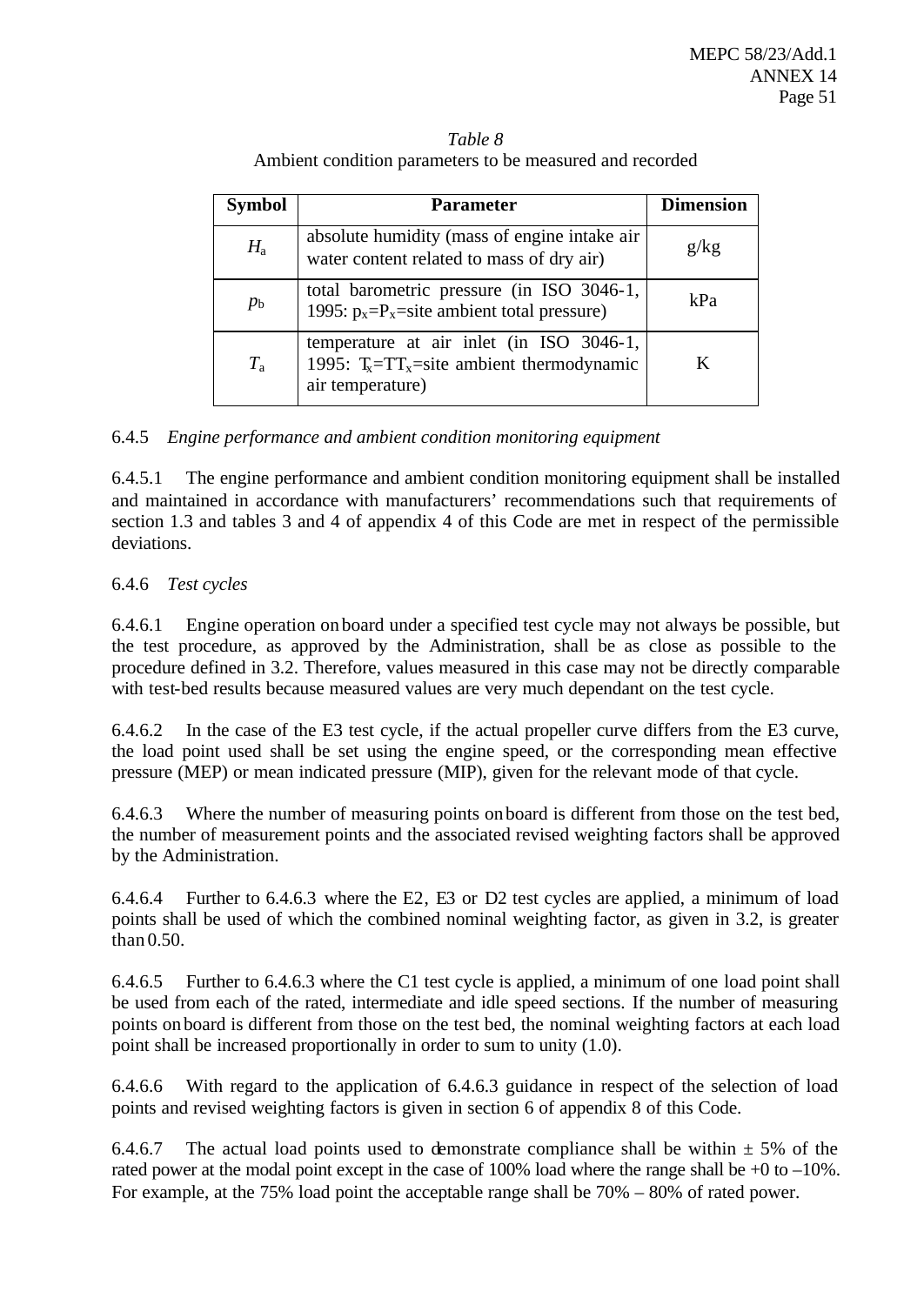6.4.6.8 At each selected load point, except idle, and after the initial transition period (if applicable), the engine power shall be maintained at the load set point within a 5% coefficient of variance (%C.O.V.) over a 10-minute interval. A worked example of the coefficient of variance calculation is given in section 7 of appendix 8 of this Code.

6.4.6.9 Regarding the C1 test cycle, the idle speed tolerance shall be declared, subject to the approval of the Administration.

## 6.4.7 *Test condition parameter*

6.4.7.1 The test condition parameter specified in 5.2.1, shall not apply to onboard  $NO<sub>x</sub>$  monitoring. Data under any prevailing ambient condition shall be acceptable.

## 6.4.8 *Analyser in-service performance*

6.4.8.1 Analysing equipment shall be operated in accordance with manufacturer's recommendations.

6.4.8.2 Prior to measurement, zero and span values shall be checked and the analysers shall be adjusted as necessary.

6.4.8.3 After measurement, analyser zero and span values shall be verified as being within that permitted by 5.9.9.

### 6.4.9 *Data for emission calculation*

6.4.9.1 The output of the analysers shall be recorded both during the test and during all response checks (zero and span). This data shall be recorded on a strip chart recorder or other types of data recording devices. Data recording precision shall be in accordance with 5.9.7.1.

6.4.9.2 For the evaluation of the gaseous emissions, a 1-Hertz minimum chart reading of a stable 10-minute sampling interval of each load point shall be averaged. The average concentrations of  $NO<sub>x</sub>$ , and if required  $CO<sub>2</sub>$ , and optionally CO, HC and  $O<sub>2</sub>$ , shall be determined from the averaged chart readings and the corresponding calibration data.

6.4.9.3 As a minimum, emission concentrations, engine performance and ambient condition data shall be recorded over the aforementioned 10-minute period.

6.4.10 *Exhaust gas flow rate*

6.4.10.1 Exhaust gas flow rate shall be determined:

- $\cdot$ 1 in accordance with 5.5.2 or 5.5.3; or
- .2 in accordance with 5.5.4 and appendix 6 of this Code, with not measured species set to zero and *c*<sub>CO2d</sub> set to 0.03%.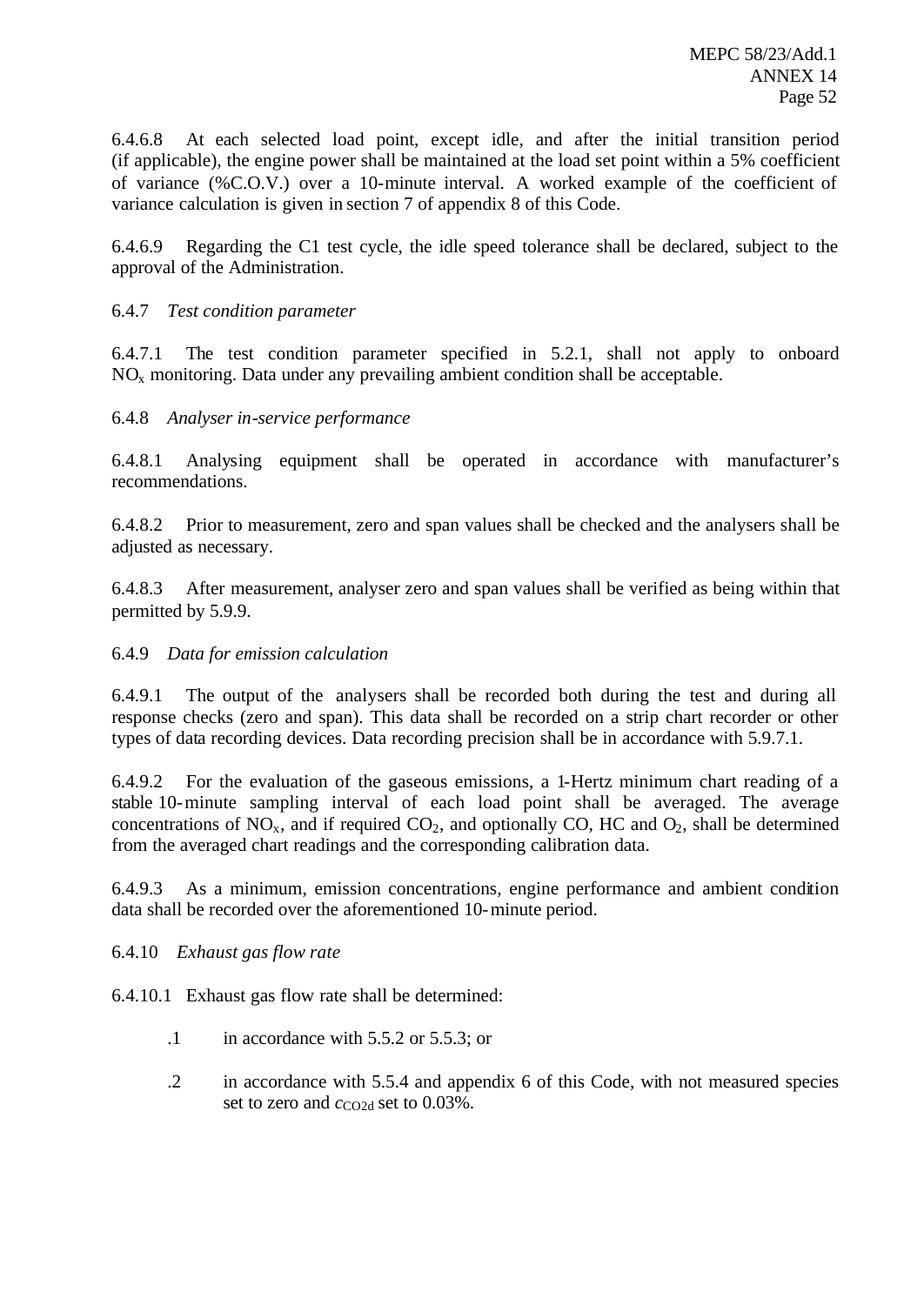### 6.4.11 *Fuel oil composition*

6.4.11.1 Fuel oil composition, to calculate gas mass flow wet,  $q_{mfs}$ , shall be provided by one of the following:

- .1 fuel oil composition, carbon, hydrogen, nitrogen and oxygen, by analysis (default oxygen value may be adopted); or
- .2 default values as given in table 9.

*Table 9* Default fuel oil parameters

|                                                  | Carbon  | Hydrogen | Nitrogen | Oxygen  |
|--------------------------------------------------|---------|----------|----------|---------|
|                                                  | $W$ BET | $W$ ALF  | WDEL     | WERS    |
| Distillate fuel oil<br>(ISO 8217 DM grade)       | 86.2%   | 13.6%    | $0.0\%$  | $0.0\%$ |
| Residual fuel oil<br>$\vert$ (ISO 8217 RM grade) | 86.1%   | 10.9%    | $0.4\%$  | $0.0\%$ |

## 6.4.12 *Dry/wet correction*

6.4.12.1 If not already measured on a wet basis, the gaseous emissions concentrations shall be converted to a wet basis according to:

- .1 direct measurement of the water component; or
- .2 dry/wet correction calculated in accordance with 5.12.3.

# 6.4.13 *NOx correction for humidity and temperature*

6.4.13.1  $NO<sub>x</sub>$  correction for humidity and temperature shall be in accordance with 5.12.4. The reference charge air temperature  $(T_{SCRef})$  shall be stated and approved by the Administration. The  $T_{\text{SCRef}}$  values are to be referenced to  $25^{\circ}\text{C}$  seawater temperature and in the application of the *T*<sub>SCRef</sub> value due allowance shall be made for the actual seawater temperature.

# 6.4.14 *Calculation of emission flow rates and specific emissions*

6.4.14.1 The calculation of emission flow rates and specific emissions shall be in accordance with 5.12.5 and 5.12.6.

# 6.4.15 *Limit value and allowances*

6.4.15.1 In the case of the application of 6.4.6.3 the emission value obtained shall, subject to the approval of the Administration, be corrected as follows:

 $Corrected gas<sub>x</sub> = gas<sub>x</sub> · 0.9$  (21)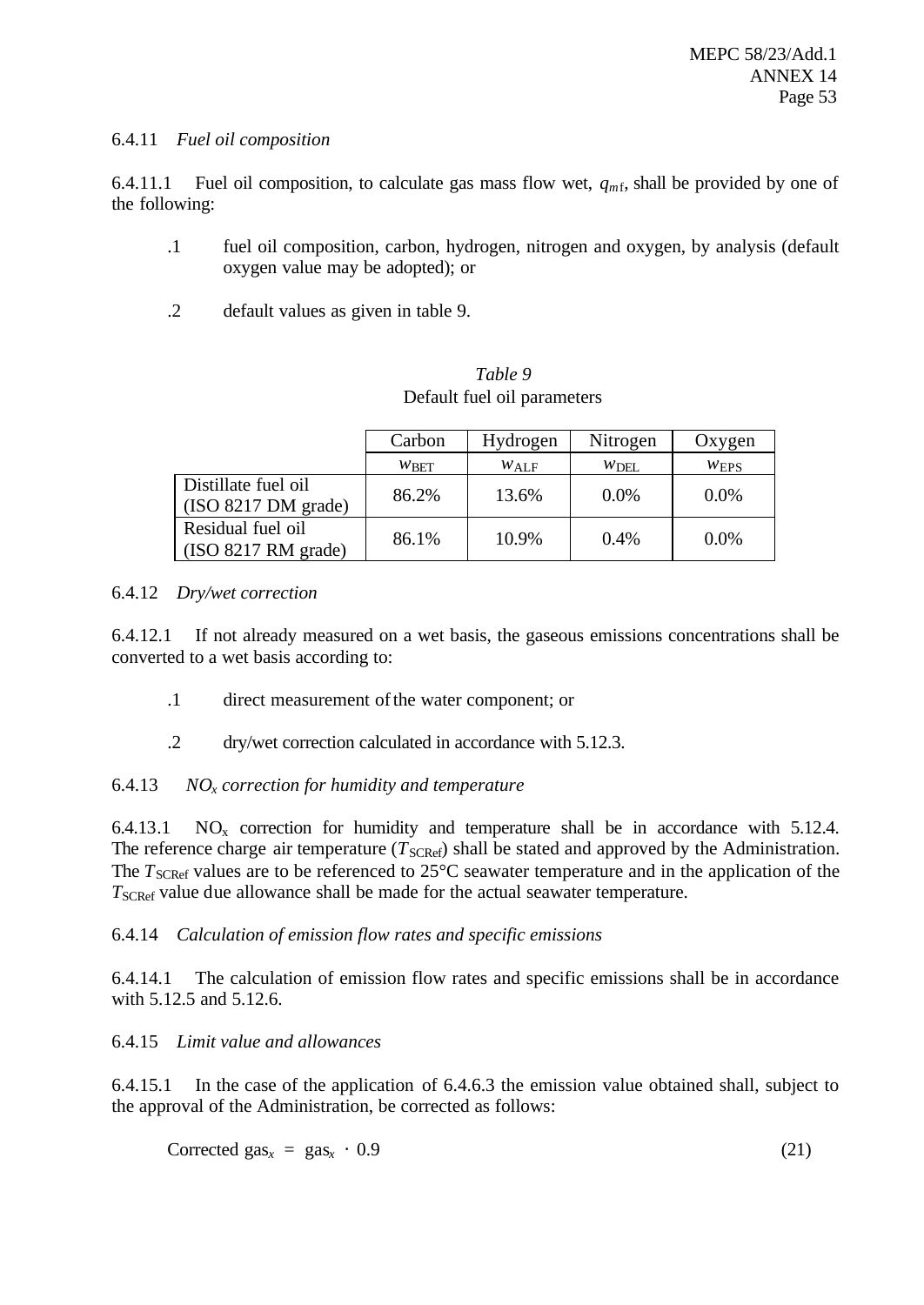6.4.15.2 The emission value,  $\text{gas}_x$  or corrected  $\text{gas}_x$  as appropriate, shall be compared to the applicable  $NO<sub>x</sub>$  emission limit value as given in regulation 13 together with the allowance values as given in 6.3.11.1, 6.3.11.2 and 6.3.11.3 in order to verify that an engine continues to comply with the requirements of regulation 13.

## 6.4.16 *Data for demonstrating compliance*

6.4.16.1 Compliance is required to be demonstrated at renewal, annual and intermediate surveys or following a substantial modification as per 1.3.2. In accordance with 2.4.5, data is required to be current; that is within 30 days. Data is required to be current; that is within 30 days. Data is required to be retained on board for at least three months. These time periods shall be taken to be when the ship is in operation. Data within that 30-day period either may be collected as a single test sequence across the required load points or may be obtained on two or more separate occasions when the engine load corresponds to that required by 6.4.6.

## 6.4.17 *Form of approval*

6.4.17.1 The Direct Measurement and Monitoring method shall be document ed in an Onboard Monitoring Manual. The Onboard Monitoring Manual shall be submitted to the Administration for approval. The approval reference of that Onboard Monitoring Manual shall be entered under section 3 of the Supplement to the EIAPP Certificate. The Administration may issue a new EIAPP Certificate, with the details in section 3 of the Supplement duly amended, if the method is approved after the issue of the first EIAPP Certificate, i.e. following the pre-certification survey.

### 6.4.18 *Survey of equipment and method*

6.4.18.1 The survey of the Direct Measurement and Monitoring method shall take into account, but is not limited to:

- .1 the data obtained and developed from the required measurements; and
- .2 the means by which that data has been obtained, taking into account the information given in the Onboard Monitoring Manual as required by 6.4.14.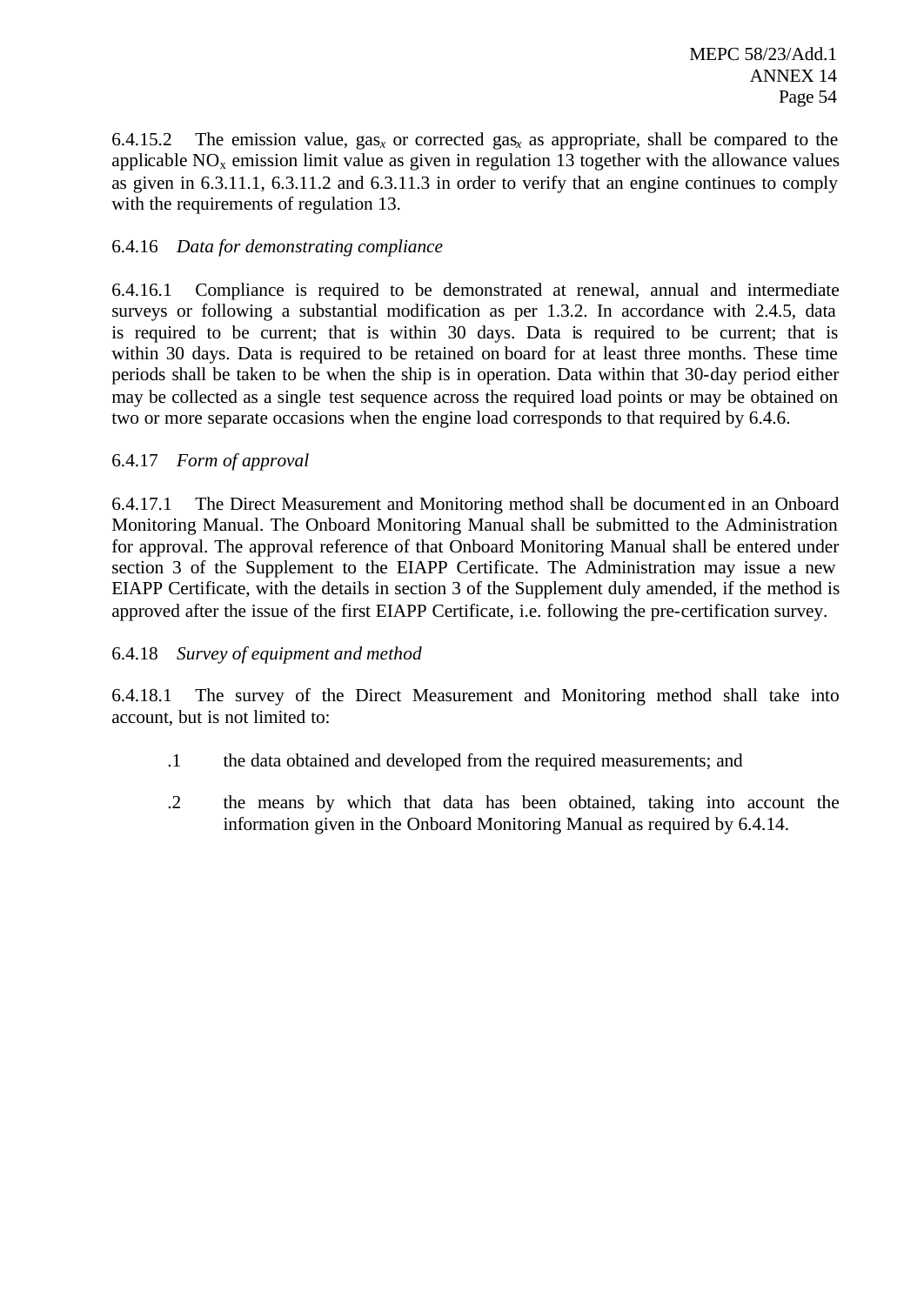# **Chapter 7**

# *Certification of an Existing Engine*

7.1 Where an Existing Engine is to comply with regulation 13.7, then the entity responsible for obtaining emissions certification shall apply to the approving Administration for certification.

7.2 Where an application for Approved Method approval includes gaseous emission measurements and calculations, those are to be in accordance with chapter 5.

7.3 Emission and performance data obtained from one engine may be shown to apply to a range of engines.

7.4 The Approved Method for achieving compliance with regulation 13.7 shall include a copy of the Approved Method File which is required to accompany the engine throughout its life on board ship.

7.5 A description of the engine's onboard verification procedure shall be included in the Approved Method File.

7.6 After installation of the Approved Method, a survey shall be conducted in accordance with the Approved Method File. If this survey confirms compliance, the Administration shall amend the ship's IAPP Certificate accordingly.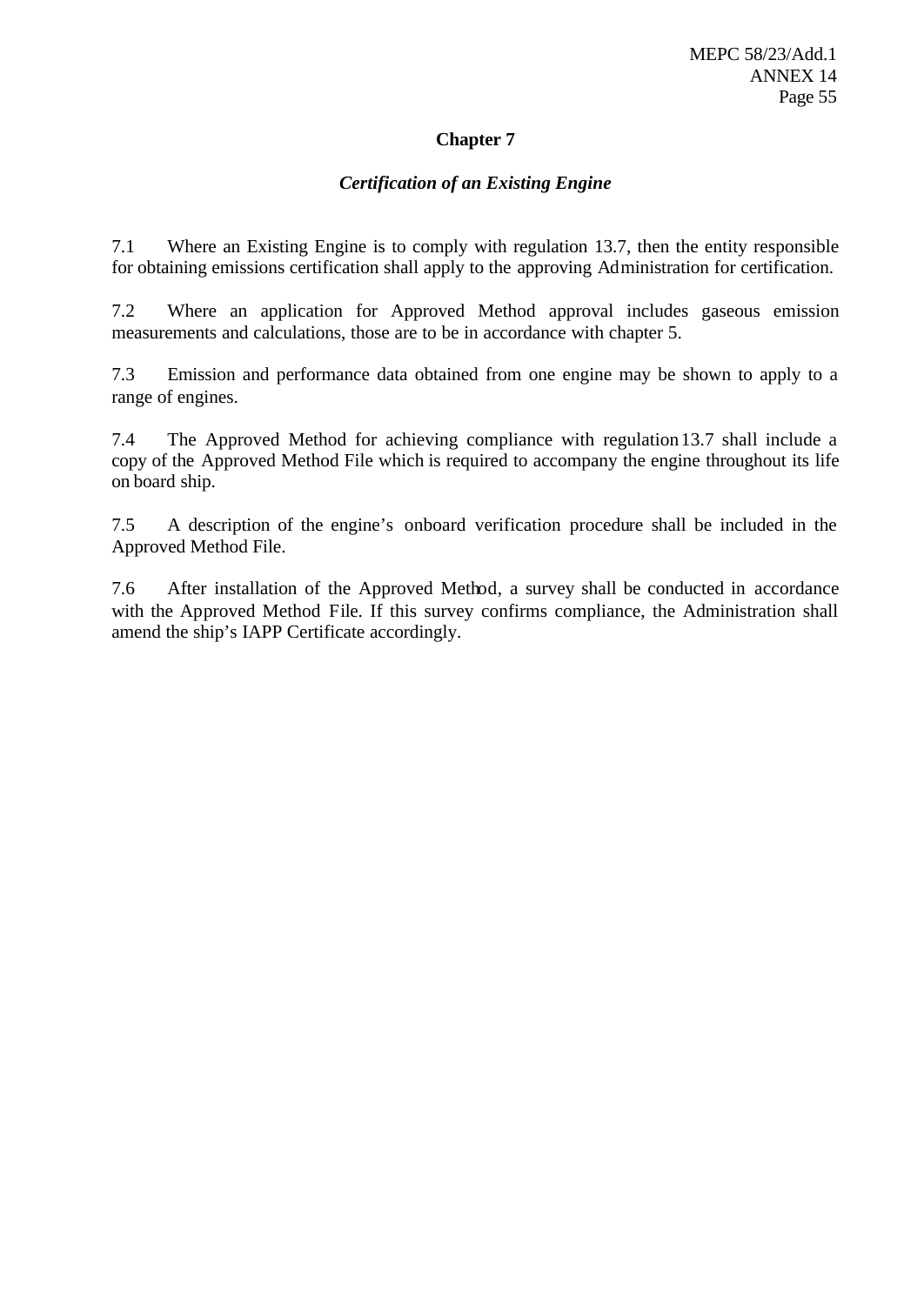# *Appendix 1*

**Form of EIAPP Certificate**

*(Refer to 2.2.10 of the NOx Technical Code)*

# **ENGINE INTERNATIONAL AIR POLLUTION PREVENTION CERTIFICATE**

Issued under the provisions of the Protocol of 1997, as amended by resolution MEPC.xx(58) in 2008, to amend the International Convention for the Prevention of Pollution from Ships, 1973, as modified by the Protocol of 1978 related thereto (hereinafter referred to as "the Convention") under the authority of the Government of:

....................................................................................................................................................... *(full designation of the country)*

by................................................................................................................................................... *(full designation of the competent person or organization authorized under the provisions of the Convention)*

| <b>Engine</b><br>manufacturer | <b>Model</b><br>number | <b>Serial</b><br>number | <b>Test</b><br>cycle(s) | <b>Rated power</b><br>(kW) and speed<br>(rpm) | <b>Engine</b><br>approval<br>number |
|-------------------------------|------------------------|-------------------------|-------------------------|-----------------------------------------------|-------------------------------------|
|                               |                        |                         |                         |                                               |                                     |

THIS IS TO CERTIFY:

1 That the above-mentioned marine diesel engine has been surveyed for pre-certification in accordance with the requirements of the Revised Technical Code on Control of Emission of Nitrogen Oxides from Marine Diesel Engines (2008) made mandatory by Annex VI of the Convention; and

2 That the pre-certification survey shows that the engine, its components, adjustable features, and Technical File, prior to the engine's installation and/or service onboard a ship, fully comply with the applicable regulation 13 of Annex VI of the Convention.

This certificate is valid for the life of the engine subject to surveys in accordance with regulation 5 of Annex VI of the Convention, installed in ships under the authority of this Government.

Issued at:

|                                   | (Place of issue of certificate)                                             |
|-----------------------------------|-----------------------------------------------------------------------------|
| $(dd/mm/yyyy)$<br>(Date of issue) | (Signature of duly authorized official issuing)<br><i>the certificate</i> ) |
|                                   | (Seal or stamp of the authority, as appropriate)                            |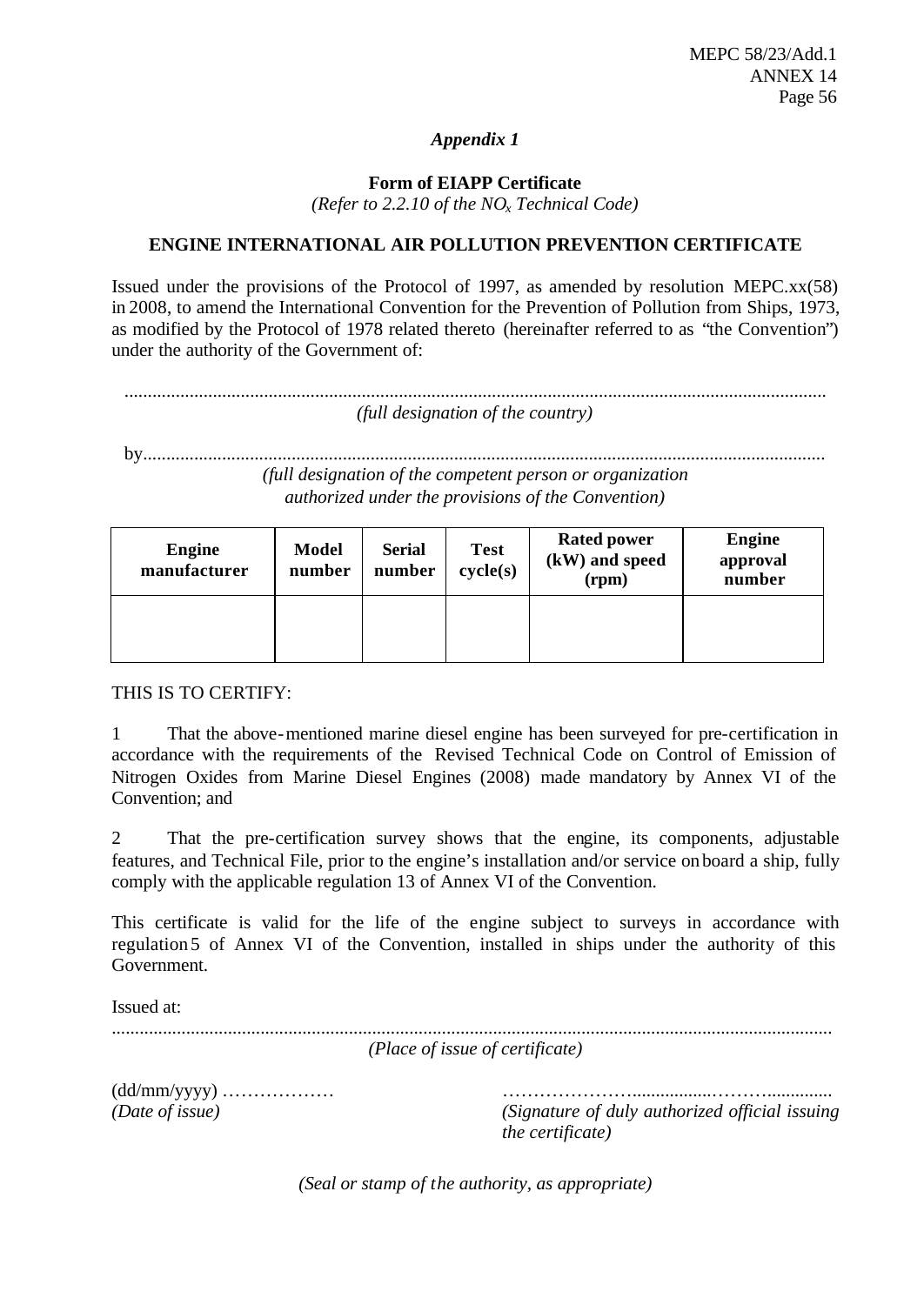## **SUPPLEMENT TO ENGINE INTERNATIONAL AIR POLLUTION PREVENTION CERTIFICATE (EIAPP CERTIFICATE)**

# RECORD OF CONSTRUCTION, TECHNICAL FILE AND MEANS OF VERIFICATION

#### *Notes:*

- 1 This Record and its attachments shall be permanently attached to the EIAPP Certificate. The EIAPP Certificate shall accompany the engine throughout its life and shall be available on board the ship at all times.
- 2 The Record shall be at least in English, French or Spanish. If an official language of the issuing country is also used, this shall prevail in case of a dispute or discrepancy.
- 3 Unless otherwise stated, regulations mentioned in this Record refer to regulations of Annex VI of the Convention and the requirements for an engine's Technical File and means of verifications refer to mandatory requirements from the Revised NO<sup>x</sup> Technical Code (2008).

## **1 Particulars of the engine**

| 1.1   |                                                                                       |
|-------|---------------------------------------------------------------------------------------|
| 1.2   |                                                                                       |
| 1.3   |                                                                                       |
| 1.4   |                                                                                       |
| 1.5   |                                                                                       |
| 1.6   |                                                                                       |
| 1.7   |                                                                                       |
| 1.8   | If applicable, the engine is a Parent Engine ? or a Member Engine ? of the following  |
|       |                                                                                       |
| 1.9   | Individual Engine or Engine Family / Engine Group details:                            |
| 1.9.1 |                                                                                       |
| 1.9.2 |                                                                                       |
| 1.9.3 |                                                                                       |
| 1.9.4 |                                                                                       |
| 1.9.5 | Applicable $NO_x$ emission limit (g/kWh), regulation 13.3, 13.4, or 13.5.1 (delete as |
|       |                                                                                       |
| 1.9.6 |                                                                                       |

# **2 Particulars of the Technical File**

The Technical File, as required by chapter 2 of the  $NO<sub>x</sub>$  Technical Code, is an essential part of the EIAPP Certificate and must always accompany an engine throughout its life and always be available on board a ship.

| 2.1 |  |
|-----|--|
| 2.2 |  |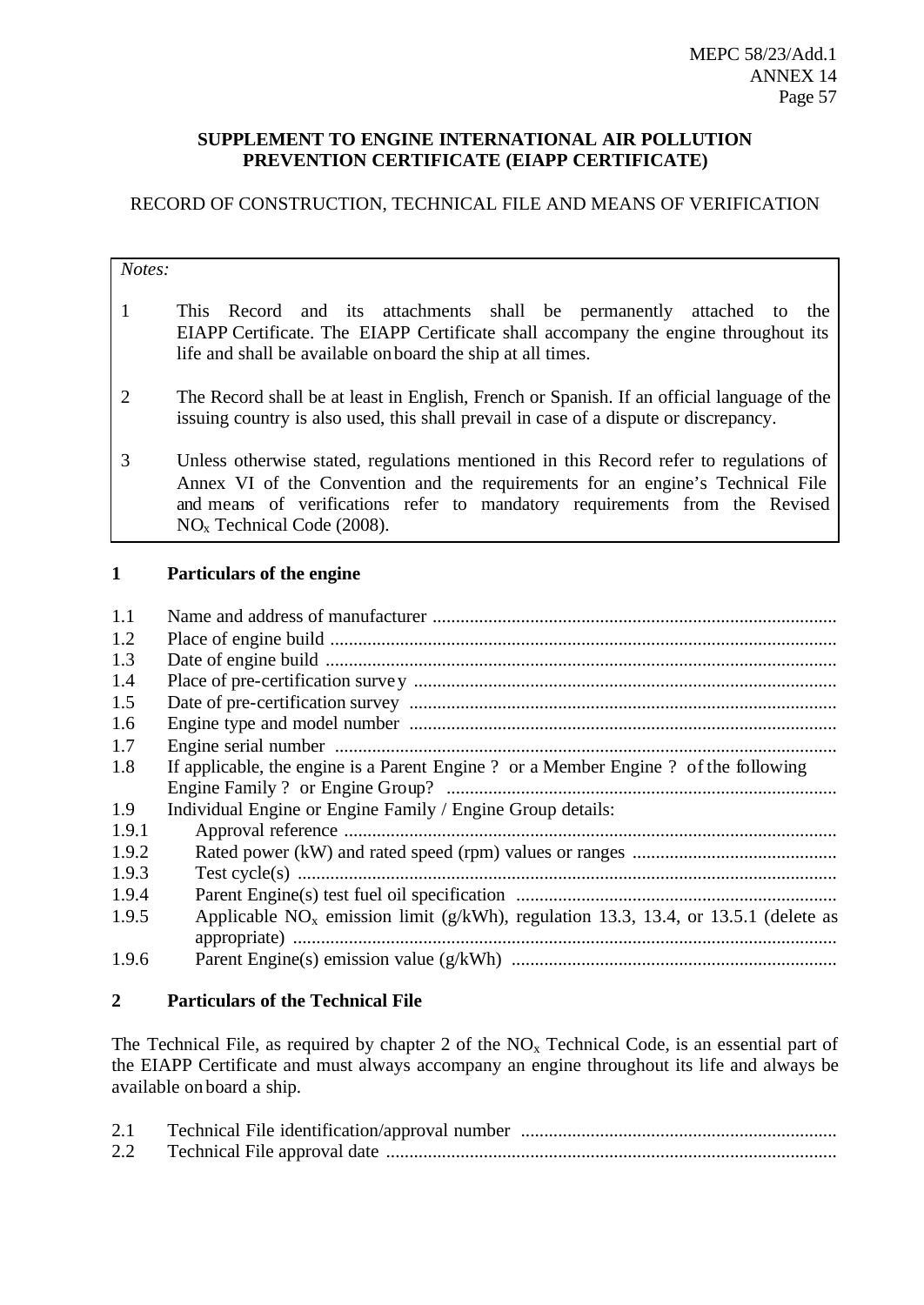## **3 Specifications for the onboard NO<sup>x</sup> verification procedures**

The specifications for the onboard  $NO<sub>x</sub>$  verification procedures, as required by chapter 6 of the NOx Technical Code, are an essential part of the EIAPP Certificate and must always accompany an engine through its life and always be available on board a ship.

|       | 3.1 Engine Parameter Check method:            |
|-------|-----------------------------------------------|
|       |                                               |
|       |                                               |
|       | 3.2 Direct Measurement and Monitoring method: |
|       |                                               |
| 3.2.2 |                                               |

Alternatively the Simplified Measurement method in accordance with 6.3 of the  $NO<sub>x</sub>$  Technical Code may be utilized.

| Issued at: |                                 |
|------------|---------------------------------|
|            | (Place of issue of certificate) |

(dd/mm/yyyy) .................................. ........................................................................

*(Date of issue) (Signature of duly authorized official issuing the certificate)*

*(Seal or stamp of the authority, as appropriate)*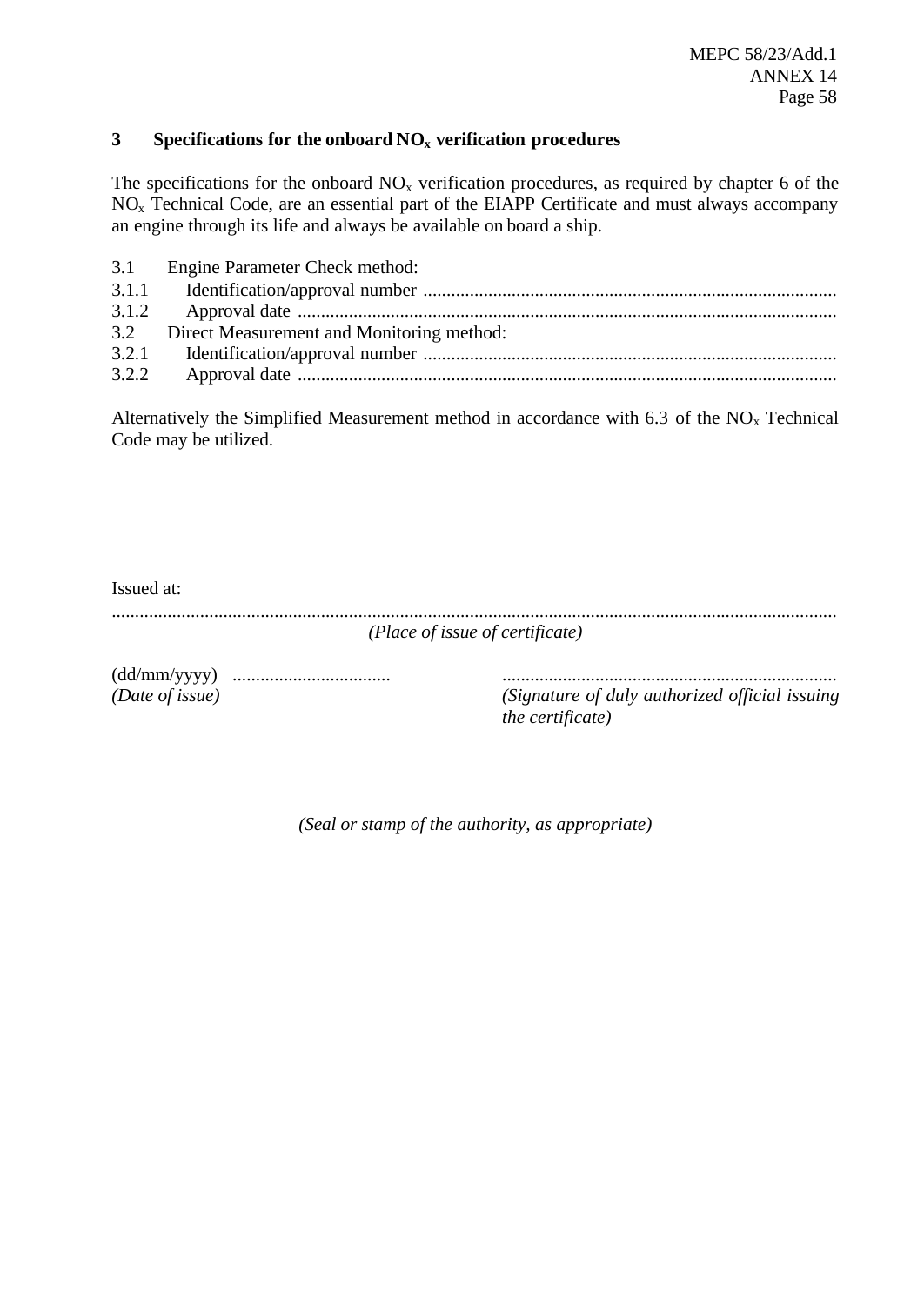# *Appendix 2*

# **Flowcharts for survey and certificationof marine diesel engines**

*(Refer to 2.2.9 and 2.3.11 of the NOx Technical Code)*

Guidance for compliance with survey and certification of marine diesel engines, as described in chapter 2 of this Code, is given in figures 1, 2 and 3 of this appendix:

| Figure $1:$ | Pre-certification survey at the manufacturer's facility |
|-------------|---------------------------------------------------------|
| Figure 2:   | Initial survey on board a ship                          |
| Figure 3:   | Renewal, annual or intermediate survey on board a ship  |

*Note:* These flowcharts do not show the criteria for the certification of an Existing Engine as required by regulation 13.7.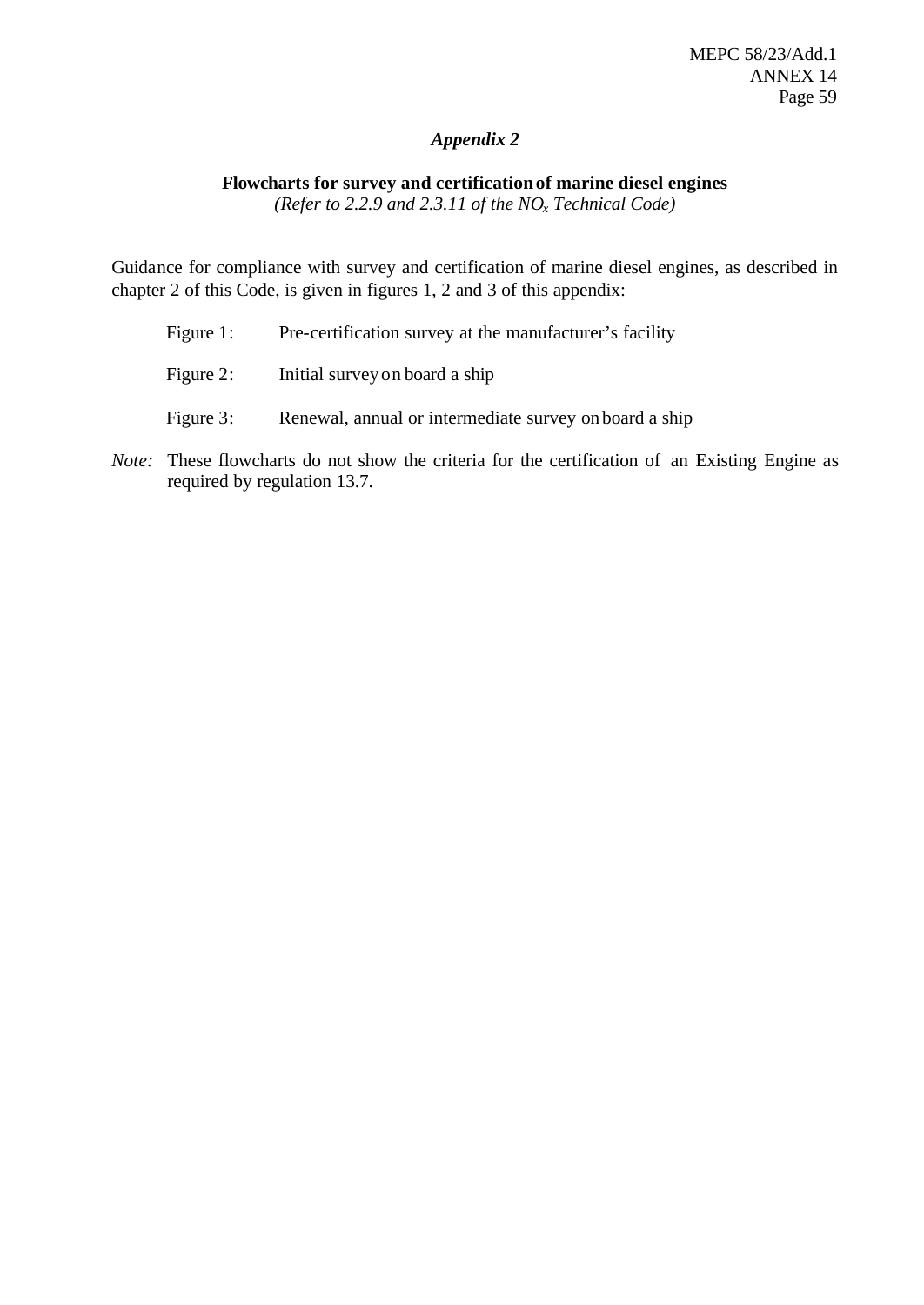

*Figure 1* – Pre-certification survey at the manufacturer's facility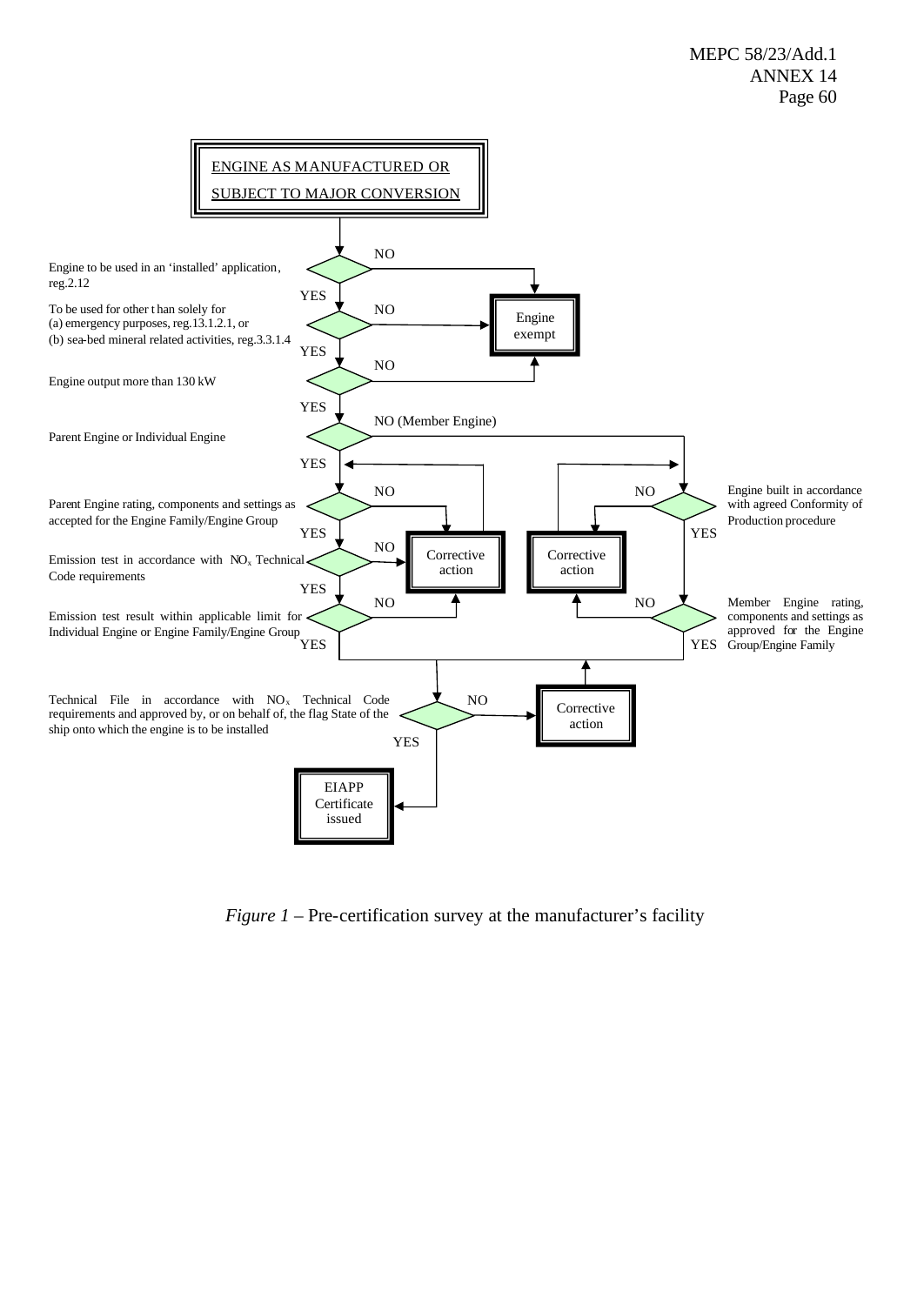

*Figure 2* – Initial survey on board a ship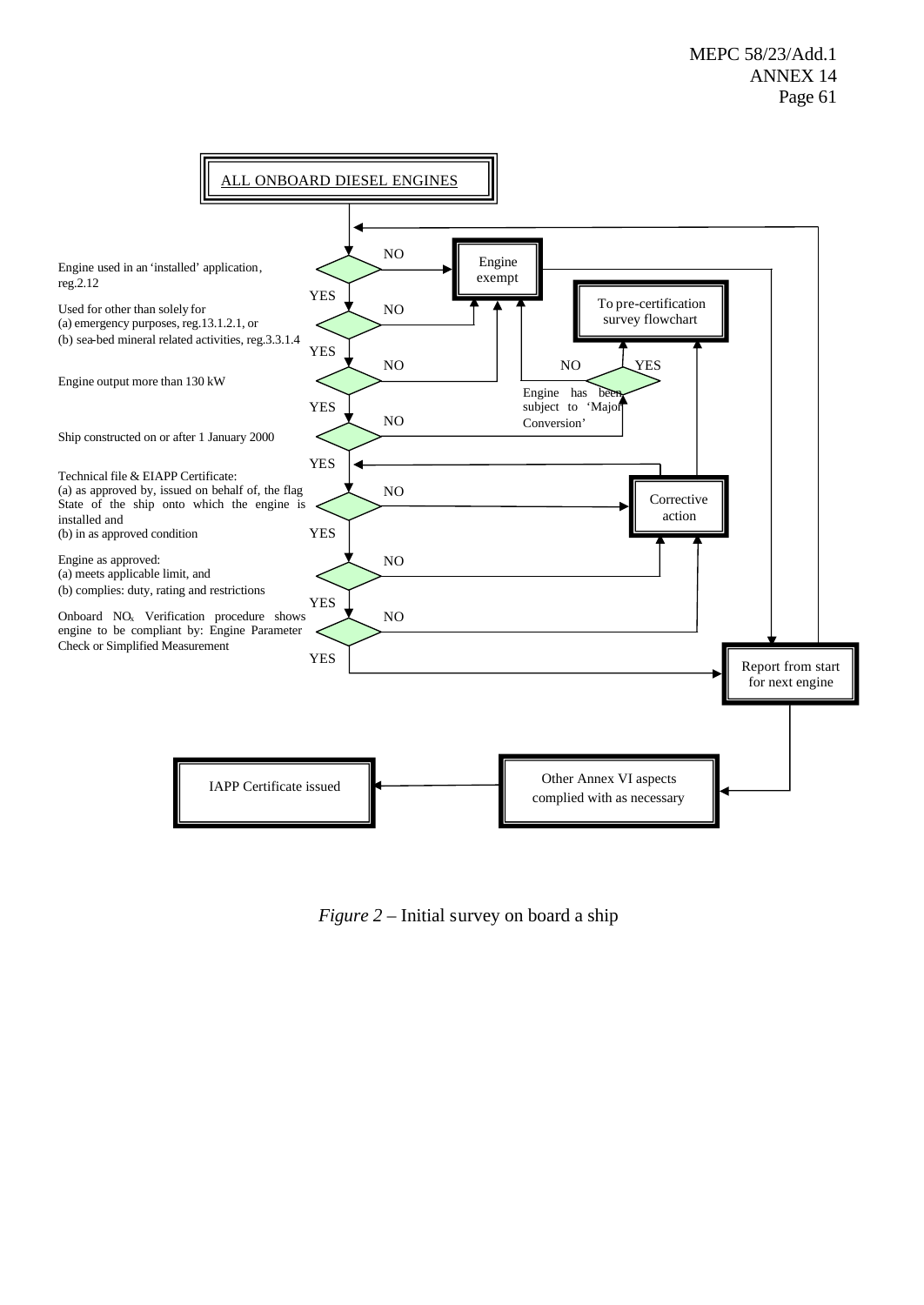

*Figure 3* – Renewal, annual or intermediate survey on board a ship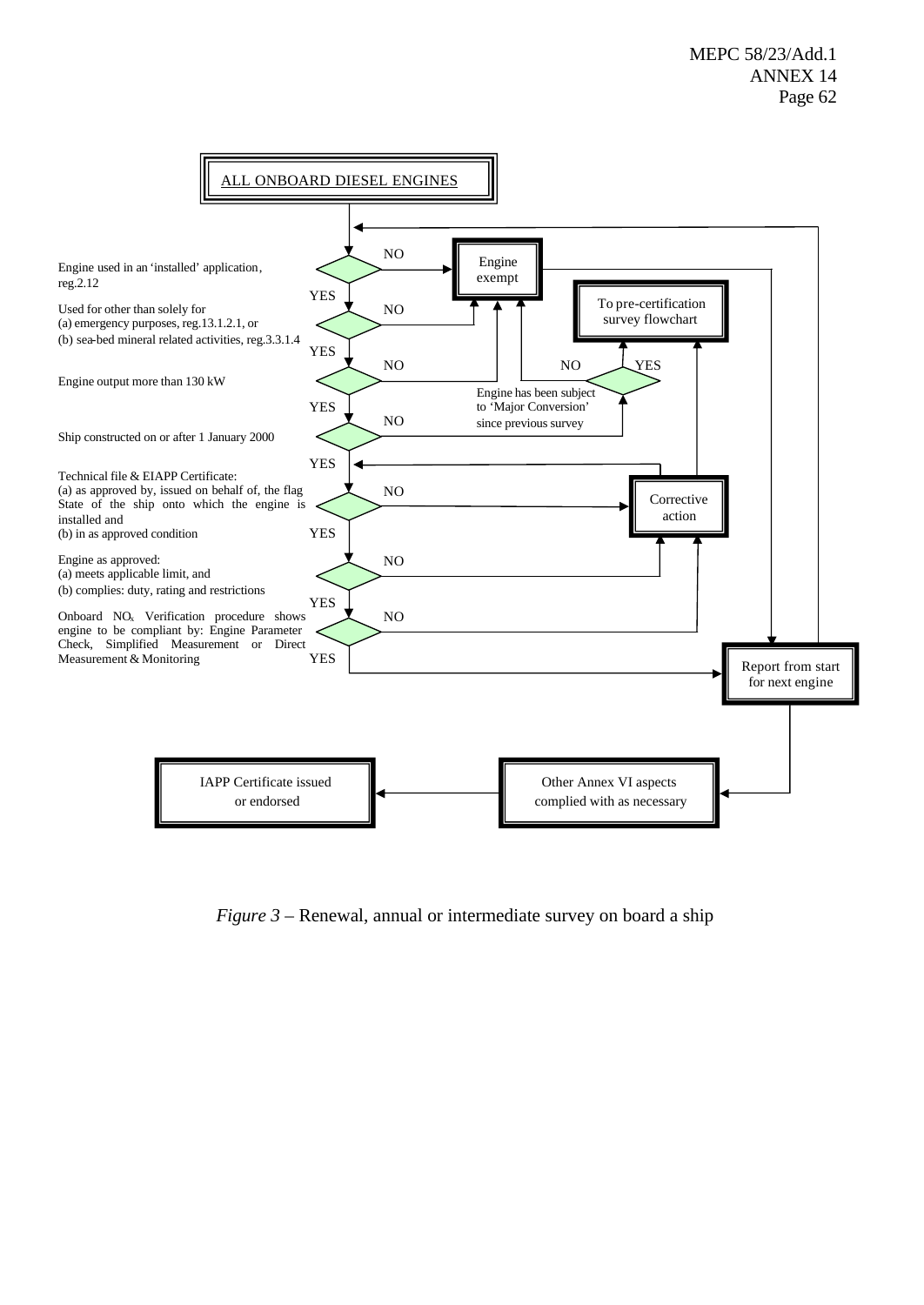### *Appendix 3*

# **Specifications for analysers to be used in the determination of gaseous components of marine diesel engine emissions**

*(Refer to chapter 5 of the NOx Technical Code)*

#### **1 General**

1.1 The components included in an exhaust gas analysis system for the determination of the concentrations of CO,  $CO_2$ ,  $NO_x$ , HC and  $O_2$  are shown in figure 1. All components in the sampling gas path must be maintained at the temperatures specified for the respective systems.



*Figure 1* – Arrangement of exhaust gas analysis system

1.2 An exhaust gas analysis system shall include the following components. In accordance with chapter 5 of the Code equivalent arrangements and components may, subject to approval by the Administration, be accepted.

.1 SP – Raw exhaust gas sampling probe

A stainless steel, straight, closed-end, multi-hole probe. The inside diameter shall not be greater than the inside diameter of the sampling line. The wall thickness of the probe should not be greater than 1 mm. There should be a minimum of three holes in three different radial planes sized to sample approximately the same flow.

For the raw exhaust gas, the sample for all components may be taken with one sampling probe or with two sampling probes located in close proximity and internally split to the different analysers.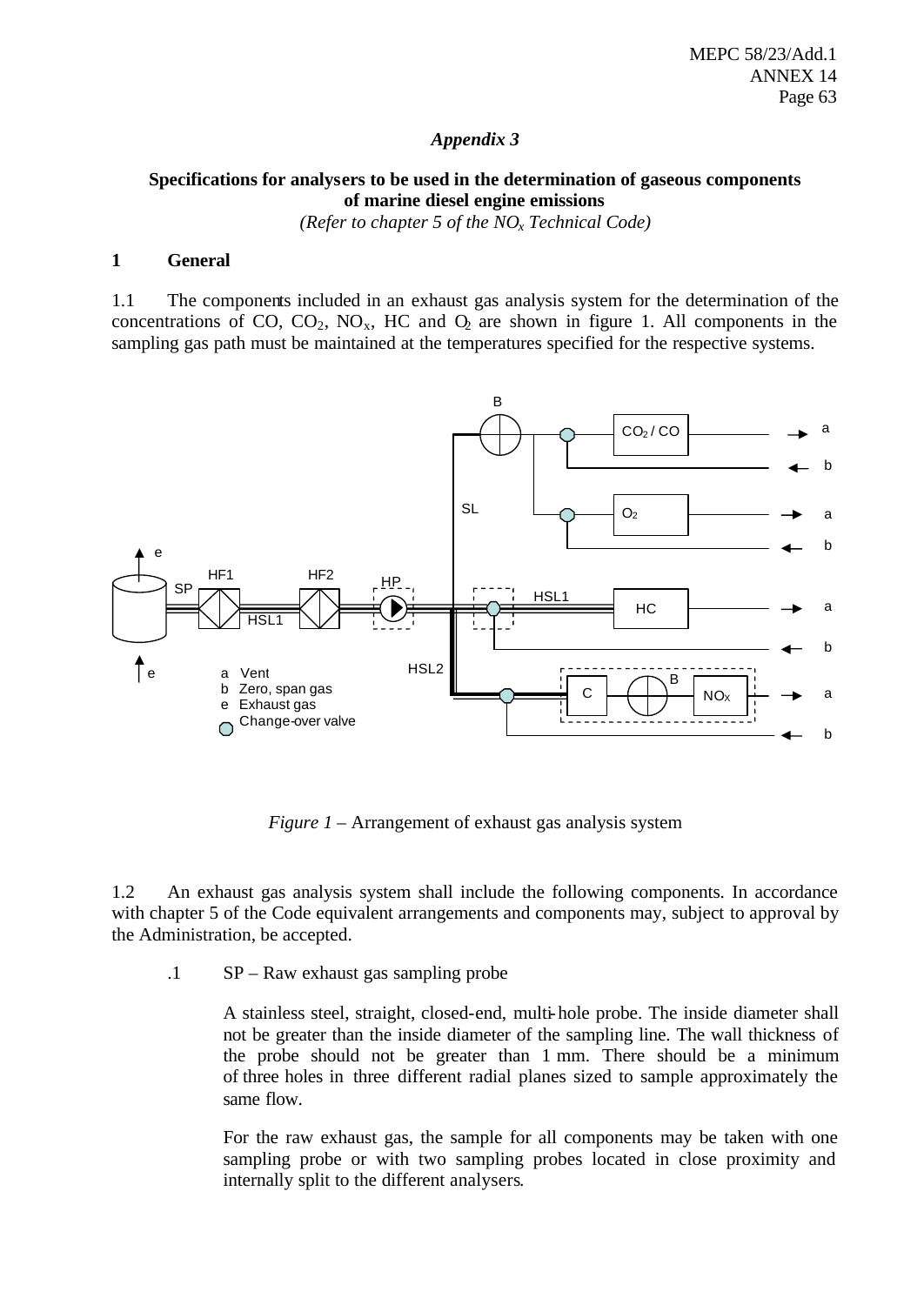- *Note:* If exhaust pulsations or engine vibrations are likely to affect the sampling probe, the wall thickness of the probe may be enlarged subject to the approval of the Administration.
- .2 HSL1 Heated sampling line

The sampling line provides a gas sample from a single probe to the split point(s) and the HC analyser. The sampling line shall be made of stainless steel or PTFE and have a 4 mm minimum and a 13.5 mm maximum inside diameter.

The exhaust gas temperature at the sampling probe shall not be less than 190°C. The temperature of the exhaust gas from the sampling point to the analyser shall be maintained by using a heated filter and a heated transfer line with a wall temperature of  $190^{\circ}$ C  $\pm 10^{\circ}$ C.

If the temperature of the exhaust gas at the sampling probe is above  $190^{\circ}$ C, a wall temperature greater than 180°C shall be maintained.

Immediately before the heated filter and the HC analyser a gas temperature of  $190^{\circ}$ C  $\pm$  10<sup>o</sup>C shall be maintained.

.3 HSL2 – Heated  $NO_x$  sample line

The sampling line shall be made of stainless steel or PTFE and maintain a wall temperature of 55°C to 200°C, up to the converter C when using a cooling unit B, and up to the analyser when a cooling unit B is not used.

.4 HF1 – Heated pre-filter (optional)

The required temperature shall be the same as for HSL1.

.5 HF2 – Heated filter

The filter shall extract any solid particles from the gas sample before the analyser. The temperature shall be the same as for HSL1. The filter shall be changed as necessary.

.6 HP – Heated sampling pump (optional)

The pump shall be heated to the temperature of HSL1.

.7 SL – Sampling line for CO,  $CO_2$  and  $O_2$ 

The line shall be made of PTFE or stainless steel. It may be heated or unheated.

.8  $CO_2/CO - Carbon$  dioxide and carbon monoxide analysers

Non-dispersive infrared (NDIR) absorption. Either separate analysers or two functions incorporated into a single analyser unit.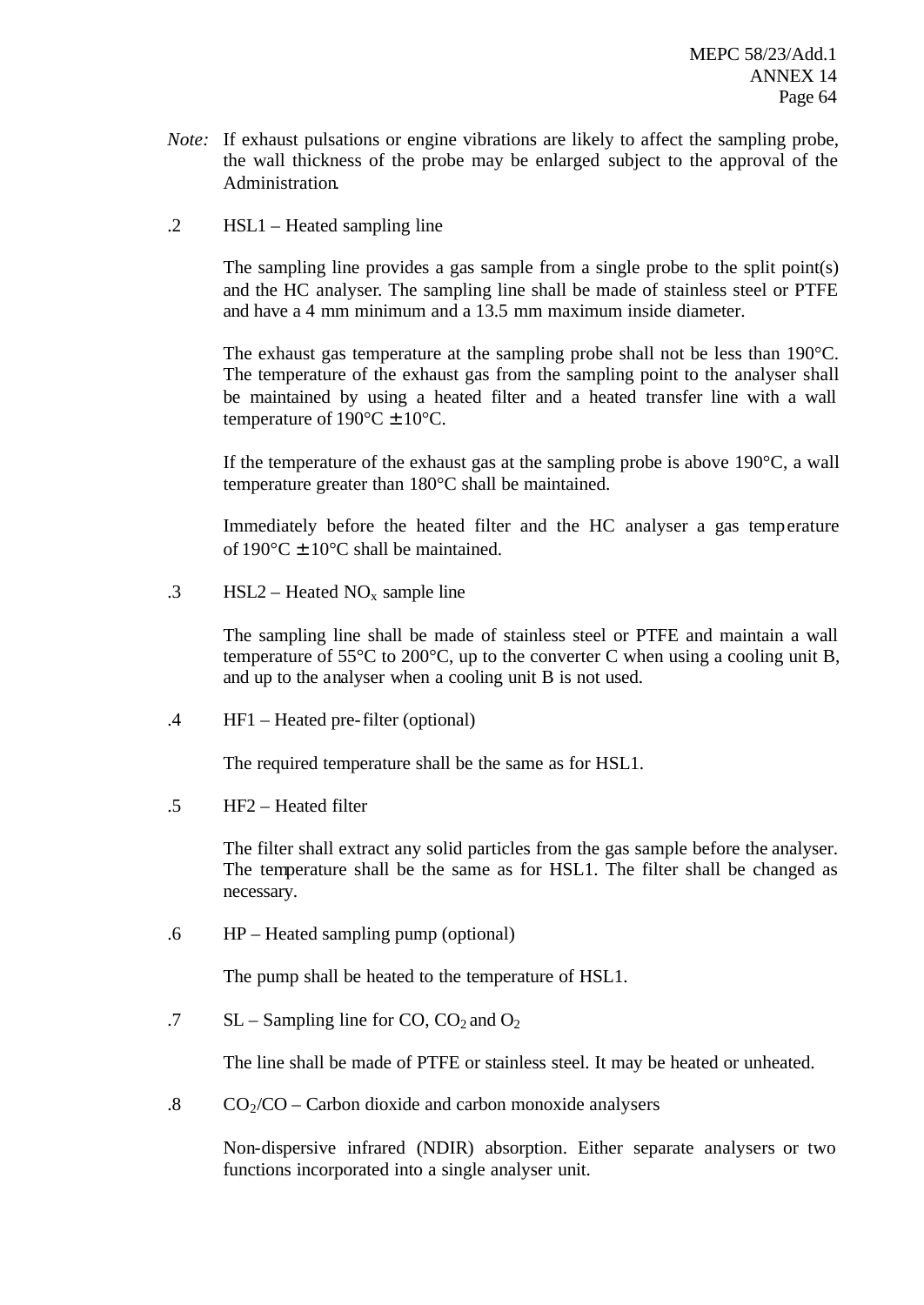.9 HC – Hydrocarbon analyser

Heated flame ionization detector (HFID). The temperature shall be kept at 180°C to 200°C.

.10  $NO<sub>x</sub> - Nitrogen oxides analyser$ 

Chemiluminescent detector (CLD) or heated chemiluminescent detector (HCLD). If a HCLD is used, it shall be kept at a temperature of  $55^{\circ}$ C to  $200^{\circ}$ C.

- *Note:* In the arrangement shown  $NO_x$  is measured on a dry basis.  $NO_x$  may also be measured on a wet basis in which case the analyser shall be of the HCLD type.
- $.11 \quad C$  converter

A converter shall be used for the catalytic reduction of  $NO<sub>2</sub>$  to NO prior to analysis in the CLD or HCLD.

 $.12 \qquad O<sub>2</sub> - Oxygen$  analyser

Paramagnetic detector (PMD), zirconium dioxide (ZRDO) or electrochemical sensor (ECS).

- *Note:* In the arrangement shown  $O_2$  is measured on a dry basis.  $O_2$  may also be measured on a wet basis in which case the analyser shall be of the ZRDO type.
- $.13$  B cooling unit

To cool and condense water from the exhaust sample. The cooler shall be maintained at a temperature of 0°C to 4°C by ice or refrigerator. If water is removed by condensation, the sample gas temperature or dew point shall be monitored either within the water trap or downstream. The sample gas temperature or dew point shall not exceed 7°C.

1.3 The analysers shall have a measuring range appropriate for the accuracy required to measure the concentrations of the exhaust gas components (see 1.6) and 5.9.7.1 of the Code. It is recommended that the analysers be operated such that the measured concentration falls between 15% and 100% of full scale. Where full scale refers to the measurement range used.

1.4 If the full scale value is 155 ppm (or ppmC) or less, or if read-out systems (computers, data loggers) that provide sufficient accuracy and resolution below 15% of full scale are used, concentrations below 15% of full scale are also acceptable. In this case, additional calibrations are to be made to ensure the accuracy of the calibration curves.

1.5 The electromagnetic compatibility (EMC) of the equipment shall be such as to minimize additional errors.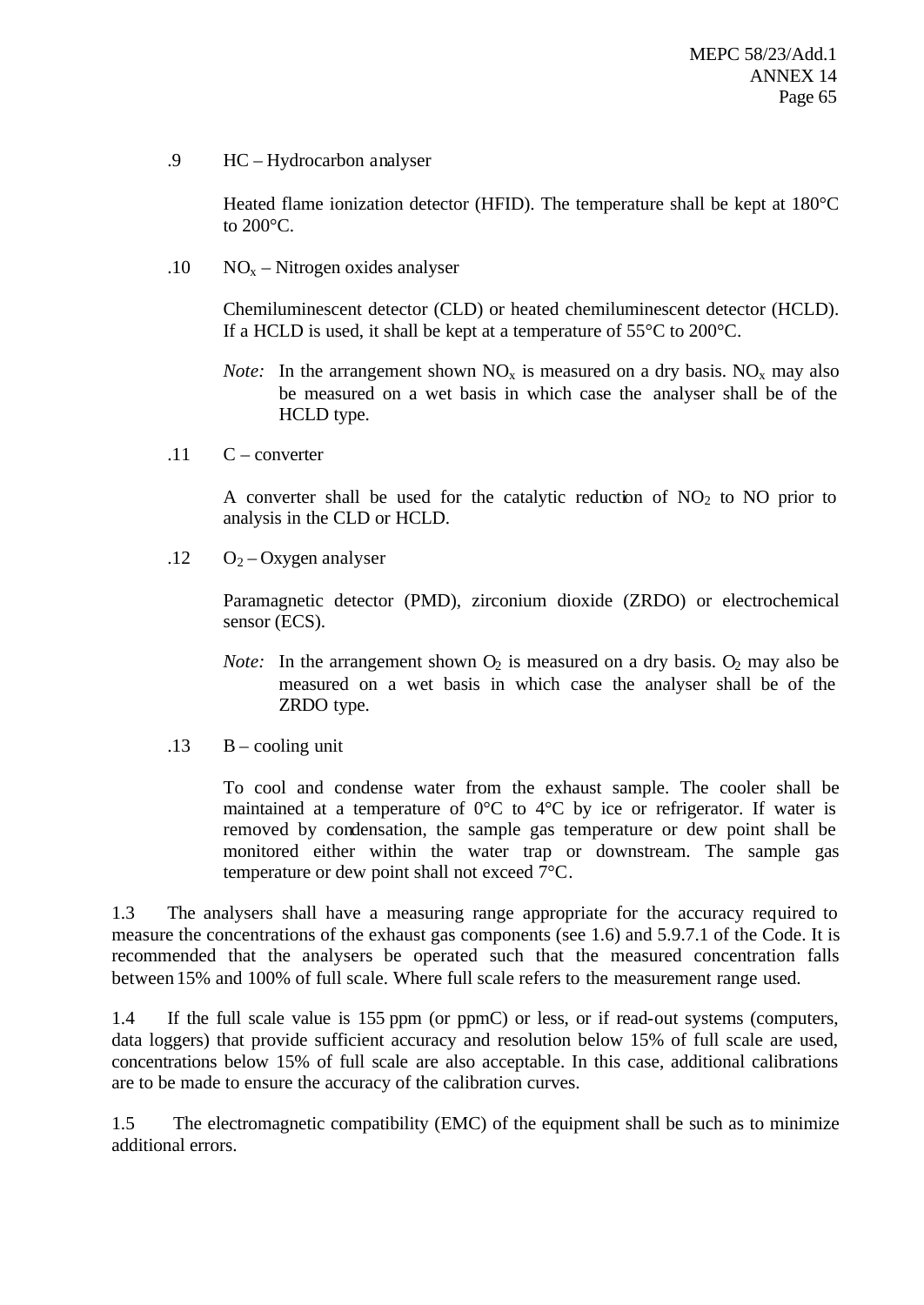## 1.6 **Accuracy**

### 1.6.1 Definitions

ISO 5725-1: Technical Corrigendum 1: 1998, Accuracy (trueness and precision) of measurement methods and results – Part 1: General principles and definitions, Technical Corrigendum 1.

ISO 5725-2: 1994, Accuracy (trueness and precision) of measurement methods and results – Part 2: A basic method for the determination of repeatability and reproducibility of a standard measurement method.

1.6.2 An analyser shall not deviate from the nominal calibration point by more than  $\pm 2\%$  of the reading over the whole measurement range except zero, or  $\pm 0.3\%$  of full scale whichever is larger. The accuracy shall be determined according to the calibration requirements laid down in section 5 of appendix 4 of this Code.

## 1.7 **Precision**

The precision, defined as 2.5 times the standard deviation of 10 repetitive responses to a given calibration or span gas, shall be not greater than  $\pm 1\%$  of full scale concentration for each range used above 100 ppm (or ppmC) or  $\pm 2\%$  of each range used below 100 ppm (or ppmC).

### 1.8 **Noise**

The analyser peak-to-peak response to zero and calibration or span gases over any 10 seconds period shall not exceed 2% of full scale on all ranges used.

# 1.9 **Zero drift**

Zero response is defined as the mean response, including noise, to a zero gas during a 30 seconds time interval. The drift of the zero response during a one-hour period shall be less than 2% of full scale on the lowest range used.

### 1.10 **Span drift**

Span response is defined as the mean response, including noise, to a span gas during a 30-second time interval. The drift of the span response during a one-hour period shall be less than 2% of full scale on the lowest range used.

# **2 Gas drying**

Exhaust gases may be measured wet or dry. A gas drying device, if used, shall have a minimal effect on the composition of the measured gases. Chemical dryers are not an acceptable method of removing water from the sample.

### **3 Analysers**

Sections 3.1 to 3.5 describe the measurement principles to be used. The gases to be measured shall be analysed with the following instruments. For non-linear analysers, the use of linearizing circuits is permitted.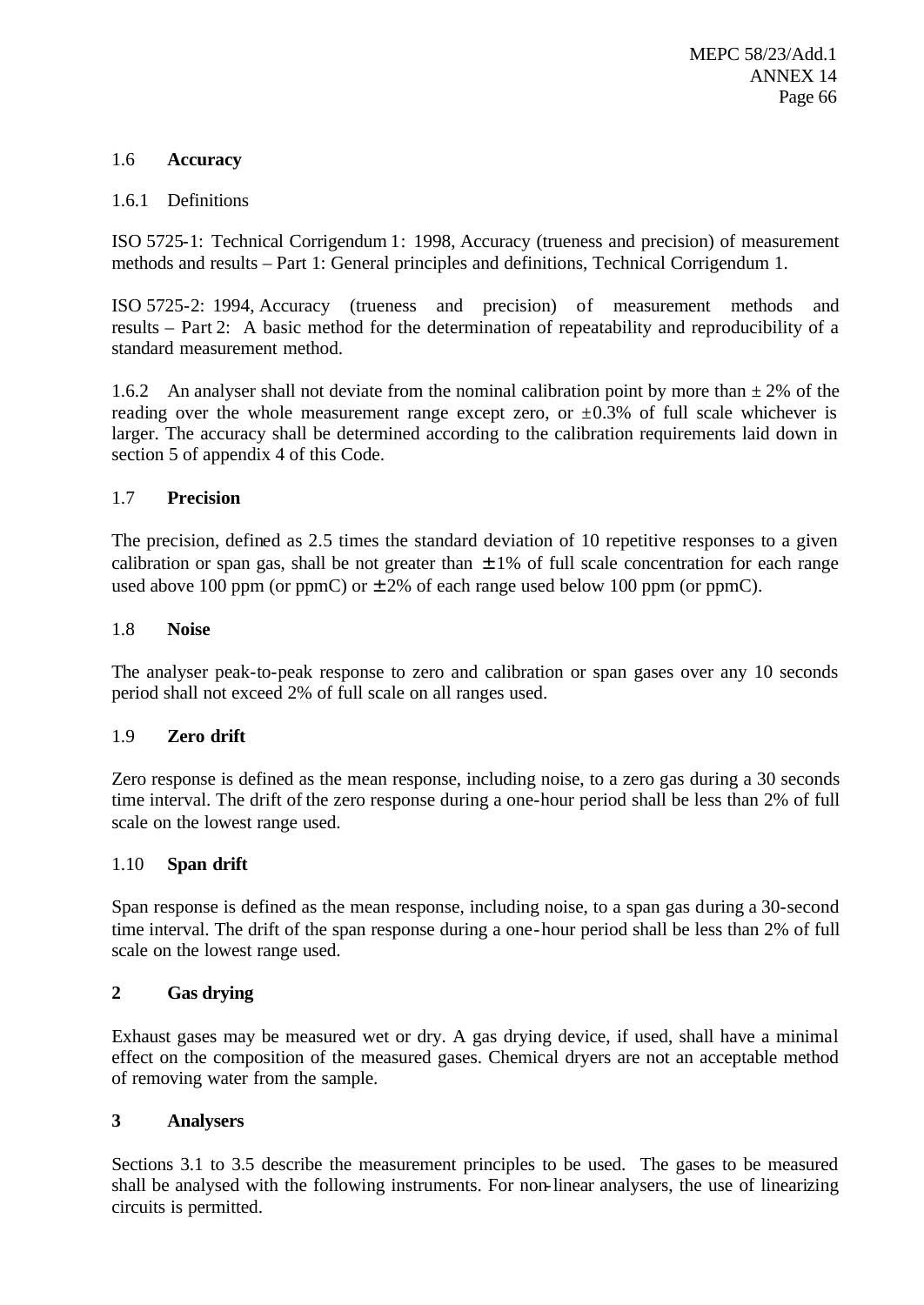## 3.1 **Carbon monoxide (CO) analysis**

The carbon monoxide analyser shall be of the non-dispersive infrared (NDIR) absorption type.

## 3.2 **Carbon dioxide (CO2) analysis**

The carbon dioxide analyser shall be of the non-dispersive infrared (NDIR) absorption type.

### 3.3 **Hydrocarbon (HC) analysis**

The hydrocarbon analyser shall be of the heated flame ionization detector (HFID) type with detector, valves, pipe-work and associated components heated so as to maintain a gas temperature of  $190^{\circ}C \pm 10^{\circ}C$ .

### 3.4 **Nitrogen oxides (NOx) analysis**

The nitrogen oxides analyser shall be of the chemiluminescent detector (CLD) or heated chemiluminescent detector (HCLD) type with a  $NO<sub>2</sub>/NO$  converter, if measured on a dry basis. If measured on a wet basis, a HCLD with converter maintained above 55°C shall be used, provided the water quench check (see section 9.2.2 of appendix 4 of this Code) is satisfied. For both CLD and HCLD, the sampling path shall be maintained at a wall temperature of 55°C to 200°C up to the converter for dry measurement, and up to the analyser for wet measurement.

## 3.5 **Oxygen (O2) analysis**

The oxygen analyser shall be of the paramagnetic detector (PMD), zirconium dioxide (ZRDO) or electrochemical sensor (ECS) type.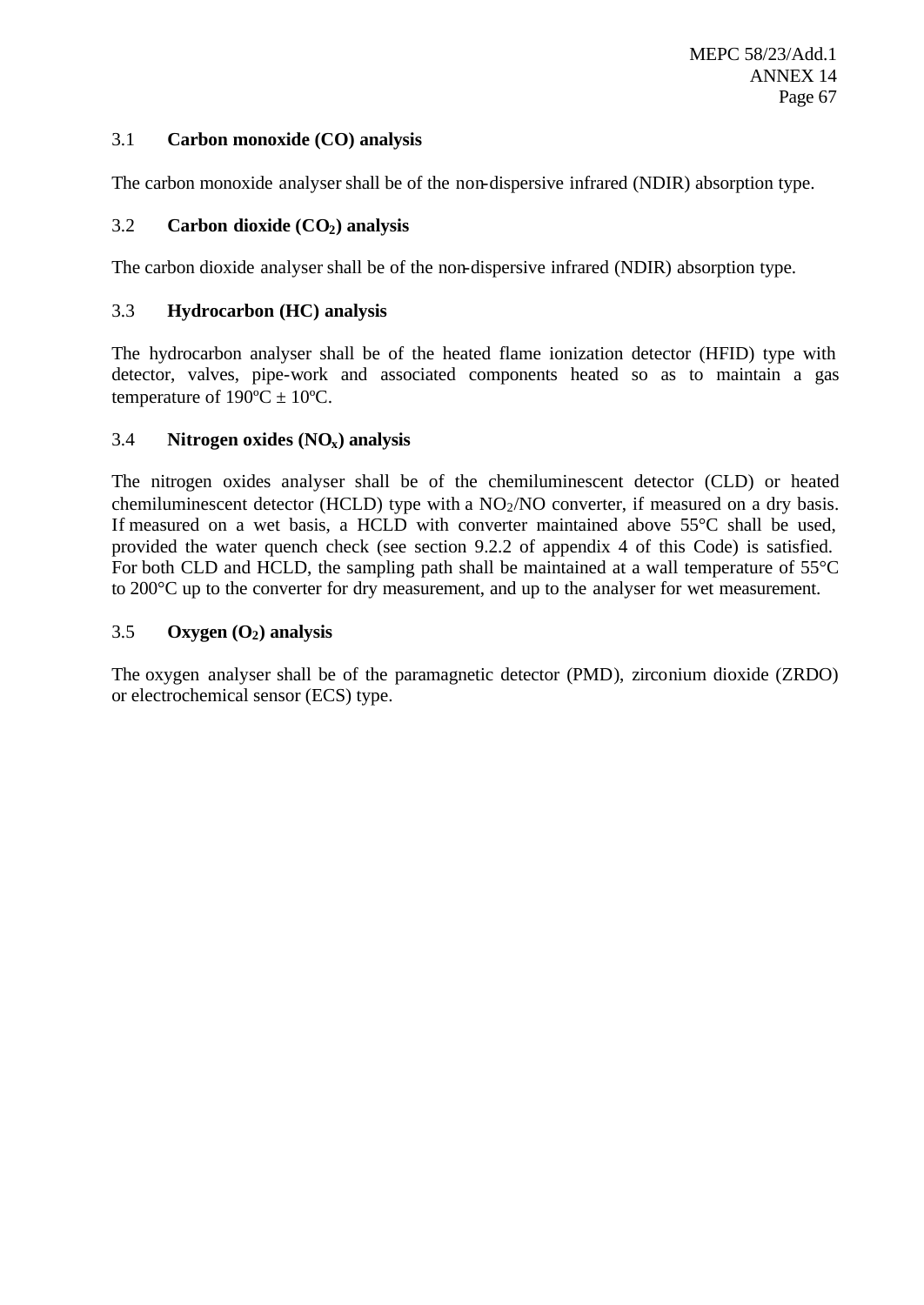# *Appendix 4*

# **Calibration of the analytical and measurement instruments**

*(Refer to chapters 4, 5 and 6 of the NOx Technical Code)*

## **1 Introduction**

1.1 Each analyser used for the measurement of an engine's parameters shall be calibrated as often as necessary in accordance with the requirements of this appendix.

1.2 Except as otherwise specified, all results of measurements, test data or calculations required by this appendix shall be recorded in the engine's test report in accordance with section 5.10 of this Code.

## 1.3 *Accuracy of measuring instruments*

1.3.1 The calibration of all measuring instruments shall comply with the requirements as set out in tables 1, 2, 3 and 4 and shall be traceable to standards recognized by the Administration. Additional engine measurements may be required by the Administration and such additional measuring instruments used shall comply with the appropriate deviation standard and calibration validity period.

1.3.2 The instruments shall be calibrated:

- .1 in time intervals not greater than as given in tables 1, 2, 3 and 4; or
- .2 in accordance with alternative calibration procedures and validity periods subject to such proposals being submitted in advance of the tests and approved by the Administration.
- *Note:* The deviations given in tables 1, 2, 3, and 4 refer to the final recorded value, which is inclusive of the data acquisition system.

*Table 1* Permissible deviations and calibration validity periods of instruments for engine related parameters for measurements on a test bed

| No.            | Measurement<br>instrument | Permissible deviation                                                                   | Calibration<br>validity period<br>(months) |
|----------------|---------------------------|-----------------------------------------------------------------------------------------|--------------------------------------------|
|                | Engine speed              | $\pm$ 2% of reading or $\pm$ 1% of<br>engine's maximum<br>value,<br>whichever is larger |                                            |
| $\overline{c}$ | Torque                    | $\pm$ 2% of reading or $\pm$ 1% of<br>engine's maximum<br>value,<br>whichever is larger |                                            |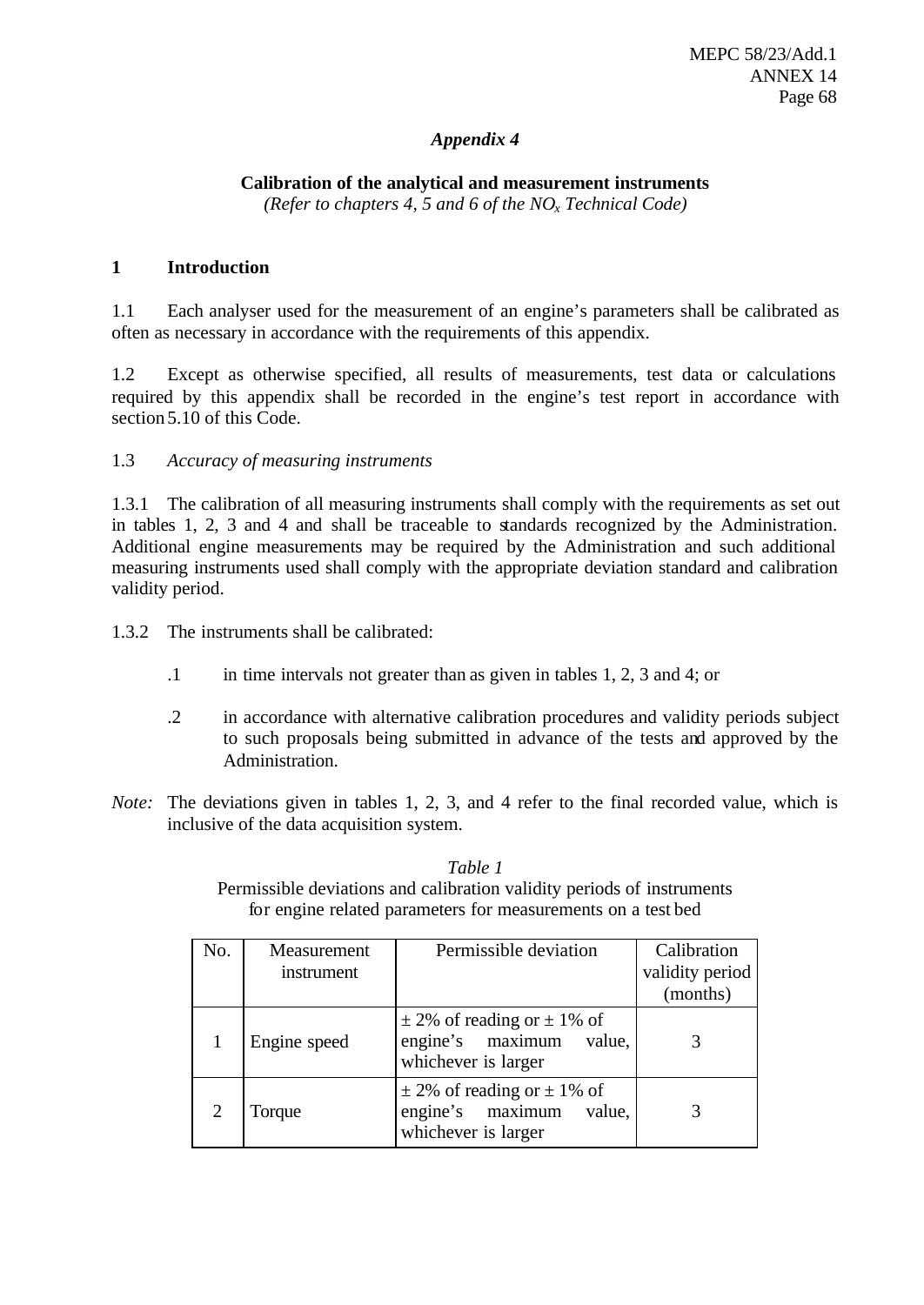| No.            | Measurement<br>instrument          | Permissible deviation                                                                    | Calibration<br>validity period<br>(months) |
|----------------|------------------------------------|------------------------------------------------------------------------------------------|--------------------------------------------|
| $\overline{3}$ | Power (where<br>measured directly) | $\pm$ 2% of reading or $\pm$ 1% of<br>engine's maximum<br>value,<br>whichever is larger  |                                            |
| 4              | Fuel consumption                   | $\pm$ 2% of engine's maximum<br>value                                                    | 6                                          |
| 5              | Air consumption                    | $\pm$ 2% of reading or $\pm$ 1% of<br>engine's maximum<br>value,<br>whichever is larger  | 6                                          |
| 6              | Exhaust gas flow                   | $\pm$ 2.5% of reading or $\pm$ 1.5%<br>of engine's maximum value,<br>whichever is larger | 6                                          |

*Table 2* Permissible deviations and calibration interval periods of instruments for other essential parameters for measurements on a test bed

| No.            | Measurement instrument          | Permissible<br>deviation  | Calibration<br>validity period<br>(months) |
|----------------|---------------------------------|---------------------------|--------------------------------------------|
| 1              | Temperatures $\leq 327$ °C      | $\pm 2$ °C<br>absolute    | 3                                          |
| $\overline{2}$ | Temperatures $> 327$ °C         | $\pm$ 1% of<br>reading    | 3                                          |
| 3              | Exhaust gas pressure            | $\pm$ 0.2 kPa<br>absolute | 3                                          |
| $\overline{4}$ | Charge air pressure             | $\pm$ 0.3 kPa<br>absolute | 3                                          |
| 5              | Atmospheric pressure            | $\pm$ 0.1 kPa<br>absolute | 3                                          |
| 6              | Other pressures $\leq 1000$ kPa | $\pm 20$ kPa<br>absolute  | 3                                          |
| 7              | Other pressures $> 1000$ kPa    | $\pm$ 2% of<br>reading    | 3                                          |
| 8              | Relative humidity               | ± 3%<br>absolute          | 1                                          |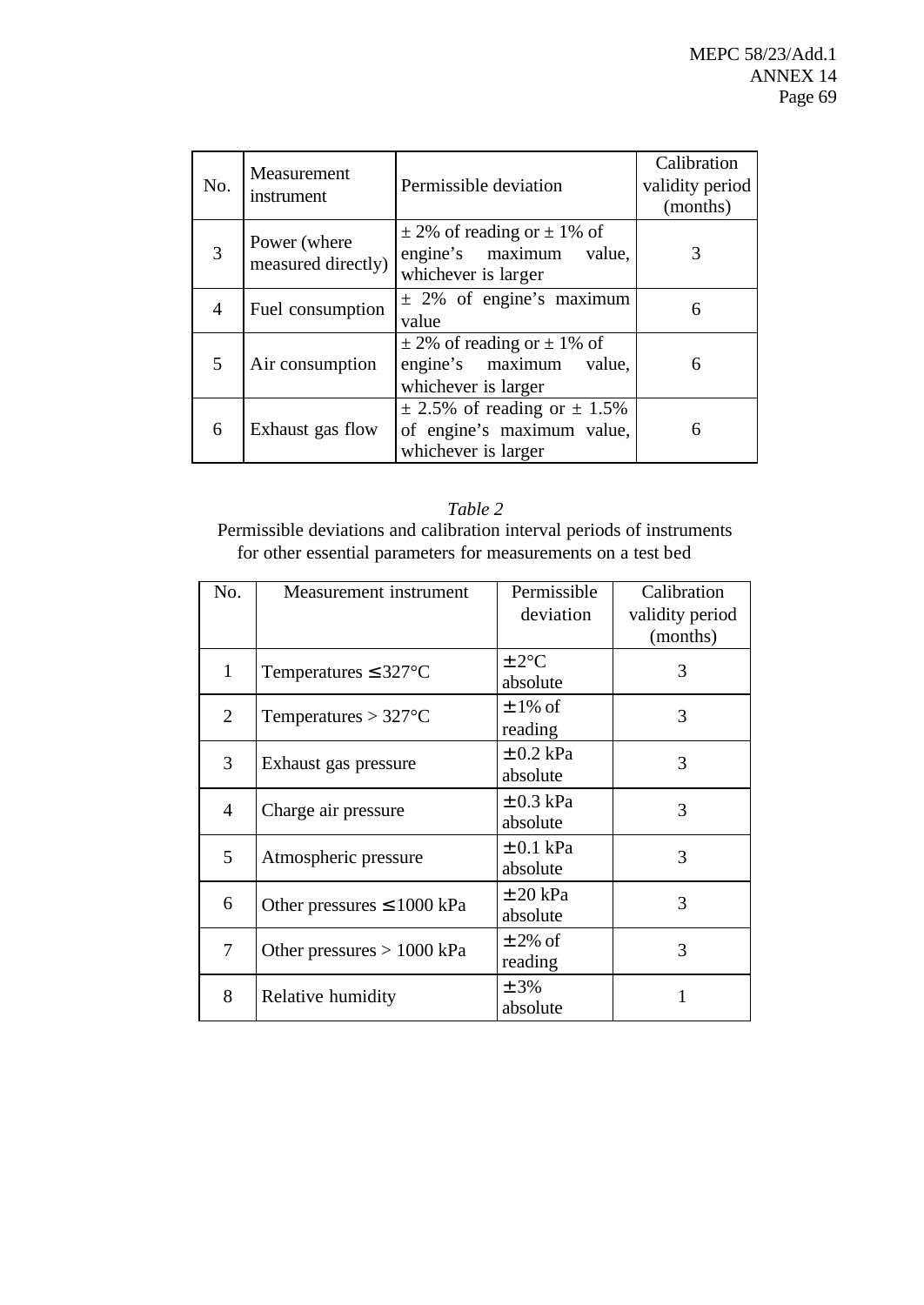#### *Table 3*

Permissible deviations and calibration validity periods of instruments for engine related parameters for measurements onboard a ship when the engine is already pre-certified

| No.            | Measurement                        | Permissible deviation                 | Calibration     |
|----------------|------------------------------------|---------------------------------------|-----------------|
|                | instrument                         |                                       | validity period |
|                |                                    |                                       | (months)        |
|                | Engine speed                       | $\pm$ 2% of engine's maximum<br>value | 12              |
| $\overline{2}$ | Torque                             | $\pm$ 5% of engine's maximum<br>value | 12              |
| $\overline{3}$ | Power (where<br>measured directly) | $\pm$ 5% of engine's maximum<br>value | 12              |
| $\overline{4}$ | Fuel consumption                   | $\pm$ 4% of engine's maximum<br>value | 12              |
| 5              | Air consumption                    | $\pm$ 5% of engine's maximum<br>value | 12              |
| 6              | Exhaust gas flow                   | $\pm$ 5% of engine's maximum<br>value | 12              |

### *Table 4*

Permissible deviations calibration validity period of instruments for other essential parameters for measurements onboard a ship when the engine is already pre-certified

| No. | Measurement               | Permissible deviation                 | Calibration     |
|-----|---------------------------|---------------------------------------|-----------------|
|     | instrument                |                                       | validity period |
|     |                           |                                       | (months)        |
|     | Temperatures $\leq$ 327°C | $\pm 2$ °C absolute                   | 12              |
| 2   | Temperatures $> 327$ °C   | $\pm 15^{\circ}$ C absolute           | 12              |
| 3   | Exhaust gas pressure      | $\pm$ 5% of engine's<br>maximum value | 12              |
| 4   | Charge air pressure       | $\pm$ 5% of engine's<br>maximum value | 12              |
| 5   | Atmospheric pressure      | $\pm$ 0.5% of reading                 | 12              |
| 6   | Other pressures           | $\pm$ 5 % of reading                  | 12              |
|     | Relative humidity         | $\pm$ 3% absolute                     | 6               |

# **2 Calibration gases and zero and span check gases**

The shelf life of all calibration gases and span and zero check gases shall be respected. The expiry date of the calibration gases and the zero and span check gases, stated by the manufacturer, shall be recorded.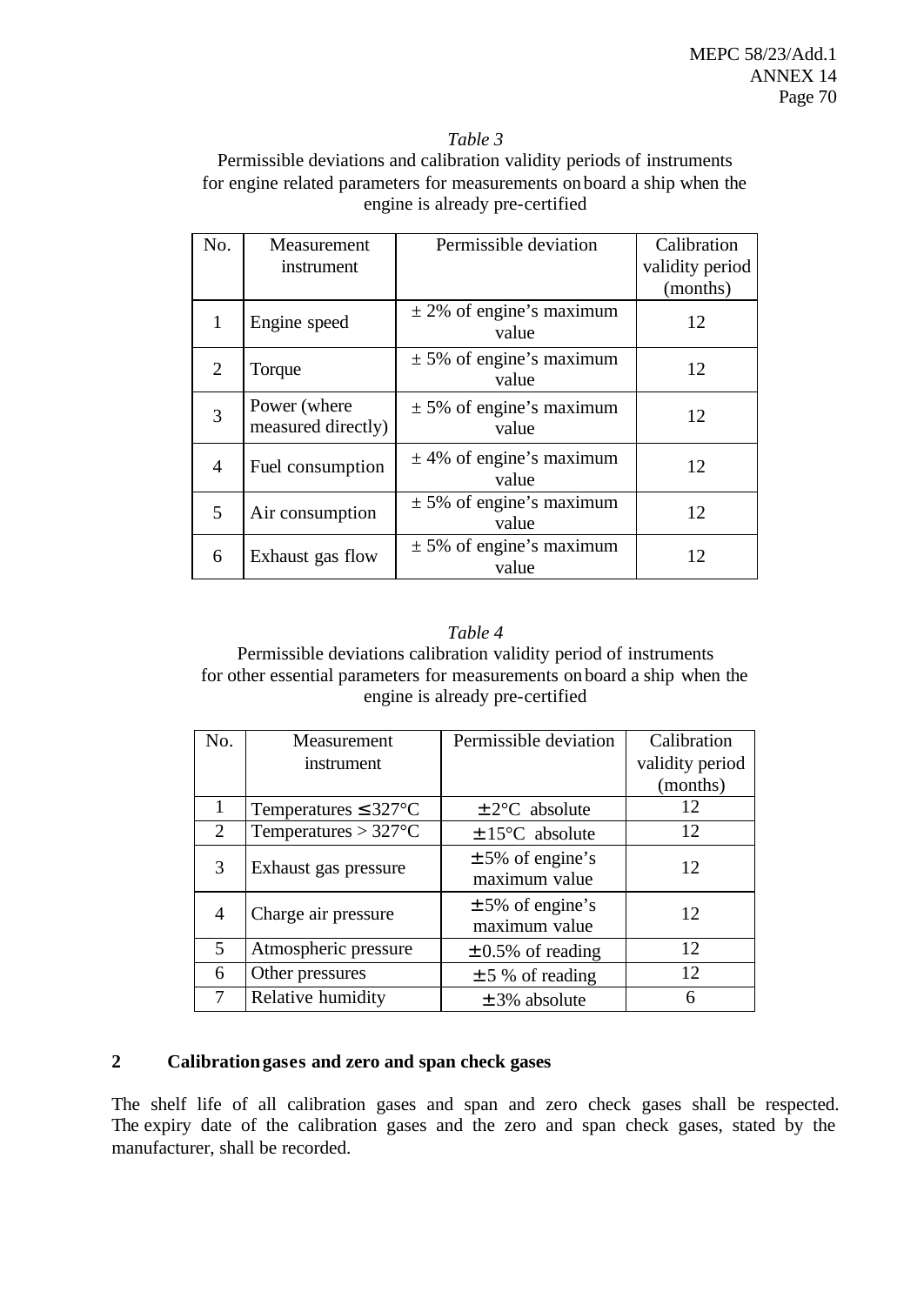# 2.1 *Pure gases (including zero check gases)*

2.1.1 The required purity of the gases is defined by the contamination limits given below. The following gases shall be available:

- .1 purified nitrogen (contamination  $\leq$  1 ppmC,  $\leq$  1 ppm CO,  $\leq$  400 ppm CO<sub>2</sub>,  $\leq 0.1$  ppm NO);
- .2 purified oxygen (purity  $> 99.5\%$  volume O<sub>2</sub>);
- .3 hydrogen-helium mixture (40  $\pm$  2% hydrogen, balance helium), (contamination  $\leq$  1 ppmC,  $\leq$  400 ppm CO<sub>2</sub>); and
- .4 purified synthetic air (contamination  $\leq 1$  ppmC,  $\leq 1$  ppm CO,  $\leq 400$  ppm CO<sub>2</sub>,  $\leq 0.1$  ppm NO (oxygen content  $18\% - 21\%$  volume).

## 2.2 *Calibration and span gases*

- 2.2.1 Mixtures of gases having the following chemical compositions shall be available:
	- .1 CO and purified nitrogen;
	- .2 NO<sub>x</sub> and purified nitrogen the amount of  $NO_2$  contained in this calibration gas shall not exceed 5% of the NO content);
	- $\cdot$  3 O<sub>2</sub> and purified nitrogen;
	- $.4$  CO<sub>2</sub> and purified nitrogen; and
	- .5 CH<sub>4</sub> and purified synthetic air or  $C_3H_8$  and purified synthetic air.
	- *Note:* Other gas combinations are allowed provided the gases do not react with one another.

2.2.2 The true concentration of a calibration and span gas must be within  $\pm 2\%$  of the nominal value. All concentrations of calibration and span gases shall be given on a volume basis (volume per cent or volume ppm).

2.2.3 The gases used for calibration and span may also be obtained by means of precision blending devices (gas dividers), diluting with purified  $N_2$  or with purified synthetic air. The accuracy of the mixing device must be such that the concentration of the blended calibration gases is accurate to within  $\pm 2\%$ . This accuracy implies that primary gases used for blending must be known to an accuracy of at least  $\pm 1\%$ , traceable to national or international gas standards. The verification shall be performed at between 15 and 50% of full scale for each calibration incorporating a blending device. Optionally, the blending device may be checked with an instrument which by nature is linear, e.g., using NO gas with a CLD. The span value of the instrument shall be adjusted with the span gas directly connected to the instrument. The blending device shall be checked at the used settings and the nominal value shall be compared to the measured concentration of the instrument. This difference shall in each point be within  $\pm 1\%$  of the nominal value. This linearity check of the gas divider shall not be performed with a gas analyser which was previously linearized with the same gas divider.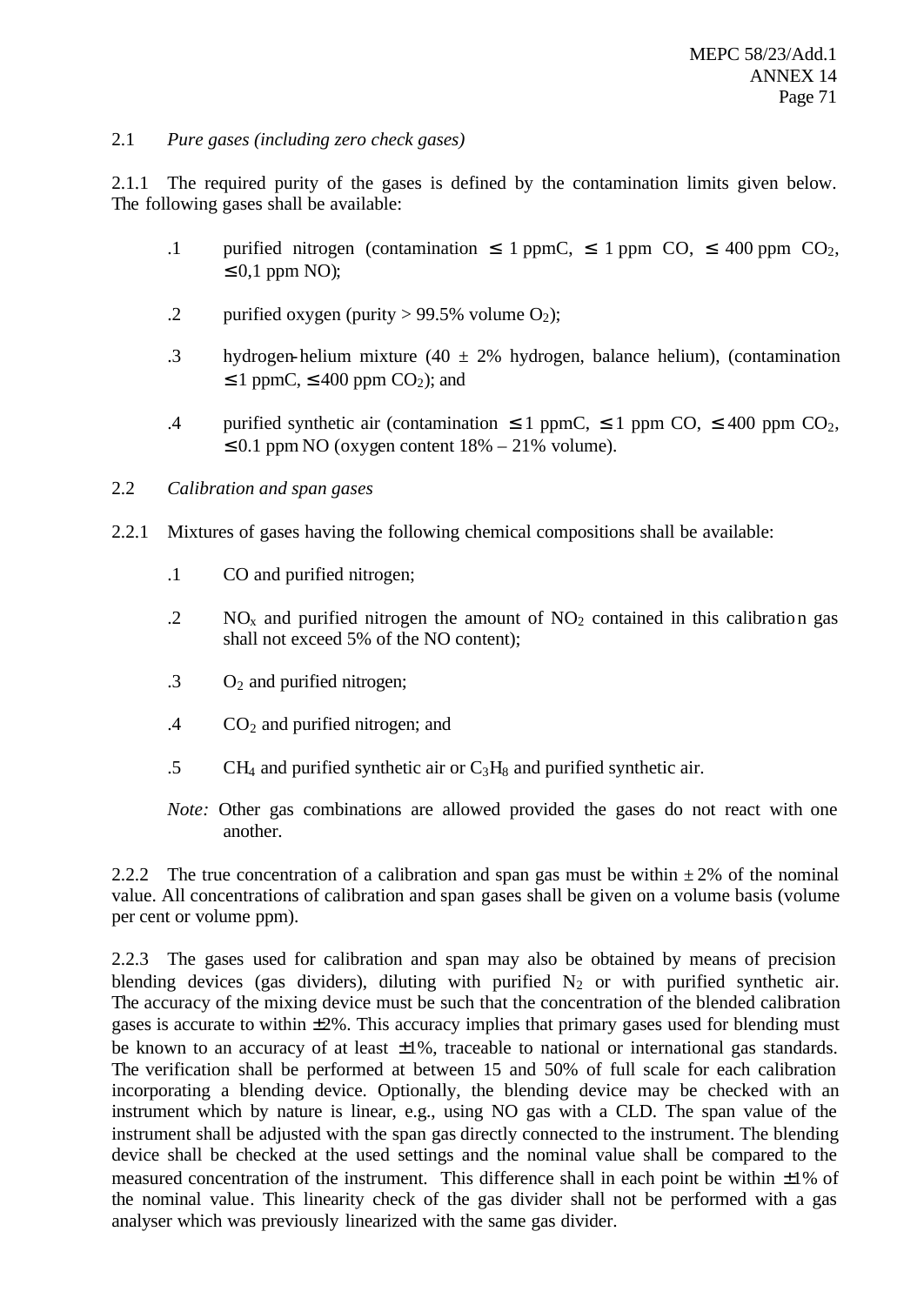2.2.4 Oxygen interference check gases shall contain propane or methane with 350 ppmC  $\pm$  75 ppmC hydrocarbon. The concentration shall be determined to calibration gas tolerances by chromatographic analysis of total hydrocarbons plus impurities or by dynamic bleeding. Nitrogen shall be the predominant diluent with the balance oxygen. Blends required are listed in table 5.

| $O2$ concentration   | <b>Balance</b> |
|----------------------|----------------|
| 21 (20 to 22)        | Nitrogen       |
| 10(9 to 11)          | Nitrogen       |
| $5(4 \text{ to } 6)$ | Nitrogen       |

*Table 5* Oxygen interference check gases

# **3 Operating procedure for analysers and sampling system**

The operating procedure for analysers shall follow the start-up and operating instructions of the instrument manufacturer. The minimum requirements given in sections 4 to 9 shall be included.

# **4 Leakage test**

4.1 A system leakage test shall be performed. The probe shall be disconnected from the exhaust system and the end plugged. The analyser pump shall be switched on. After an initial stabilization period all flow meters shall read zero. If not, the sampling lines shall be checked and the fault corrected.

4.2 The maximum allowable leakage rate on the vacuum side shall be 0.5% of the in-use flow rate for the portion of the system being checked. The analyser flows and bypass flows may be used to estimate the in-use flow rates.

4.3 Another method is the introduction of a concentration step change at the beginning of the sampling line by switching from zero to span gas. If after an adequate period of time the reading shows a lower concentration compared to the introduced concentration, this points to calibration or leakage problems.

4.4 Other arrangements may be acceptable subject to approval of the Administration.

# **5 Calibration procedure**

5.1 *Instrument assembly*

The instrument assembly shall be calibrated and the calibration curves checked against standard gases. The same gas flow rates sha ll be used as when sampling exhaust.

# 5.2 *Warming-up time*

The warming-up time shall be according to the recommendations of the analyser's manufacturer. If not specified, a minimum of two hours is recommended for warming up the analysers.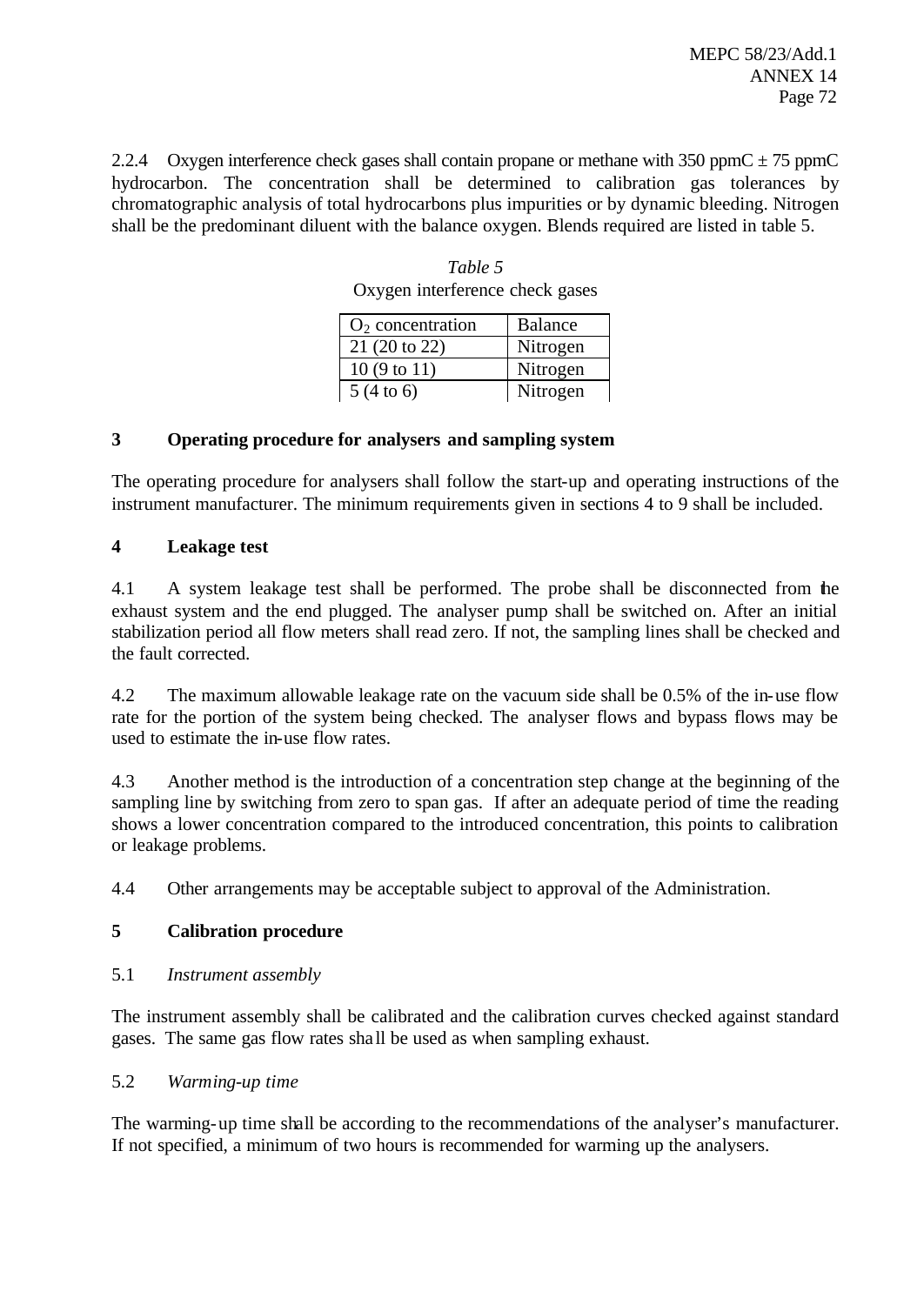### 5.3 *NDIR and HFID analysers*

The NDIR analyser shall be tuned, as necessary. The HFID flame shall be optimized as necessary.

### 5.4 *Calibration*

5.4.1 Each normally used operating range shall be calibrated. Analysers shall be calibrated not more than 3 months before being used for testing or whenever a system repair or change is made that can influence calibration, or as per provided for by 1.3.2.2.

5.4.2 Using purified synthetic air (or nitrogen) the  $CO$ ,  $CO_2$   $NO_x$  and  $O_2$  analysers shall be set at zero. The HFID analyser shall be set to zero using purified synthetic air.

5.4.3 The appropriate calibration gases shall be introduced to the analysers, the values recorded, and the calibration curve established according.

### 5.5 *Establishment of the calibration curve*

### 5.5.1 General Guidance

5.5.1.1 The calibration curve shall be established by at least 6 calibration points (excluding zero) approximately equally spaced over the operating range from zero to the highest value expected during emissions testing.

5.5.1.2 The calibration curve shall be calculated by the method of least-squares. A best-fit linear or non-linear equation may be used.

5.5.1.3 The calibration points shall not differ from the least-squares best-fit line by more than  $\pm$  2% of reading or  $\pm$  0.3% of full scale, whichever is larger.

5.5.1.4 The zero setting shall be rechecked and the calibration procedure repeated, if necessary.

5.5.1.5 If it can be shown that alternative calibration methods (e.g., computer, electronically controlled range switch, etc.) can give equivalent accuracy, then these alternatives may be used subject to the approval by the Administration.

### **6 Verification of the calibration**

6.1 Each normally used operating range shall be checked prior to each analysis in accordance with the following procedure:

- .1 the calibration shall be checked by using a zero gas and a span gas whose nominal value shall be more than 80% of full scale of the measuring range; and
- .2 if, for the two points considered, the value found does not differ by more than  $\pm$  4% of full scale from the declared reference value, the adjustment parameters may be modified. If this is not the case, a new calibration curve shall be established in accordance with 5.5 above.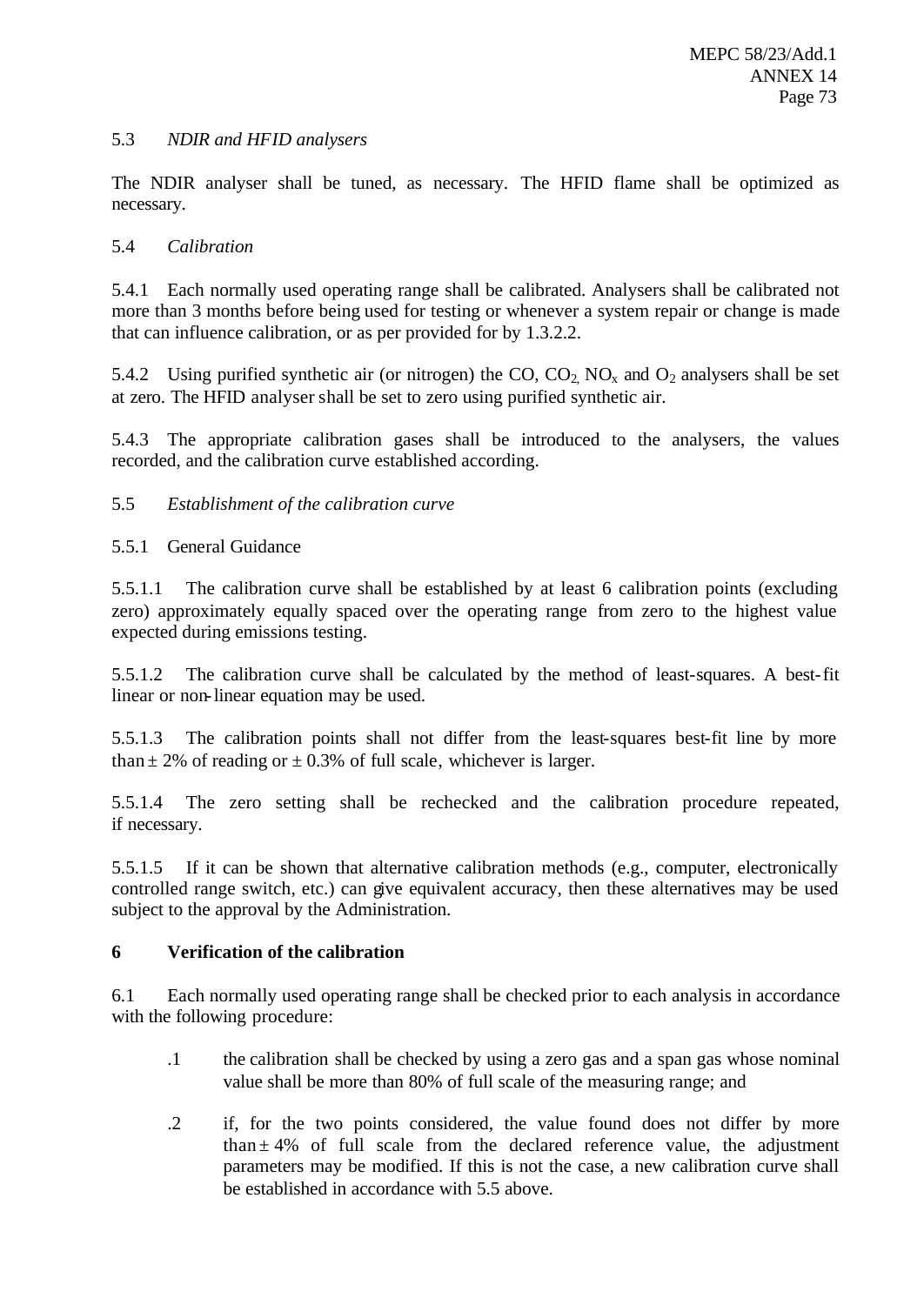### **7 Efficiency test of the NOx converter**

The efficiency of the converter used for the conversion of  $NO<sub>2</sub>$  into NO shall be tested as given in 7.1 to 7.8 below.

### 7.1 *Test set-up*

Using the test set-up as schematically shown in figure 1 and the procedure below, the efficiency of converter shall be tested by means of an ozonator.



*Figure 1* – Schematic representation of  $NO<sub>2</sub>$  converter efficiency device

| $1 \text{ AC}$                 | 4 Ozonator |
|--------------------------------|------------|
| 2 Solenoid valve 5 To analyser |            |
| 3 Variac                       |            |

### 7.2 *Calibration*

The CLD and the HCLD shall be calibrated in the most common operating range following the manufacturer's specifications using zero and span gas (the NO content of which must amount to about 80% of the operating range and the  $NO<sub>2</sub>$  concentration of the gas mixture to less than 5% of the NO concentration). The  $NO<sub>x</sub>$  analyser must be in the NO mode so that the span gas does not pass through the converter. The indicated concentration shall be recorded.

### 7.3 *Calculation*

The efficiency of the  $NO<sub>x</sub>$  converter shall be calculated as follows:

3. 
$$
E_{N0x} = \left(1 + \frac{a-b}{c-d}\right) \cdot 100
$$
 (1)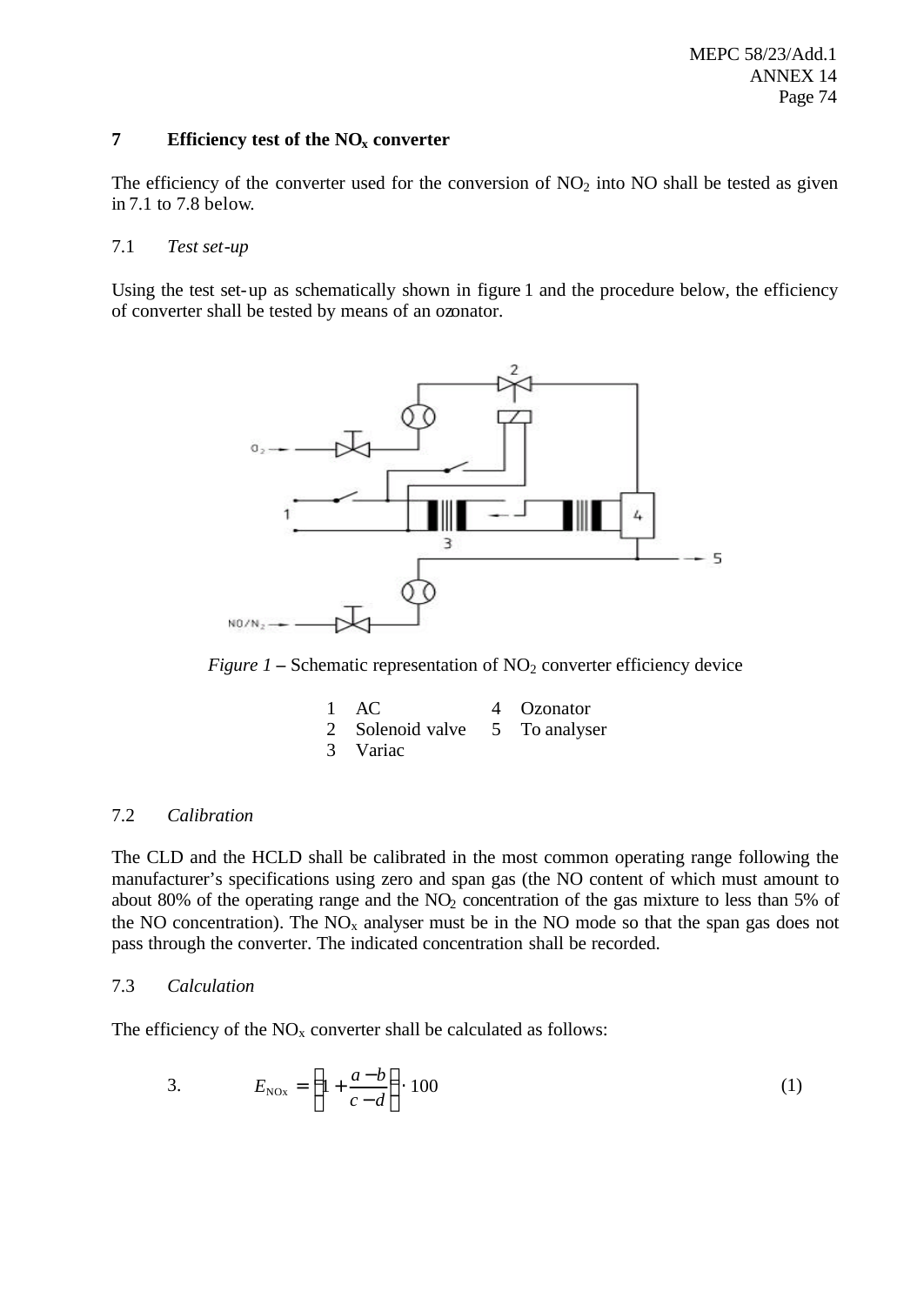where:

 $a = NO<sub>x</sub>$  concentration according to 7.6 below  $b = NO<sub>x</sub>$  concentration according to 7.7 below  $c = NO$  concentration according to 7.4 below  $d = NO$  concentration according to 7.5 below

### 7.4 *Adding of oxygen*

7.4.1 Via a T-fitting, oxygen or zero air is added continuously to the gas flow until the concentration indicated is about 20% less than the indicated calibration concentration given in 7.2 above. The analyser must be in the NO mode.

7.4.2 The indicated concentration (*c*) shall be recorded. The ozonator must be kept deactivated throughout the process.

### 7.5 *Activation of the ozonator*

The ozonator shall then be activated to generate enough ozone to bring the NO concentration down to about 20% (minimum 10%) of the calibration concentration given in 7.2 above. The indicated concentration (*d*) shall be recorded. The analyser must be in the NO mode.

### 7.6 *NOx mode*

The NO analyser shall then be switched to the  $NO<sub>x</sub>$  mode so that the gas mixture (consisting of NO,  $NO<sub>2</sub>$ ,  $O<sub>2</sub>$  and  $N<sub>2</sub>$ ) now passes through the converter. The indicated concentration (*a*) shall be recorded. The analyser must be in the  $NO<sub>x</sub>$  mode.

### 7.7 *Deactivation of the ozonator*

The ozonator is then deactivated. The mixture of gases described in 7.6 above passes through the converter into the detector. The indicated concentration (*b*) shall be recorded. The analyser is in the  $NO<sub>x</sub>$  mode.

### 7.8 *NO mode*

Switched to NO mode with the ozonator deactivated, the flow of oxygen or synthetic air shall also be shut off. The  $NO<sub>x</sub>$  reading of the analyser shall not deviate by more than 5% from the value measured according to 7.2 above. The analyser must be in the NO mode.

### 7.9 *Test interval*

The efficiency of the converter shall be tested prior to each calibration of the  $NO<sub>x</sub>$  analyser.

### 7.10 *Efficiency requirement*

The efficiency of the converter shall not be less than 90%.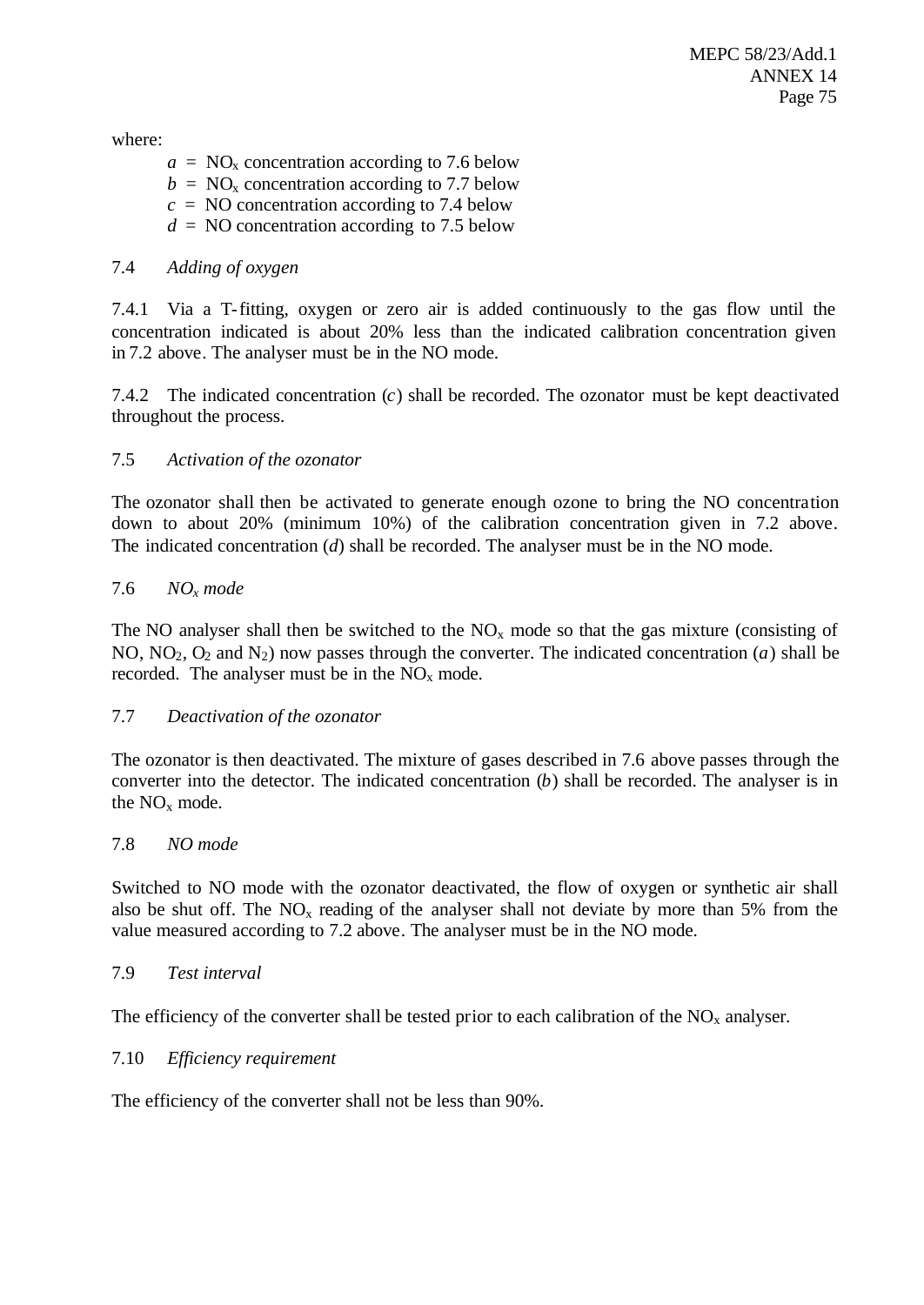### **8 Adjustment of the HFID**

### 8.1 *Optimization of the detector response*

8.1.1 The HFID shall be adjusted as specified by the instrument manufacturer. A propane in air span gas shall be used to optimize the response on the most common operating range.

8.1.2 With the fuel and air flow rates set at the manufacturer's recommendations, a  $350 \pm 75$  ppmC span gas shall be introduced to the analyser. The response at a given fuel flow shall be determined from the difference between the span gas response and the zero gas response. The fuel flow shall be incrementally adjusted above and below the manufacturer's specification. The span and zero response at these fuel flows shall be recorded. The difference between the span and zero response shall be plotted and the fuel flow adjusted to the rich side of the curve. This is the initial flow rate setting which may need further optimization depending on the results of the hydrocarbon response factors and the oxygen interference check according to 8.2 and 8.3.

8.1.3 If the oxygen interference or the hydrocarbon response factors do not meet the following specifications, the air flow shall be incrementally adjusted above and below the manufacturer's specifications, 8.2 and 8.3 for each flow.

8.1.4 The optimization may optionally be conducted using alternative procedures subject to the approval of the Administration.

8.2 *Hydrocarbon response factors*

8.2.1 The analyser shall be calibrated using propane in air and purified synthetic air, according to 5.

8.2.2 Response factors shall be determined when introducing an analyser into service and after major service intervals. The response factor  $(r_h)$  for a particular hydrocarbon species is the ratio of the HFID ppmC reading to the gas concentration in the cylinder expressed in terms of ppmC.

8.2.3 The concentration of the test gas must be at a level to give a response of approximately 80% of full scale. The concentration must be known to an accuracy of  $\pm 2\%$  in reference to a gravimetric standard expressed in volume. In addition, the gas cylinder must be preconditioned for 24 hours at a temperature of  $25^{\circ}C \pm 5^{\circ}C$ .

8.2.4 The test gases to be used and the recommended relative response factor ranges are as follows:

- Methane and purified synthetic air  $1.00 \le r_h \le 1.15$
- Propylene and purified synthetic air  $0.90 \le r_h \le 1.1$
- Toluene and purified synthetic air  $0.90 \le r_h \le 1.1$

These values are relative to a  $r<sub>h</sub>$  of 1 for propane and purified synthetic air.

### 8.3 *Oxygen interference check*

8.3.1 The oxygen interference check shall be determined when introducing an analyser into service and after major service intervals.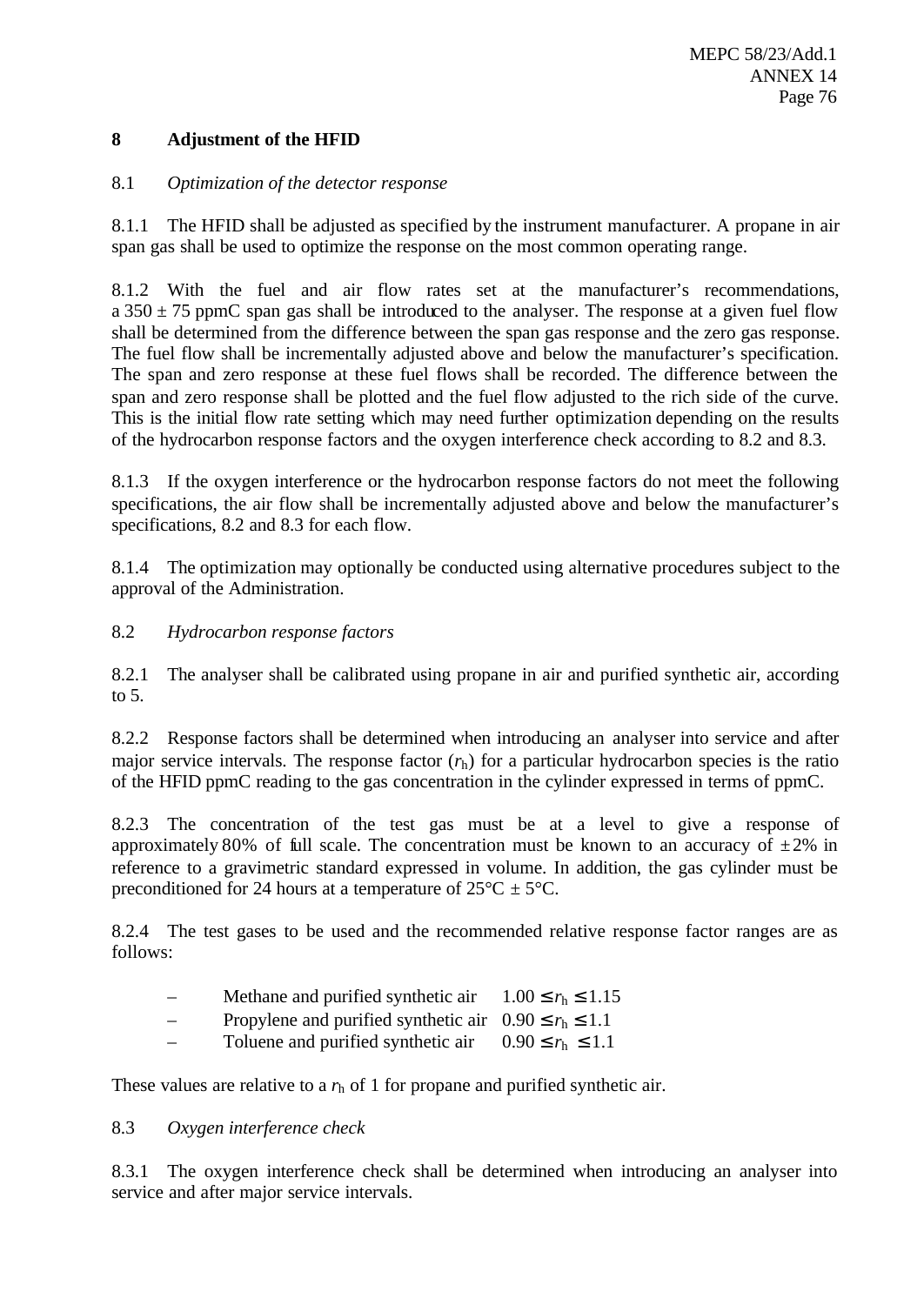8.3.2 A range shall be chosen where the oxygen interference check gases will fall in the upper 50%. The test shall be conducted with the oven temperature set as required. The oxygen interference gases are specified in 2.2.4.

- .1 The analyser shall be zeroed.
- .2 The analyser shall be spanned with the 21% oxygen blend.
- .3 The zero response shall be rechecked. If it has changed more than 0.5% of full scale (FS) steps 8.3.2.1 and 8.3.2.2 shall be repeated.
- .4 The 5% and 10% oxygen interference check gases shall be introduced.
- .5 The zero response shall be rechecked. If it has changed more than  $\pm 1\%$  of full scale, the test shall be repeated.
- .6 The oxygen interference  $(\%O_2I)$  shall be calculated for each mixture in step .4 as follows:

$$
\%O_2I = \frac{(B-analyser response)}{B} \cdot 100
$$
\n(2)

where:

analyser response is  $(A/\%$  FS at *A*)  $\cdot$  (%FS at *B*)

where:

- $A =$  hydrocarbon concentration in ppmC (microlitres per litre) of the span gas used in 8.3.2.2
- $B =$  hydrocarbon concentration (ppmC) of the oxygen interference check gases used in 8.3.2.4

$$
(ppmC) = \frac{A}{D} \tag{3}
$$

*D* = percentage of full scale analyser response due to *A*

- .7 The % of oxygen interference  $(\%O_2I)$  shall be less than  $\pm 3.0\%$  for all required oxygen interference check gases prior to testing.
- .8 If the oxygen interference is greater than  $\pm 3.0\%$ , the air flow above and below the manufacturer's specifications shall be incrementally adjusted, repeating 8.1 for each flow.
- .9 If the oxygen interference is greater than  $\pm$  3.0% after adjusting the air flow, the fuel flow and thereafter the sample flow shall be varied, repeating 8.1 for each new setting.
- .10 If the oxygen interference is still greater than  $\pm 3.0\%$ , the analyser, HFID fuel, or burner air shall be repaired or replaced prior to testing. This clause shall then be repeated with the repaired or replaced equipment or gases.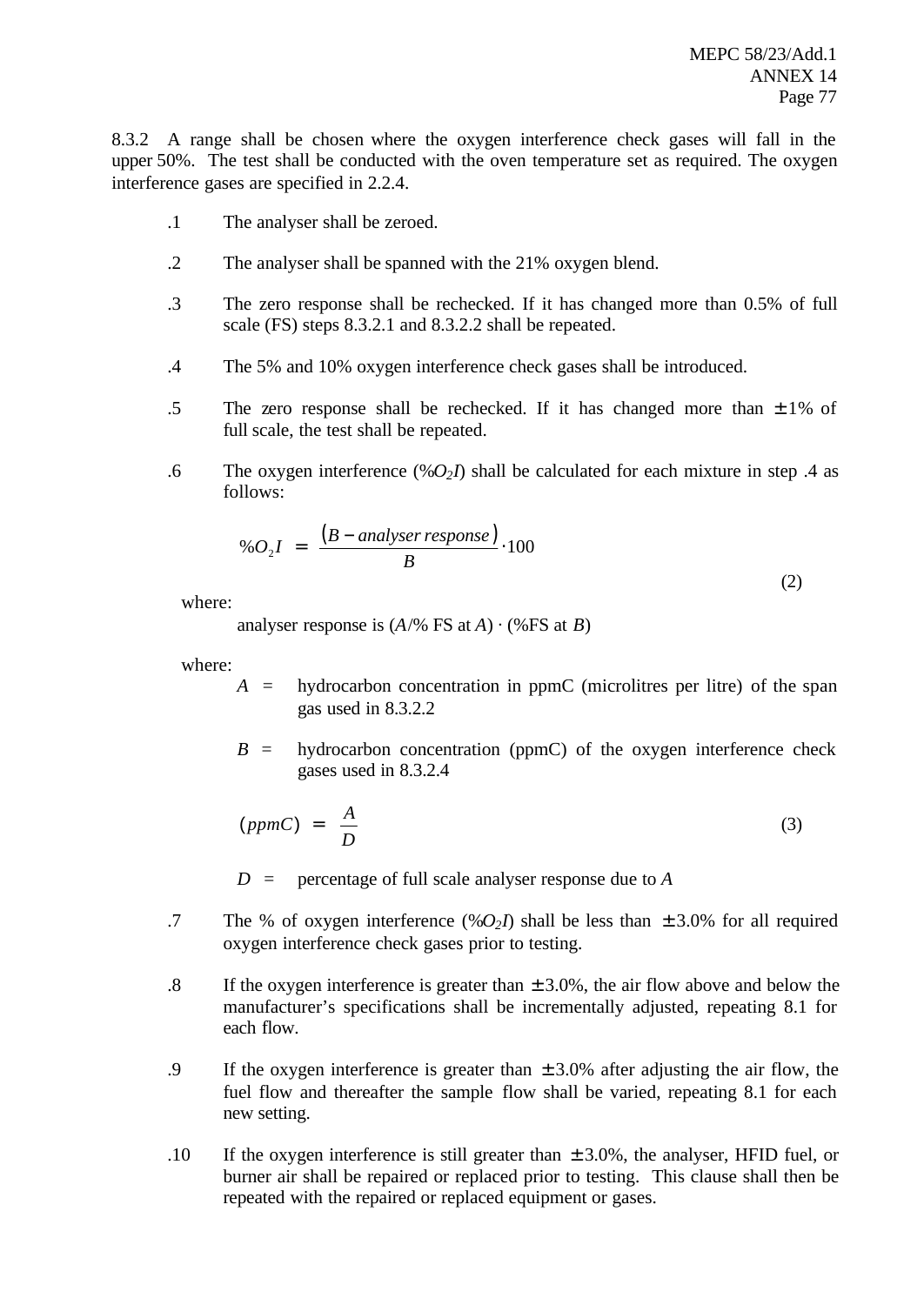### **9 Interference effects with CO, CO2, NOx andO2 analysers**

Gases other than the one being analysed can interfere with the reading in several ways. Positive interference occurs in NDIR and PMD instruments where the interfering gas gives the same effect as the gas being measured, but to a lesser degree. Negative interference occurs in NDIR instruments by the interfering gas broadening the absorption band of the measured gas, and in CLD instruments by the interfering gas quenching the radiation. The interference checks in 9.1 and 9.2 shall be performed prior to an analyser's initial use and after major service intervals, but at least once per year.

### 9.1 *CO analyser interference check*

Water and  $CO_2$  can interfere with the CO analyser performance. Therefore, a  $CO_2$  span gas having a concentration of 80% to 100% of full scale of the maximum operating range used during testing shall be bubbled through water at room temperature and the analyser response recorded. The analyser response must not be more than 1% of full scale for ranges equal to or above 300 ppm or more than 3 ppm for ranges below 300 ppm.

### 9.2 *NOx analyser quench checks*

The two gases of concern for CLD (and HCLD) analysers are  $CO<sub>2</sub>$  and water vapour. Ouench responses to these gases are proportional to their concentrations, and therefore require test techniques to determine the quench at the highest expected concentrations experienced during testing.

### 9.2.1  $CO<sub>2</sub>$  quench check

9.2.1.1 A  $CO<sub>2</sub>$  span gas having a concentration of 80% to 100% of full scale of the maximum operating range shall be passed through the NDIR analyser and the  $CO<sub>2</sub>$  value recorded as  $A$ . It shall then be diluted approximately 50% with NO span gas and passed through the NDIR and (H)CLD, with the  $CO_2$  and NO values recorded as *B* and *C*, respectively. The  $CO_2$  shall then be shut off and only the NO span gas be passed through the (H)CLD and the NO value recorded as *D*.

9.2.1.2 The quench shall be calculated as follows:

$$
E_{\text{CO2}} = \left[1 - \left(\frac{(C \cdot A)}{(D \cdot A) - (D \cdot B)}\right)\right] \cdot 100\tag{4}
$$

where:

 $A =$  is the undiluted  $CO<sub>2</sub>$  concentration measured with NDIR in percentage by volume;

 $B =$  is the diluted  $CO<sub>2</sub>$  concentration measured with NDIR in by volume;

 $C =$  is the diluted NO concentration measured with (H)CLD in ppm; and

 $D =$  is the undiluted NO concentration measured with (H)CLD in ppm.

9.2.1.3 Alternative methods of diluting and quantifying of  $CO<sub>2</sub>$  and NO span gas values such as dynamic mixing/blending, can be used.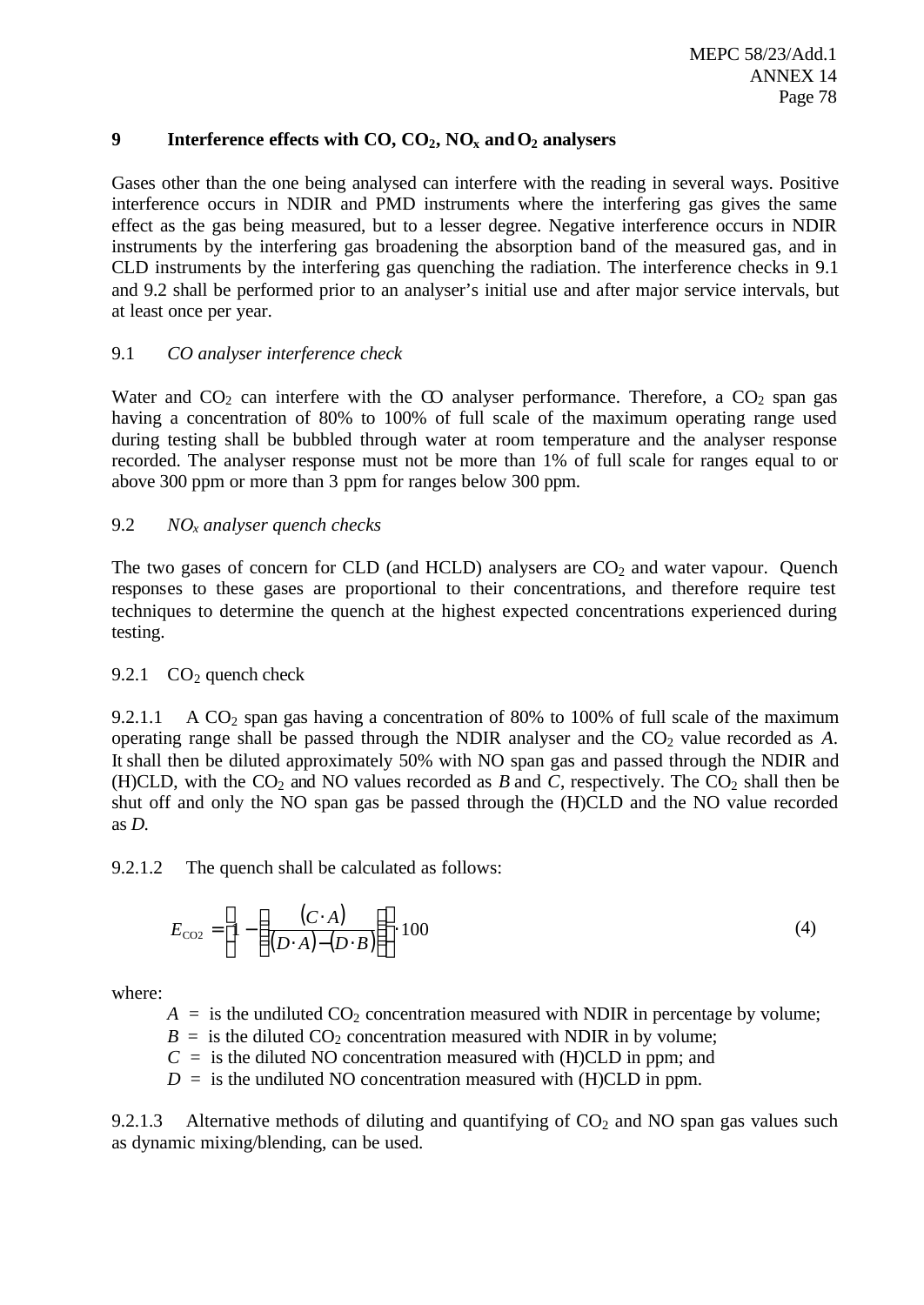### 9.2.2 Water quench check

9.2.2.1 This check applies to wet gas concentration measurements only. Calculation of water quench must consider dilution of the NO span gas with water vapour and scaling of water vapour concentration of the mixture to that expected during testing.

9.2.2.2 A NO span gas having a concentration of 80% to 100% of full scale of the normal operating range shall be passed through the HCLD and the NO value recorded as D. The NO span gas shall then be bubbled through water at a temperature of  $25^{\circ}C \pm 5^{\circ}C$  and pass through the HCLD and record the NO value as C. The water temperature shall be determined and recorded as F. The mixture's saturation vapour pressure that corresponds to the bubbler water temperature (F) shall be determined and recorded as G. The water vapour concentration (*H* in %) of the mixture shall be calculated as follows:

$$
H = 100 \cdot \left(\frac{G}{p_{\rm b}}\right) \tag{5}
$$

The expected diluted NO span gas (in water vapour) concentration  $(D<sub>e</sub>)$  shall be calculated as follows:

$$
D_{\rm e} = D \cdot \left(1 - \frac{H}{100}\right) \tag{6}
$$

For diesel engine exhaust, the maximum exhaust water concentration (in %) expected during testing shall be estimated, under the assumption of a fuel atom H/C ratio of 1.8/1, from the maximum  $CO<sub>2</sub>$  concentration A in the exhaust gas as follows:

$$
H_{\rm m} = 0.9 \cdot A \tag{7}
$$

and  $H_m$  is recorded.

9.2.2.3 The water quench shall be calculated as follows:

$$
E_{\text{H2O}} = 100 \cdot \left(\frac{D_e - C}{D_e}\right) \cdot \left(\frac{H_m}{H}\right) \tag{8}
$$

where:

 $D_e$  = is the expected diluted NO concentration in ppm;

 $C =$  is the diluted NO concentration in ppm;

 $H_m$  = is the maximum water vapour concentration in %; and

 $H =$  is the actual water vapour concentration in %.

*Note:* It is important that the NO span gas contains minimal  $NO<sub>2</sub>$  concentration for this check, since absorption of  $NO<sub>2</sub>$  in water has not been accounted for in the quench calculations.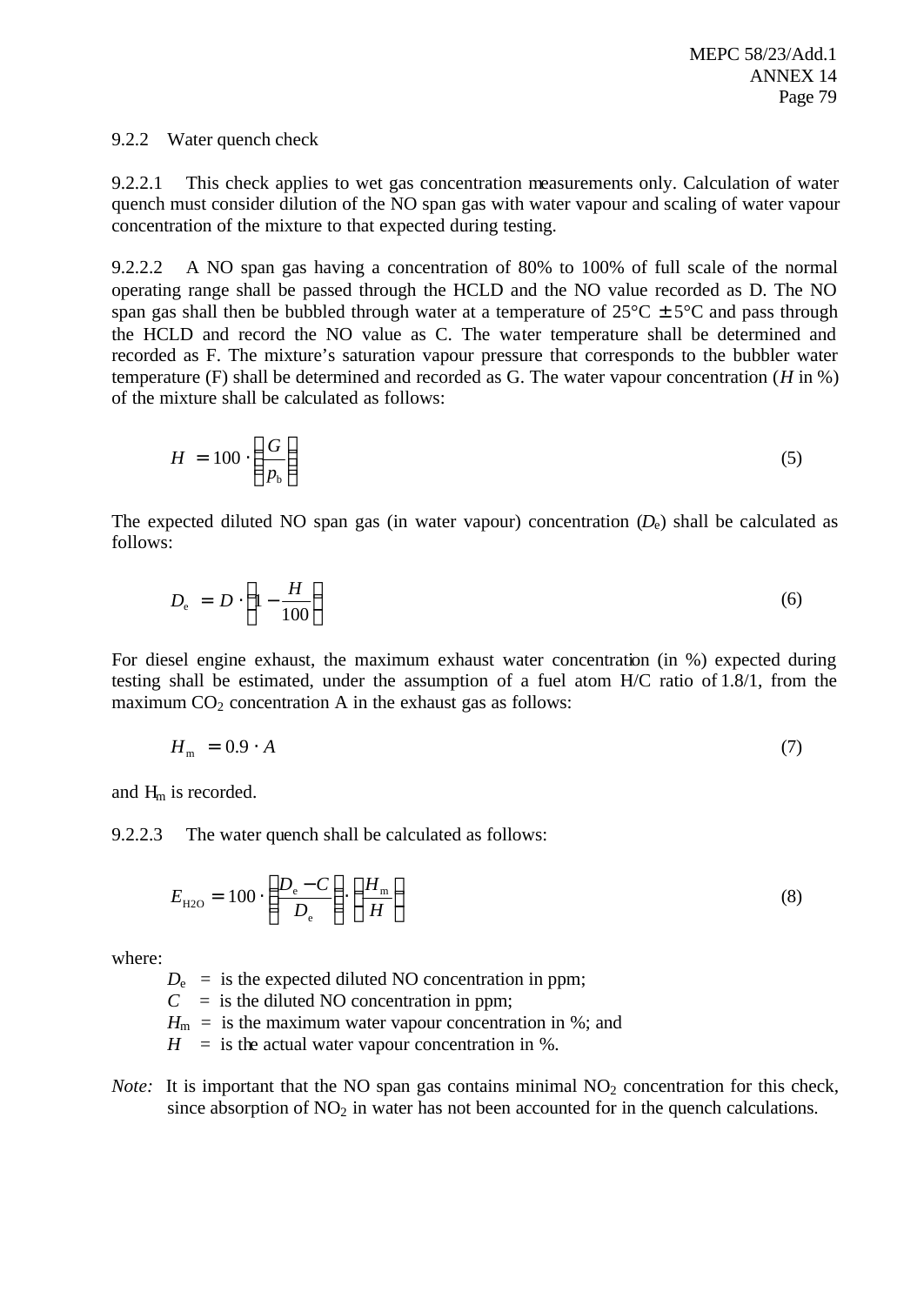### 9.2.3 Maximum allowable quench

The maximum allowable quench shall be:

- .1  $CO<sub>2</sub>$  quench according to 9.2.1: 2% of full scale.
- .2 Water quench according to 9.2.2: 3% of full scale.

### 9.3 *O<sup>2</sup> analyser interference*

9.3.1 Instrument response of a PMD analyser caused by gases other than oxygen is comparatively slight. The oxygen equivalents of the common exhaust gas constituents are shown in table 6.

| Gas                      | $O_2$ equivalent<br>$\frac{0}{0}$ |
|--------------------------|-----------------------------------|
| Carbon dioxide $(CO2)$   | $-0,623$                          |
| Carbon monoxide (CO)     | $-0,354$                          |
| Nitric oxide (NO)        | $+44,4$                           |
| Nitrogen dioxide $(NO2)$ | $+28,7$                           |
| Water $(H2O)$            | $-0,381$                          |

### *Table 6* Oxygen equivalents

9.3.2 The observed oxygen concentration shall be corrected by the following formula:

$$
E_{O2} = \frac{(Equivalent \t O_2 \t C_{observed})}{100} \t\t(9)
$$

9.3.3 For ZRDO and ECS analysers, instrument interference caused by gases other than oxygen shall be compensated in accordance with the manufacturer's recommendations and with good engineering practice. Electrochemical sensors shall be compensated for  $CO_2$  and  $NO_x$ interference.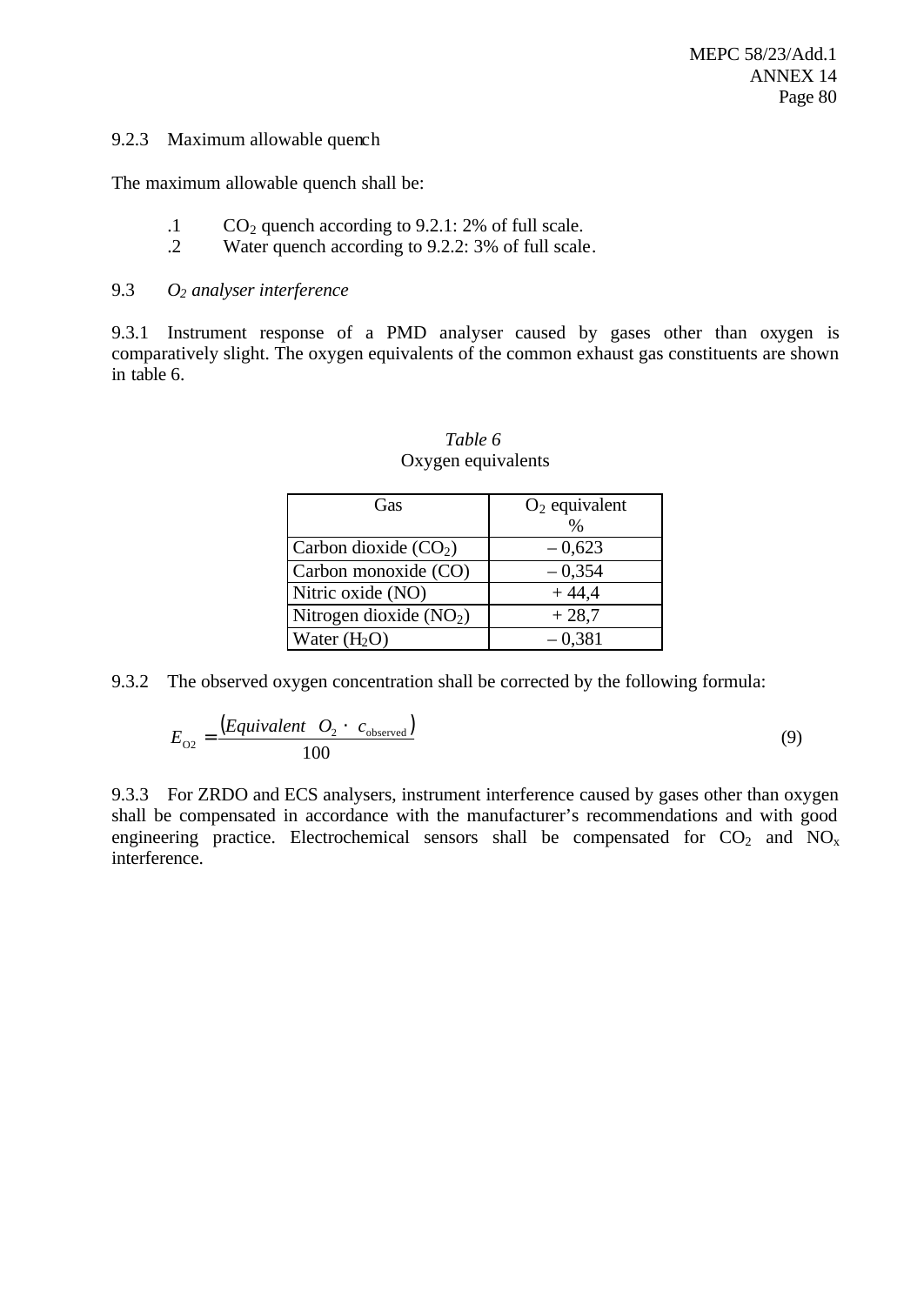# *Appendix 5*

### **Parent Engine test report and test data**

*(Refer to 2.4.1.5 and 5.10 of the NOx Technical Code)*

### **Section 1 – Parent Engine test report – see 5.10 of the Code**

**Emissions Test Report No. ....... Sheet 1/5**

| <b>Engine</b>                                     |         |     |      |    |               |
|---------------------------------------------------|---------|-----|------|----|---------------|
| Manufacturer                                      |         |     |      |    |               |
| Engine type                                       |         |     |      |    |               |
| Engine Family or<br>Engine                        |         |     |      |    |               |
| Group identification                              |         |     |      |    |               |
| Serial number                                     |         |     |      |    |               |
| Rated speed                                       |         |     |      |    | rpm           |
| Rated power                                       |         |     |      |    | kW            |
| Intermediate speed                                |         |     |      |    | rpm           |
| Maximum torque at intermediate speed              |         |     |      |    | Nm            |
| Static injection timing                           |         |     |      |    | deg CA BTDC   |
| Electronic injection control                      |         | no: | yes: |    |               |
| Variable injection timing                         |         | no: | yes: |    |               |
| Variable turbocharger geometry                    |         | no: | yes: |    |               |
| <b>Bore</b>                                       |         |     |      |    | mm            |
| <b>Stroke</b>                                     |         |     |      |    | mm            |
| Nominal compression ratio                         |         |     |      |    |               |
| Mean effective pressure, at rated power           |         |     |      |    | kPa           |
| Maximum cylinder pressure, at rated               |         |     |      |    | kPa           |
| power                                             |         |     |      |    |               |
| Cylinder number and configuration                 | Number: |     |      | V: | In-line:      |
| <b>Auxiliaries</b>                                |         |     |      |    |               |
| <b>Specified ambient conditions:</b>              |         |     |      |    |               |
| Maximum seawater temperature                      |         |     |      |    | $\rm ^{o}C$   |
| Maximum charge air temperature, if<br>applicable  |         |     |      |    | ${}^{\circ}C$ |
| Cooling<br>spec. intermediate<br>system<br>cooler |         | no: | yes: |    |               |
| Cooling system spec. charge air stages            |         |     |      |    |               |
| Low/high temperature cooling system<br>set points |         |     |      |    | $\rm ^{o}C$   |
| Maximum inlet depression                          |         |     |      |    | kPa           |
| Maximum exhaust back pressure                     |         |     |      |    | kPa           |
| Fuel oil specification                            |         |     |      |    |               |
| Fuel oil temperature                              |         |     |      |    | $\rm ^{o}C$   |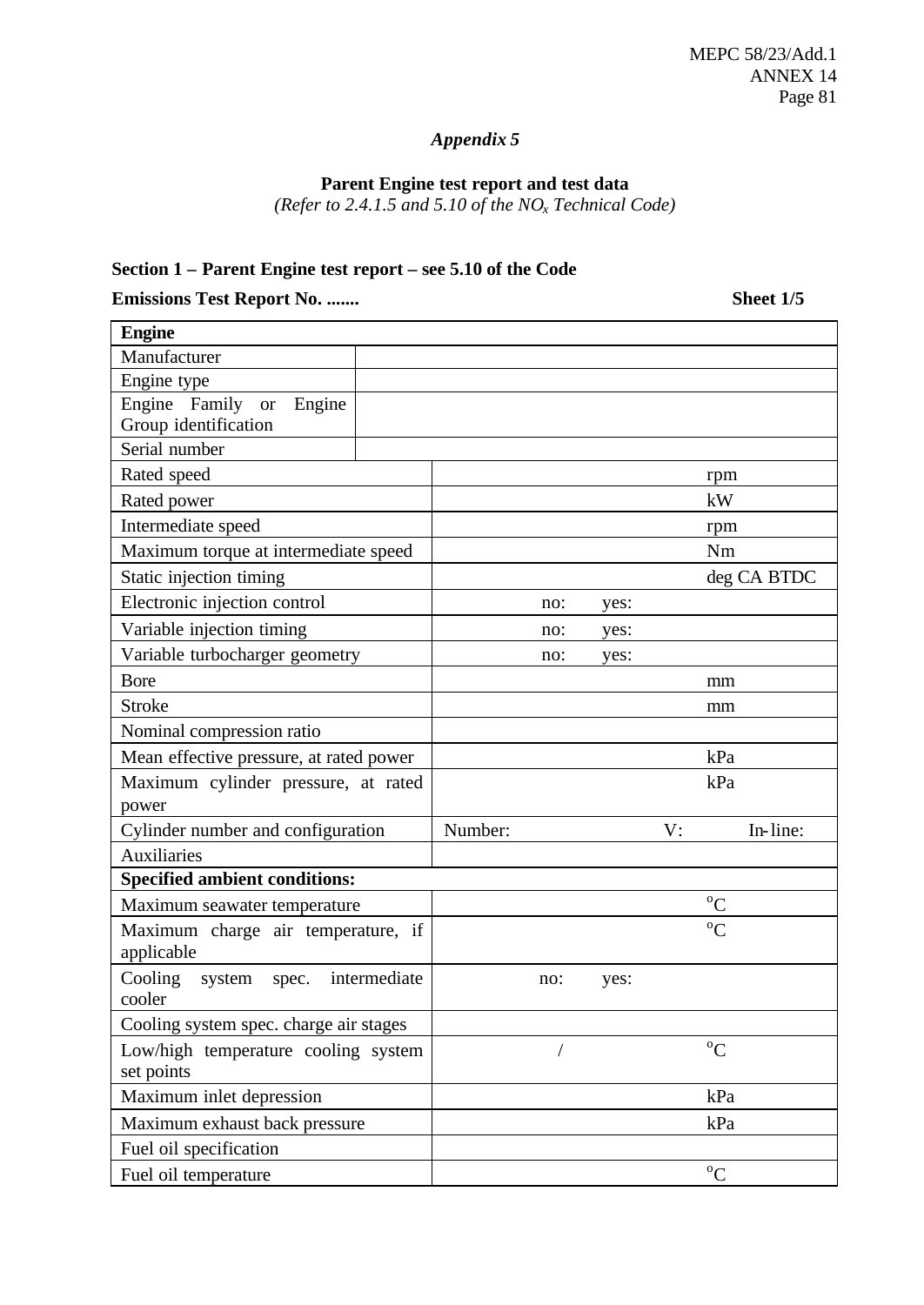| <b>Emissions test results:</b> |  |       |
|--------------------------------|--|-------|
| Cycle                          |  |       |
| NO <sub>x</sub>                |  | g/kWh |
| Test identification            |  |       |
| Date/time                      |  |       |
| Test site/bench                |  |       |
| Test number                    |  |       |
| Surveyor                       |  |       |
| Date and place of report       |  |       |
| Signature                      |  |       |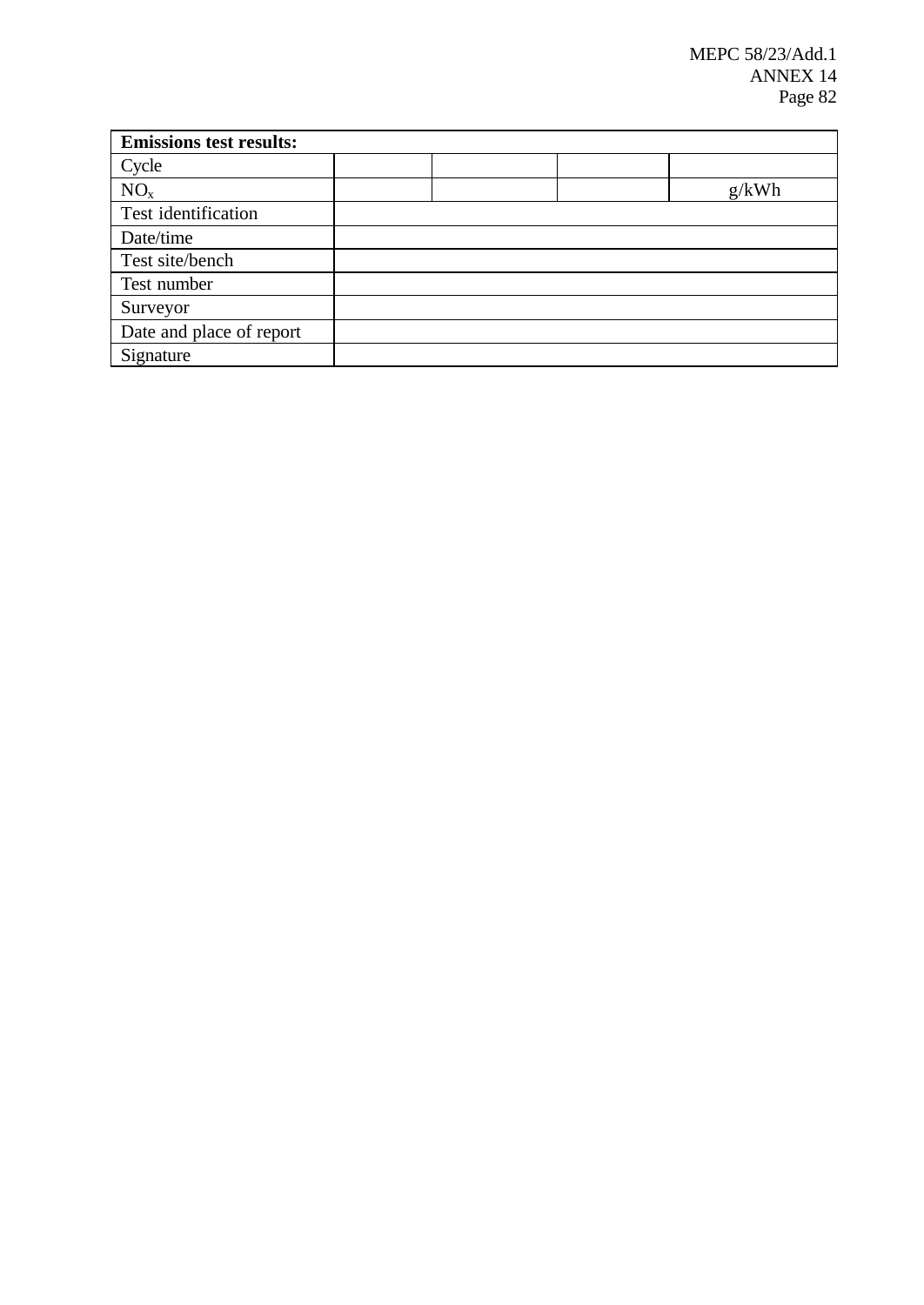**Emissions Test Report No. ....... Sheet 2/5**

| <b>Engine Family/Engine Group Information (Common specifications)</b> |                                                                             |  |  |  |  |  |  |
|-----------------------------------------------------------------------|-----------------------------------------------------------------------------|--|--|--|--|--|--|
| Combustion cycle                                                      | 2 stroke cycle/4 stroke cycle                                               |  |  |  |  |  |  |
| Cooling medium                                                        | air/water                                                                   |  |  |  |  |  |  |
| Cylinder configuration                                                | required to be written, only if the<br>exhaust cleaning devices are applied |  |  |  |  |  |  |
| Method of aspiration                                                  | natural aspired/pressure charged                                            |  |  |  |  |  |  |
| Fuel type to be used on board                                         | distillate/distillate or heavy fuel/dual                                    |  |  |  |  |  |  |
| Combustion chamber                                                    | open chamber/divided chamber                                                |  |  |  |  |  |  |
| Valve port configuration                                              | cylinder head/cylinder wall                                                 |  |  |  |  |  |  |
| Valve port size and number                                            |                                                                             |  |  |  |  |  |  |
| Fuel system type                                                      |                                                                             |  |  |  |  |  |  |

| <b>Miscellaneous features:</b> |          |
|--------------------------------|----------|
| Exhaust gas recirculation      | no / yes |
| Water injection/emulsion       | no / yes |
| Air injection                  | no / yes |
| Charge cooling system          | no / yes |
| Exhaust after-treatment        | no / yes |
| Exhaust after-treatment type   |          |
| Dual fuel                      | ves      |

| <b>Engine Family / Engine Group Information (Selection of Parent Engine for test-bed test)</b> |                              |  |  |  |        |  |  |
|------------------------------------------------------------------------------------------------|------------------------------|--|--|--|--------|--|--|
| Family/Group Identification                                                                    |                              |  |  |  |        |  |  |
| Method of pressure charging                                                                    |                              |  |  |  |        |  |  |
| Charge air cooling system                                                                      |                              |  |  |  |        |  |  |
| Criteria of the selection of Parent Engine                                                     | Highest $NOx$ emission value |  |  |  |        |  |  |
| Number of cylinders                                                                            |                              |  |  |  |        |  |  |
| Max. rated power per cylin                                                                     |                              |  |  |  |        |  |  |
| Rated speed                                                                                    |                              |  |  |  |        |  |  |
| Injection timing (range)                                                                       |                              |  |  |  |        |  |  |
| <b>Selected Parent Engine</b>                                                                  |                              |  |  |  | Parent |  |  |
| Test cycle $(s)$                                                                               |                              |  |  |  |        |  |  |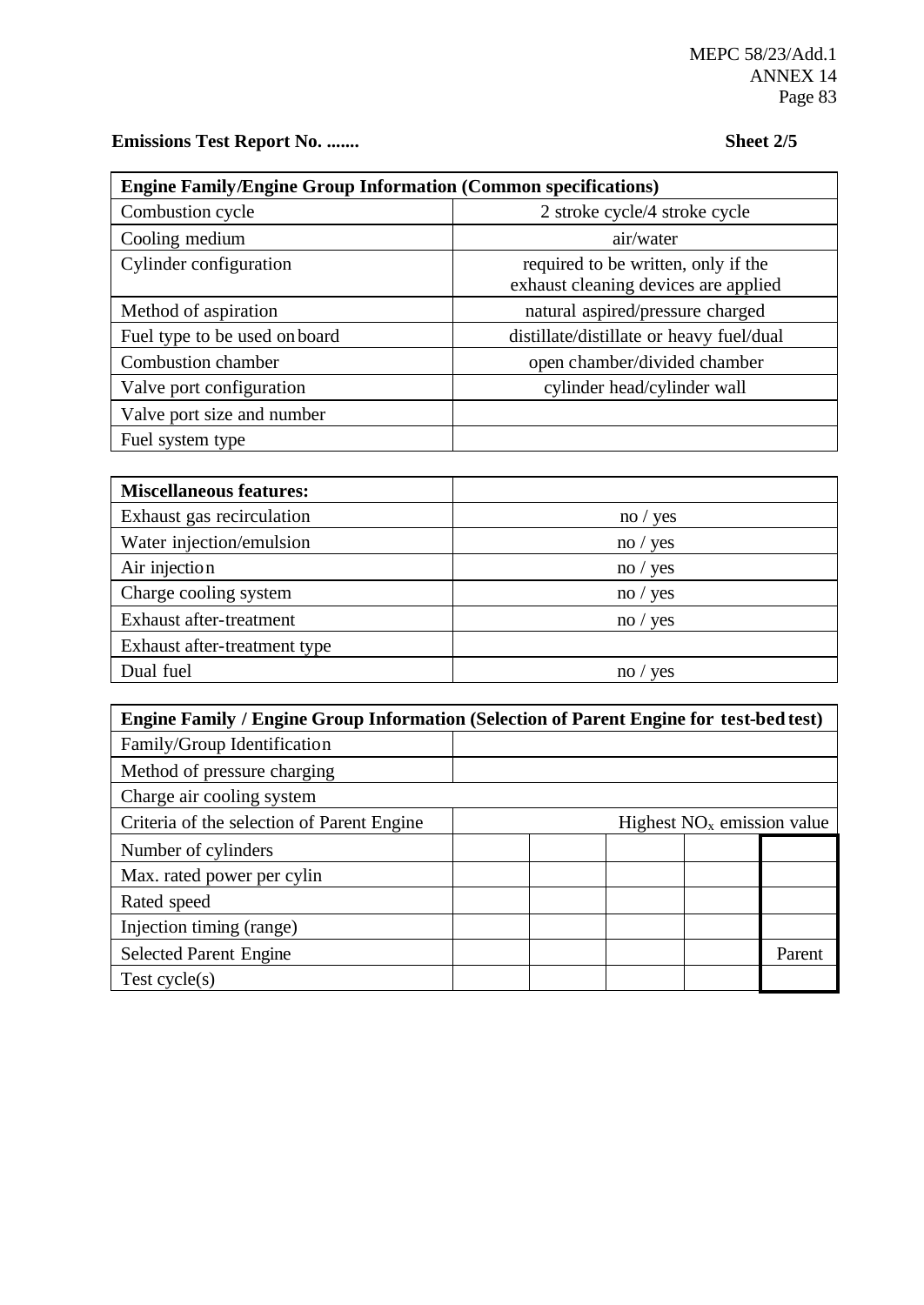# Emissions Test Report No. ....... Test Cell Information Sheet 3/5

 $\overline{a}$ 

| <b>Exhaust Pipe</b> |     |      |    |
|---------------------|-----|------|----|
| Diameter            |     |      | Mm |
| Length              |     |      | M  |
| Insulation          | no: | yes: |    |
| Probe location      |     |      |    |

| <b>Measurement equipment</b> |              |       |               |                   |                             |
|------------------------------|--------------|-------|---------------|-------------------|-----------------------------|
|                              | Manufacturer | Model | Measurement   |                   | Calibration                 |
|                              |              |       | ranges        | Span gas<br>conc. | Deviation of<br>calibration |
| Analyser                     |              |       |               |                   |                             |
| $NOx$ Analyser               |              |       | ppm           |                   | $\%$                        |
| <b>CO</b> Analyser           |              |       | ppm           |                   | $\%$                        |
| CO <sub>2</sub> Analyser     |              |       | $\%$          |                   | $\%$                        |
| $O2$ Analyser                |              |       | $\%$          |                   | $\%$                        |
| <b>HC</b> Analyser           |              |       | ppmC          |                   | $\%$                        |
| Speed                        |              |       | rpm           |                   | $\%$                        |
| Torque                       |              |       | Nm            |                   | $\%$                        |
| Power, if<br>applicable      |              |       | kW            |                   | $\%$                        |
| Fuel flow                    |              |       |               |                   | $\%$                        |
| Air flow                     |              |       |               |                   | $\%$                        |
| <b>Exhaust flow</b>          |              |       |               |                   | $\%$                        |
| <b>Temperatures</b>          |              |       |               |                   |                             |
| Charge air<br>coolant inlet  |              |       | $\rm ^{o}C$   |                   | ${}^{\circ}C$               |
| Exhaust gas                  |              |       | ${}^{\circ}C$ |                   | $\rm ^{o}C$                 |
| Inlet air                    |              |       | $\rm ^{o}C$   |                   | ${}^{\circ}C$               |
| Charge air                   |              |       | ${}^{0}C$     |                   | ${}^{\circ}C$               |
| Fuel                         |              |       | ${}^{0}C$     |                   | ${}^{\circ}C$               |
| <b>Pressures</b>             |              |       |               |                   |                             |
| Exhaust gas                  |              |       | kPa           |                   | kPa                         |
| Charge air                   |              |       | kPa           |                   | kPa                         |
| Atmospheric                  |              |       | kPa           |                   | kPa                         |
| Vapour pressure              |              |       |               |                   |                             |
| Intake air                   |              |       | kPa           |                   | $\%$                        |
| <b>Humidity</b>              |              |       |               |                   |                             |
| Intake air                   |              |       | $\%$          |                   | $\%$                        |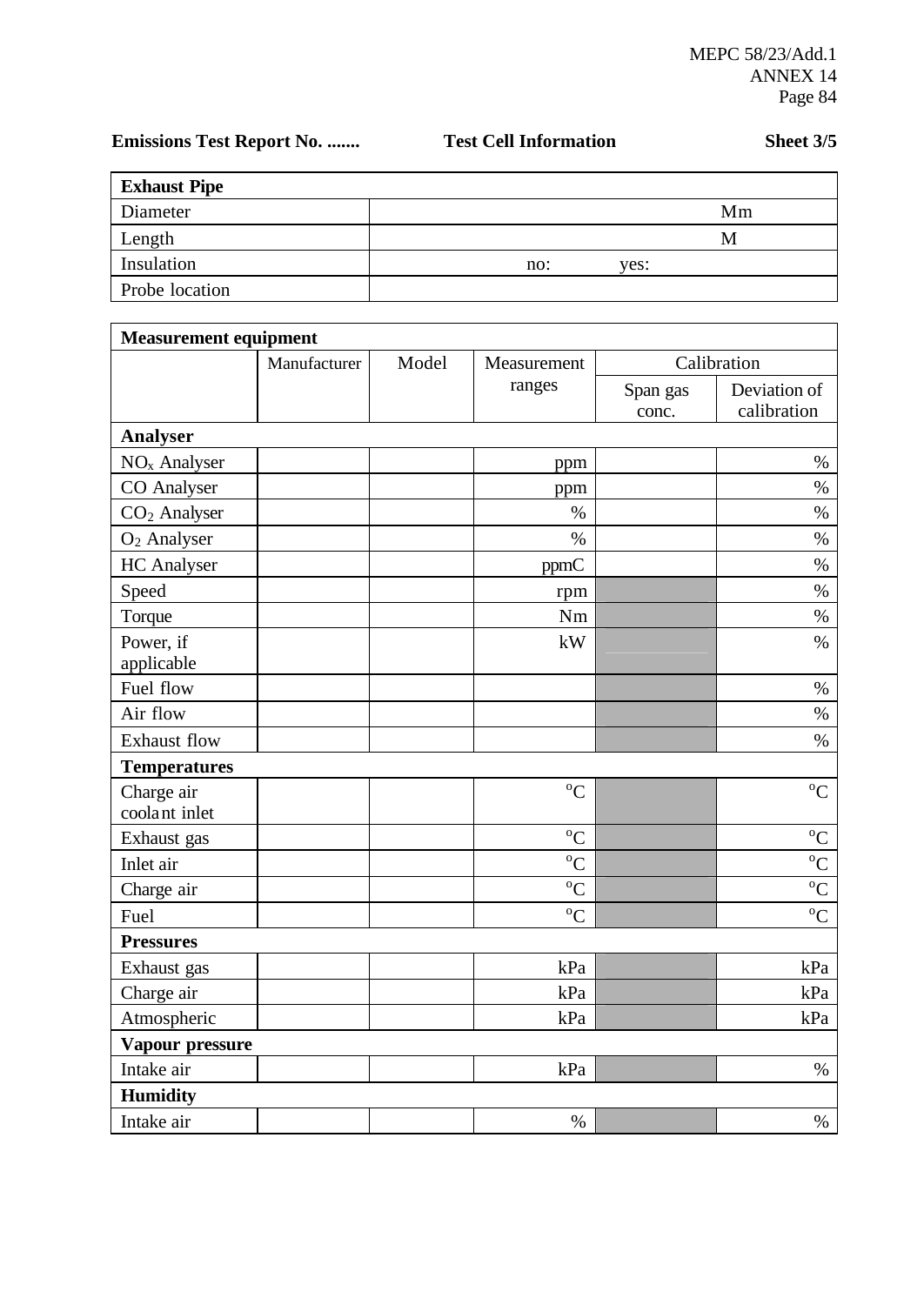MEPC 58/23/Add.1 ANNEX 14 Page 85

### **Fuel Characteristics**

| <b>Fuel type</b>        |          |          |                                 |       |
|-------------------------|----------|----------|---------------------------------|-------|
| <b>Fuel properties:</b> |          |          | <b>Fuel elemental analysis:</b> |       |
| Density                 | ISO 3675 | $kg/m^3$ | Carbon                          | % m/m |
| Viscosity               | ISO 3104 | $mm^2/s$ | Hydrogen                        | % m/m |
| Water                   | ISO 3733 | % V/V    | Nitrogen                        | % m/m |
|                         |          |          | Oxygen                          | % m/m |
|                         |          |          | Sulphur                         | % m/m |
|                         |          |          | LHV/Hu                          | MJ/kg |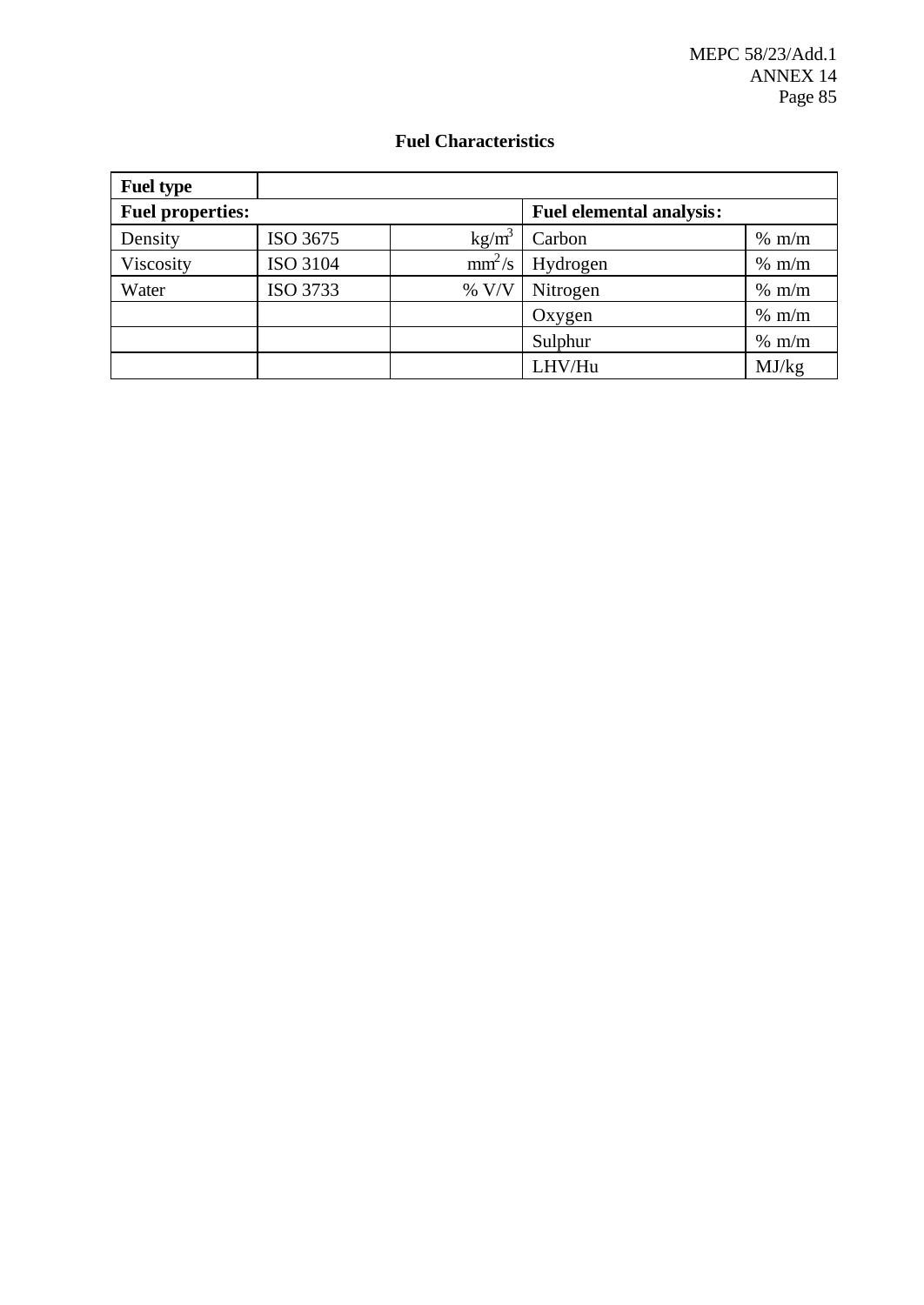**Emissions Test Report No. ......... Ambient and Gaseous Emissions Data Sheet 4/5** 

| <b>Mode</b>               |   |  |  |  |  | 10 |
|---------------------------|---|--|--|--|--|----|
| Power/Torque              | % |  |  |  |  |    |
| Speed                     | % |  |  |  |  |    |
| Time at beginning of mode |   |  |  |  |  |    |

| <b>Ambient Data</b>                                  |             |  |  |  |  |  |
|------------------------------------------------------|-------------|--|--|--|--|--|
| Atmospheric pressure                                 | kPa         |  |  |  |  |  |
| Intake air temperature                               | $^{\circ}C$ |  |  |  |  |  |
| Intake air humidity                                  | g/kg        |  |  |  |  |  |
| Relative humidity (RH)<br>of intake air <sup>*</sup> | $\%$        |  |  |  |  |  |
| Air temperature at<br>RH sensor*                     | $\rm ^{o}C$ |  |  |  |  |  |
| Dry bulb temperature<br>of intake air <sup>*</sup>   | $\rm ^{o}C$ |  |  |  |  |  |
| Wet bulb temperature<br>of intake air <sup>*</sup>   | $\rm ^{o}C$ |  |  |  |  |  |
| Test condition parameter, fa                         |             |  |  |  |  |  |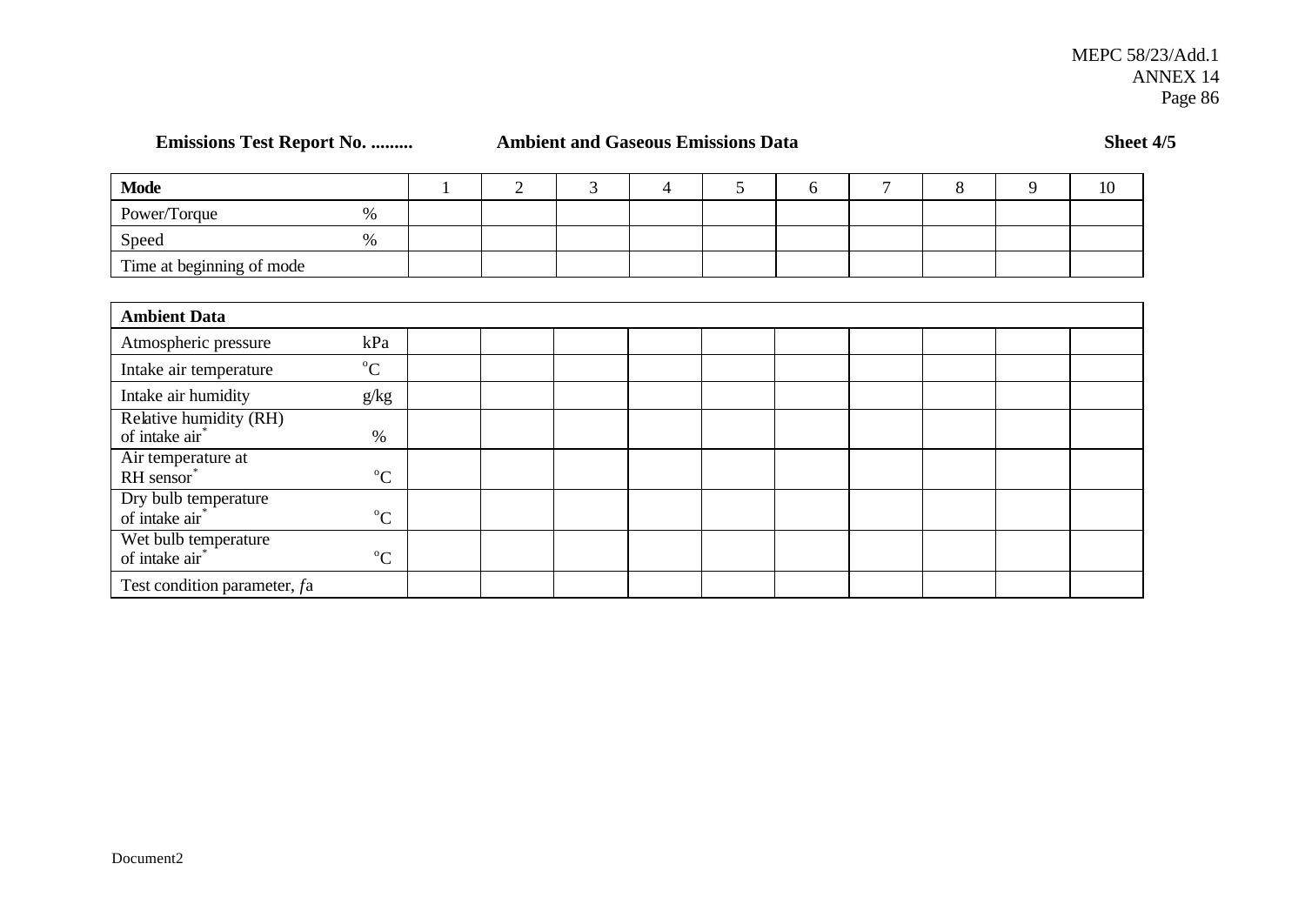| <b>Gaseous Emissions Data:</b>              |       |  |  |  |  |  |
|---------------------------------------------|-------|--|--|--|--|--|
| $NOx$ concentration dry/wet                 | ppm   |  |  |  |  |  |
| CO<br>concentration                         | ppm   |  |  |  |  |  |
| concentration<br>CO <sub>2</sub>            | $\%$  |  |  |  |  |  |
| concentration dry/wet<br>O <sub>2</sub>     | $\%$  |  |  |  |  |  |
| HC<br>concentration                         | ppmC  |  |  |  |  |  |
| $NO_x$ humidity correction factor, $k_{hd}$ |       |  |  |  |  |  |
| Dry/wet correction factor, $k_{wr}$         |       |  |  |  |  |  |
| $NOx$ mass flow                             | kg/h  |  |  |  |  |  |
| CO<br>mass flow                             | kg/h  |  |  |  |  |  |
| CO <sub>2</sub><br>mass flow                | kg/h  |  |  |  |  |  |
| mass flow<br>O <sub>2</sub>                 | kg/h  |  |  |  |  |  |
| HC<br>mass flow                             | kg/h  |  |  |  |  |  |
| $NOx$ specific                              | g/kWh |  |  |  |  |  |

\* As applicable.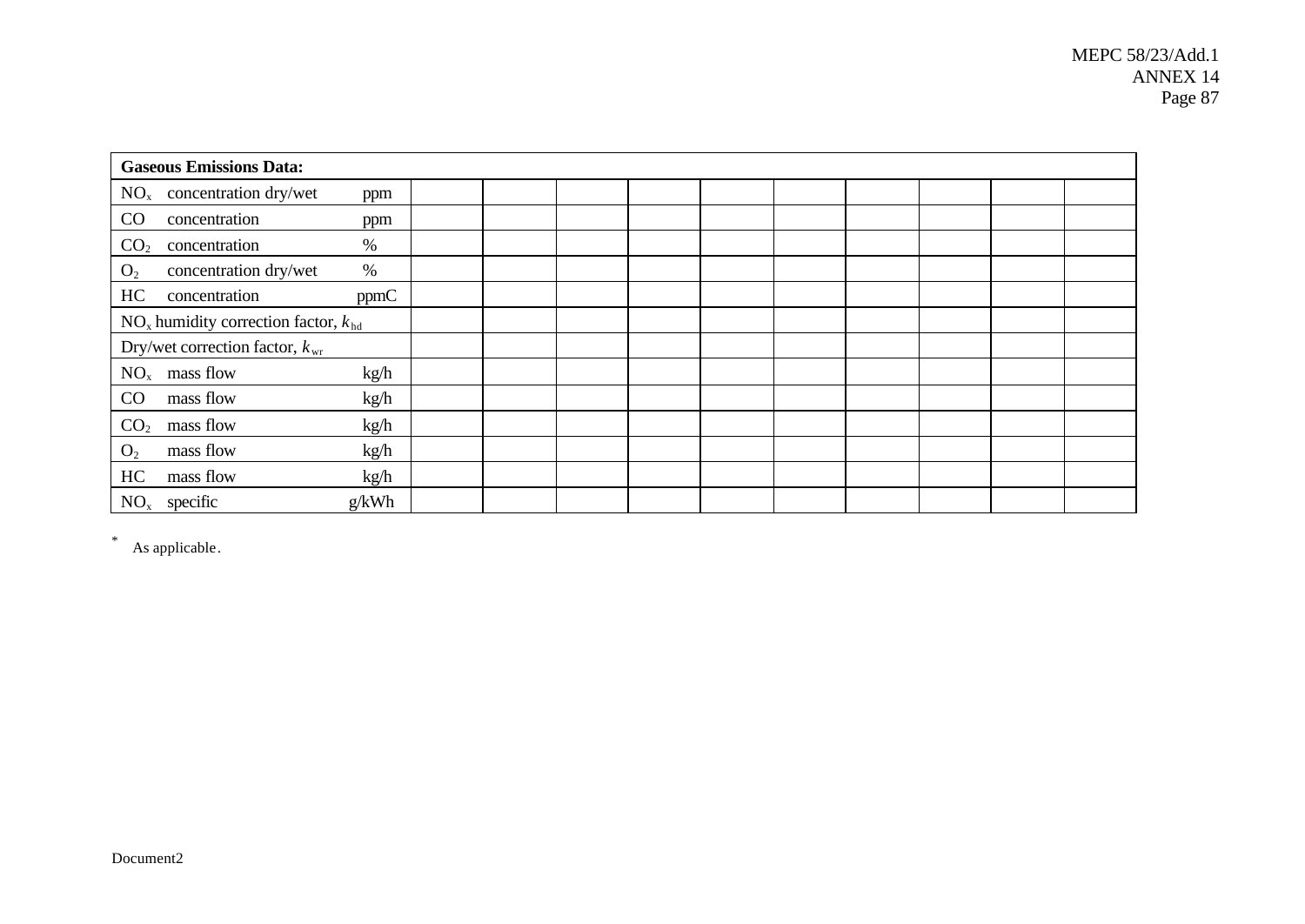| <b>Emissions Test Report No. </b>        | <b>Engine Test Data</b> |              |                |   |                |   |   |                |       | Sheet 5/5 |    |
|------------------------------------------|-------------------------|--------------|----------------|---|----------------|---|---|----------------|-------|-----------|----|
| <b>Mode</b>                              |                         | $\mathbf{1}$ | $\overline{c}$ | 3 | $\overline{4}$ | 5 | 6 | $\overline{7}$ | $8\,$ | 9         | 10 |
| Power/Torque                             | $\%$                    |              |                |   |                |   |   |                |       |           |    |
| Speed                                    | $\%$                    |              |                |   |                |   |   |                |       |           |    |
| Time at beginning of mode                |                         |              |                |   |                |   |   |                |       |           |    |
| <b>Engine Data</b>                       |                         |              |                |   |                |   |   |                |       |           |    |
| Speed                                    | rpm                     |              |                |   |                |   |   |                |       |           |    |
| Auxiliary power                          | $\mathbf{k}\mathbf{W}$  |              |                |   |                |   |   |                |       |           |    |
| Dynamometer setting                      | kW                      |              |                |   |                |   |   |                |       |           |    |
| Power                                    | kW                      |              |                |   |                |   |   |                |       |           |    |
| Mean effective pressure                  | kPa                     |              |                |   |                |   |   |                |       |           |    |
| Fuel rack                                | mm                      |              |                |   |                |   |   |                |       |           |    |
| Uncorrected specific fuel<br>consumption | g/kWh                   |              |                |   |                |   |   |                |       |           |    |
| Fuel flow                                | kg/h or $m^3/h^*$       |              |                |   |                |   |   |                |       |           |    |
| Air flow                                 | kg/h                    |              |                |   |                |   |   |                |       |           |    |
| Exhaust flow $(q_{mew})$                 | kg/h                    |              |                |   |                |   |   |                |       |           |    |
| Exhaust temperature                      | $^{\circ}C$             |              |                |   |                |   |   |                |       |           |    |
| Exhaust back pressure                    | kPa                     |              |                |   |                |   |   |                |       |           |    |
| Charge air coolant temperature in        | $^{\circ}C$             |              |                |   |                |   |   |                |       |           |    |
| Charge air coolant temperature out       | $^{\circ}C$             |              |                |   |                |   |   |                |       |           |    |
| Charge air temperature                   | $^{\circ}C$             |              |                |   |                |   |   |                |       |           |    |
| Charge air reference temperature         | $^{\circ}C$             |              |                |   |                |   |   |                |       |           |    |
| Charge air pressure                      | kPa                     |              |                |   |                |   |   |                |       |           |    |
| Fuel oil temperature                     | ${}^{0}C$               |              |                |   |                |   |   |                |       |           |    |

\* As applicable.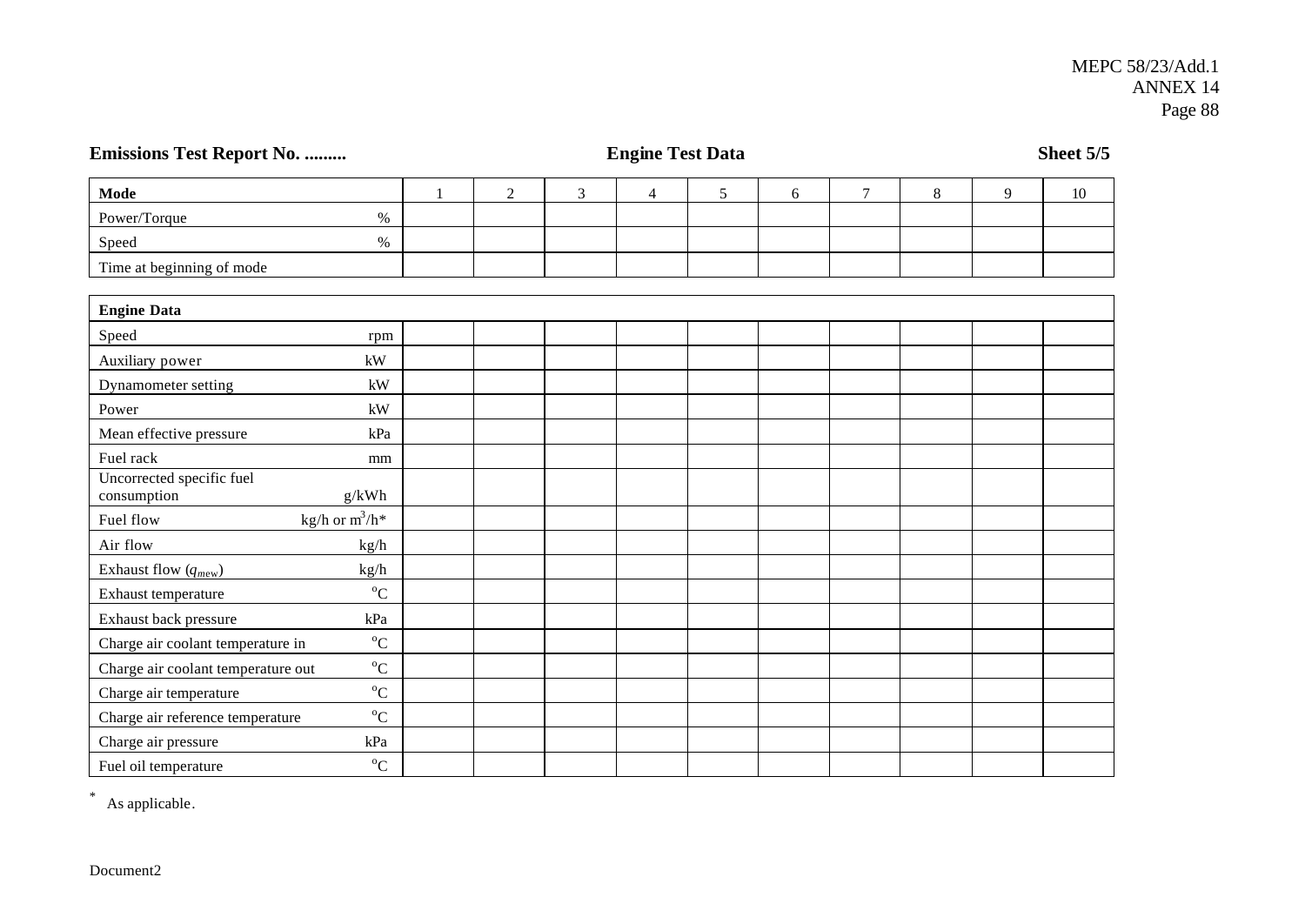## **Section 2 – Parent Engine test data to be included in the Technical File – see 2.4.1.5 of the Code**

| <b>Engine Family / Engine Group Reference</b> |                 |  |
|-----------------------------------------------|-----------------|--|
|                                               |                 |  |
| <b>Parent Engine</b>                          |                 |  |
| Model/Type                                    |                 |  |
| Nominated rated<br>power                      | kW              |  |
| Nominated rated<br>speed                      | rpm             |  |
| <b>Parent Engine test fuel oil</b>            |                 |  |
| Reference fuel designation                    |                 |  |
| ISO 8217: 2005 grade                          |                 |  |
| Carbon                                        | $%$ m/m         |  |
| Hydrogen                                      | $% \frac{m}{m}$ |  |
| Sulphur                                       | $%$ m/m         |  |
| Nitrogen                                      | $%$ m/m         |  |
| Oxygen                                        | $%$ m/m         |  |

Water % V/V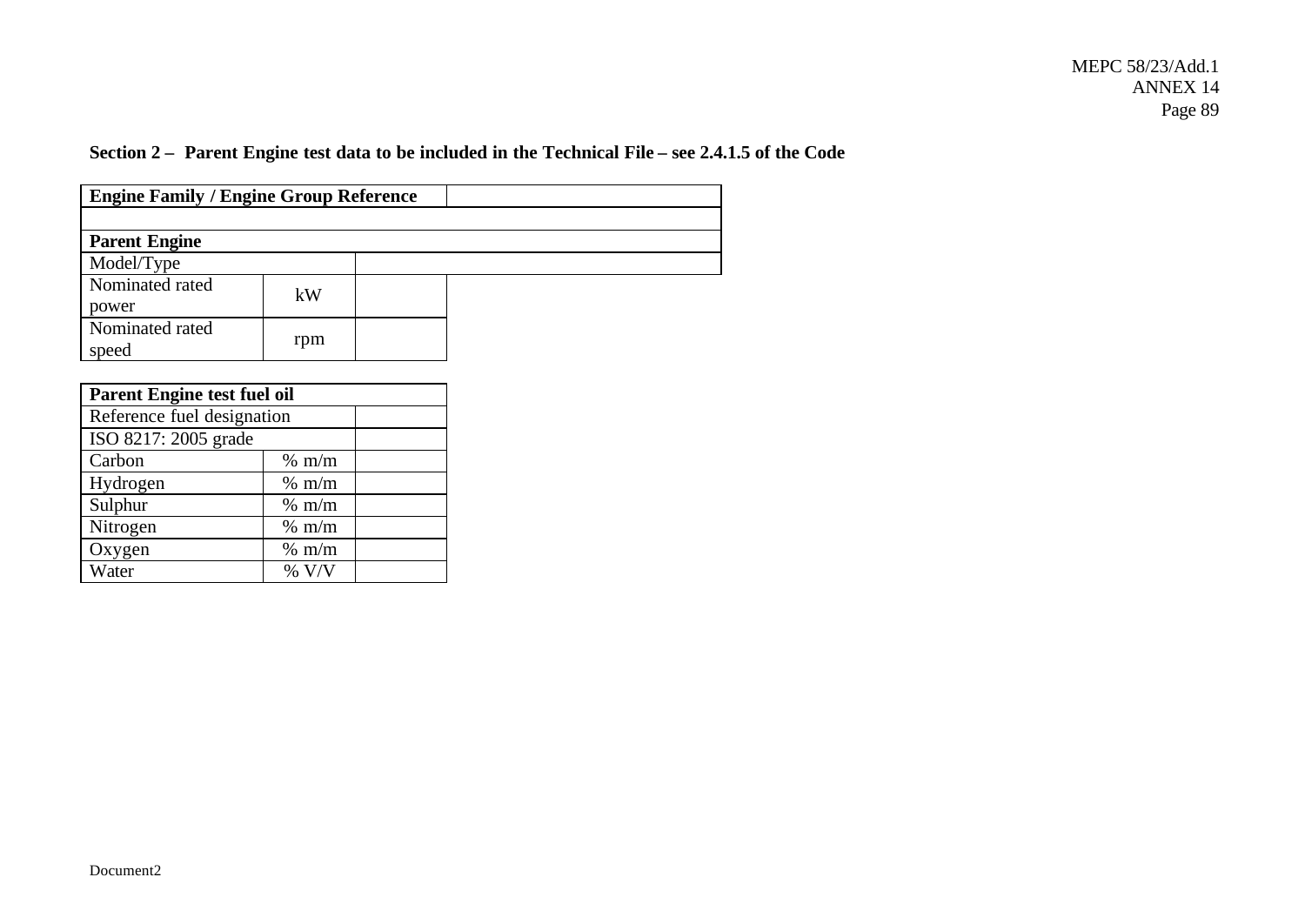| <b>Measured data (Parent Engine)</b>         |                |   |                |   |                |   |   |   |   |
|----------------------------------------------|----------------|---|----------------|---|----------------|---|---|---|---|
| Power/Torque                                 | $\%$           |   |                |   |                |   |   |   |   |
| Speed                                        | $\%$           |   |                |   |                |   |   |   |   |
| Mode point                                   |                | 1 | $\overline{2}$ | 3 | $\overline{4}$ | 5 | 6 | 7 | 8 |
|                                              |                |   |                |   |                |   |   |   |   |
| <b>Engine Performance</b>                    |                |   |                |   |                |   |   |   |   |
| Power                                        | kW             |   |                |   |                |   |   |   |   |
| Speed                                        | rpm            |   |                |   |                |   |   |   |   |
| Fuel flow                                    | kg/h           |   |                |   |                |   |   |   |   |
| Intake air flow (wet/dry)                    | kg/h           |   |                |   |                |   |   |   |   |
| Exhaust gas flow                             | kg/h           |   |                |   |                |   |   |   |   |
| Intake air temperature                       | $\mathrm{C}^0$ |   |                |   |                |   |   |   |   |
| Charge air temperature                       | $\overline{C}$ |   |                |   |                |   |   |   |   |
| Charge air reference temperature             | $\mathrm{C}^0$ |   |                |   |                |   |   |   |   |
| Charge air pressure                          | kPa            |   |                |   |                |   |   |   |   |
| Additional parameter(s) used for             |                |   |                |   |                |   |   |   |   |
| emission corrections (specify)               |                |   |                |   |                |   |   |   |   |
|                                              |                |   |                |   |                |   |   |   |   |
| <b>Ambient conditions</b>                    |                |   |                |   |                |   |   |   |   |
| Atmospheric pressure                         | kPa            |   |                |   |                |   |   |   |   |
| Relative humidity (RH) of intake             | $\%$           |   |                |   |                |   |   |   |   |
| air                                          |                |   |                |   |                |   |   |   |   |
| Air temperature at RH sensor®                | $\overline{C}$ |   |                |   |                |   |   |   |   |
| Dry bulb temperature of intake<br>air        | $\overline{C}$ |   |                |   |                |   |   |   |   |
| Wet bulb temperature of intake<br>$air^*$    | $\overline{C}$ |   |                |   |                |   |   |   |   |
| Absolute humidity of intake air <sup>*</sup> | g/kg           |   |                |   |                |   |   |   |   |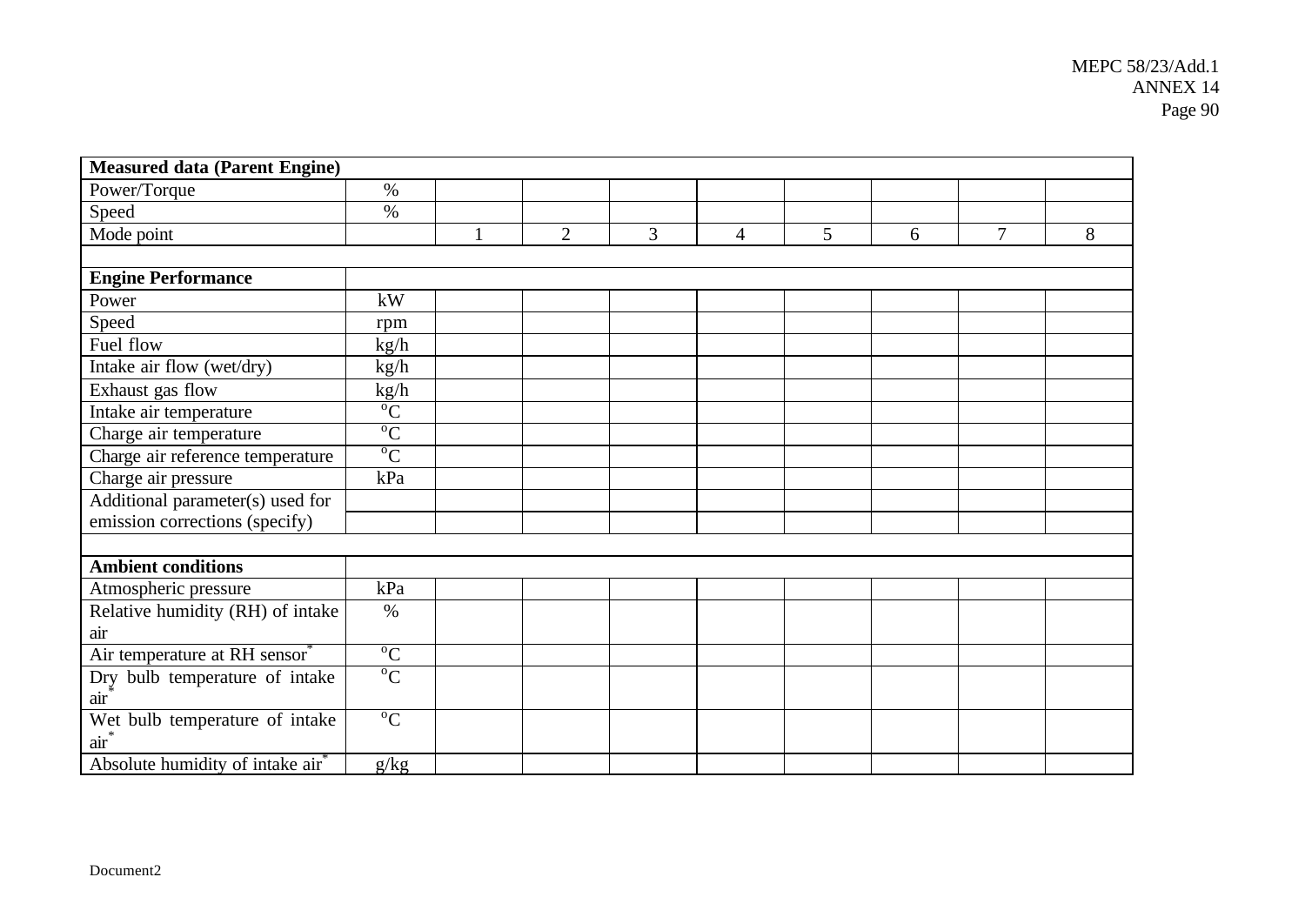| <b>Emission concentrations</b>             |       |  |  |  |  |
|--------------------------------------------|-------|--|--|--|--|
| NO <sub>x</sub> wet/dry                    | ppm   |  |  |  |  |
| CO <sub>2</sub>                            | $\%$  |  |  |  |  |
| $O_2$ wet/dry                              | $\%$  |  |  |  |  |
| CO                                         | ppm   |  |  |  |  |
| $\rm HC$                                   | ppmC  |  |  |  |  |
|                                            |       |  |  |  |  |
| <b>Calculated data (Parent Engine)</b>     |       |  |  |  |  |
| Intake air humidity                        | g/kg  |  |  |  |  |
| Charge air humidity                        | g/kg  |  |  |  |  |
| Test condition parameter, $f_a$            |       |  |  |  |  |
| Dry/wet correction factor, $k_{\text{wr}}$ |       |  |  |  |  |
| $NOx$ humidity correction factor,          |       |  |  |  |  |
| $k_{\rm hd}$                               |       |  |  |  |  |
| Exhaust gas flow rate                      | kg/h  |  |  |  |  |
| $\overline{NO_x}$ emission flow rate       | kg/h  |  |  |  |  |
| Additional emission correction             | g/kWh |  |  |  |  |
| factor(s) (specify)                        | g/kWh |  |  |  |  |
| $NOx$ emission                             | g/kWh |  |  |  |  |

| $Tnet$ .<br>ovalo<br>1 сэt |    |  |  |
|----------------------------|----|--|--|
| <b>Emission value</b>      | A. |  |  |

\* As applicable.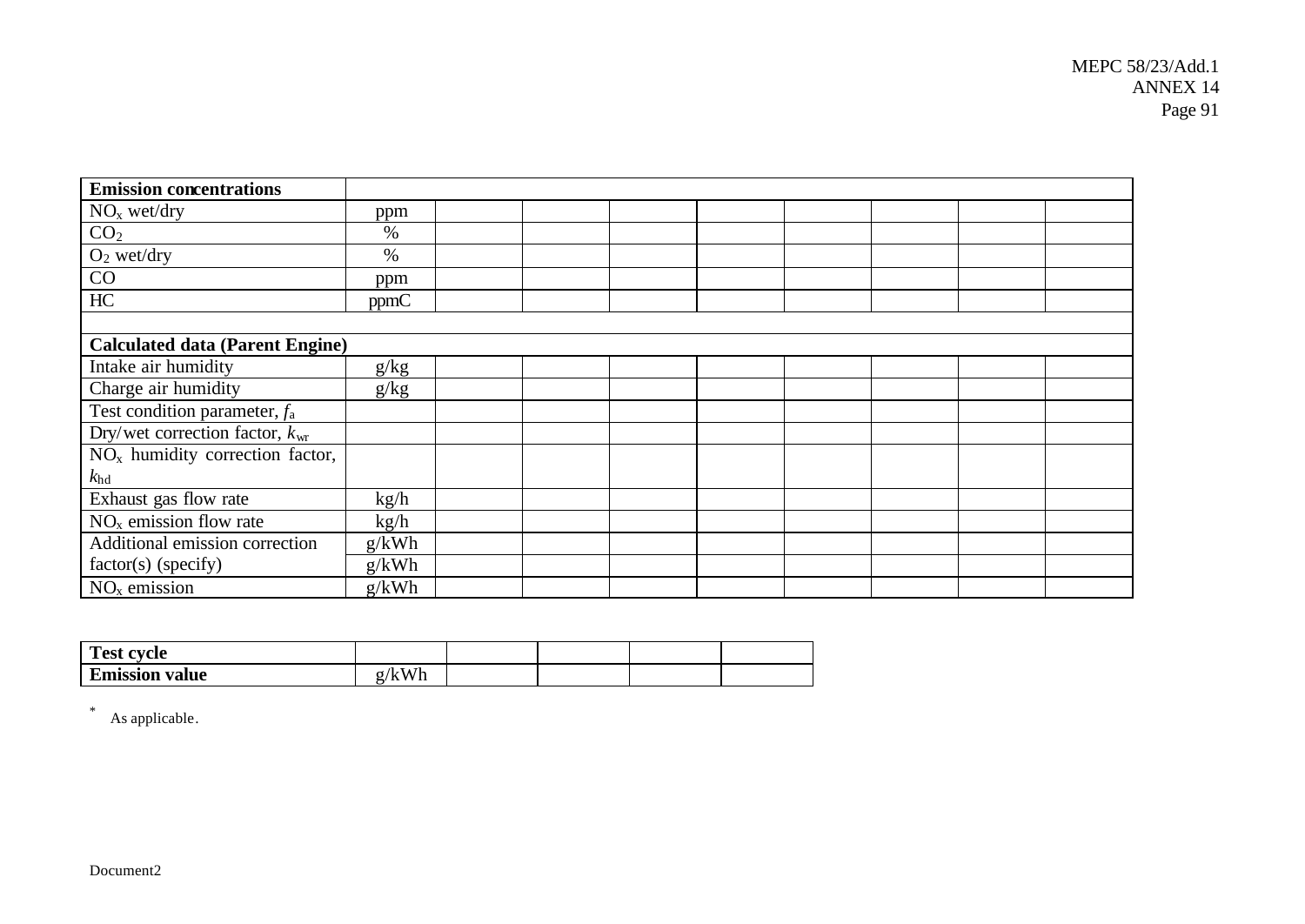### *Appendix 6*

### **Calculation of exhaust gas mass flow (carbon-balance method)** *(Refer to chapter 5 of the NOx Technical Code)*

### **1 Introduction**

1.1 This appendix addresses the calculation of the exhaust gas mass flow based on exhaust gas concentration measurement, and on the knowledge of fuel consumption. Symbols and descriptions of terms and variables used in the formulae for the carbon-balance measurement method are summarized in the Introduction of this Code.

1.2 Except as otherwise specified, all results of calculations required by this appendix shall be reported in the engine's test report in accordance with 5.10 of the Code.

### **2 Carbon balance method, 1-step calculation procedure**

2.1 This method involves exhaust mass calculation from fuel consumption, fuel composition and exhaust gas concentrations.

2.2 Exhaust gas mass flow rate on wet basis:

$$
q_{\text{mew}} = q_{\text{mf}} \cdot \left( \frac{\left( \frac{1.4 \cdot w_{\text{BET}}}{f_{\text{c}}} + \left( w_{\text{ALF}} \cdot 0.0893 \dot{\phi} - 1 \right) \frac{1}{1.293} + f_{\text{fd}}}{f_{\text{c}} \cdot f_{\text{c}}} + \left( w_{\text{ALF}} \cdot 0.08936 \right) - 1 \right) \left( 1 + \frac{H_{\text{a}}}{1000} \right) + 1 \right) (1)
$$

with:

 $f_{\text{fd}}$  according to equation (2),  $f_c$  according to equation (3).

*H*a is the absolute humidity of intake air, in gram water per kg dry air, however if  $H_a \geq H_{\rm SC}$ , then  $H_{\rm SC}$  shall be used in place of  $H_a$  in formula (1).

*Note*: H<sub>a</sub> may be derived from relative humidity measurement, dewpoint measurement, vapour pressure measurement or dry/wet bulb measurement using the generally accepted formulae.

2.3 The fuel specific constant  $f_{fd}$  for the dry exhaust shall be calculated by adding up the additional volumes of the combustion of the fuel elements:

$$
f_{\text{fd}} = -0.055593 \cdot w_{\text{ALF}} + 0.008002 \cdot w_{\text{DEL}} + 0.0070046 \cdot w_{\text{EPS}} \tag{2}
$$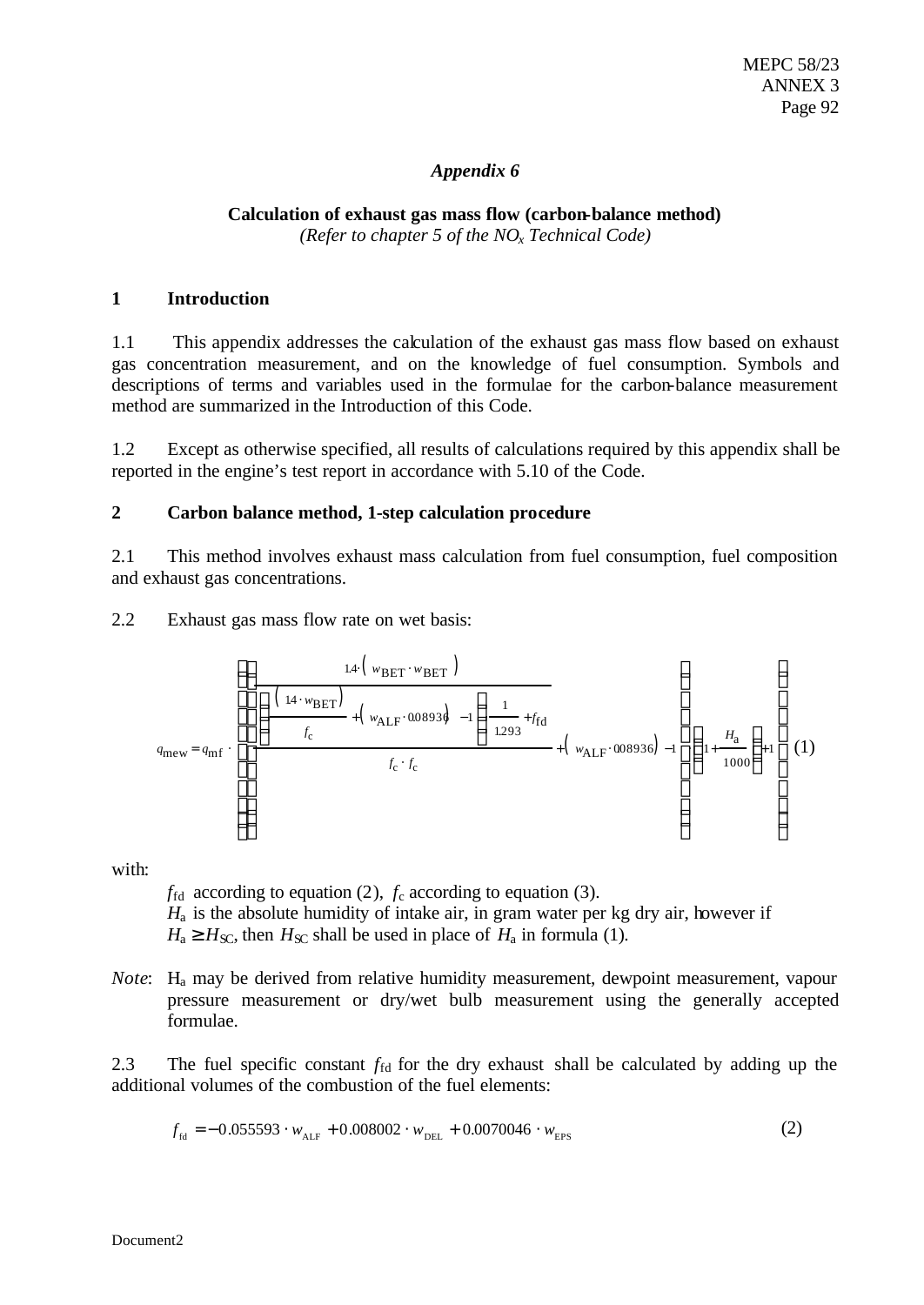### 2.4 Carbon factor  $f_c$  according to equation (3):

$$
f_c = (c_{\text{CO2d}} - c_{\text{CO2ad}}) \cdot 0.5441 + \frac{c_{\text{COd}}}{18522} + \frac{c_{\text{HCw}}}{17355}
$$
(3)

with

 $c_{\text{CO2d}}$  = dry CO<sub>2</sub> concentration in the raw exhaust, %  $c_{\text{CO2ad}} = \text{dry CO}_2$  concentration in the ambient air, % = 0.03%  $c_{\text{COd}}$  = dry CO concentration in the raw exhaust, ppm  $c_{\text{HCw}}$  = wet HC concentration in the raw exhaust, ppm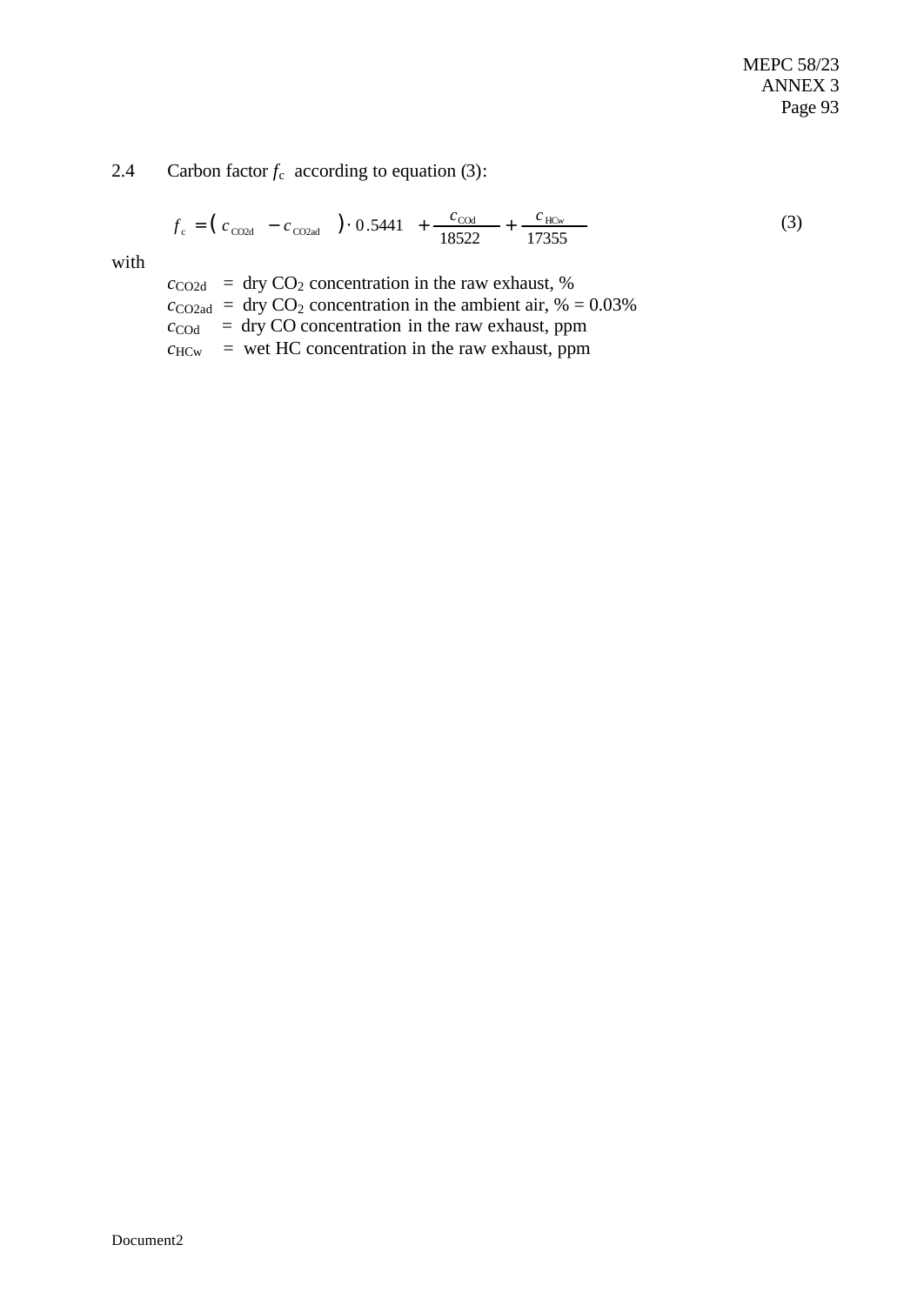### *Appendix 7*

### **Checklist for an Engine Parameter Check method**

*(Refer to 6.2.2.5 of the NOx Technical Code)*

1 For some of the parameters listed below, more than one survey possibility exists. In such cases, as a guideline, any one of, or a combination of, the below listed methods may be sufficient to show compliance. As approved by the Administration, the shipowner, supported by the applicant for engine certification, may choose which method is applicable.

- .1 parameter "injection timing":
	- .1 Fuel cam position (individual cam or camshaft if cams are not adjustable):
		- optional (dependent on design): position of a link between the cam and the pump drive,
		- optional for sleeve-metered pumps: VIT index and cam position or position of the barrel, or
		- other sleeve metering device;
	- .2 start of delivery for certain fuel rack positions (dynamic pressure measurement);
	- .3 opening of injection valve for certain load points, e.g., using a Hall sensor or acceleration pick-up;
	- .4 load-dependent operating values for charge air pressure, combustion peak pressure, charge air temperature, exhaust gas temperature versus graphs showing the correlation with  $NO<sub>x</sub>$ . Additionally, it shall be ensured that the compression ratio corresponds to the initial certification value (see 1.7).
	- *Note:* To assess the actual timing, it is necessary to know the allowable limits for meeting the emission limits or even graphs showing the influence of timing on  $NO<sub>x</sub>$ , based on the test-bed measurement results.
- .2 parameter "injection nozzle":
	- .1 specification and component identification number;
- .3 parameter "injection pump":
	- .1 component identification number (specifying plunger and barrel design);
- .4 parameter "fuel cam":
	- .1 component identification number (specifying shape);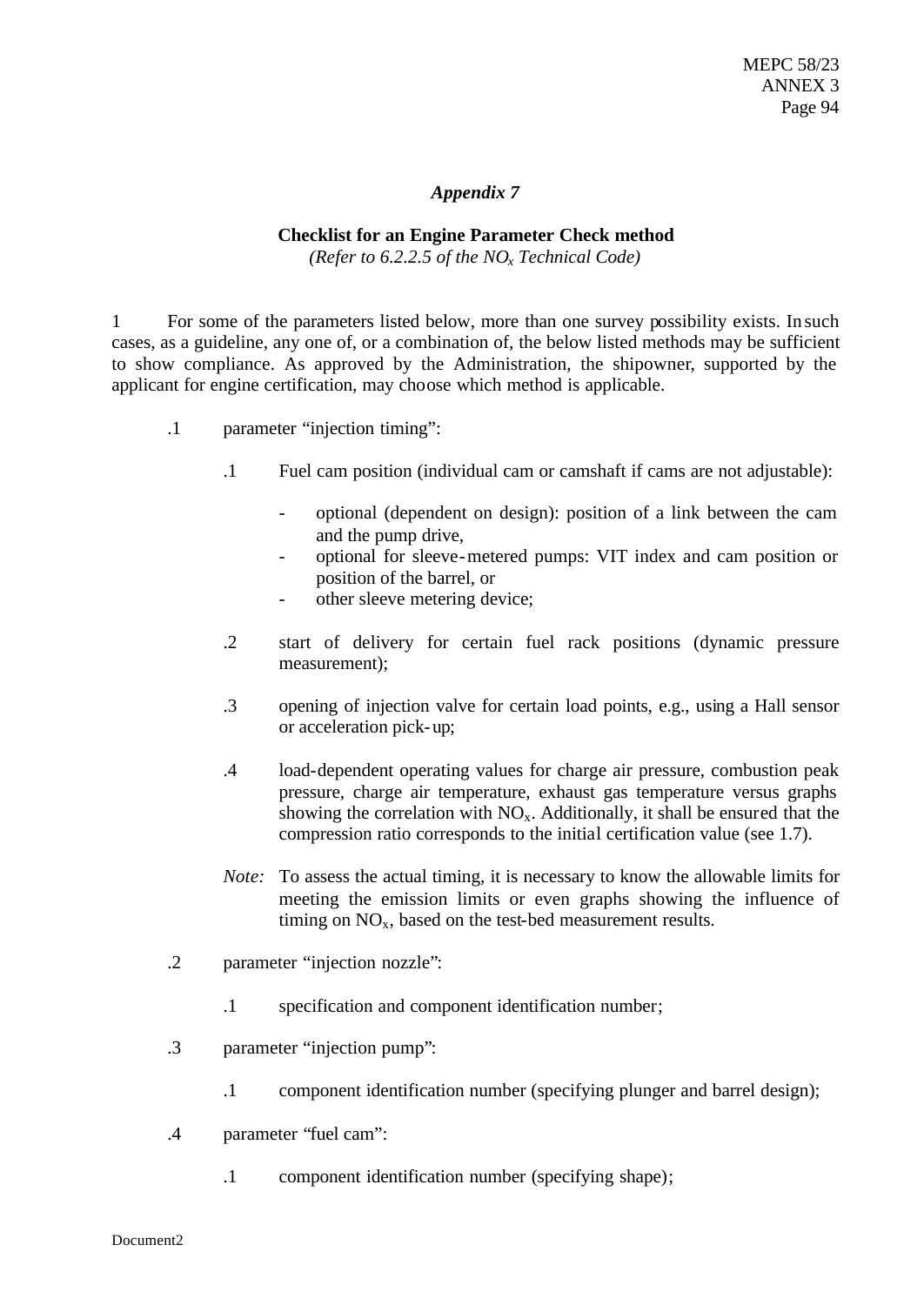- .2 start and end of delivery for a certain fuel rack position (dynamic pressure measurement);
- .5 parameter "injection pressure":
	- .1 only for common-rail systems: load-dependent pressure in the rail, graph showing correlation with  $NO<sub>x</sub>$ ;
- .6 parameter "combustion chamber":
	- .1 component identification numbers for the cylinder head and piston head;
- .7 parameter "compression ratio":
	- .1 check for actual clearance;
	- .2 check for shims in piston rod or connecting rod;
- .8 parameter "turbocharger type and build":
	- .1 model and specification (identification numbers);
	- .2 load-dependent charge air pressure, graph showing the correlation with  $NO<sub>x</sub>$ ;
- .9 parameter "charge air cooler, charge air heater":
	- .1 model and specification;
	- .2 load-dependent charge air temperature corrected to reference conditions, graph showing the correlation with  $NO<sub>x</sub>$ ;
- .10 parameter "valve timing" (only for 4-stroke engines with inlet valve closure before BDC):
	- .1 cam position;
	- .2 check actual timing;
- .11 parameter "water injection" (for assessment: graph showing influence on  $NO_x$ ):
	- .1 load-dependent water consumption (monitoring);
- .12 parameter "emulsified fuel" (for assessment: graph showing influence on  $NO_x$ ):
	- .1 load-dependent fuel rack position (monitoring);
	- .2 load-dependent water consumption (monitoring);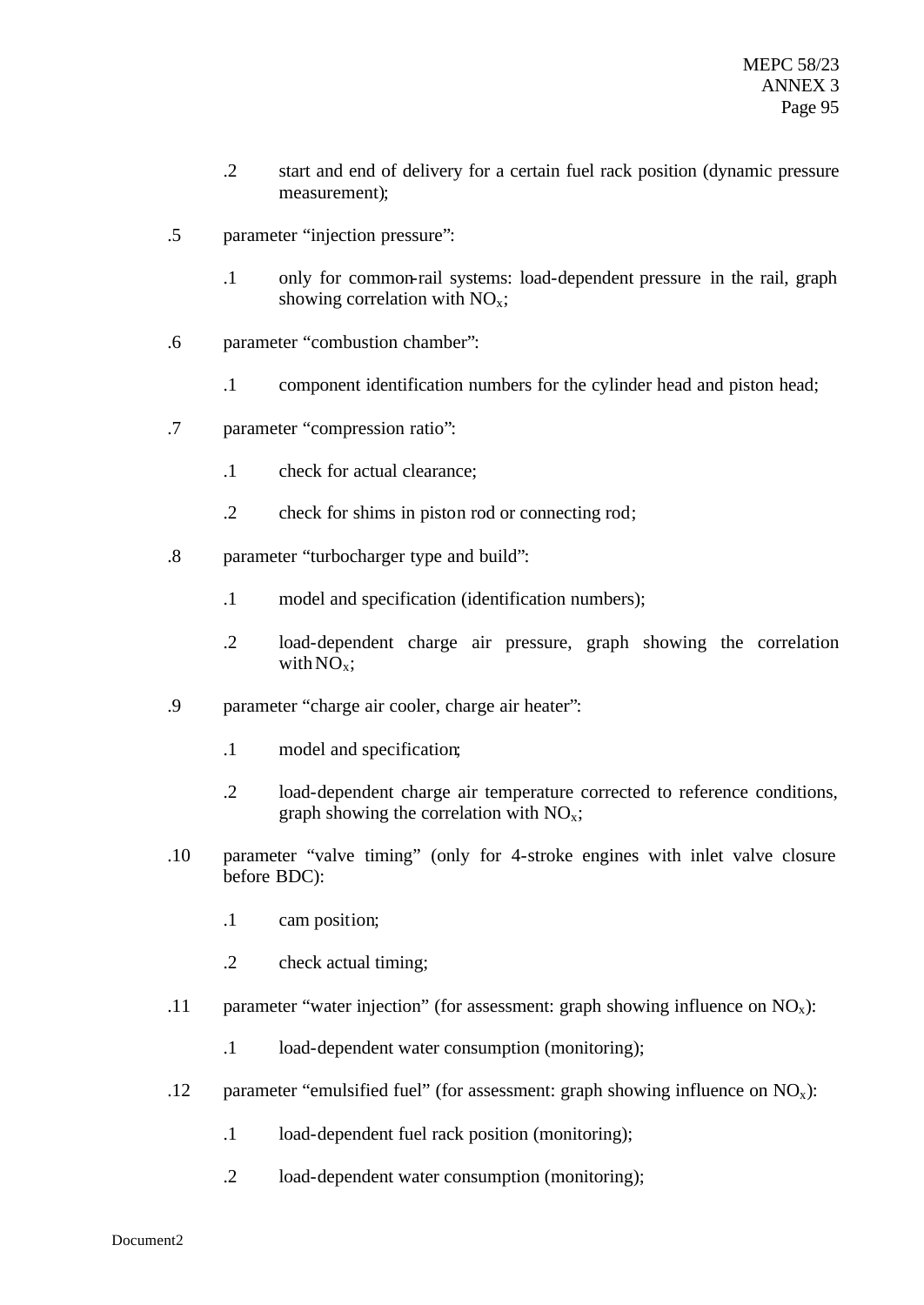- .13 parameter "exhaust gas recirculation" (for assessment: graph showing influence on  $NO_x$ ):
	- .1 load-dependent mass flow of recirculated exhaust gas (monitoring);
	- $\overline{C}$   $\overline{C}$   $\overline{C}$  concentration in the mixture of fresh air and recirculated exhaust gas, i.e. in the "scavenge air" (monitoring);
	- $\cdot$  3 O<sub>2</sub> concentration in the "scavenge air" (monitoring);
- .14 parameter "selective catalytic reduction" (SCR):
	- .1 load-dependent mass flow of reducing agent (monitoring) and additional periodical spot checks on  $NO<sub>x</sub>$  concentration after SCR (for assessment: graph showing influence on  $NO_x$ ).

2 For engines with selective catalytic reduction (SCR) without feedback control, optional  $NO<sub>x</sub>$  measurement (periodical spot checks or monitoring) is useful to show that the SCR efficiency still corresponds to the state at the time of certification regardless of whether the ambient conditions or the fuel quality led to different raw emissions.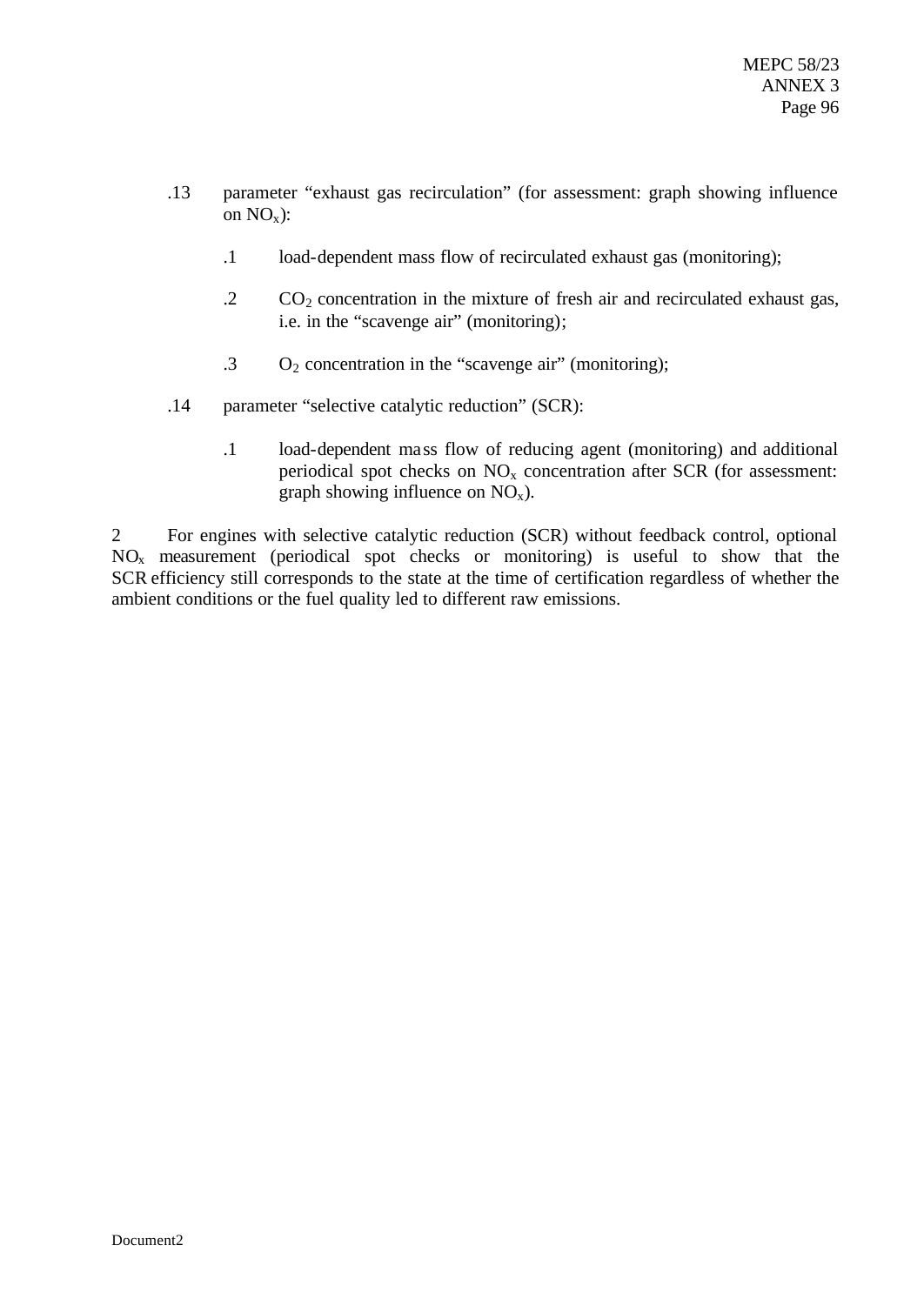### *Appendix 8*

### **Implementation of the Direct Measurement and Monitoring method** *(Refer to 6.4 of the NOx Technical Code)*

### **1 Electrical equipment: materials and design**

1.1 Electrical equipment shall be constructed of durable, flame-retardant, moisture resistant materials, which are not subject to deterioration in the installed environment and at the temperatures to which the equipment is likely to be exposed.

1.2 Electrical equipment shall be designed such that current carrying parts with potential to earth are protected against accidental contact.

### **2 Analysing equipment**

### 2.1 *Analysers*

2.1.1 The exhaust gases shall be analysed with the following instruments. For non-linear analysers, the use of linearizing circuits is permitted. Other systems or analysers may be accepted, subject to the approval of the Administration, provided they yield equivalent results to that of the equipment referenced below:

 $.1$  Nitrogen oxides (NO<sub>x</sub>) analysis

The nitrogen oxides analyser shall be of the chemiluminescent detector (CLD) or heated chemiluminescent detector (HCLD) type. The exhaust gas sampled for  $NO<sub>x</sub>$  measurement shall be maintained above its dewpoint temperature until it has passed through the  $NO<sub>2</sub>$  to  $NO$  converter.

- *Note:* In the case of raw exhaust gas this temperature shall be greater than 60 °C if the engine is fuelled with ISO 8217 DM-grade type fuel and greater than 140ºC if fuelled with ISO 8217 RM-grade type fuel.
- .2 Carbon dioxide  $(CO<sub>2</sub>)$  analysis

When required, the carbon dioxide analyser shall be of the non-dispersive infrared (NDIR) absorption type.

.3 Carbon monoxide (CO) analysis

When required, the carbon monoxide analyser shall be of the non-dispersive infrared (NDIR) absorption type.

.4 Hydrocarbon (HC) analysis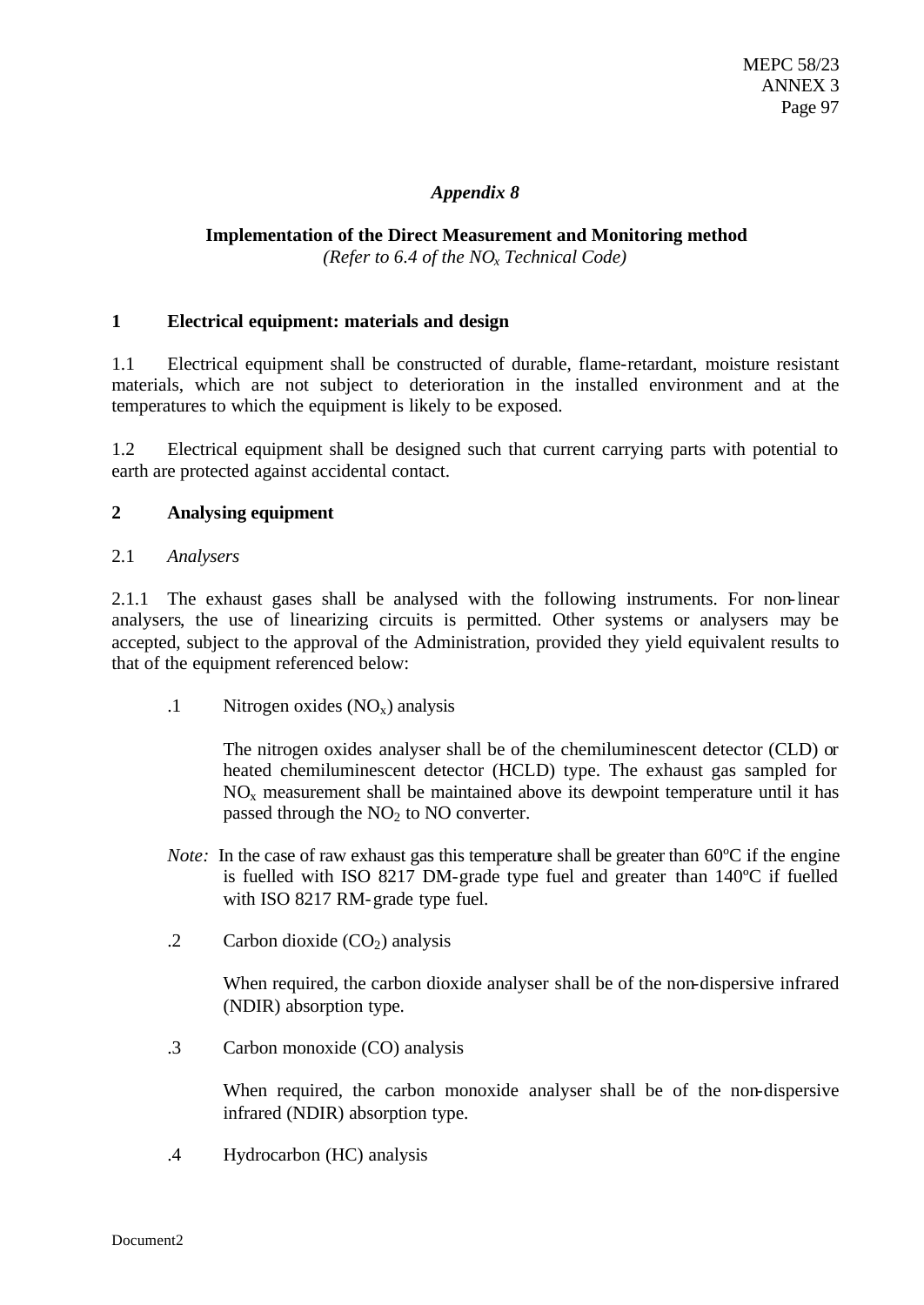When required, the hydrocarbon analyser shall be of the heated flame ionization detector (HFID) type. The exhaust gas sampled for HC measurement shall be maintained at 190 $^{\circ}$ C  $\pm$ 10 $^{\circ}$ C from the sample point to the detector.

.5 Oxygen  $(O_2)$  analysis

When required, the oxygen analyser shall be of the paramagnetic detector (PMD), zirconium dioxide (ZRDO) or electrochemical sensor (ECS) type.

### 2.2 *Analyser specifications*

2.2.1 The analyser specifications shall be consistent with 1.6, 1.7, 1.8, 1.9 and 1.10 of appendix 3 of this Code.

2.2.2 The analyser range shall be such that the measured emission value is within  $15\% - 100\%$  of the range used.

2.2.3 The analysing equipment shall be installed and maintained in accordance with manufacturers' recommendations in order to meet the requirements of 1.7, 1.8, 1.9, and 1.10 of appendix 3 of this Code and sections 7 and 9 of appendix 4 of this Code.

### **3 Pure and calibration gases**

3.1 Pure and calibration gases, as required, shall comply with 2.1 and 2.2 of appendix 4 of this Code. Declared concentrations shall be traceable to national and/or international standards. Calibration gases shall be in accordance with the analysing equipment manufacturers' recommendations.

3.2 Analyser span gases shall be between 80% – 100% of the analyser scale being spanned.

### **4 Gas sampling and transfer system**

4.1 The exhaust gas sample shall be representative of the average exhaust emission from all the engine's cylinders. The gas sampling system shall comply with 5.9.3 of this Code.

4.2 The exhaust gas sample shall be drawn from a zone within 10% to 90% of the duct diameter.

4.3 In order to facilitate the installation of the sampling probe, an example of a sample point connection flange is given in section 5.

4.4 The exhaust gas sample for  $NO_x$  measurement shall be maintained so as to prevent  $NO_2$ loss via water or acid condensation in accordance with analysing equipment manufacturers' recommendations.

4.5 The gas sample shall not be dried by chemical driers.

4.6 The gas sampling system shall be capable of being verified to be free of ingress leakage in accordance with analysing equipment manufacturers' recommendations.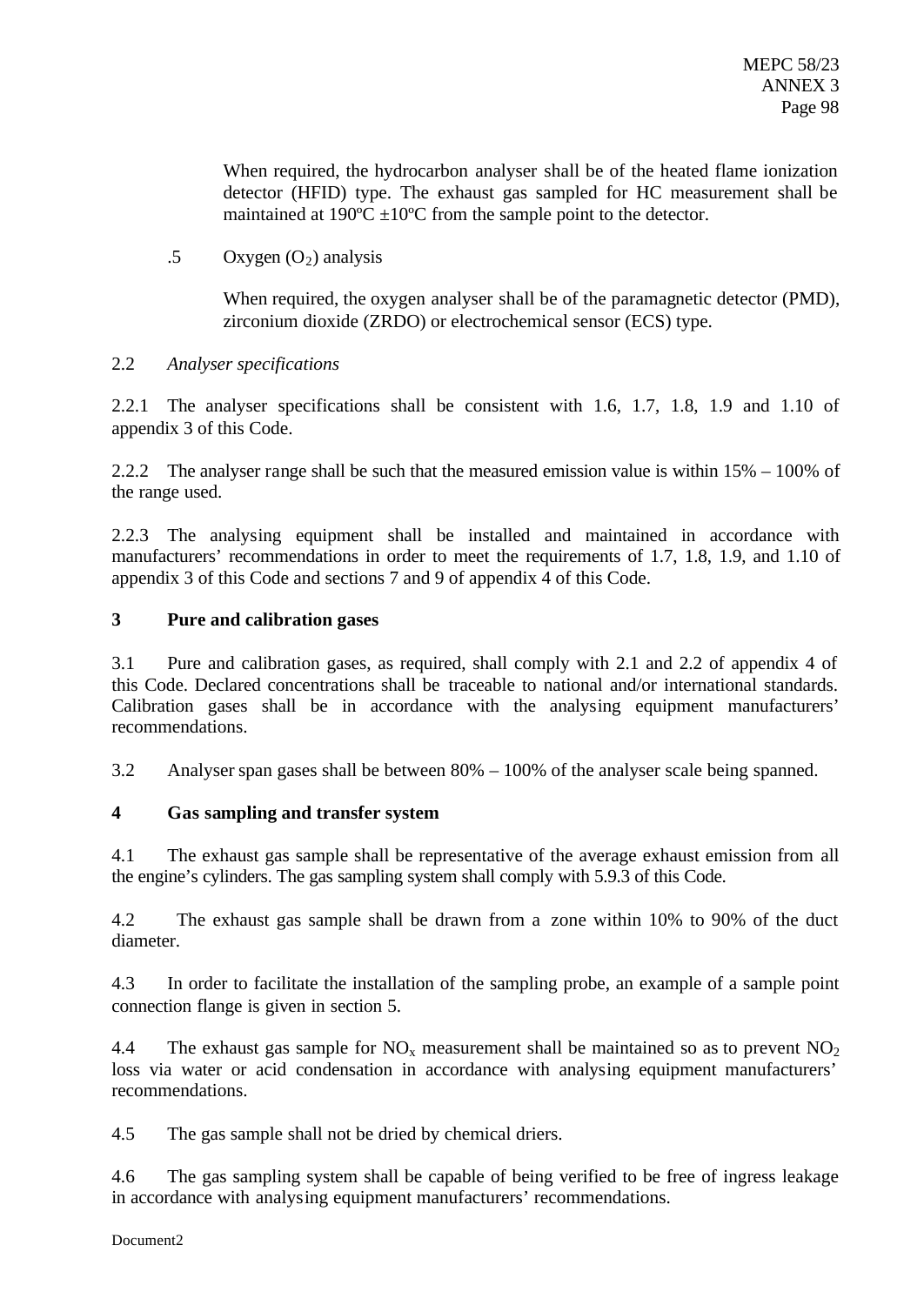4.7 An additional sample point adjacent to that used shall be provided to facilitate quality control checks on the system.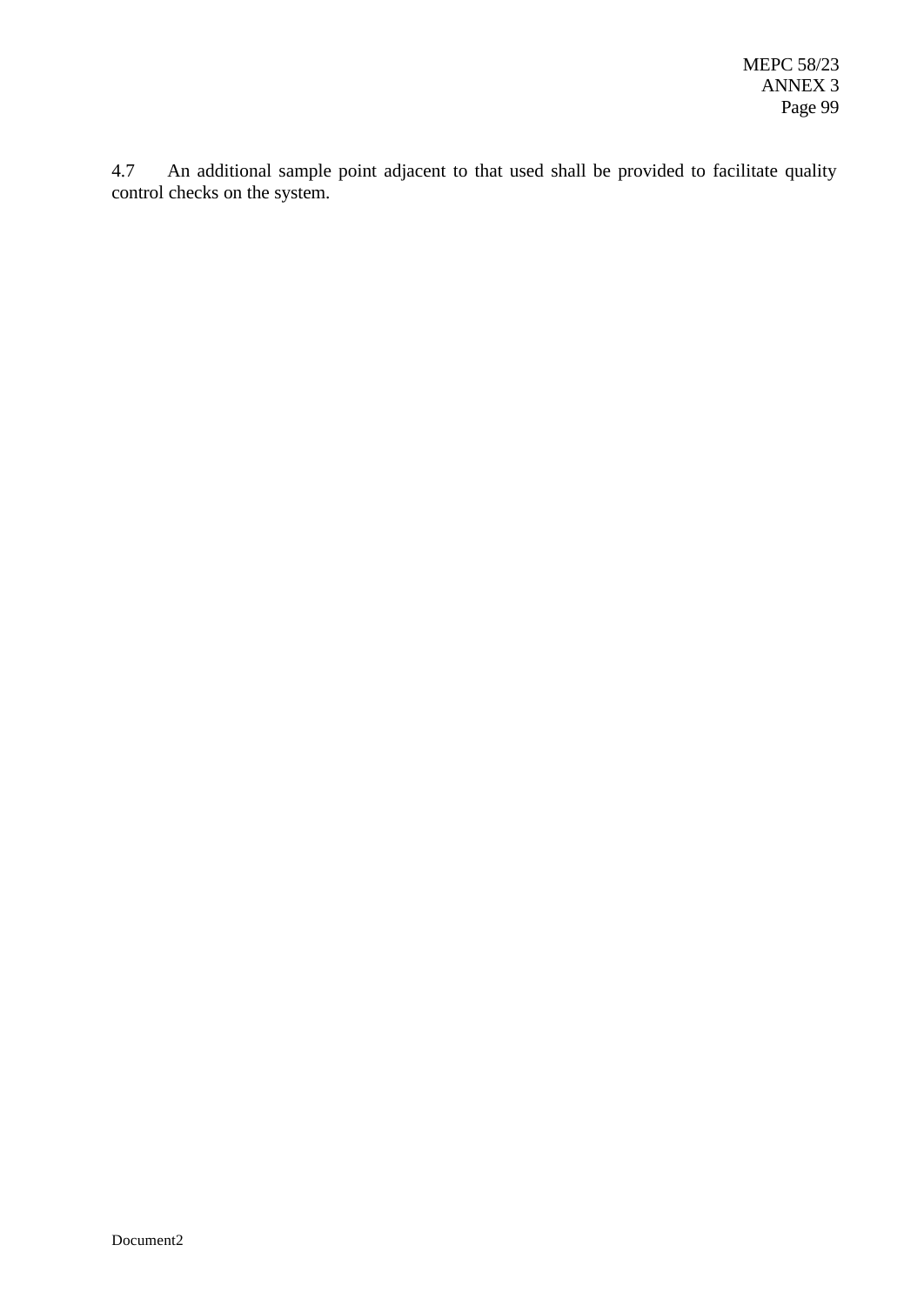### **5 Sample point connection flange**

5.1 The following is an example of a general purpose sample point connection flange which shall be sited, as convenient, on the exhaust duct of each engine for which it may be required to demonstrate compliance by means of the Direct Measurement and Monitoring method.

| Description            | Dimension                                                                                                                                                                                                                                                               |
|------------------------|-------------------------------------------------------------------------------------------------------------------------------------------------------------------------------------------------------------------------------------------------------------------------|
| Outer diameter         | $160$ mm                                                                                                                                                                                                                                                                |
| Inner diameter         | $35 \text{ mm}$                                                                                                                                                                                                                                                         |
| Flange thickness       | $9 \text{ mm}$                                                                                                                                                                                                                                                          |
| Bolt circle diameter 1 | $130 \text{ mm}$                                                                                                                                                                                                                                                        |
| Bolt circle diameter 2 | $65 \text{ mm}$                                                                                                                                                                                                                                                         |
| Flange slots           | 4 holes, each 12 mm diameter, equidistantly<br>placed on each of the above bolt circle diameters.<br>Holes on the two bolt circle diameters to be<br>aligned on same radii. Flange to be slotted,<br>12 mm wide, between inner and outer bolt circle<br>diameter holes. |
| Bolts and nuts         | 4 sets, diameter and length as required.                                                                                                                                                                                                                                |
|                        | Flange shall be of steel and be finished with a flat face.                                                                                                                                                                                                              |

5.2 The flange shall be fitted to a stub pipe of suitable gauge material aligned with the exhaust duct diameter. The stub pipe shall be no longer than necessary to project beyond the exhaust duct cladding, sufficient to enable access to the far side of the flange. The stub pipe shall be insulated. The stub pipe shall terminate at an accessible position free from nearby obstructions which would interfere with the location or mounting of a sample probe and associated fittings.

5.3 When not in use, the stub pipe shall be closed with a steel blank flange and a gasket of suitable heat resisting material. The sampling flange, and closing blank flange, when not in use, shall be covered with a readily removable and suitable heat resistant material which protects against accidental contact.

### **6 Selection of load points and revised weighting factors**

6.1 As provided for by 6.4.6.3 of this Code, in the case of the E2, E3 or D2 test cycles, the minimum number of load points shall be such that the combined nominal weighting factors, as given in 3.2 of this Code, are greater than 0.50.

6.2 In accordance with 6.1, for the E2 and E3 test cycles it would be necessary to use the 75% load point plus one or more other load points. In the case of the D2 test cycle, either the 25% or 50% load point shall be used plus either one or more load points such that the combined nominal weighting factor is greater than 0.50.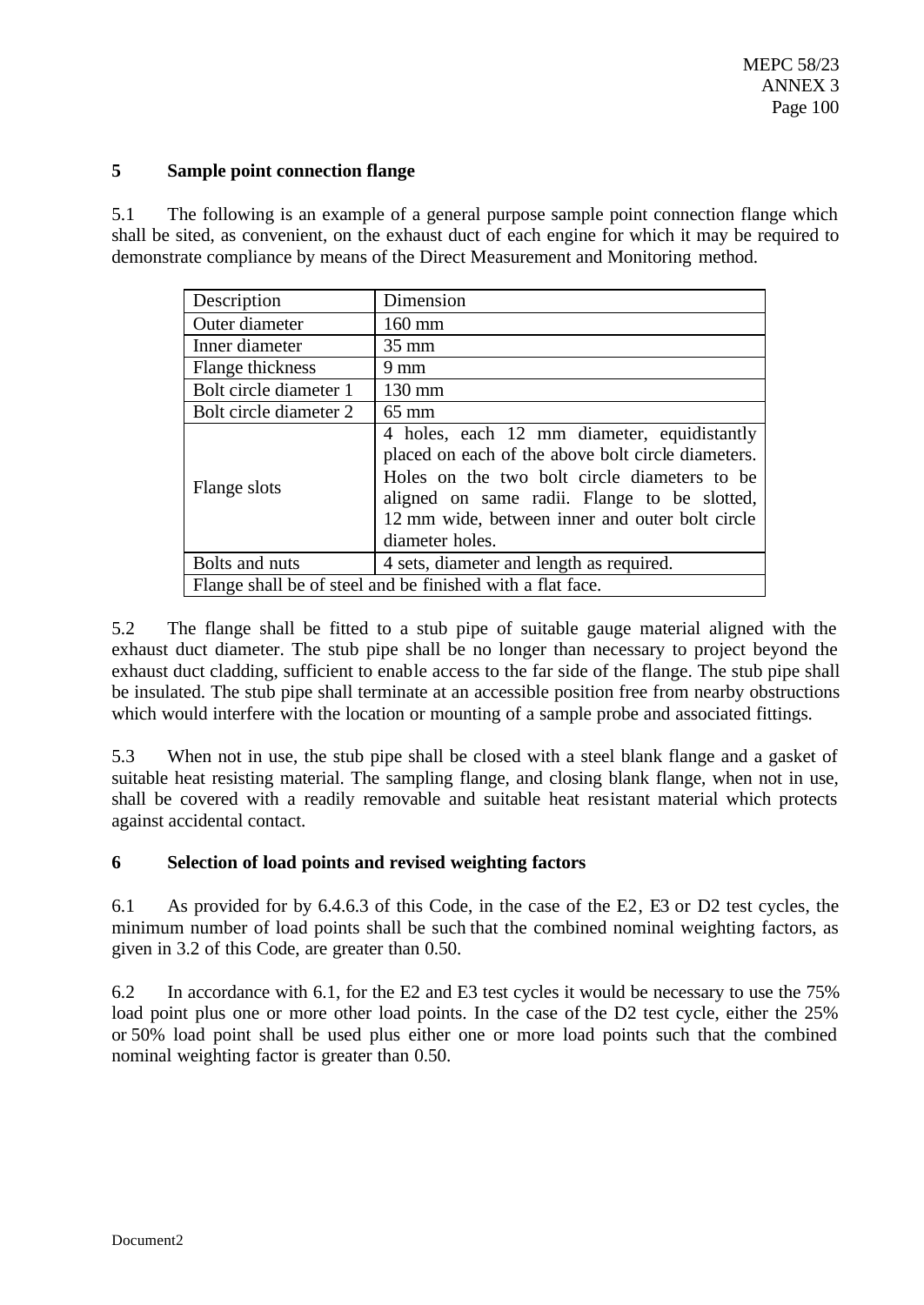6.3 The examples below give some of the possible combinations of load points which may be used together with the respective revised weighting factors:

| Power                                                                                | 100% | 75%  | 50%  | 25%  |  |  |  |
|--------------------------------------------------------------------------------------|------|------|------|------|--|--|--|
| Nominal weighting factor                                                             | 0.2  | 0.5  | 0.15 | 0.15 |  |  |  |
| Option A                                                                             | 0.29 | 0.71 |      |      |  |  |  |
| Option B                                                                             |      | 0.77 | 0.23 |      |  |  |  |
| Option C                                                                             | 0.24 | 0.59 |      | 0.18 |  |  |  |
| Plus other combinations which result in a combined nominal weighting factor greater  |      |      |      |      |  |  |  |
| than 0.50. Hence use of the $100\% + 50\% + 25\%$ load points would be insufficient. |      |      |      |      |  |  |  |

.1 E2 and E3 test cycles

### .2 D2 test cycle

| Power                                                                                | 100% | 75%  | 50%  | 25%  | 10%  |  |  |
|--------------------------------------------------------------------------------------|------|------|------|------|------|--|--|
| Nominal weighting factor                                                             | 0.05 | 0.25 | 0.3  | 0.3  | 0.1  |  |  |
| Option D                                                                             |      |      | 0.5  | 0.5  |      |  |  |
| Option E                                                                             |      | 0.45 |      | 0.55 |      |  |  |
| Option F                                                                             |      | 0.38 | 0.46 |      | 0.15 |  |  |
| Option G                                                                             | 0.06 | 0.28 | 0.33 | 0.33 |      |  |  |
| Plus other combinations which result in a combined nominal weighting factor greater  |      |      |      |      |      |  |  |
| than 0.50. Hence use of the $100\% + 50\% + 10\%$ load points would be insufficient. |      |      |      |      |      |  |  |

6.4 In the case of the C1 test cycle, as a minimum, one load point from each of the rated, intermediate and idle speed sections shall be used. The examples below give some of the possible combinations of load points which may be used together with the respective revised weighting factors:

.1 C1 test cycle

| Speed                                                                           | Rated |      |      |      | Intermediate | Idle |      |      |
|---------------------------------------------------------------------------------|-------|------|------|------|--------------|------|------|------|
| Torque                                                                          | 100%  | 75%  | 50%  | 10%  | 100%         | 75%  | 50%  | 0%   |
| Nominal weighting factor                                                        | 0.15  | 0.15 | 0.15 | 0.1  | 0.1          | 0.1  | 0.1  | 0.15 |
| Option H                                                                        |       | 0.38 |      |      | 0.25         |      |      | 0.38 |
| Option I                                                                        |       |      |      | 0.29 |              | 0.29 |      | 0.43 |
| Option J                                                                        | 0.27  | 0.27 |      |      |              |      | 0.18 | 0.27 |
| Option K                                                                        | 0.19  | 0.19 | 0.19 | 0.13 |              | 0.13 |      | 0.19 |
| Plus other combinations incorporating at least one load point at each of rated, |       |      |      |      |              |      |      |      |
| intermediate and idle speeds.                                                   |       |      |      |      |              |      |      |      |

6.5 Examples of calculation of revised weighting factors:

.1 For a given load point, revised weighting factors shall be calculated as follows:

y% load = nominal weighting factor at load  $y \cdot (1/(sum \ of \ the \ load \ factor \ for \ load)$ points where data was acquired))